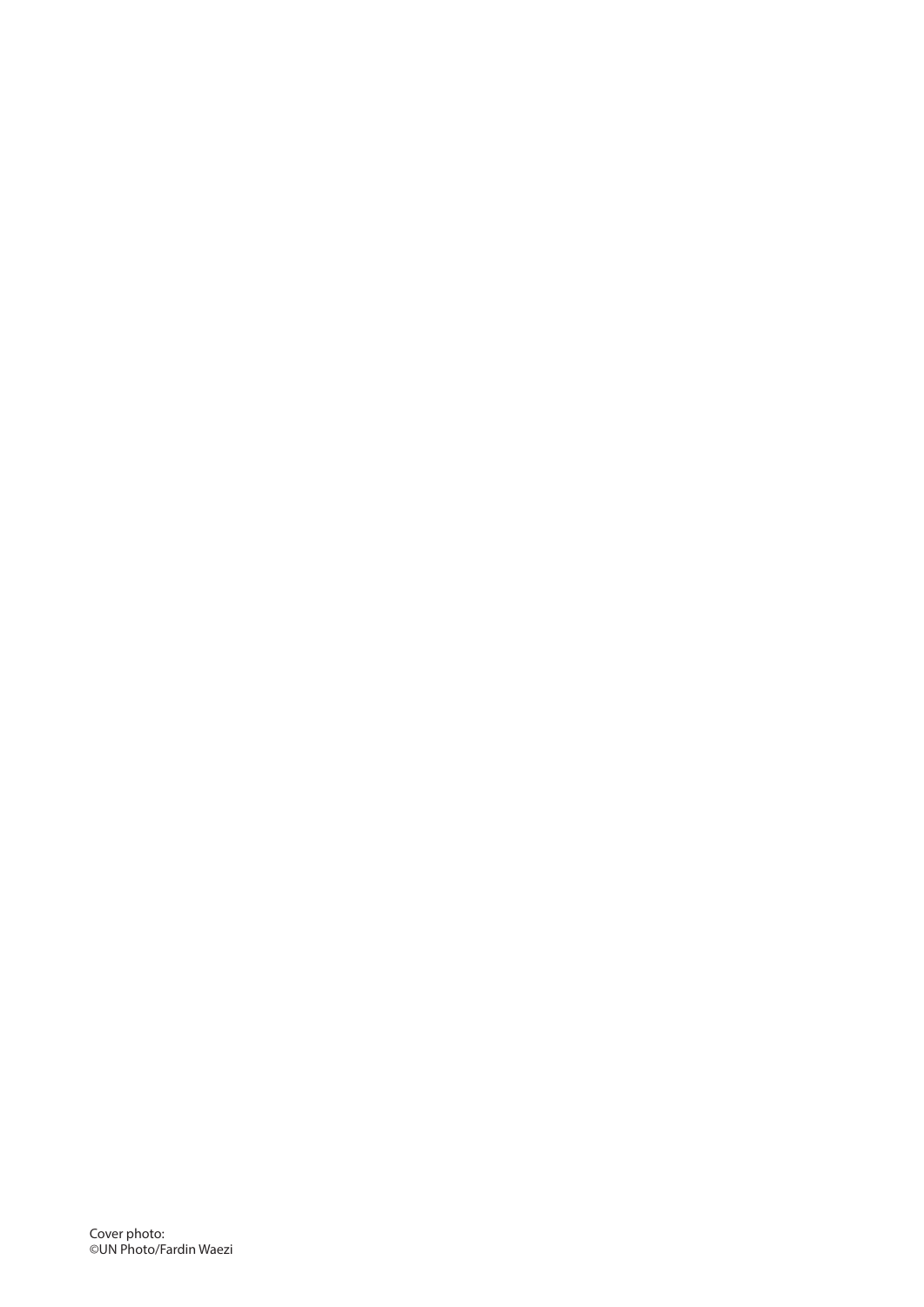UNITED NATIONS OFFICE ON DRUGS AND CRIME Vienna

Practical assistance tool to assist in the implementation of the International Guidelines for Crime Prevention and Criminal Justice Responses with Respect to Trafficking in Cultural Property and Other Related Offences



UNITED NATIONS Vienna, 2016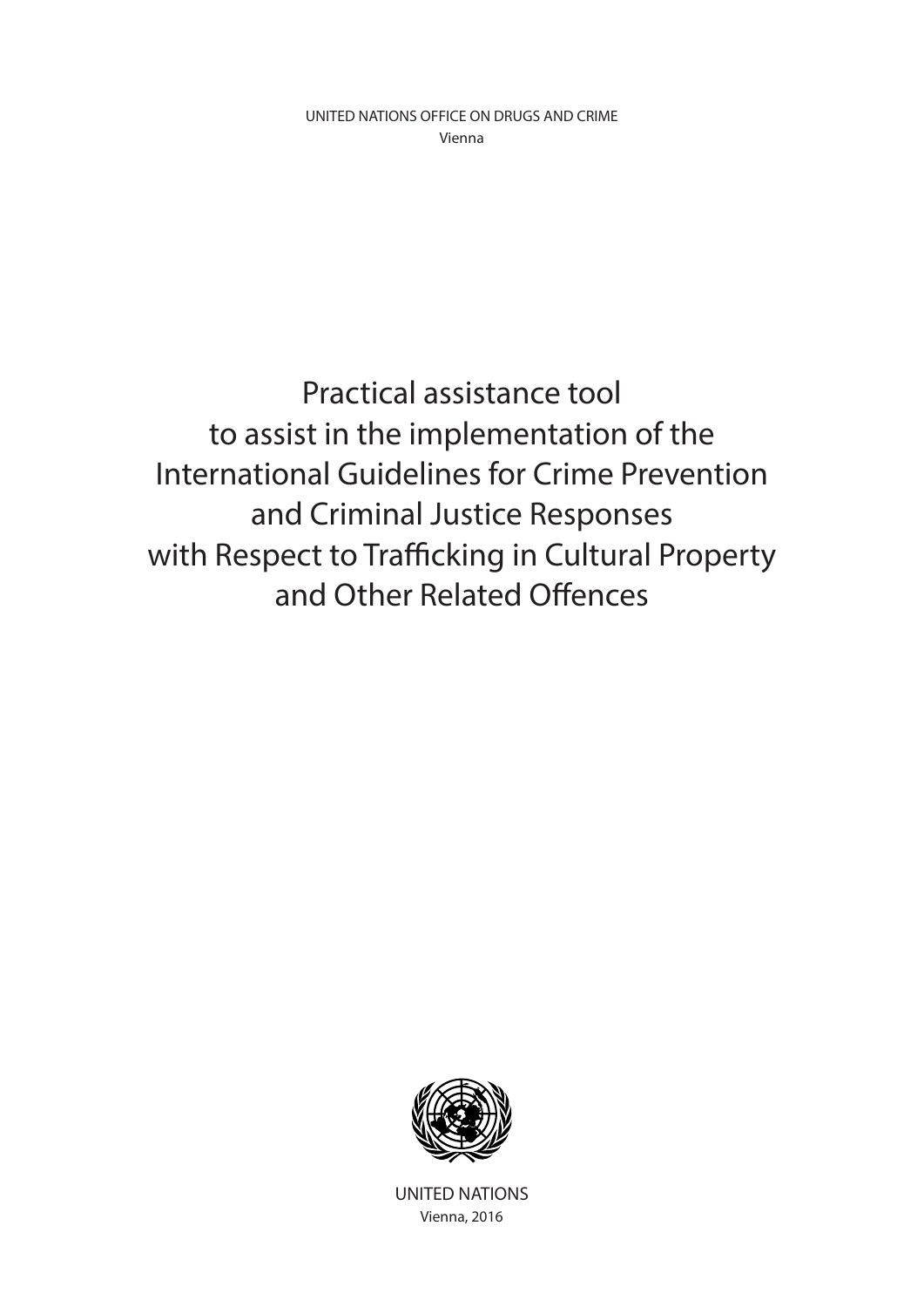© United Nations, September 2016. All rights reserved, worldwide.

The designations employed and the presentation of material in this publication do not imply the expression of any opinion whatsoever on the part of the Secretariat of the United Nations concerning the legal status of any country, territory, city or area, or of its authorities, or concerning the delimitation of its frontiers or boundaries.

Publishing production: English, Publishing and Library Section, United Nations Office at Vienna.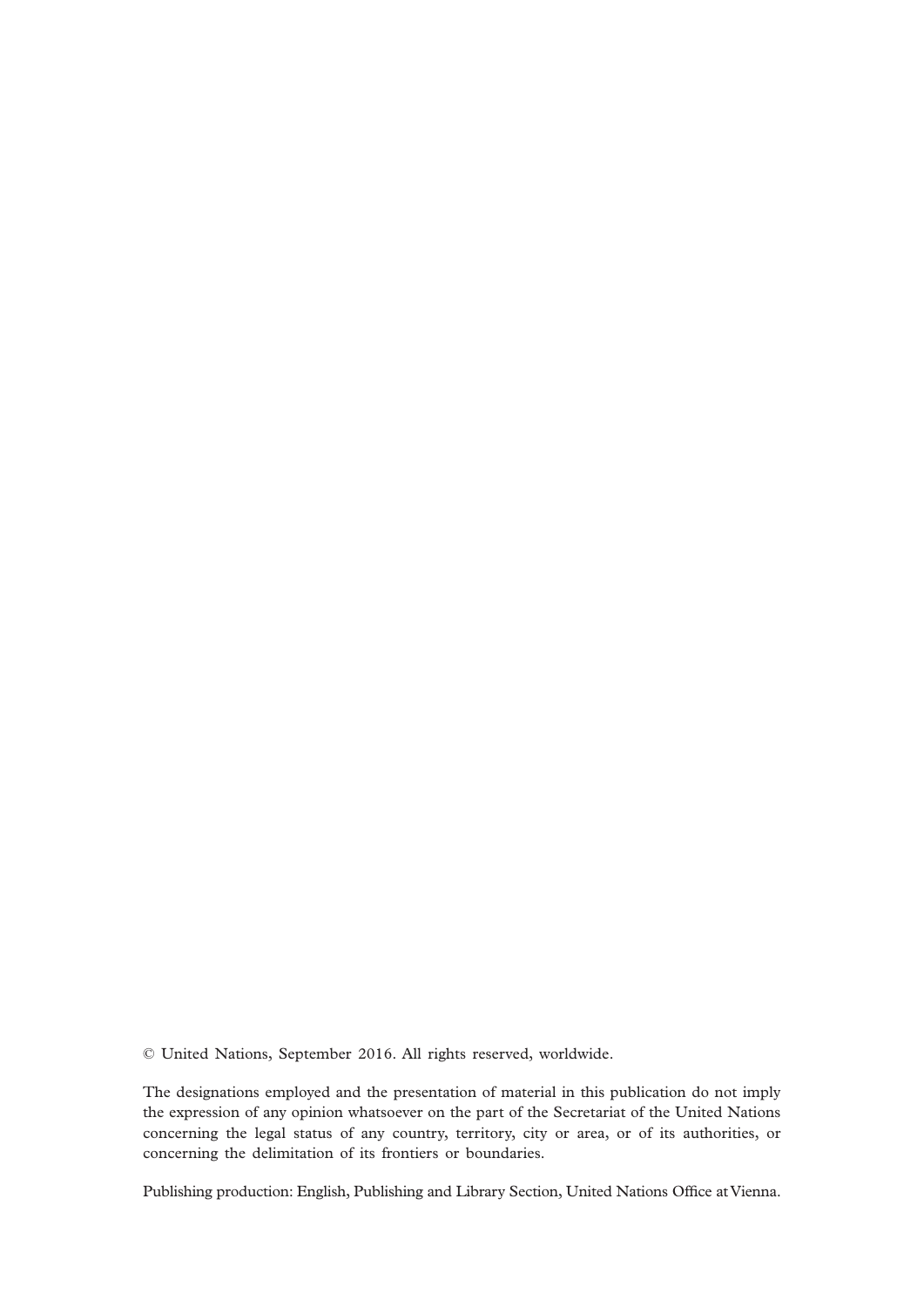## **Acknowledgements**

This practical assistance tool was prepared pursuant to General Assembly resolution 69/196, on the International Guidelines for Crime Prevention and Criminal Justice Responses with Respect to Trafficking in Cultural Property and Other Related Offences. Its preparation was coordinated by the Conference Support Section, Organized Crime and Illicit Trafficking Branch, Division for Treaty Affairs, United Nations Office on Drugs and Crime (UNODC) and facilitated by an extrabudgetary contribution from Italy.

The practical assistance tool is based largely on input from Member States. The technical background document developed for the elaboration of the Guidelines was prepared by Stefano Manacorda (consultant), and the practical assistance tool was finalized by Marc Balcells (consultant). Valuable contributions were provided by UNODC staff members Tania Bañuelos, Citlalin Castañeda, Celso Coracini, Nodirjon Ibragimov, Xiaohong Li and Catherine Muganga, and by interns Timur Tusiray and Anna Lunghi. The tool also benefited from comments offered by UNODC partner agencies, including the United Nations Educational, Scientific and Cultural Organization, the World Customs Organization, the International Institute for the Unification of Private Law and the International Criminal Police Organization.

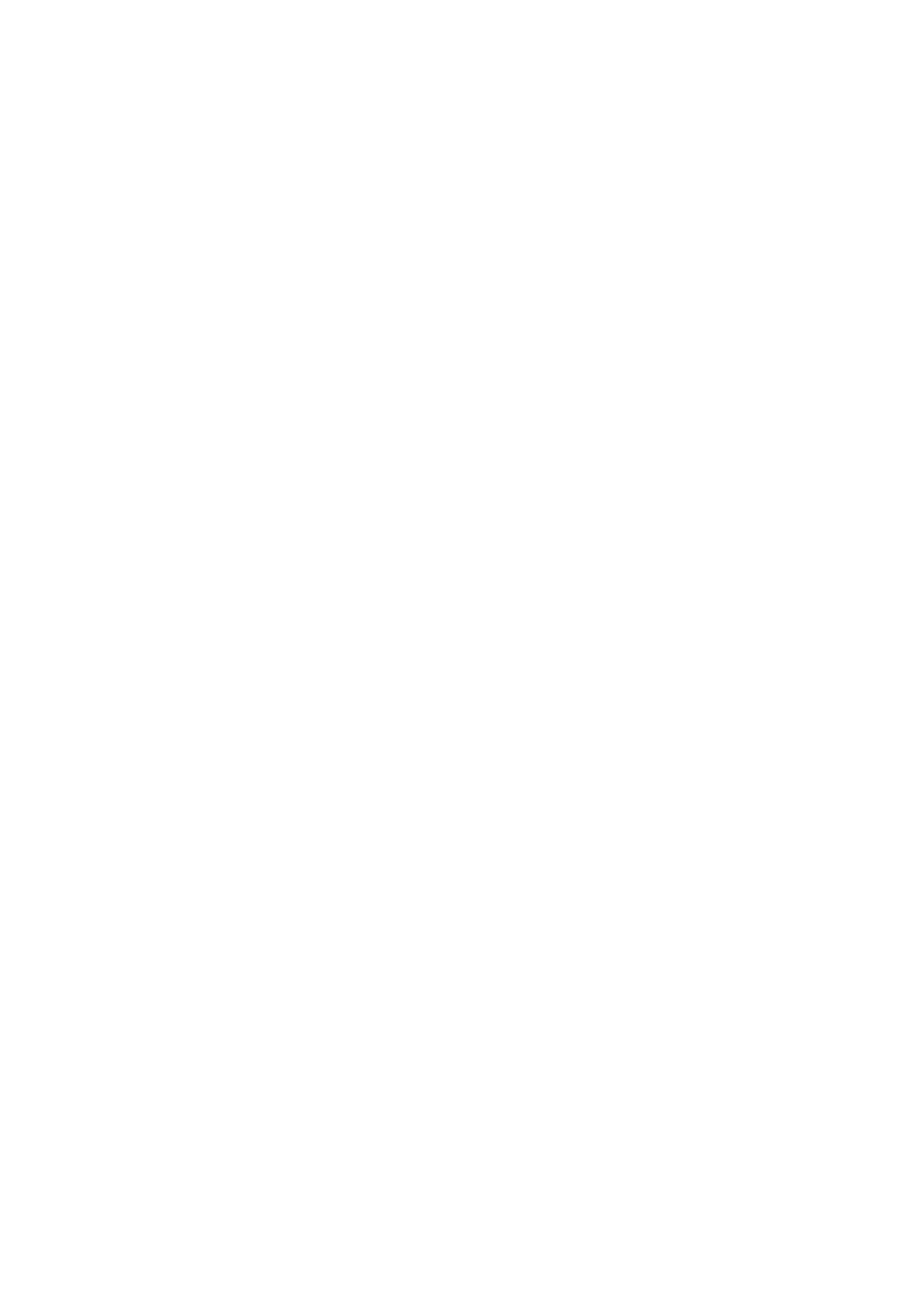## <span id="page-6-0"></span>**Preface**

This practical assistance tool, sponsored by Italy, is aimed at promoting the implementation of the International Guidelines for Crime Prevention and Criminal Justice Responses with Respect to Trafficking in Cultural Property and Other Related Offences, approved by the Commission on Crime Prevention and Criminal Justice in Vienna in 2014 and adopted by the General Assembly in its resolution 69/196, of 18 December 2014.

Cultural heritage is a unique testimony to the identity of peoples and humankind. Its protection is an imperative for humanity.

Trafficking in cultural property deprives peoples of fundamental elements of their identity and of valuable resources for their sustainable development, dispossessing them of their past and thus prejudicing their future. Developing countries are among the countries most affected by this form of organized crime. Hence, it is particularly significant that the fight against all forms of organized crime and the protection of cultural heritage were included in the 2030 Agenda for Sustainable Development.

The inestimable value of cultural property makes it a potential source of profit for criminal organizations. Cultural property is also increasingly exposed to the threat of certain terrorist groups, which use it to finance their criminal activities or destroy it because it represents values that challenge their criminal ideologies. The General Assembly and the Economic and Social Council have repeatedly called upon Member States to counter in a more effective manner this type of "emerging crime". The preparation of the International Guidelines has therefore been encouraged by the Commission on Crime Prevention and Criminal Justice and by the Conference of the Parties to the United Nations Convention against Transnational Organized Crime. The Palermo Convention indeed offers many useful tools for this purpose, as one of the most advanced international legal instruments with an almost universal level of ratification.

The Guidelines are a comprehensive corpus for the protection of cultural property from a crime prevention and criminal justice perspective. They certainly contribute to filling a gap in the international legal system, as they provide the international community with a comprehensive instrument against offences related to cultural property.

Since they should be applied "in any situations, including exceptional circumstances" (Guideline 48), the Guidelines are a very useful tool against a wide range of criminal activities, including the heinous destruction of and illegal trade in cultural property by terrorist groups, which has been recognized by the Security Council as an increasing threat.

The long-standing commitment of Italy to the fight against transnational organized crime and the protection of cultural heritage has led our country to contribute to the drafting of the Guidelines and to strongly support their adoption, in close cooperation with all Member States, and to finance the preparation of the present practical assistance tool.

Over the years, Italian cooperation has actively promoted the protection of cultural heritage, in partnership with relevant international entities, including through training and capacitybuilding programmes, the restoration of architectural and artistic heritage, urban renewal, studies and research. In this context, in 2011 Italian cooperation financed the preparation of the first draft Guidelines by the International Scientific and Professional Advisory Council of the United Nations Crime Prevention and Criminal Justice Programme.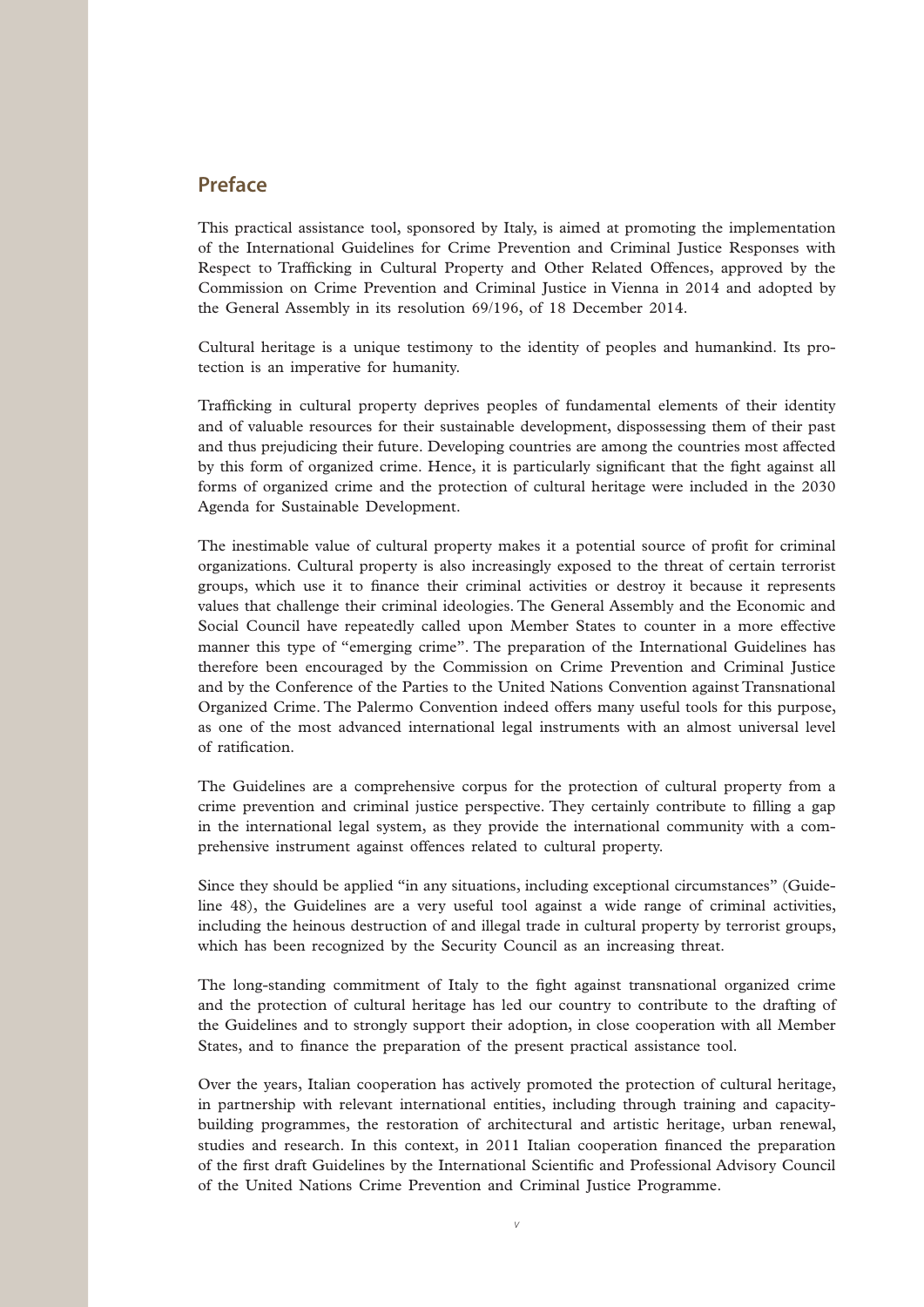In this context, Italy also contributed to the establishment of a subgroup of the Counter-ISIL Finance Group on the looting of antiquities and cultural property, which we currently chair.

We are also pleased to recall the role of the Command for the Protection of Cultural Property of the *Arma dei Carabinieri*. In 1969, Italy was the first country to establish such a specialized law enforcement body, a crucial instrument for the effective protection of cultural heritage, as indicated under Guideline 29. The Command will also form the basis of the Task Force Unite4Heritage, under the coordination of the United Nations Educational, Scientific and Cultural Organization (UNESCO).

In implementing the Guidelines at the national level, Member States should accordingly review their domestic legislation. Moreover, the need to bring closer—or even to harmonize —national legislation has been widely recognized as a priority for the protection of cultural heritage, with the possible ultimate goal of developing a *lex culturalis*, which could fully take into account the unique character of this subject.

The effective implementation of the Guidelines will require the highest degree of synergy between the United Nations Office on Drugs and Crime and other relevant international organizations, such as UNESCO, the International Criminal Police Organization, the International Institute for the Unification of Private Law, the World Customs Organization, the International Council of Museums and the International Centre for the Study of the Preservation and Restoration of Cultural Property. The active engagement of the private sector and civil society will also be crucial in the implementation of the Guidelines.

The adoption of the Guidelines demonstrates the evolving and growing awareness within the international community of the need to increase international cooperation in this field. We hope that all Member States will guarantee the highest consideration to each Guideline and to the spirit that inspired their adoption and the development of this practical assistance tool.

Italy is ready to share its experience with all partners. Our joint efforts will thus contribute to the effective protection of cultural heritage from organized crime and terrorism, in defence of all peoples, their history and their identity.

lo Gentiloni

*Minister for Foreign Affairs Minister of Cultural Heritage and International Cooperation and Activities and Tourism*

Dario Franceschini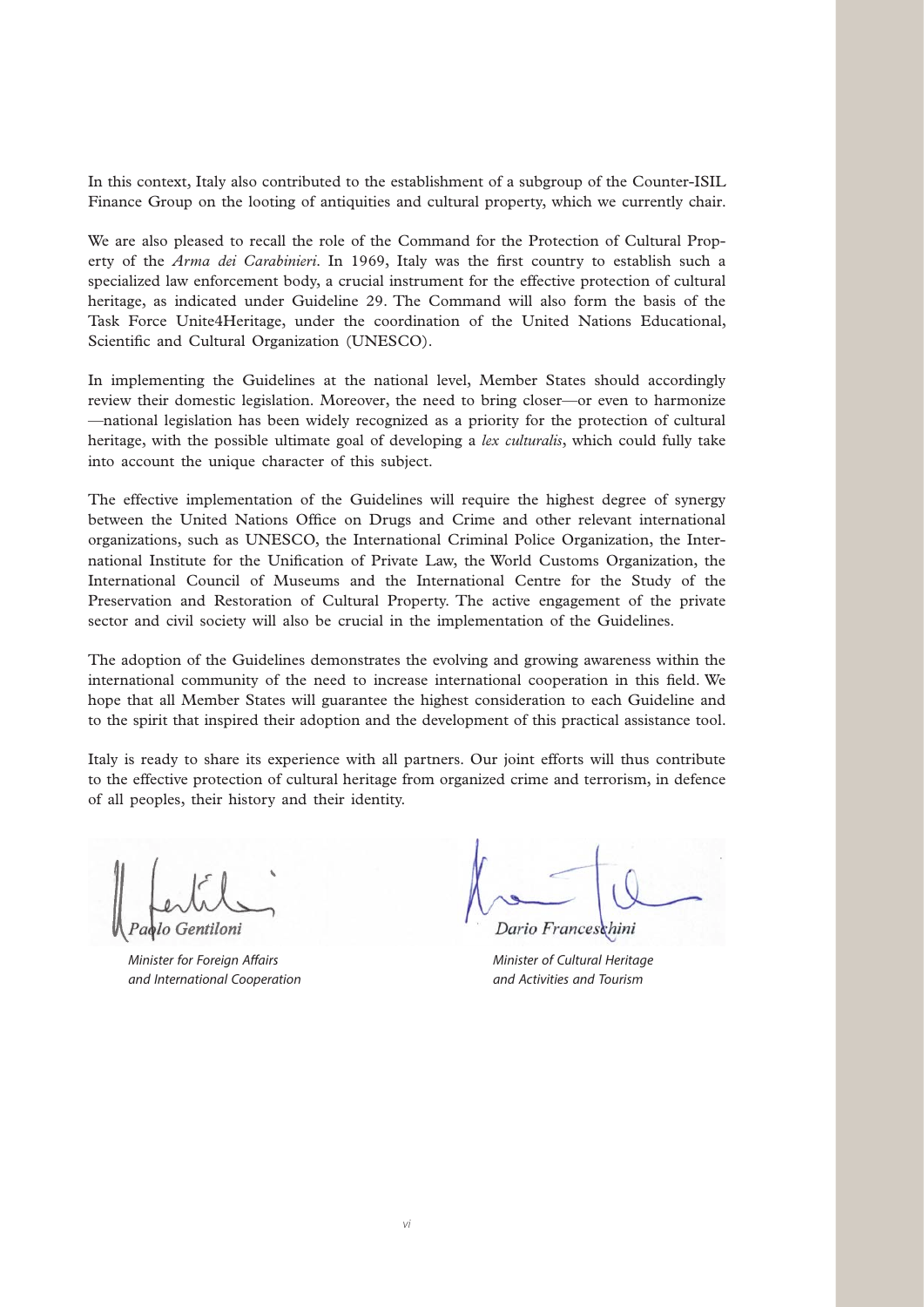## **Contents**

| I. |                                                               |
|----|---------------------------------------------------------------|
|    | B. The role of cultural institutions and the private sector17 |
|    | $\mathsf{C}$ .                                                |
| Π. | А.                                                            |
|    |                                                               |
|    | C.                                                            |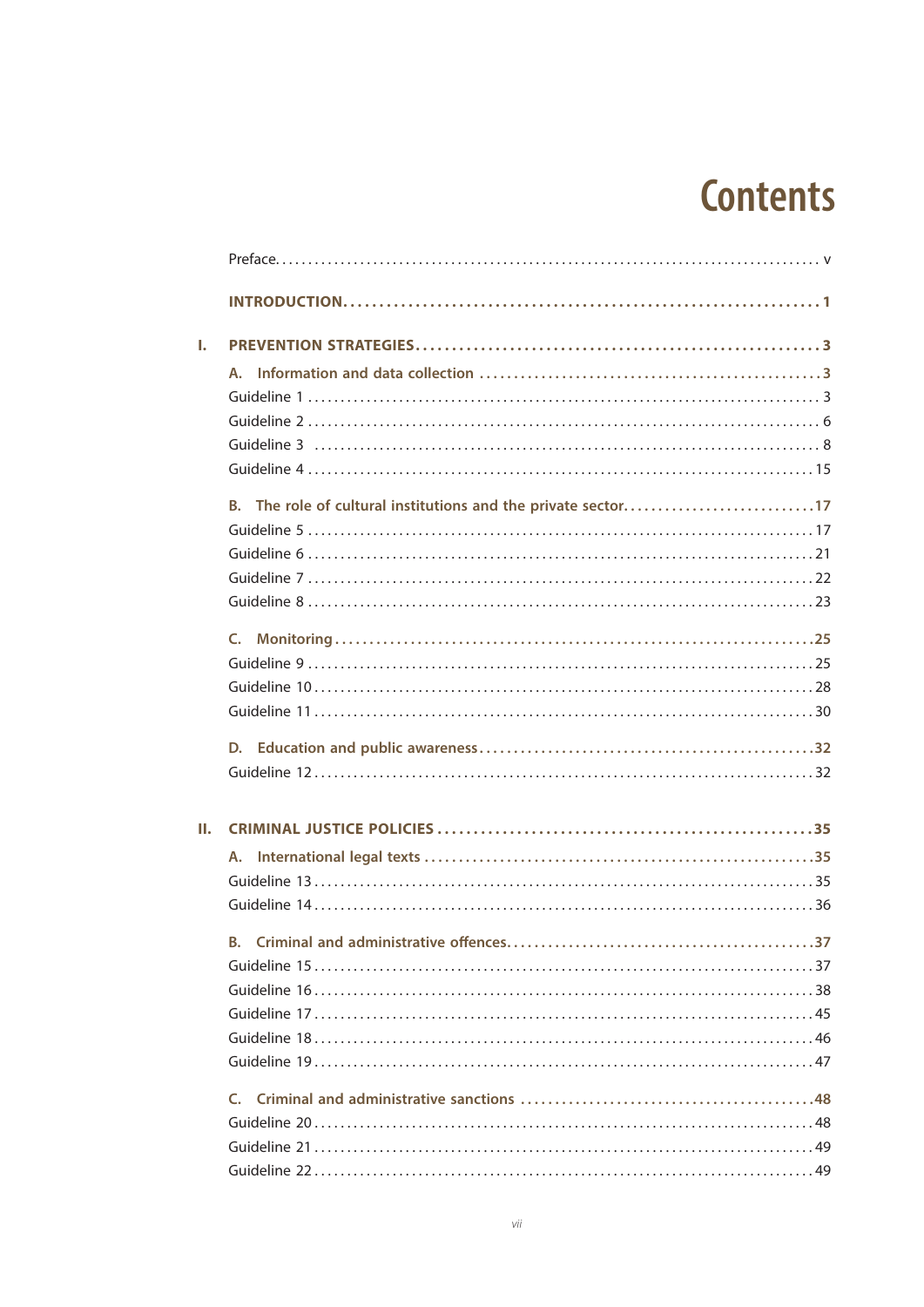|    | Е.                                                                                        |  |
|----|-------------------------------------------------------------------------------------------|--|
|    |                                                                                           |  |
|    |                                                                                           |  |
|    |                                                                                           |  |
|    |                                                                                           |  |
| Ш. |                                                                                           |  |
|    |                                                                                           |  |
|    |                                                                                           |  |
|    | В.                                                                                        |  |
|    |                                                                                           |  |
|    |                                                                                           |  |
|    |                                                                                           |  |
|    |                                                                                           |  |
|    |                                                                                           |  |
|    |                                                                                           |  |
|    |                                                                                           |  |
|    |                                                                                           |  |
|    | D. International cooperation for purposes of seizure and confiscation 66                  |  |
|    |                                                                                           |  |
|    |                                                                                           |  |
|    |                                                                                           |  |
|    | International cooperation among law enforcement and investigating authorities. . 68<br>Е. |  |
|    |                                                                                           |  |
|    |                                                                                           |  |
|    |                                                                                           |  |
|    |                                                                                           |  |
|    |                                                                                           |  |
|    | E.                                                                                        |  |
|    |                                                                                           |  |
|    |                                                                                           |  |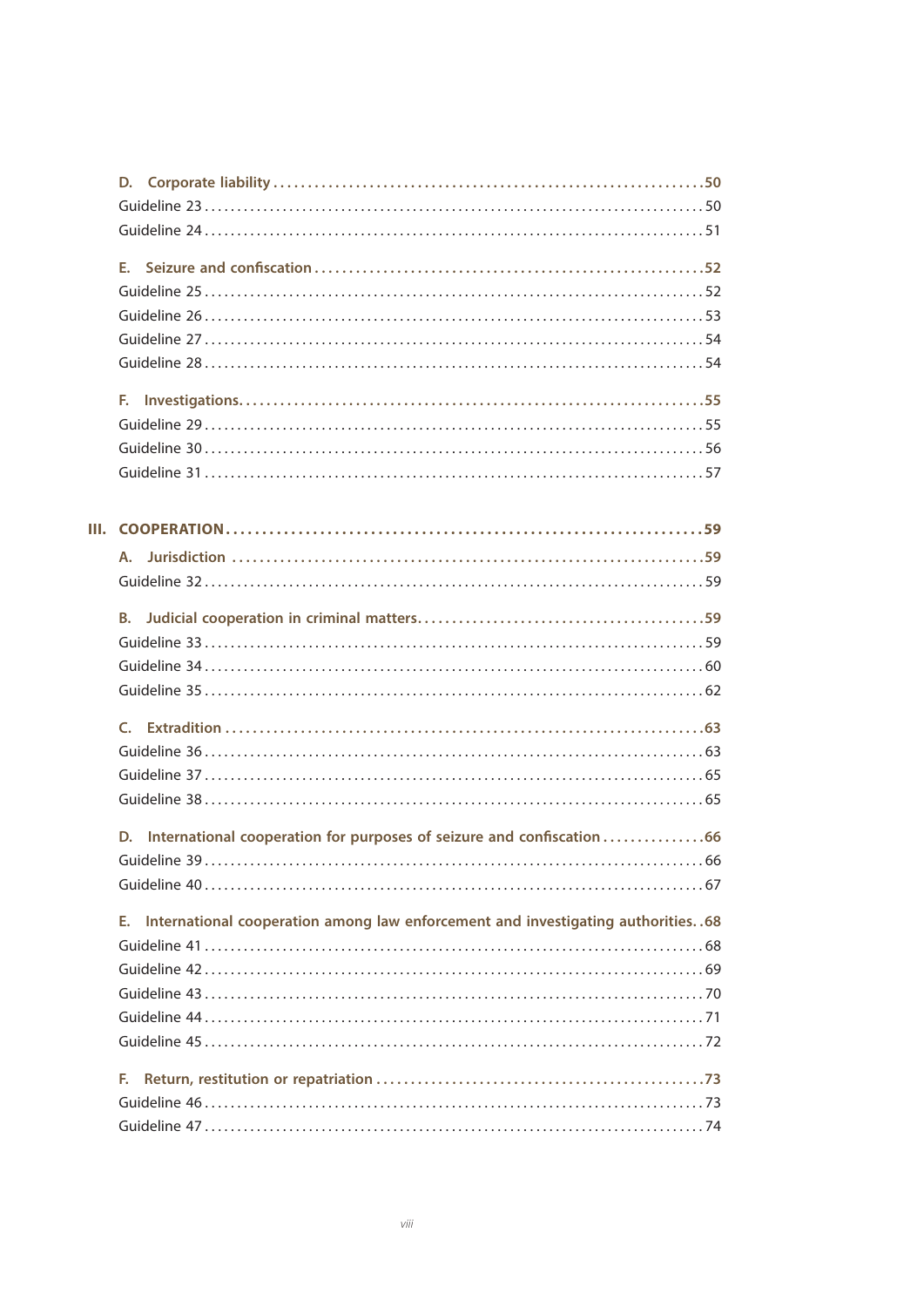## **ANNEXES**

| I. Treaties, conventions and other official documents, with selected sections |
|-------------------------------------------------------------------------------|
| relating to the protection and return of cultural property, applicable to     |
|                                                                               |
|                                                                               |
|                                                                               |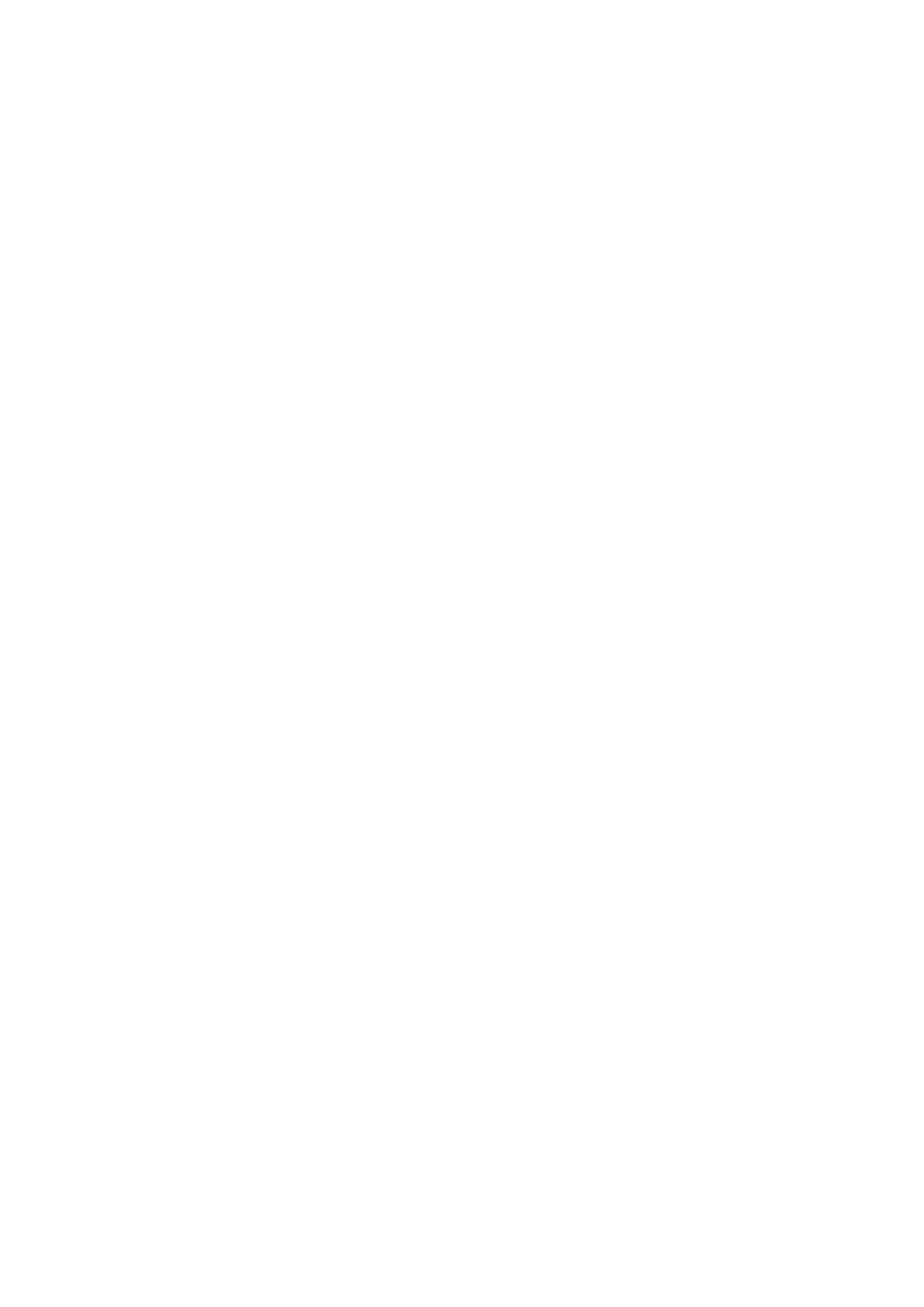<span id="page-12-0"></span>

Pursuant to General Assembly resolutions 66/180 and 68/186 and Economic and Social Council resolution 2010/19, draft guidelines were developed by the United Nations Office on Drugs and Crime (UNODC) in consultation with Member States and in close cooperation, as appropriate, with the United Nations Educational, Scientific and Cultural Organization (UNESCO), the International Criminal Police Organization (INTERPOL) and other competent international organizations.

The International Guidelines for Crime Prevention and Criminal Justice Responses with Respect to Trafficking in Cultural Property and Other Related Offences were adopted by the General Assembly in its resolution 69/196, on 18 December 2014.

The Guidelines are based on crime prevention and criminal justice aspects of protection against trafficking in cultural property, taking into consideration a review of current practices and initiatives in several countries in addressing the problem of trafficking in cultural property, as well as principles and norms arising from the analysis of the following international legal instruments: the Convention on the Means of Prohibiting and Preventing the Illicit Import, Export and Transfer of Ownership of Cultural Property;<sup>1</sup> the Convention on Stolen or Illegally Exported Cultural Objects,<sup>2</sup> adopted by the International Institute for the Unification of Private Law; the Convention on the Protection of the Underwater Cultural Heritage;<sup>3</sup> the United Nations Convention against Transnational Organized Crime;<sup>4</sup> the United Nations Convention against Corruption;<sup>5</sup> the Convention for the Protection of Cultural Property in the Event of Armed Conflict<sup>6</sup> and its First<sup>6</sup> and Second Protocols;<sup>7</sup> and the Protocol additional to the Geneva Conventions of 12 August 1949, and relating to the protection of victims of international armed conflicts.<sup>8</sup>

As indicated in General Assembly resolution 69/196, the Guidelines are non-binding and available to Member States for their consideration in the development and

<sup>&</sup>lt;sup>1</sup>United Nations, *Treaty Series*, vol. 823, No. 11806.

<sup>2</sup> Ibid., vol. 2421, No. 43718.

<sup>3</sup> Ibid., vol. 2562, No. 45694.

<sup>4</sup> Ibid., vol. 2225, No. 39574.

<sup>5</sup> Ibid., vol. 2349, No. 42146.

<sup>6</sup> Ibid., vol. 249, No. 3511.

<sup>7</sup> Ibid., vol. 2253, No. 3511.

<sup>8</sup> Ibid., vol. 1125, No. 17512.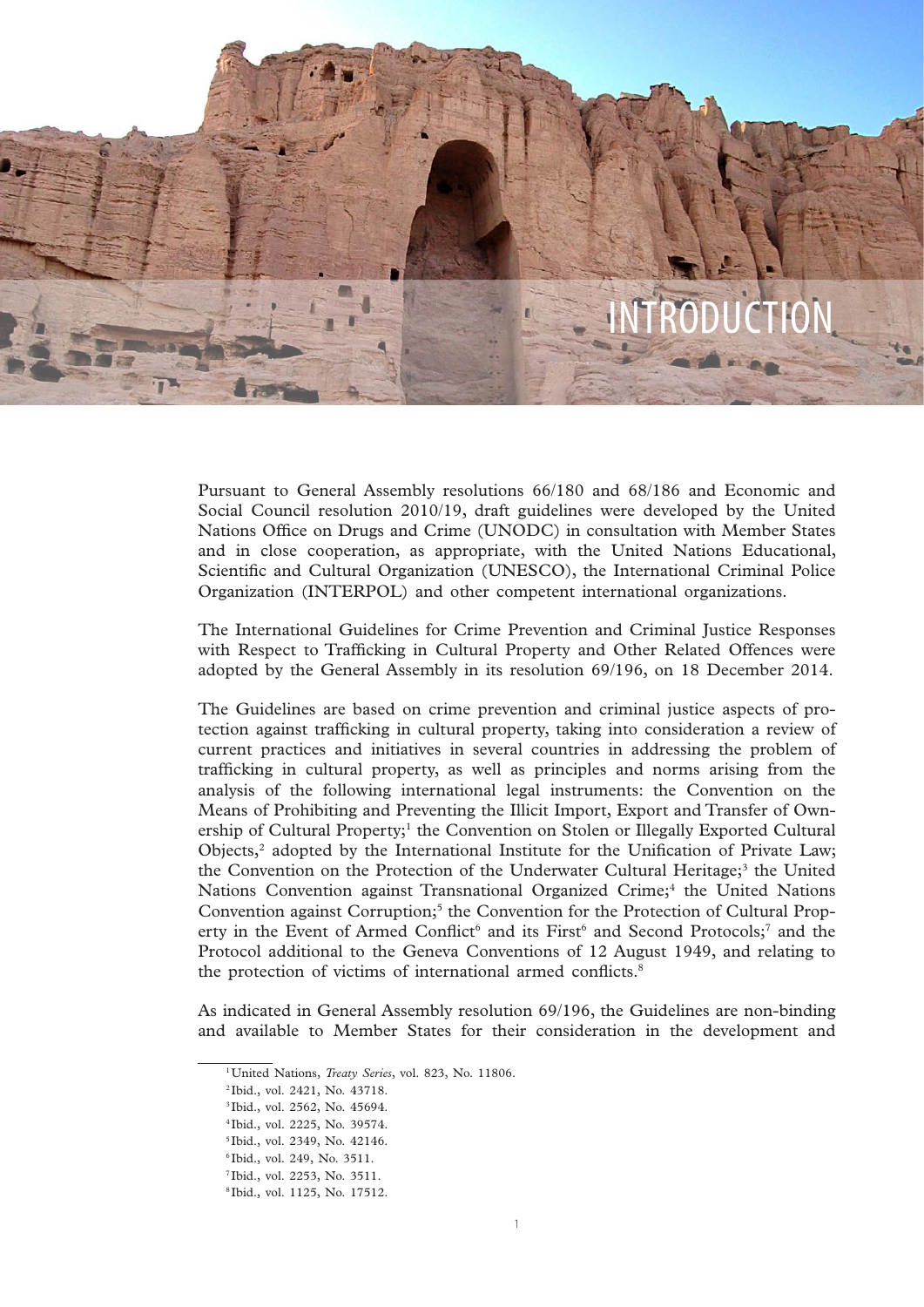strengthening of crime prevention and criminal justice policies, strategies, legislation and cooperation mechanisms to prevent and combat trafficking in cultural property and related offences in all situations. The Guidelines serve as a reference for national policymakers and as a tool for capacity-building in the area of crime prevention and criminal justice responses to trafficking in cultural property and related offences, in coordination with UNESCO and other competent international organizations, as appropriate.

In its resolution 69/196, the General Assembly requested UNODC, where appropriate, in consultation with Member States, to develop a practical assistance tool to assist in the implementation of the Guidelines, taking into consideration the technical background document developed for the elaboration of the Guidelines<sup>9</sup> and the comments made by Member States.10

Accordingly, the present practical assistance tool was developed with the aim of assisting States in the implementation of the Guidelines. It is designed for use by relevant national authorities, law enforcement authorities, practitioners and policymakers working in the field of cultural property. Proposals for the practical implementation of some Guidelines may also be relevant to individuals and legal persons working in the licit art market and related areas.

The practical assistance tool is non-binding and is meant to be used in a manner consistent with relevant international and national law.

<sup>&</sup>lt;sup>9</sup>Available at www.unodc.org.

<sup>&</sup>lt;sup>10</sup>Updated compendium of comments from Member States on the draft specific guidelines on crime prevention and criminal justice responses with respect to trafficking in cultural property (E/CN.15/2013/CRP.7/Rev.1).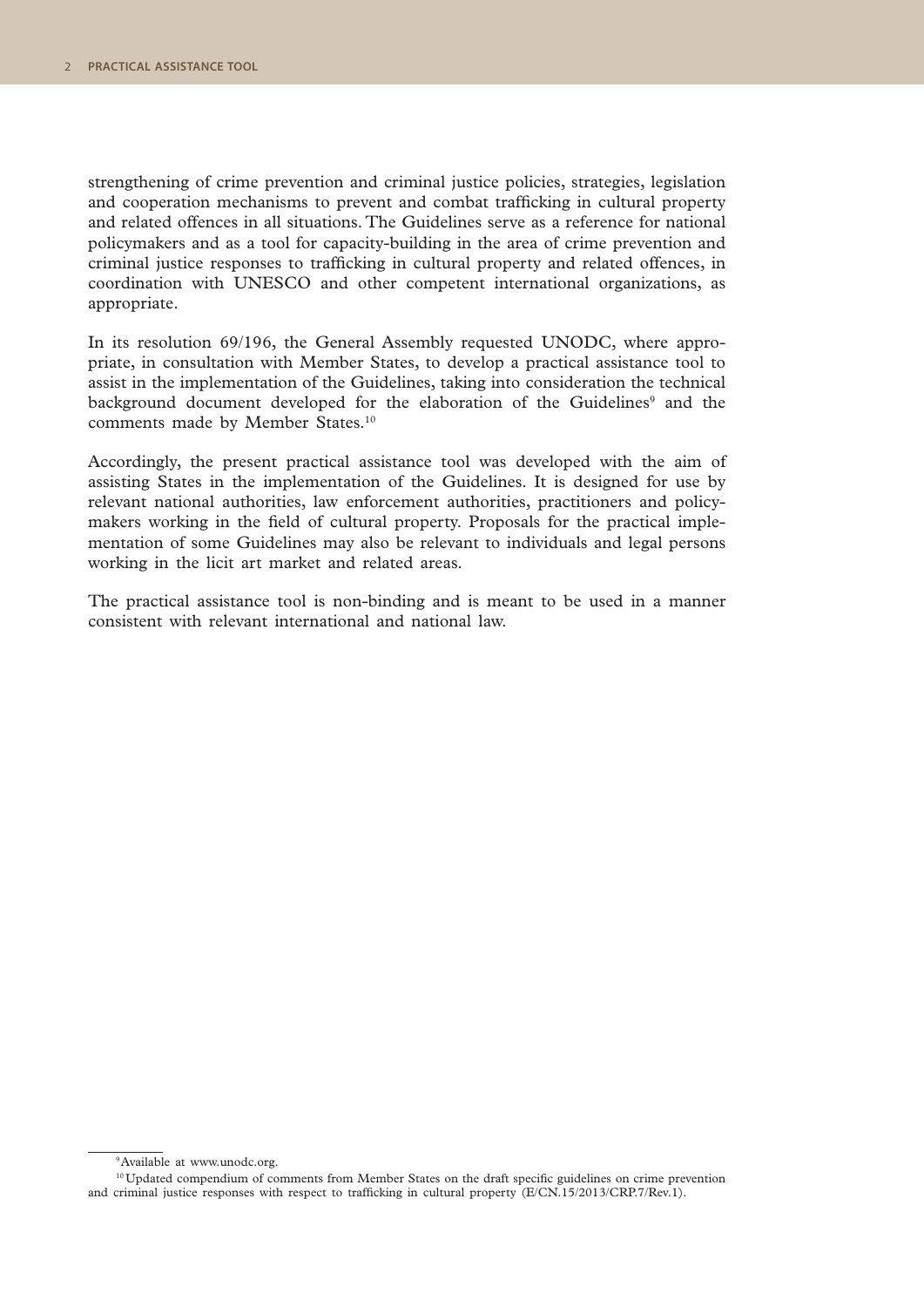# PREVENTION STRATEGIES

## <span id="page-14-0"></span>**A. Information and data collection**

**Guideline 1.** States should consider establishing and developing inventories or databases, as appropriate, of cultural property for the purpose of protection against its trafficking. The absence of registration of cultural property in such inventories shall by no means exclude it from protection against trafficking and related offences.

The registration of a relevant cultural property in an inventory (with restricted access for relevant personnel of any given institution) is a useful measure in preventing its trafficking and achieving the recovery of trafficked objects. Registration can facilitate the identification of cultural objects by the authorities, support police and other control agencies in monitoring cultural objects and determining provenance and provide a sound basis for claims for restitution and return.<sup>11</sup>

Currently, there is very limited reliable and comprehensive data on art crime; this does not mean that there is a lack of statistical data per se*,* but information that is made available has potential shortcomings, such as States not supplying information to international databases on trafficking in cultural property or regarding the estimated value of an item.12 Research indicates that there is a positive correlation between information existing in a database or inventory and the chance of a missing piece of art being recovered thanks to the related publicity generated because of the database or inventory.13

It is important to note that, because of the vast amount of cultural property that remains undiscovered and the limited resources available for the comprehensive inventorying of all relevant forms of cultural property, a State's inventories and databases may not take into account every object within its borders. The absence of documentation of such objects should not, however, exclude them from protection from trafficking and related offences. In addition,

<sup>&</sup>lt;sup>11</sup>A comprehensive inventory may also be of particular importance in war-torn or other crisis areas in order to establish the potential direct and indirect impact of a conflict on cultural property.

<sup>&</sup>lt;sup>12</sup> See Thomas D. Bazley, *Crimes of the Art World* (Santa Barbara, California, Praeger, 2010).

<sup>&</sup>lt;sup>13</sup> See Mark Durney, "How an art theft's publicity and documentation can impact the stolen object's recovery rate", *Journal of Contemporary Criminal Justice*, vol. 27, No. 4 (2011), pp. 438-448.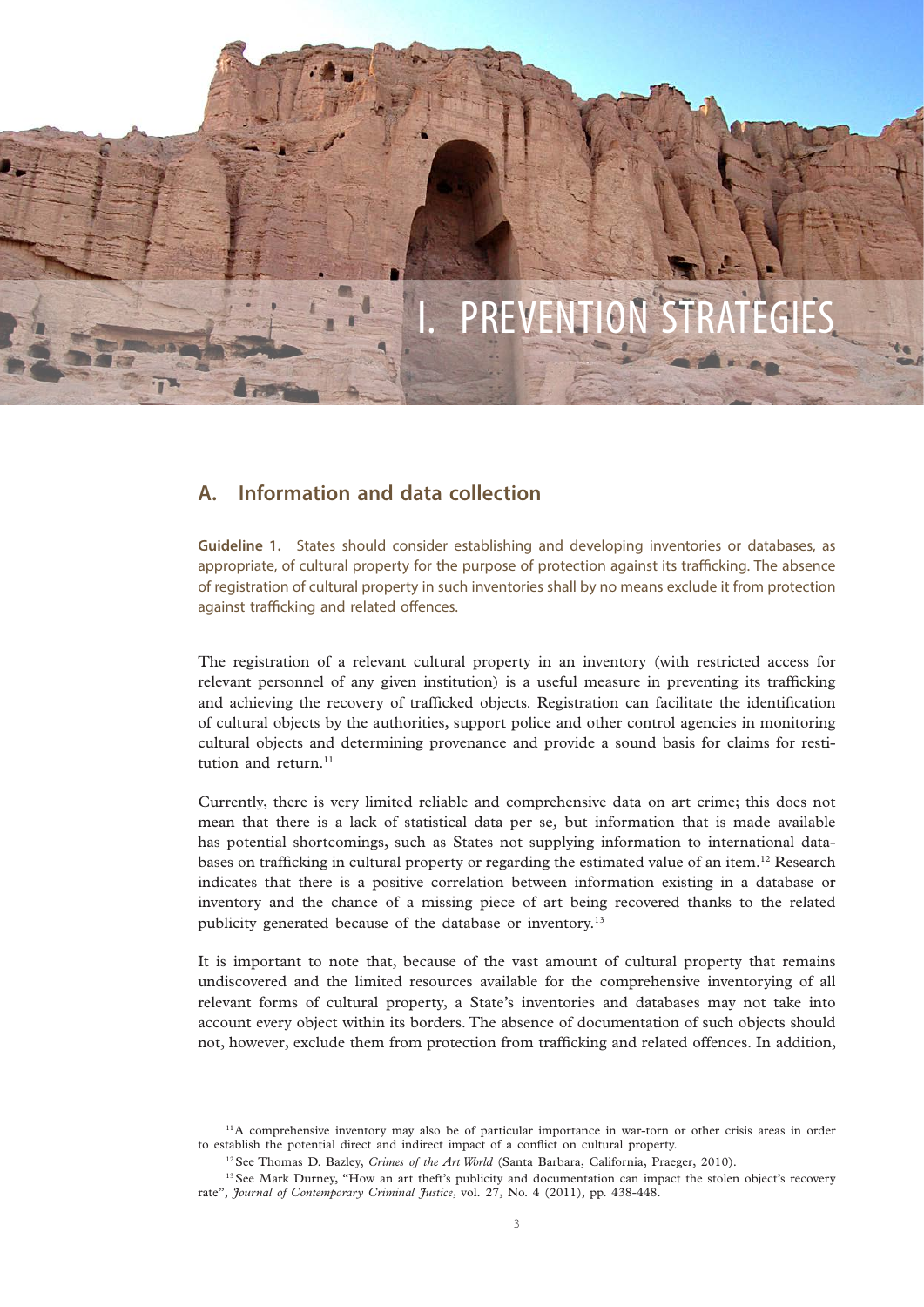States could enter information on archaeological items in an inventory as soon as they are found, even before the conclusion of the identification procedures.<sup>14</sup>

States could consider establishing—or developing, where they exist<sup>15</sup>—unified national inventories, which should be comprehensive and coordinated and should include all relevant publicly owned cultural properties. Such inventories could consolidate existing registers and catalogues and connect existing inventories (both public and private) in a coordinated network of national databases. They could also be made accessible to all national and foreign public authorities, preferably through a single multilingual online portal or digital database to facilitate easy access and cross-checking. Under strict conditions, States could consider making access to such inventories (or to some restricted areas of them) available to private individuals and entities (such as insurance companies, lawyers and researchers) that have been registered.

States could also consider including in the inventories relevant private collections and properties, such as ecclesiastical cultural properties and the contents or property of ancient libraries, private foundations, museums and corporations. The listing of an object of art in an inventory could also include an annotation by its owner or holder; in such cases, authorization by the owner should be obtained, while incentives (for example, fiscal incentives) could be granted.

States could, in cooperation with cultural institutions and the private sector, consider adopting a common multilingual international standard for inventorying cultural property as a means of facilitating the exchange and circulation of information. In this regard, States could use as a reference point existing national and international standards, such as Object ID. Sponsored by the International Council of Museums (ICOM), this is an international standard for describing cultural objects and includes photographs of the works of art in question, a brief description of it and a classification of the type of object and the materials and the techniques used to create it.16 ICOM also publishes the "Red List", $17$  which classifies the categories of endangered archaeological objects or works of art in the most vulnerable areas of the world with a view to preventing them from being sold or illegally exported.

In the course of the thematic discussion on protection against illicit trafficking in cultural property held during the nineteenth session of the Commission on Crime Prevention and Criminal Justice, States referred to the establishment of national inventories, lists of cultural objects and, if possible, a photographic archive of such objects and the establishment of a national database, with the possibility of linking national databases to each other and to international databases, in particular the INTERPOL stolen works of art database.

<sup>14</sup>See also Economic and Social Council resolution 2008/23, entitled "Protection against trafficking in cultural property"; the reports on the nineteenth and twentieth sessions of the Commission on Crime Prevention and Criminal Justice (*Official Records of the Economic and Social Council, 2010, Supplement No. 10* (E/2010/30) and ibid., *2011, Supplement No. 10* (E/2011/30)); report on the meeting of the expert group on protection against trafficking in cultural property held in Vienna from 24 to 26 November 2009 (UNODC/CCPCJ/EG.1/2009/2); UNESCO, *Legal and Practical Measures against Illicit Trafficking in Cultural Property*, UNESCO Handbook (Paris, Division of Cultural Heritage, International Standards Section, 2006); and the Charter of Courmayeur, adopted during the International Workshop on the Protection of Artistic and Cultural Patrimony held in Courmayeur, Italy, from 25 to 27 June 1992.

<sup>&</sup>lt;sup>15</sup>For examples of countries that have established such inventories, refer to the reports of Member States on measures they have adopted to implement the Convention on the Means of Prohibiting and Preventing the Illicit Import, Export and Transfer of Ownership of Cultural Property (1970), UNESCO documents 167 EX/20 and 28 C/35.

<sup>16</sup>Available at http://archives.icom.museum/objectid.

<sup>17</sup>Available at http://icom.museum/what-we-do/programmes/fighting-illicit-traffic.html.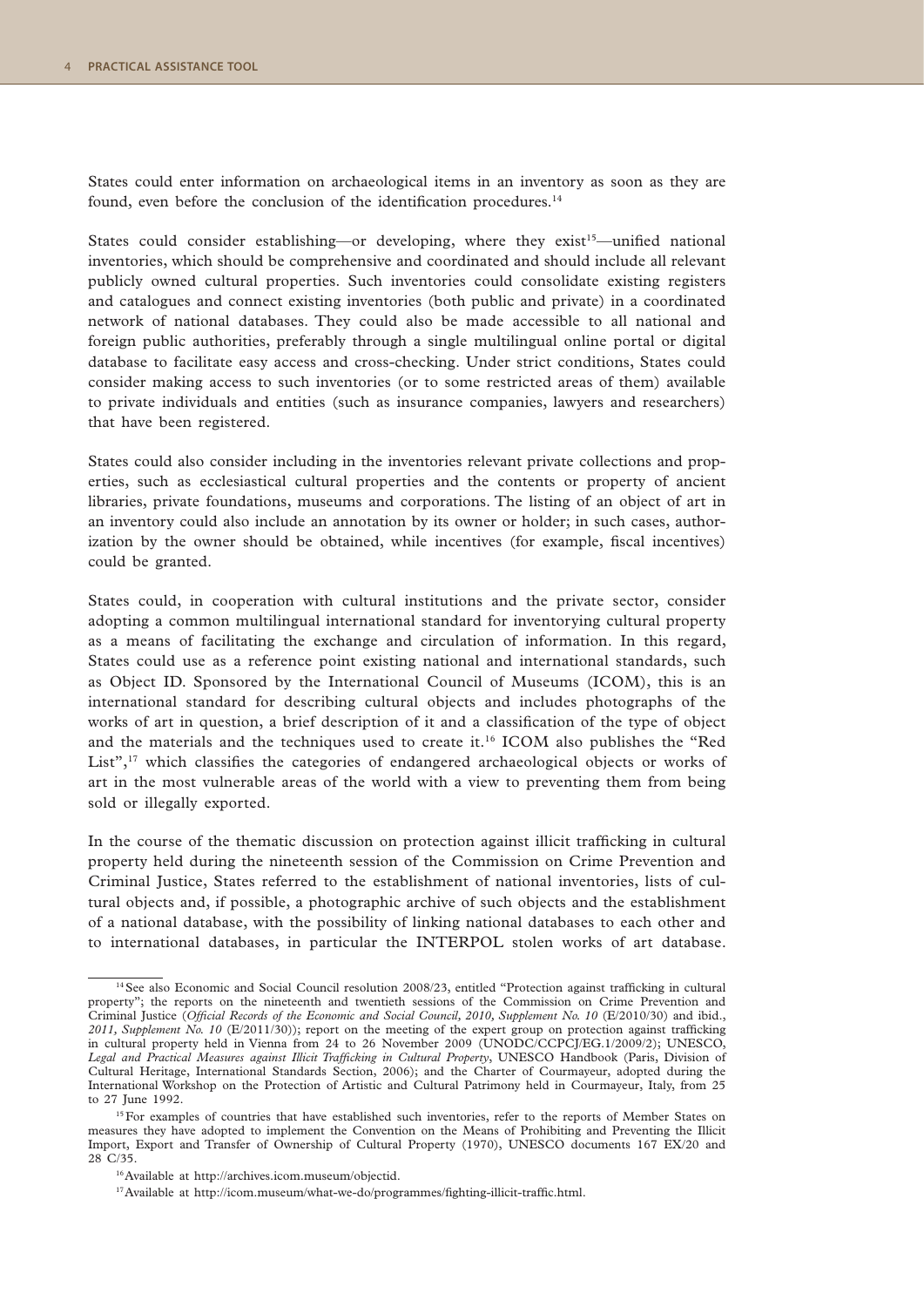Recommendations in this regard were included among the relevant preventive measures that States should take in order to protect cultural property, as reflected in other United Nations documents.<sup>18</sup>

Examples of databases include the following:

### **Governmental/police databases**

- The National Stolen Art File, managed by the Federal Bureau of Investigation of the United States of America
- The INTERPOL stolen works of art database
- The London Stolen Art Database, managed by the New Scotland Yard, United Kingdom of Great Britain and Northern Ireland
- The Banca Dati Leonardo, operated by the *Carabinieri* of Italy
- The NNSACH, operated by the Federal Criminal Office of Germany
- TREIMA, operated by the French Home Office
- Dulcinea, operated by the Spanish Civil Guard, among others

## **Private databases**

- The Art Loss Register stolen art database
- Stolen Art Belgium, operated by AXA Art
- Stolen-book.org, operated by the International League of Antiquarian Booksellers
- Lost Art Internet Database, operated by the German Lost Art Foundation (Deutsches Zentrum Kulturgutverluste)

### **Non-governmental/charity databases**

The Central Registry of Information on Looted Cultural Property, operated by the Commission of Looted Art in Europe

#### **Public and private partnership databases**

- Cultural Plunder by the Einsatzstab Reichsleiter Rosenberg: Database of Art Objects at the Jeu de Paume, jointly operated by the Conference on Jewish Material Claims against Germany and the United States Holocaust Memorial Museum, with the cooperation of the German Federal Archives (Bundesarchiv)<sup>19</sup>
- y France Diplomatie: Diplomatic Archive Centre of the Ministry of Foreign and European Affairs, administered by the United States National Archives and Records Administration and the Commission for Art Recovery<sup>20</sup>

<sup>&</sup>lt;sup>18</sup>See footnote 14 and conference room paper on protection against trafficking in cultural property (UNODC/CCPCJ/EG.1/2009/CRP.1).

<sup>&</sup>lt;sup>19</sup> Available at www.errproject.org/jeudepaume.

<sup>20</sup>Available at www.archives.gov/research/holocaust/international-resources/navigate.html.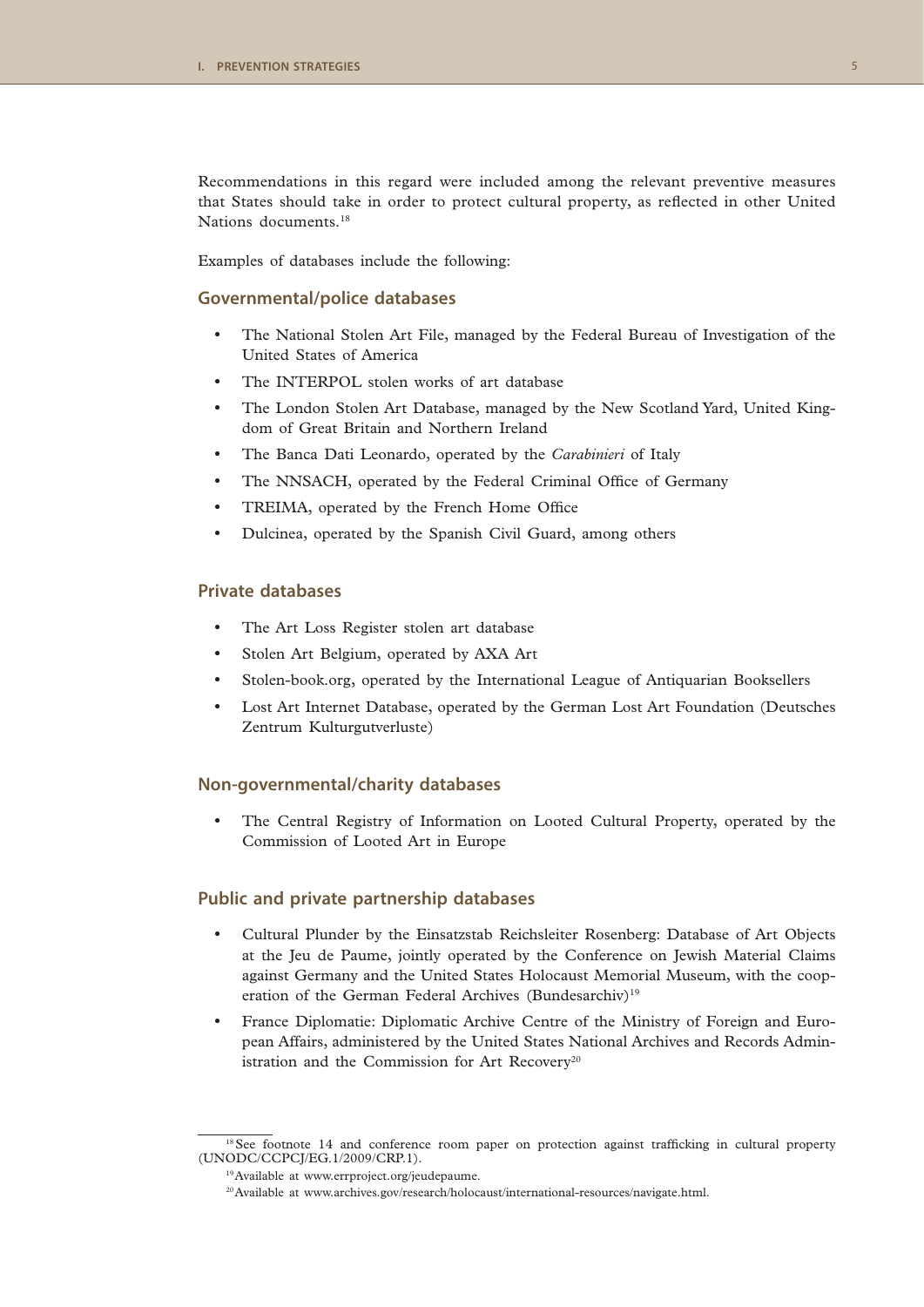<span id="page-17-0"></span>**Guideline 2.** States should consider, where possible under their national legislation, the relevant cultural property as registered in the official inventory of a State that has enacted laws on national or State ownership, provided that the owner State has issued a public formal statement to that effect.

Relevant cultural property as discussed in this guideline refers to *(a)* undiscovered cultural property that falls within the relevant national or State ownership laws or *(b)* discovered cultural property that falls within the relevant national or State ownership laws and is either unregistered or already registered (see also Guideline 1 for a discussion on discovered cultural property and inventories and databases).

States could recognize, where possible, another State's relevant cultural property as registered in that State's national inventories in order to increase international cooperation to combat and prevent illicit trafficking in cultural property and related crimes. The recognition of relevant cultural property as registered in a State's inventories can have several positive impacts, including the following:

- Addressing the issue of unregistered cultural property
- y Contributing towards greater accessibility and presence of State inventories internationally, which would lead to greater connectivity among national and international inventories and databases
- Prosecutors and judges would have a clear determination of ownership, and therefore of evidence of theft, by having inventories endorsed by multiple States, which could lead to more efficient prosecutions of trafficked, illicitly exported or imported, stolen, looted or illicitly excavated and, more generally, illicitly traded cultural property
- Dealers, museums and private individuals would have clear notice of State ownership of relevant cultural property and of the validity of that claim in local and foreign States

In accordance with their duty to protect cultural heritage, several States have enacted unambiguous laws on national or State ownership of certain cultural property regardless of prior exercise of physical control over it, including when the relevant cultural property remains officially undiscovered or otherwise uncatalogued.

Article 13 *(d)* of the Convention on the Means of Prohibiting and Preventing the Illicit Import, Export and Transfer of Ownership of Cultural Property recognizes "the indefeasible right of each State party to classify and declare certain cultural property as inalienable which should therefore ipso facto not be exported, and to facilitate recovery of such property by the State concerned in cases where it has been exported."21 States parties to the Convention are encouraged to establish State ownership for whatever is deemed appropriate by the national authorities, which could also include undiscovered cultural property and cultural property illicitly excavated from the national territory. This provision may help in requesting the return or restitution of such property domestically or even abroad.<sup>22</sup>

The results of an evaluation survey conducted by UNESCO regarding the relevance and effectiveness of the standard-setting work of the cultural sector with a focus on its impact on ratification, as well as on the legislation, policies and strategies of parties to UNESCO

<sup>&</sup>lt;sup>21</sup>The Operational Guidelines for the Implementation of the Convention on the Means of Prohibiting and Preventing the Illicit Import, Export and Transfer of Ownership of Cultural Property, as adopted by consensus on 18 May 2015 by the Meeting of States Parties to the Convention, should also be considered, in particular paragraphs 33, 34 and 35.

<sup>22</sup>*Legal and Practical Measures Against Illicit Trafficking in Cultural Property*, pp. 5-7.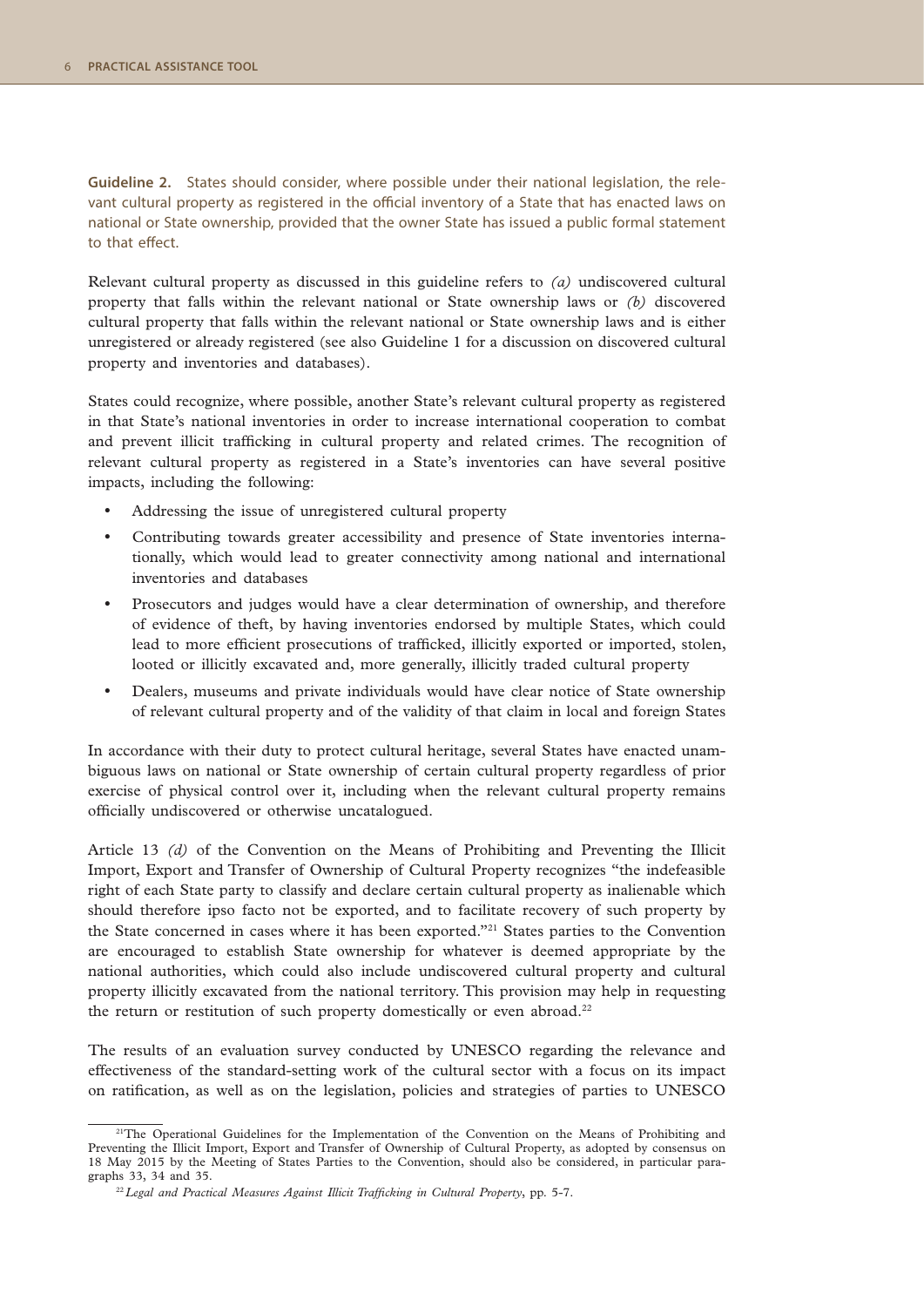culture conventions and on the implementation of the conventions at the national level, showed that around 83 per cent of States parties responding to the survey had established State ownership of undiscovered cultural heritage.

#### **Examples of countries with State ownership of certain cultural property**

Italy passed a law in 1909 that made every archaeological find property of the Italian State.<sup>23</sup> Examples of such legislative action protecting cultural heritage can be found in other countries worldwide.

In Greece, according to article 21 of Law 3028/2002 on the protection of antiquities and cultural heritage in general, movable ancient monuments dating to 1453 and finds from excavations or other archeological research, regardless of date, belong to the State in terms of ownership and possession.

The law in Turkey clearly states that "immovable cultural and natural property to be protected that is known to exist or will be discovered on an immovable property owned by real and legal persons subject to civil law" shall be State property. Owners or occupants of the ground or waterway where the cultural property is discovered must notify a local museum or authority, which must then protect and secure the property and inform the Ministry of Culture and Tourism.

In Egypt, accidental finds of movable antiquity or fragments of immovable antiquity must be reported and become State property with compensation paid to the finder, and in China, movable cultural relics remaining underground, in inland waters or territorial seas within the boundary of China are owned by the State. The State also owns cultural relics unearthed in China.

In Mexico, the law first restricted the exportation of archeological artefacts in 1827. According to the current Mexican Federal Law on Archeological, Artistic and Historical Monuments and Zones, archeological artefacts, including those officially undiscovered or otherwise uncatalogued, are the inalienable and imprescriptible property of the Mexican nation.

On the other hand, in a number of countries, undiscovered cultural property can also be private property. This is the case in Peru, for instance, where such private property is, however, subject to certain limitations contained in the relevant legislation. In Mali, movable and immovable objects discovered during archaeological excavations on public or private State land are State property. If the movable archaeological material is discovered on another (privately held) land, ownership will be shared with the private owner, while the State has the right of pre-emption over cultural property.<sup>24</sup>

The existence of State ownership laws has not always guaranteed their recognition in foreign courts. As noted in the background document on the UNESCO-International Institute for the Unification of International Law (UNIDROIT) Model Provisions on State Ownership of Undiscovered Cultural Objects, national legislation on undiscovered antiquities is "… often too vague … and this lack of precision is often penalized by (foreign) courts."25 In some cases, domestic courts have resisted recognition of such laws concerning national ownership for years but have gradually changed their position where the laws of the other State are clear concerning the assertion of state ownership.26

<sup>23</sup>Vito A. Iannizzotto, *I beni culturale nell'ottica criminale: forme di agressione, leggi e poteri di tutela* (Roma, Europolis, 2006).

<sup>&</sup>lt;sup>24</sup> See Barbara Toggler and others, *Evaluation of UNESCO's Standard-setting Work of the Culture Sector: Part II — 1970 Convention on the Means of Prohibiting and Preventing the Illicit Import, Export and Transfer of Ownership of Cultural Property*, final report, document IOS/EVS/PI/133 Rev. 2 (Paris, UNESCO, 2014).

<sup>&</sup>lt;sup>25</sup> Available at www.unidroit.org/instruments/cultural-property/model-legislative-provisions.

<sup>26</sup>Patty Gerstenblith, "Schultz and Barakat: universal recognition of national ownership of antiquities", *Art Antiquity and Law*, vol. 14, No. 1 (2009).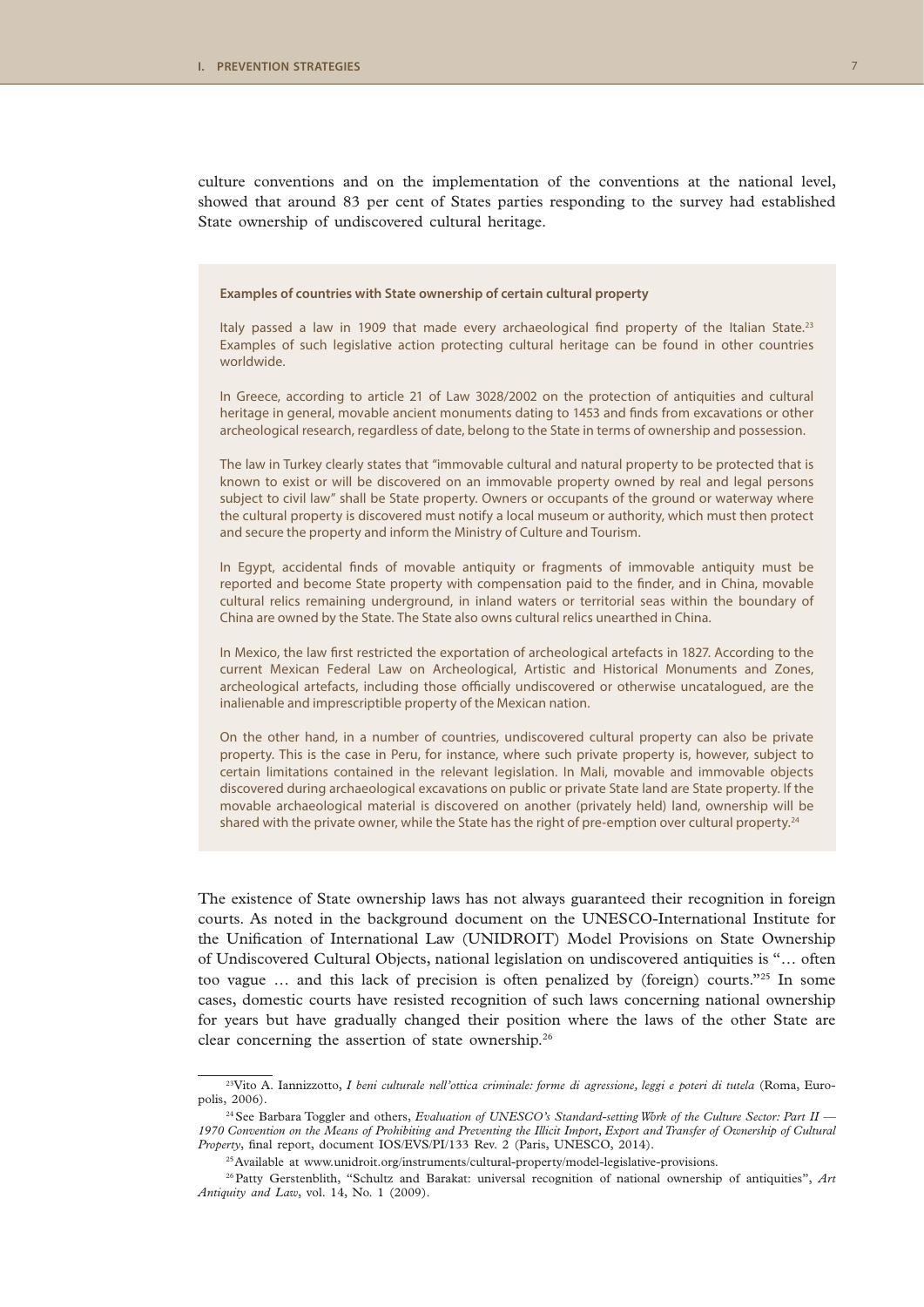<span id="page-19-0"></span>**Guideline 3.** States should consider:

*(a)* Introducing or improving statistics on import and export of cultural property;

*(b)* Introducing or improving statistics, where practical, on administrative and criminal offences against cultural property;

*(c)* Establishing or improving national databases, as appropriate, on trafficking in cultural property and related offences and on trafficked, illicitly exported or imported, stolen, looted, illicitly excavated or illicitly traded or missing cultural property;

*(d)* Introducing mechanisms to enable the reporting of suspicious dealings or sales on the Internet;

*(e)* Contributing to international data collection on trafficking in cultural property and related offences through the United Nations Survey on Crime Trends and Operations of Criminal Justice Systems, conducted by the United Nations Office on Drugs and Crime, and the INTERPOL database on stolen works of art and through other relevant organizations;

*(f)* Contributing to the United Nations Educational, Scientific and Cultural Organization database of national laws and regulations pertaining to cultural property.

## **Introducing or improving statistics on import and export of cultural property**

One of the challenges to preventing and combating trafficking in cultural property is the lack of reliable and comprehensive data (including statistics) describing the scope of this illicit activity. As stated in Guideline 1, this challenge is compounded by the fact that illicit activities in this field are difficult to discover and monitor, in part because actors and organizations in the art and antiquities markets often do not report thefts. Similarly, both the resources and the will of States to update inventories and databases often fall behind the pace of the crimes committed, leading to the discovery of crimes only years after they were perpetrated.

Estimating the prevalence and incidence of trafficking in cultural property presents a number of particular problems. First, it is difficult to quantify the damage caused worldwide by theft, despoliation and illegal excavation and to assign value and structure to the market. There are very few facts and figures; discussions often rely on anecdotal evidence and assertions. Arriving at reliable estimates is difficult, given that conventional crime statistics are generally not revealing in relation to this type of offence. Recording practices with regard to crimes against antiquities vary across jurisdictions, and often such crimes are recorded only in the category of thefts, along with other property violations.<sup>27</sup> Publicly available data present estimates given by cultural institutions, archaeologists and law enforcement agencies. Following are three examples regarding data on the worldwide trade in cultural material:

- The Museums Association has estimated that profits from the illicit antiquities trade range from \$225 million and \$3 billion per year.<sup>28</sup>
- y The Organized Crime Group of the United Kingdom Metropolitan Police and INTERPOL has calculated that profits from the illicit antiquities trade amounted to between \$300 million and \$6 billion per year.<sup>29</sup>

<sup>&</sup>lt;sup>27</sup> See Neil Brodie, Jenny Doole and Peter Watson, *Stealing History: The Illicit Trade in Cultural Material* (Cambridge, McDonald Institute for Archaeological Research, 2000); and Simon Mackenzie, "Trafficking antiquities" in *International Crime and Justice*, Mangai Natarajan, ed. (Cambridge, Cambridge University Press, 2011).

<sup>28</sup>United Kingdom, House of Commons, Culture, Media and Sport Select Committee, *Cultural Property: Return and Illicit Trade*, seventh report, vols. 1, 2 and 3 (London, 2000).

 $29$  Thid.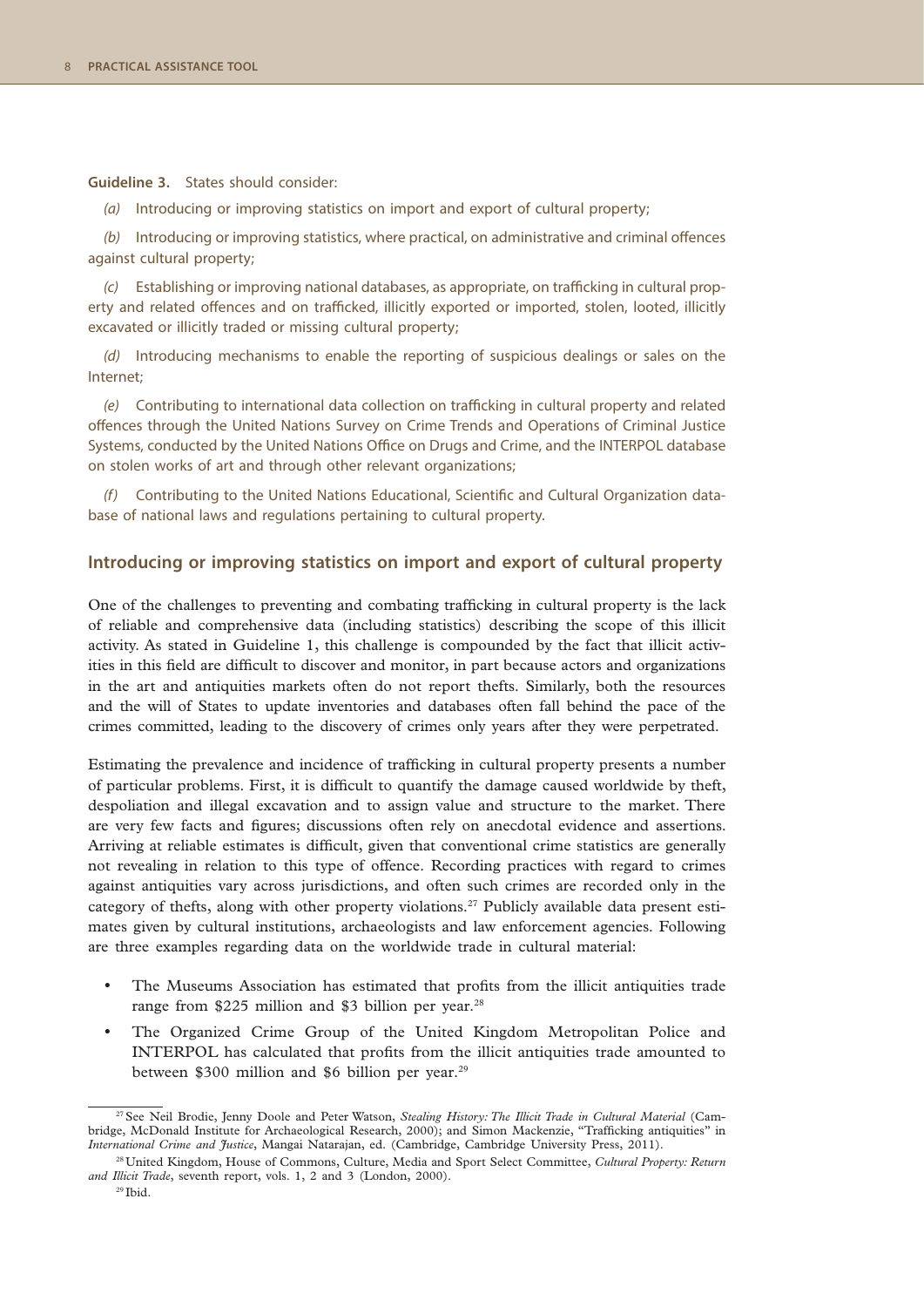The European Association of Archaeologists has calculated that these same profits amounted to around  $$4.5$  billion per year.<sup>30</sup>

However, there is a lack of certainty with regard to these figures, as private sources tend to estimate that the high figure is 20 times the low.31 Nonetheless, the figures reveal that the illicit trade in antiquities is highly lucrative, due in part to the fact that cultural heritage is a non-renewable source and that objects continue to circulate openly in the art market for many years, generating money in transaction after transaction. It must be pointed out, however, from an economic standpoint, that the trade is lucrative for everyone except the communities where the artefacts are found, as looting severely undermines their economic base.<sup>32</sup>

## **Introducing or improving statistics, where practical, regarding administrative and criminal offences against cultural property**

The collection of specific and reliable empirical data by States with a view to providing statistics related to both licit and illicit activities concerning cultural property can have a variety of positive effects:

- The systematic collection of data on the flow of imported and exported cultural objects, their provenance and destination, their characteristics and the type of dealers can provide valuable information on trends and assist proactive investigations by police and customs authorities.
- It can greatly enhance the criminological knowledge of the phenomenon of illicit dealings in cultural property by providing specific and disaggregated statistics on criminal offences against cultural property. In particular, it can show trends in reporting and discovery, prosecution, sentencing and recovery of assets, as well as in terms of the numbers and characteristics of people reported, arrested, prosecuted and sentenced, and in the typology and extent of sanctions imposed.
- If supported by specific criminological research, $33$  improving statistics can reduce the number of "dark figure" offences (offences that escape detection by authorities), which are especially high because of the "porosity" between the legal and illegal market in art and antiquities, the frequent transnational character of the offences, the prevalence of the involvement of professionals in such crimes and the risk of lack of registration or inventorying.
- It can support national legislators in planning prevention policies or when testing the efficacy and effectiveness of already existing laws and regulations.

Statistics can include both legal activities (import/export and selling/purchasing) and illicit ones (administrative and criminal offences against cultural property). States could consider adopting all necessary measures in order to collect regularly (at least on an annual basis) the aforementioned data, so as to have comparable statistical series available.

 $30$  Ibid.

<sup>&</sup>lt;sup>31</sup>See David Gill and Christopher Chippindale, "The trade in looted antiquities and the return of cultural property: a British parliamentary inquiry", *International Journal of Cultural Property*, vol. 11, No. 1 (2002), pp. 50-64.

<sup>32</sup>Brodie, Doole and Watson, *Stealing History*.

<sup>&</sup>lt;sup>33</sup>The development of specific criminological research includes instruments other than official statistics (victimization surveys, self-assessment reports, case studies and so forth) on crimes against cultural property.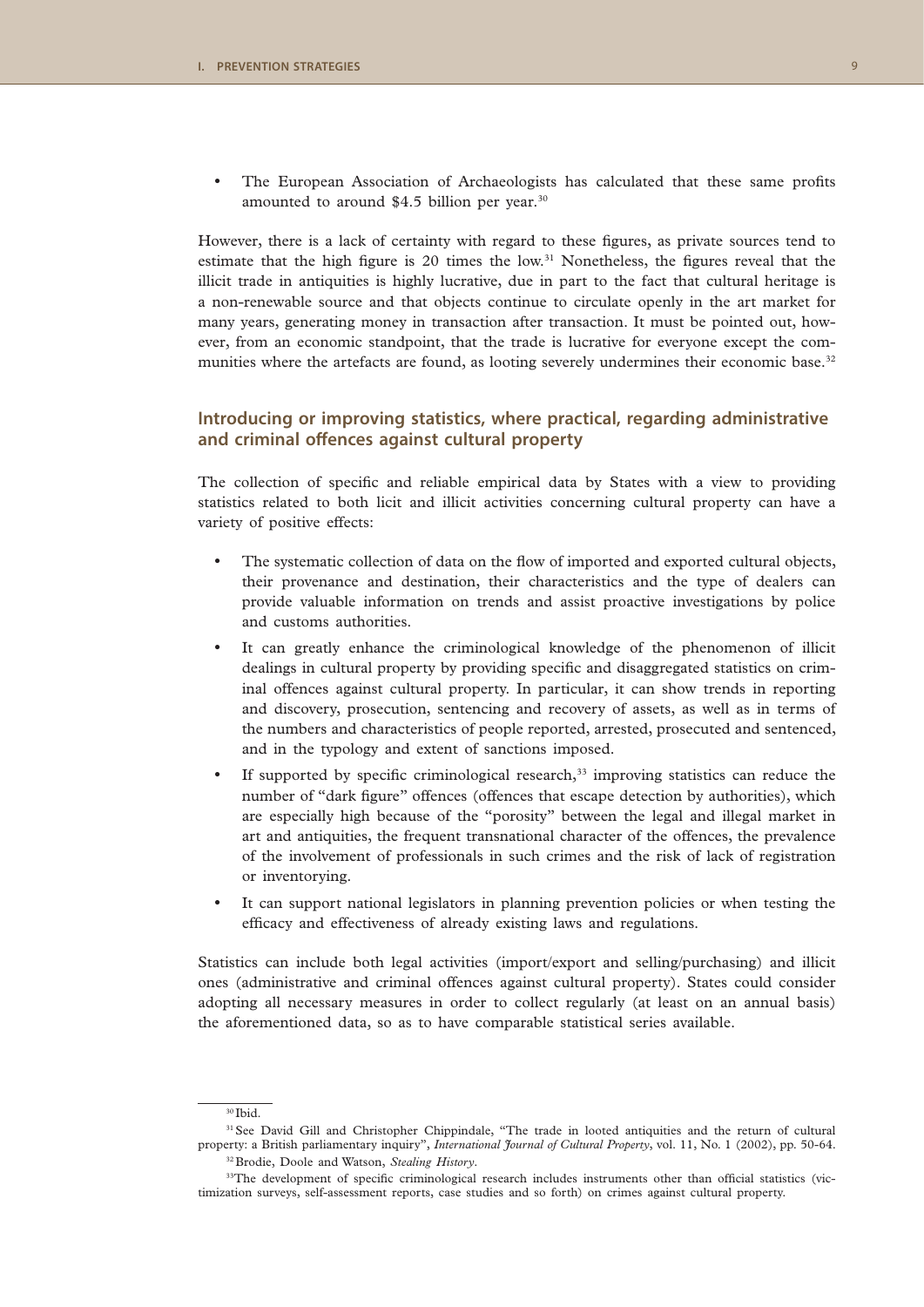The data should be as disaggregated as possible (for example, persons involved should be disaggregated by sex, age and, possibly, profession and presence or absence of previous records; offences should be disaggregated by typology, location and, possibly, number of persons involved and typology of cultural property involved). States may also consider passing regulations whereby local police reporting systems have separate categories for art crimes. This is particularly important, as a lack of separate police reporting systems for art crimes represents a serious data management problem. Many police departments file stolen cultural heritage under, and among other cases of, general stolen property, mostly because of a lack of knowledge about the severity and specific nature of this particular form of crime. As a result, the problem becomes cyclical: there is a lack of reliable analysis of the prevalence and incidence of cultural heritage crime because of poor statistical data, which is in turn caused by the inadequate classification of these offences.<sup>34</sup>

In addition, States could pay special attention to surveys on the involvement of organized crime in offences against cultural property and support independent criminological research (for example, by national research centres or universities, in partnership with other public and private cultural institutions) and other types of studies, such as victimization surveys,<sup>35</sup> self-report studies<sup>36</sup> and case studies<sup>37</sup> (this particular method is gaining importance within the field of cultural heritage crime<sup>38</sup>), among others.

States could make use of their existing statistical services or give the task of collecting and analysing the data to the central national authority created or identified according to Guideline 4 (in cooperation with the police, the judiciary and customs authorities). They could also consider some form of interaction and cooperation among those institutions.

#### **Establishing or improving national databases**

#### (see also examples of databases provided under Guideline 1)

Some advantages that could arise from the creation of databases on trafficking in cultural property and related offences are set out below:

- Art and antiquities dealers, as well as museums and other professionals, could be required to consult the databases before engaging in any professional dealings regarding any cultural property.39
- Police and customs authorities could use them to identify the proceeds of a crime (for example, when attempts are made to send cultural property across borders with false documents, or when it is presented in online auctions or appears in a collection).40
- Prosecutors and judges could rely on them in collecting evidence on the illicit origin of a cultural property.

<sup>&</sup>lt;sup>34</sup> Noah Charney, ed., *Art and Crime. Exploring the Dark Side of the Art World* (Santa Barbara, California, Praeger, 2009).

<sup>35</sup>Harry R. Dammer and Jay S. Albanese, *Comparative Criminal Justice Systems*, 4th ed. (Belmont, California, Wadsworth Cengage Learning, 2010).

<sup>36</sup> Ibid.

<sup>37</sup>Robert K. Yin, *Case Study Research: Design and Methods*, 5th ed. (Thousand Oaks, California, Sage Publications, 2014).

<sup>&</sup>lt;sup>38</sup> Joris D. Kila and Marc Balcells, eds., *Cultural Property Crime: An Overview and Analysis of Contemporary Perspectives and Trends*, Heritage and Identity: Issues in Cultural Heritage Protection Series (Leiden, Netherlands; Boston, Brill, 2014).

<sup>&</sup>lt;sup>39</sup>The consultation of a database of stolen objects is one of the criteria of due diligence under the Convention on Stolen or Illegally Exported Cultural Objects, adopted in Rome on 24 June 1995.

<sup>40</sup>See also article 5 *(g)* of the Convention on the Means of Prohibiting and Preventing the Illicit Import, Export and Transfer of Ownership of Cultural Property (United Nations, *Treaty Series*, vol. 823, No. 11806).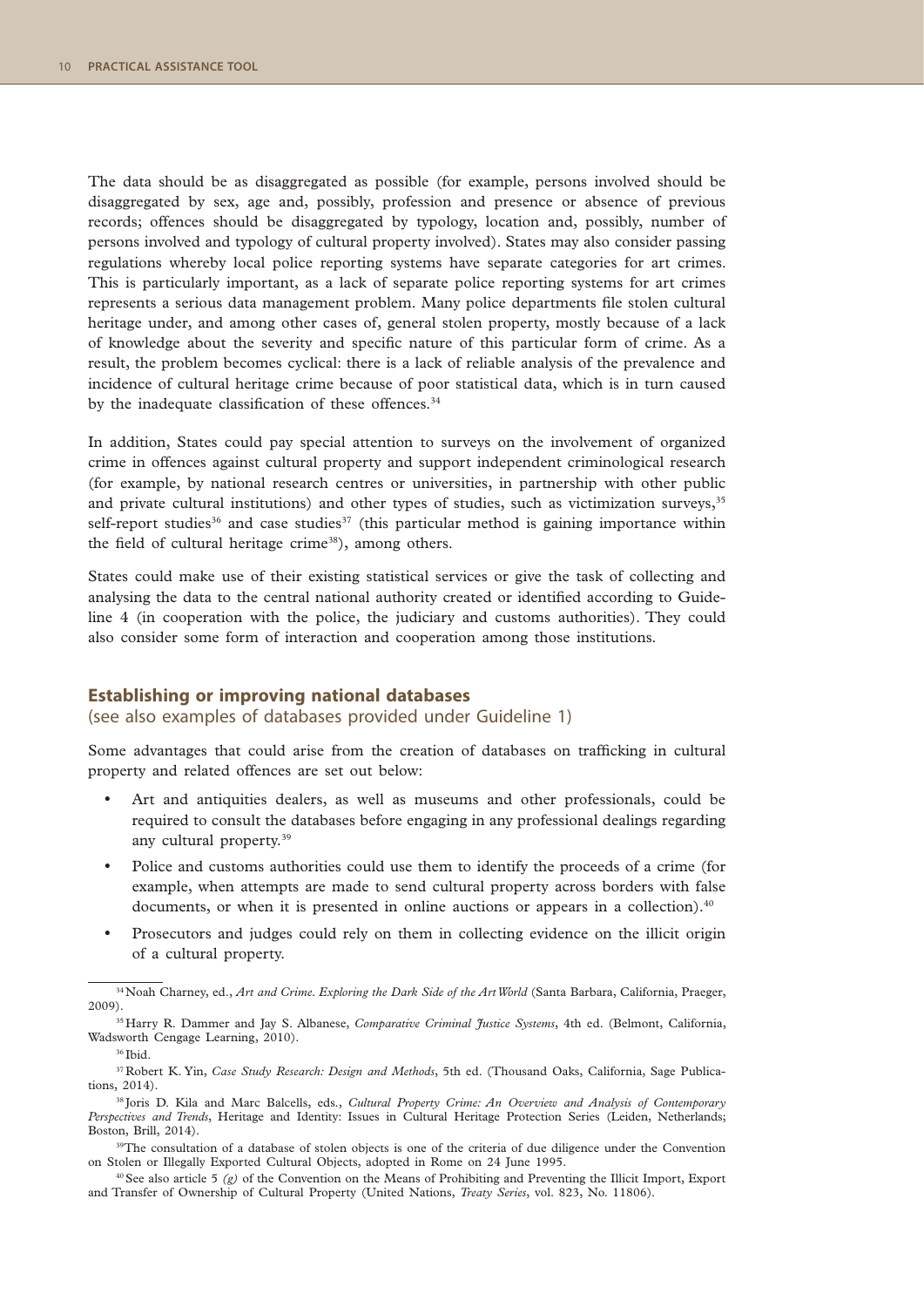• The diffusion of this system would lead to a greater interconnection among national and international databases on trafficked, illicitly exported or imported, stolen, looted or illicitly excavated and, more generally, illicitly traded cultural property.

In order to develop the system, States could consider adopting a series of necessary measures, such as the creation or improvement of an existing national database on trafficked, illicitly exported or imported, stolen, looted or illicitly excavated, illicitly traded or missing cultural property.

In addition, States could contribute to the INTERPOL stolen works of art database*,* which is the only such international public database, in order to ensure the immediate inclusion of a trafficked, illicitly exported or imported, stolen, looted or illicitly excavated, illicitly traded or missing cultural property in both international and national databases. The publishing of international bulletins with the specifications of such cultural property may be also considered.

National databases could be made available to the public by means of a system of registration or secured access for professionals and private individuals. States may consider making all existing databases more widely and freely accessible, not only to law enforcement agencies, but also to museums and cultural institutions, art and antiquity market professionals and the general public.<sup>41</sup>

Consulting such databases before engaging in any professional activity could be considered as necessary to assess a good-faith defence for any person caught in possession of a trafficked, illicitly exported or imported, stolen, looted or illicitly excavated, illicitly traded or missing cultural property. States may also consider, when the database is publicly accessible (at least with a system of registration and passwords, such as in the case of the INTERPOL stolen works of art database), imposing an obligation of consultation by art and antiques dealers, as well as by museum and collection functionaries appointed to acquisitions.

States could consider taking measures to ensure the immediate inclusion of a cultural property in the national database whenever notice of an offence involving a cultural property is brought to the attention of the authorities. States could consider basing their national databases on existing international databases (see Guideline 1 concerning this point) in order to facilitate information exchange and circulation at the international level.

States could also consider adding the data on clearly identifiable objects, including photographs, from their national databases into the INTERPOL stolen works of art database. States could also take measures (including through the implementation of technologies currently in use) to ensure the automatic transmission to international databases of any additional data to their national databases, provided the registered data allows for the indubitable identification of the object in question. States could also consider directly linking their national databases to international ones in order to create a larger, more efficient and immediately accessible international network of databases.

In order to achieve the international integration of information, States could also consider connecting their national databases to create a unified network to which each national competent authority has access.

<sup>&</sup>lt;sup>41</sup>See also the conclusions of the INTERPOL seventh International Symposium on the Theft of and Illicit Traffic in Works of Art, Cultural Property and Antiques, held in Lyon, France, from 17 to 19 June 2008.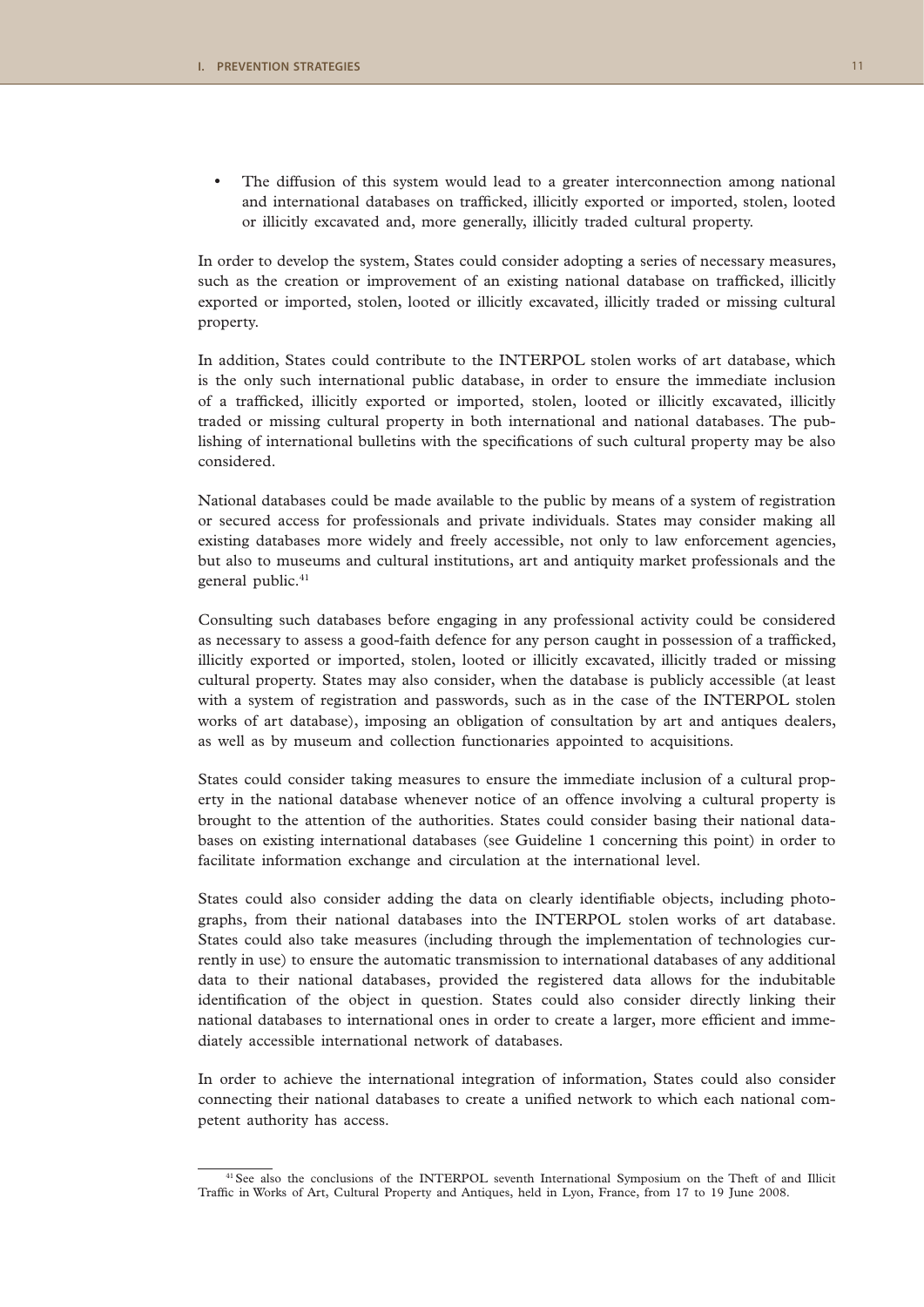## **Introducing mechanisms to enable the reporting of suspicious dealings or sales over the Internet**

It has been recognized internationally that the illicit sale of cultural property over the Internet is a very serious and growing problem $42$  that requires public reporting of suspicious actions to help authorities combat its growth. For instance, according to specialized research in the area of trafficking in cultural property over the Internet, only a small number of the objects offered for sale have recently entered the market, and an unknown proportion of them are fakes.43 In addition, there is a lack of regard on the part of buyers and even of well-known auction houses for looted or fake antiquities. The combination of the lack of effective regulation and customer indifference is a potent boost for this line of illicit trade in cultural property.44

Both legally and illegally obtained cultural property artefacts are often sold through the same markets. This overlap is now greatly facilitated by online auctions and sales, as the Internet has no boundaries and it is easier for sellers and buyers to conceal their identity and to avoid national requirements for certification and licensing.

Practical challenges posed by the growing online marketplace are facilitated by the sheer size and diversity of goods sold, the various platforms available online for the sale of objects, the lack of published information on such objects, which hinders their proper identification, and the limited window of time during which they are placed online before their sale. In view of these practical challenges, States could consider creating mechanisms whereby individuals and companies could report suspicious online activity to help monitor the market.

States are invited to request Internet platforms to disclose information and cooperate with the authorities on investigations of suspicious sales of cultural objects, according to Basic Action No. 2, issued jointly by INTERPOL, UNESCO and ICOM in 2007.<sup>45</sup>

In order to supplement other official Internet monitoring efforts, States could create mechanisms to encourage Internet providers, online auctioneers, members of the public and other qualified individuals to report suspicious offers of objects that are potentially of significant importance not previously seen for sale, or of foreign objects that are known to come from regions with high levels of illicit activity related to cultural property. Furthermore, States could consider entering into specific bilateral agreements with Internet providers and online auctioneers to restrict, monitor and/or set up notification systems when suspicious operations occur. Such notifications should be examined immediately by the relevant State authority, if necessary using experts (from universities, museums, libraries and other institutions) to verify the nature and importance of the items being offered.

<sup>42</sup> INTERPOL, UNESCO and the International Council of Museums, "Basic actions concerning cultural objects being offered for sale over the Internet", available at http://portal.unesco.org/culture/en/files/21559/11836509429Mesures TraficIlliciteEn.pdf/MesuresTraficIlliciteEn.pdf. See also the study by B. Bieleman, R. van der Stope and H. Naayer, *Schone Kunsten: Preventieve Doorlichting kunst-en Antiekhandel* (Groningen, Netherlands, Intraval, 2007).

<sup>&</sup>lt;sup>43</sup> For an example of the trade in fake artworks, see the entry related to "Operation Plotter" at the UNODC Sharing Electronic Resources and Laws on Crime (SHERLOC) knowledge management portal, available at www.unodc.org.

<sup>44</sup>Neil Brodie, "The Internet market in pre-Columbian antiquities", in *Cultural Property Crime*, Kila and Balcells, eds.

<sup>45</sup>See "Basic actions concerning cultural objects".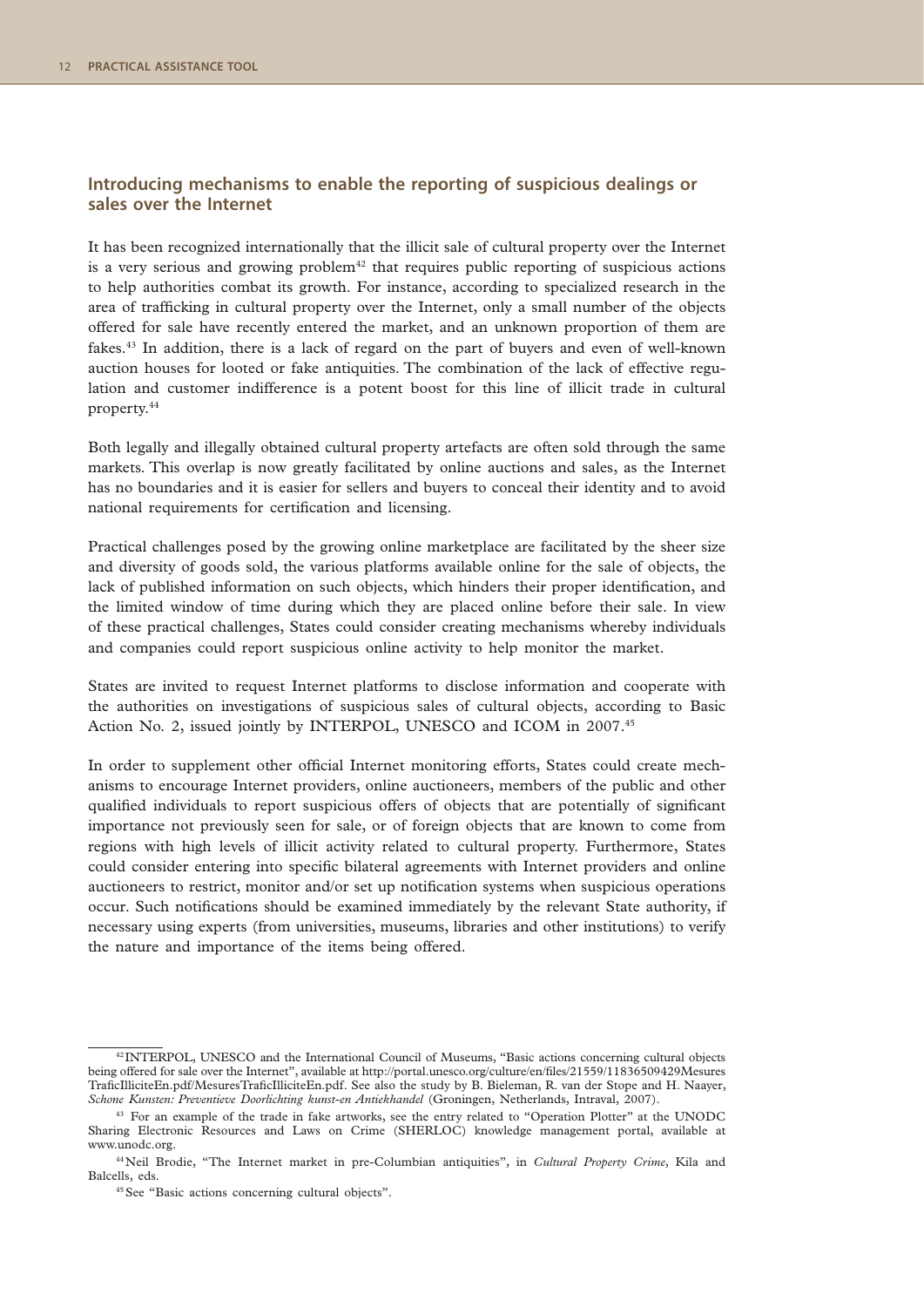## **Contributing to international data collection**

The worldwide collection and comparison of official statistical data on offences against cultural property could have a positive impact in enhancing the knowledge of this phenomenon and its various ramifications. Data collection could focus on matters such as reporting and discovery, as well as prosecution, sentencing, asset recovery, the number and characteristics of suspected offenders reported, arrested, prosecuted and sentenced and the typology and extent of sanctions imposed. This, in turn, could help international organizations, as well as national legislators, in planning and implementing more effective criminal justice policies to combat cultural property crimes. It could also help in testing the efficacy of existing laws and regulations, thereby indirectly contributing to improving the prevention of offences against cultural property and the protection of cultural heritage.

States could contribute to the United Nations Survey on Crime Trends and Operations of Criminal Justice Systems, conducted by the  $UNODC<sub>1</sub><sup>46</sup>$  and contribute to and regularly update the UNESCO Database of National Cultural Heritage  $Laws^{47}$  in order to facilitate international investigative and judicial cooperation. The UNESCO database includes former national laws and laws currently in force related to the protection of the cultural heritage in general; import/export certificates for cultural property (available upon request); official or unofficial translations of national laws and certificates; contact details for the national authorities responsible for the protection of cultural heritage; and the addresses of the official national websites dedicated to the protection of cultural heritage. A summary or excerpt of the relevant national legislation, especially with regard to which categories of cultural objects are protected and what kind of cultural objects require national export certificates, but also with regard to provisions relating to the illegal excavation or theft and offering or selling of cultural objects, would be an excellent tool when quick decisions on appropriate law enforcement measures have to be made. Moreover, such information would be very useful for national authorities in providing information to tourists and the public in general.

States could consider taking all necessary measures in order to collect regularly and at least on an annual basis, the aforementioned data, so as to have comparable statistical series available (data should be disaggregated as much as possible).

In addition, the 2003 Meeting of the States Parties to the Convention on the Means of Prohibiting and Preventing the Illicit Import, Export and Transfer of Ownership of Cultural Property recommended that States members of UNESCO be encouraged to promptly submit all of their national legislation aimed at the protection, prevention and combating of trafficking in cultural property and related offences. States were also encouraged to update regularly the UNESCO database on national cultural heritage law by providing all of their national laws and regulations; national rules currently applicable should be included, as well as a history of past legislation and regulations.

Moreover, States could make use of the UNODC Sharing Electronic Resources and Laws on Crime (SHERLOC) knowledge management portal and submit legislation on cultural property protection not yet contained therein, as well as periodically review the laws already registered to ensure that the entries are updated.48 In particular, States could consider setting

<sup>46</sup>United Nations Surveys on Crime Trends and the Operations of Criminal Justice Systems, available at www.unodc.org.

<sup>47</sup>Available at www.unesco.org/culture/natlaws.

<sup>48</sup>Available at www.unodc.org/cld/search-sherloc-cld.jspx?f=en%23\_\_el.caseLaw.crimeTypes\_s%3aTrafficking% 5c+in%5c+cultural%5c+property.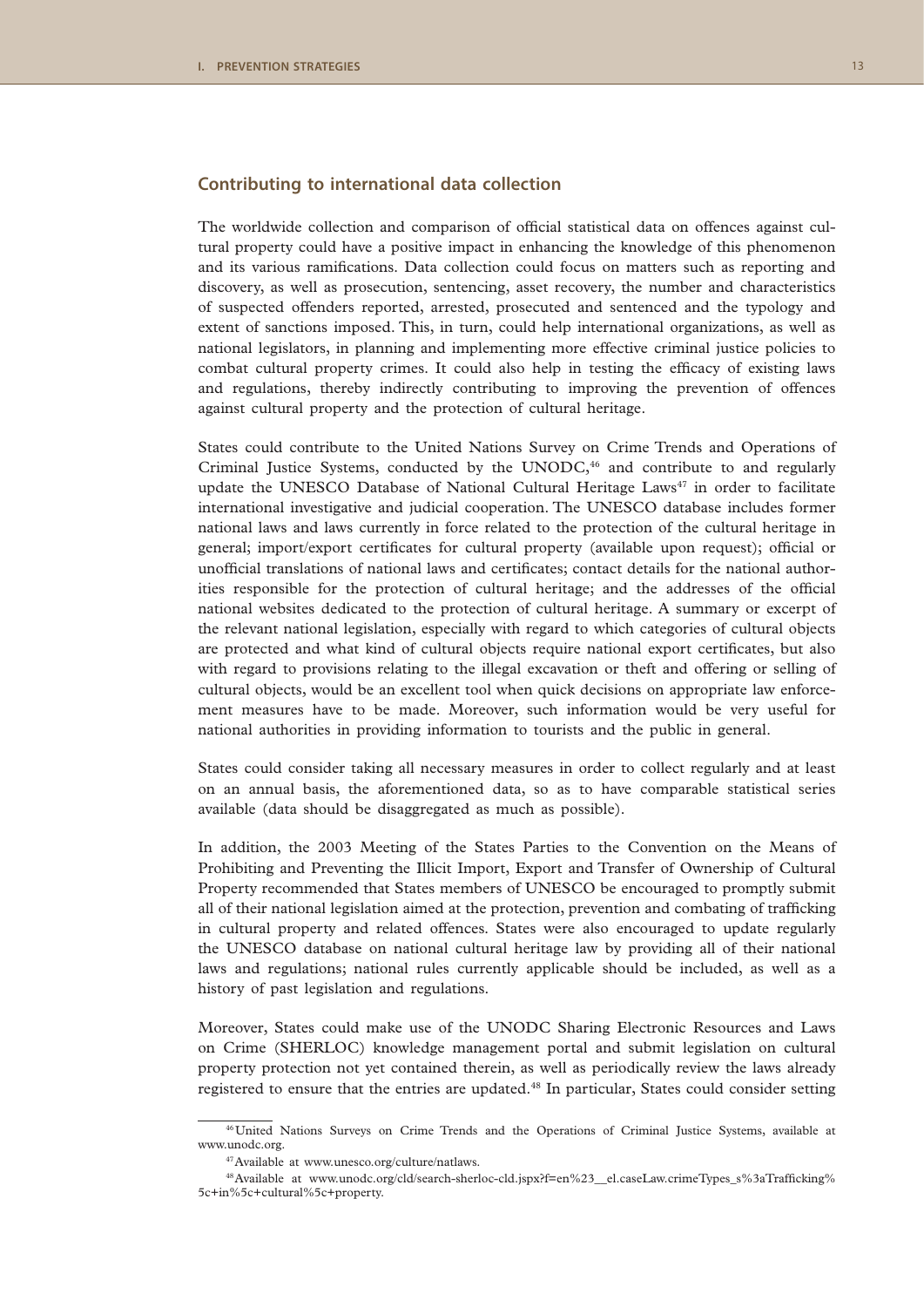up a more specific international database of domestic criminal legislation on cultural property protection, following the model of the UNODC counter-terrorism legislation database or the Anti-Money Laundering International Database.<sup>49</sup> Such a database could contain excerpts from the different laws, as well as practical guidelines addressed to law enforcement agencies, and should be provided by States to UNODC.

States could also consider keeping such legislative databases up to date by regularly including new and amended legislation on cultural property protection and relevant case law, national laws and regulations referring to judicial cooperation in criminal matters, as well as cases and best practices. Such a database could also be linked to the UNESCO draft database on the return of cultural property.

#### **Examples of relevant international data collection points**

• INTERPOL has created the important stolen works of art database, which is accessible to all INTERPOL member countries;50 up until 2009, INTERPOL periodically issued a widely available *Stolen Works of Art CD-ROM* as well as posters showing the most sought-after stolen works of art. The INTERPOL database is being modernized through project PSYCHE (Protection System for Cultural Heritage), in collaboration with the Italian *Carabinieri* specialized unit for the protection of cultural heritage. The main objectives of the project are:

- To enable direct data integration by member countries using a formatted message system
- To enact direct data transfer from Italy's Leonardo database into the INTERPOL database
- To simplify queries with the use of an image similarity software tool
- To provide training (e-learning module and training sessions) to member countries

• In 2009, UNODC included a module on trafficking in cultural property in the Eleventh Crime Trend Survey, on a pilot basis. The module covered police and court statistics on a number of crimes, including trafficking (defined by the Survey as import, export or transport) in cultural property, theft of cultural property, possession/handling of cultural property and unlawful excavation of cultural property. National police were asked to provide information on the number of recorded offences and persons suspected of, arrested for or accused of those crimes. Courts were also asked to provide information on the number of persons tried and convicted for those crimes. Only 24 States entered data into the module on trafficking in cultural property. Responding States were more frequently able to provide police data (20 responses) than court data (12 responses). Only five States provided data on the number of offences involving unlawful excavation of cultural property.<sup>51</sup>

• In the past, ICOM provided the "One-hundred missing objects series",<sup>52</sup> which listed objects that had been stolen and whose disappearance had been reported to the police. It also integrated the "Red List", which more generally classifies the endangered categories of archaeological objects or works of art in the most vulnerable areas of the world, with a view to preventing them from being sold or illegally exported.

<sup>49</sup>Available at www.unodc.org/tldb and www.unodc.org/unodc/en/money-laundering/imolin-amlid.html.

<sup>50</sup>Available at www.interpol.int/Public/WorkOfArt/Default.asp.

 $51$  See the report of the Secretary-General on protection against trafficking in cultural property (E/CN.15/2010/4) and the note by the Secretariat on world crime trends and emerging issues and responses in the field of crime prevention and criminal justice: protection against trafficking in cultural property (E/CN.15/2010/17), submitted to the Commission on Crime Prevention and Criminal Justice at its nineteenth session.

<sup>52</sup> International Council of Museums, One hundred missing objects series. Available at http://icom.museum/ programmes/fighting-illicit-traffic/100-missing-objects.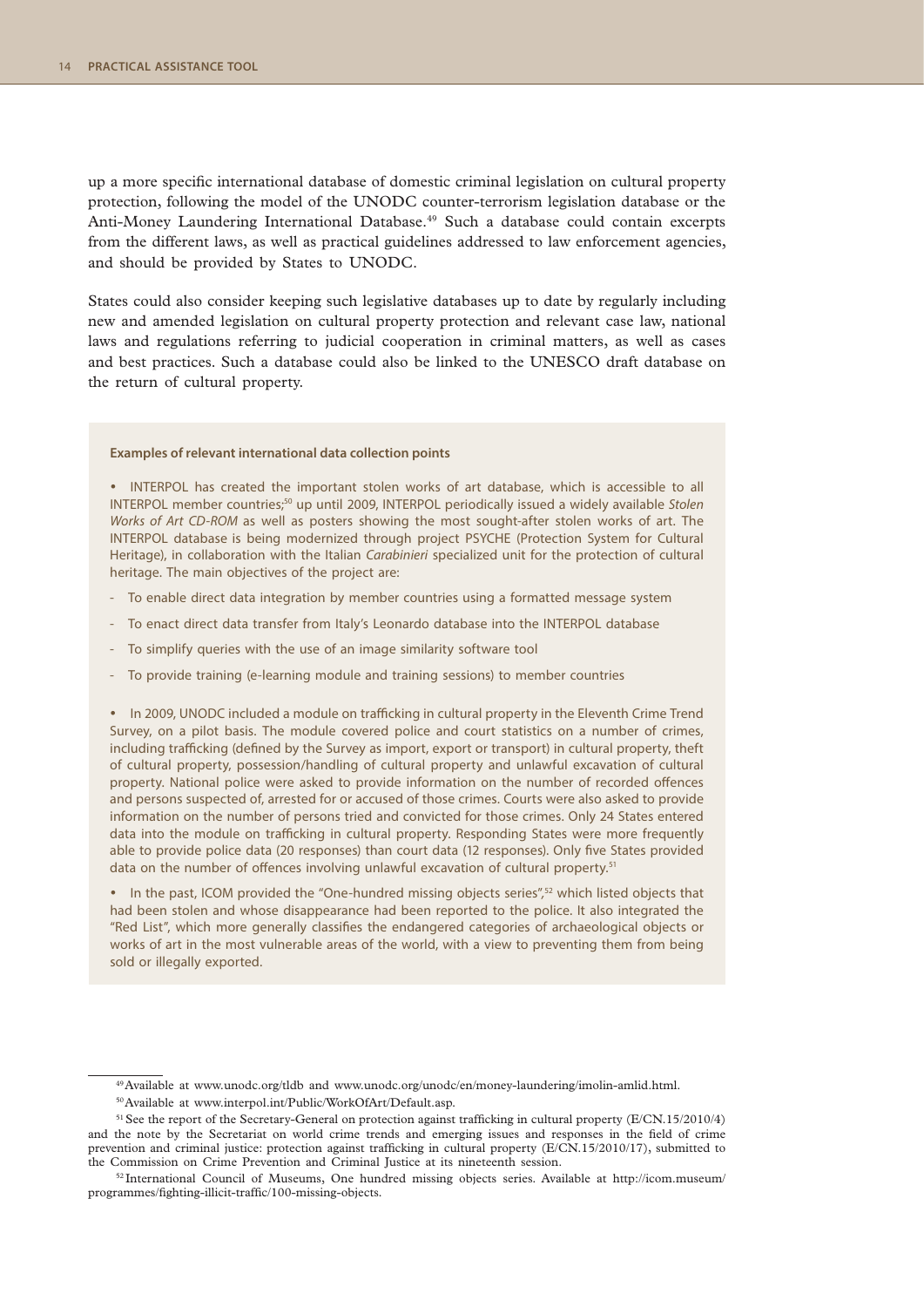<span id="page-26-0"></span>**Guideline 4.** States should consider, as appropriate, establishing a central national authority or empowering an existing authority and/or enacting other mechanisms for coordinating the activities related to the protection of cultural property against trafficking and related offences.

While a large number of States have national services that fulfil at least some of the functions necessary to prevent and combat trafficking in cultural property and other related offences, according to the survey conducted by UNESCO, a considerable number of them have similarly reported that coordination between the relevant national organizations presented non-negligible challenges.53 In this regard, when establishing or strengthening this type of central national authority or equivalent appropriate mechanism, States could bear in mind the coordinating functions at both the domestic and international levels.

The centralized coordination of prevention policies is important in view of the fact that trafficking in cultural property and related offences are complex phenomena, as they involve national and transnational aspects and public and private agents and institutions. Moreover, these illegal activities tend to hide within a market of large dimensions and great complexity, often opaque and largely in need of monitoring, and impinge on a vast, often dispersed and always heterogeneous cultural heritage. Therefore, cooperation between law enforcement agencies and other competent authorities, and between museums and other cultural institutions (private and public) and private operators in the art and antiques market must be very strong if it is to be effective.

As stipulated in article 5 of the Convention on the Means of Prohibiting and Preventing the Illicit Import, Export and Transfer of Ownership of Cultural Property, States shall establish a central national authority endowed with powers of coordination and/or regulation in matters related to the protection of cultural property. As an alternative, States could consider empowering already existing authorities and/or establishing other equivalent mechanisms. This authority would be in charge of coordinating all the existing public actors engaged in preventing trafficking in cultural objects and/or managing all the relevant activities and would cooperate at the international level. With the aim of strengthening public-private partnerships, States may consider the involvement of private actors (museums, auctions houses, insurance companies and so forth) for specific activities on an ad hoc basis.

The authority could be responsible for either conducting or supervising the following activities: *(a)* inventorying national cultural property; *(b)* supporting criminological research and statistical data collection on the illicit market in cultural property; *(c)* implementing specialized training programmes for public and private actors in cultural institutions, the art and antiquities market and police and customs authorities; *(d)* developing and promoting codes of conduct for operators in cultural institutions as well as in the art and antiquities market in conformity with international standards/provisions (such as the UNESCO International Code of Ethics for Dealers in Cultural Property and the Code of Ethics for Museums of the International Council of Museums); *(e)* supporting and coordinating market monitoring programmes; *(f)* promoting public campaigns to raise awareness and care for cultural heritage; and *(g)* sharing information with their national counterparts and relevant international organizations to strengthen international cooperation.

Another relevant task for the authorities could be the development of a public-private partnership on cultural property protection that promotes and coordinates contacts, communications and exchanges among public and private cultural institutions or their national

<sup>53</sup>Toggler and others, *Evaluation of UNESCO's Standard*‐*setting Work of the Culture Sector*.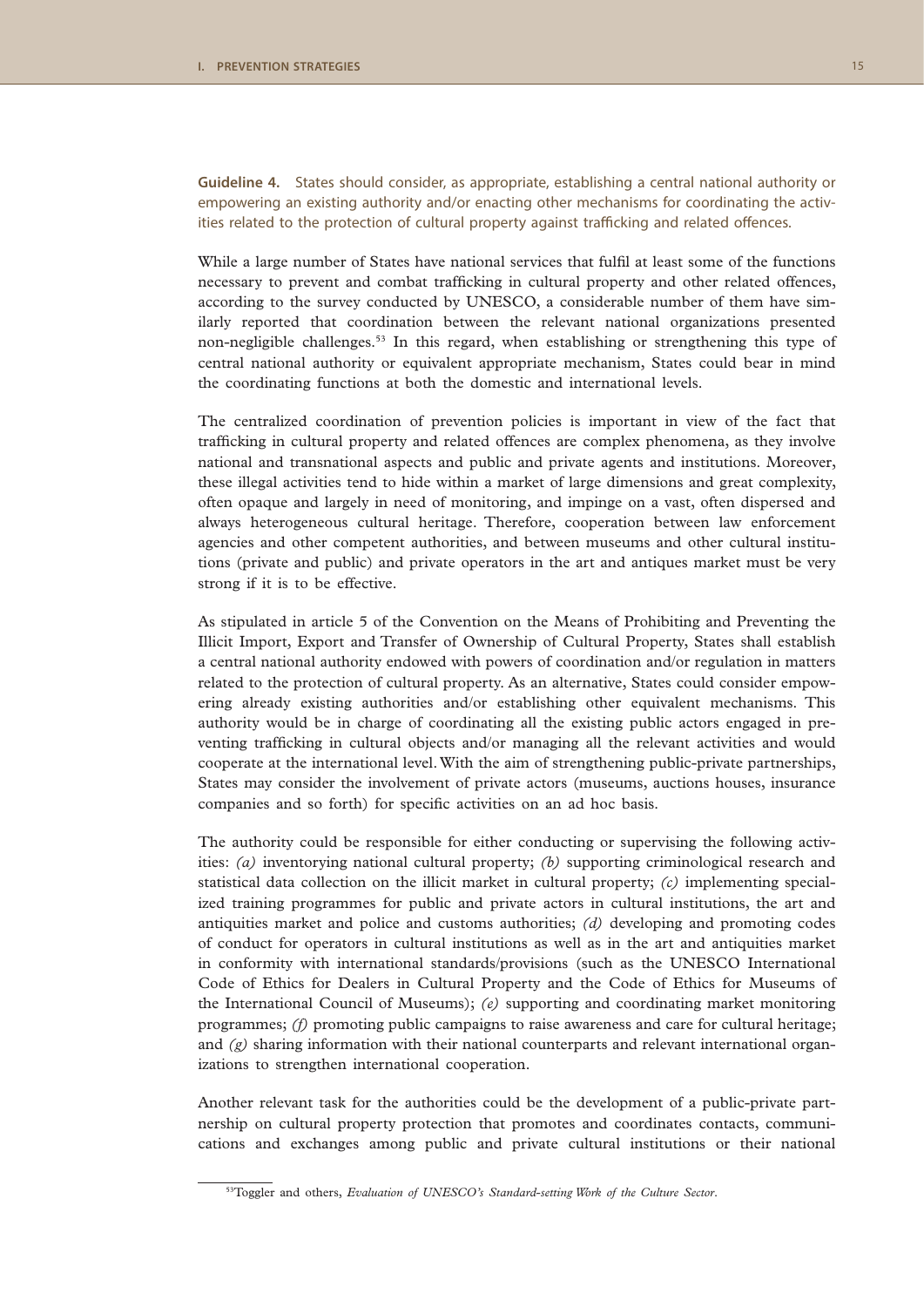associations, law enforcement and other competent public agencies, Internet providers, national professional associations of dealers in art and antiques and auctioneers.54

In its resolution 68/186, the General Assembly invited Member States that had not yet done so to consider designating contact points to facilitate international cooperation within the application of the United Nations Convention against Transnational Organized Crime for the purpose of preventing and combating trafficking in cultural property, and to report such information to UNODC for inclusion in the directory of competent national authorities. The UNODC Directory of Competent National Authorities now includes information on contact points designated to facilitate international cooperation within the application of the Convention for purposes of combating trafficking in cultural property.<sup>55</sup>

As a practical matter, States could ensure that the central national authority is endowed with the resources and the authority needed to effectively pursue its aims.

#### **Some examples of national mechanisms for the coordination of cultural property protection**

• In Egypt, the Ministry of State for Antiquities has the mission of protecting and promoting Egypt's cultural heritage, both nationally and internationally. Currently, the Ministry has the specific mission of formulating and implementing all policies concerned with antiquities; issuing guidelines and permits for the excavation, restoration, conservation, documentation and study of sites and monuments; managing a country-wide system of museums containing antiquities; overseeing the publication of journals and books on archaeology and cultural heritage; and financing its own archaeological excavation, documentation and conservation projects.<sup>56</sup>

• In South Africa, the National Forum for the Law Enforcement of Heritage-related Matters was established in 2005 to serve as a platform for collaboration between heritage and law enforcement officials. The Forum includes representatives from the South African Police Service, the Department of Arts and Culture, INTERPOL, the South African Heritage Resources Agency, the South African Museums Association, ICOM South Africa, the customs authority and the University of South Africa. It has established short training courses for police officers on topics such as the identification of cultural objects and best practices for the storage of confiscated objects and developed a database of heritage experts across the country on whom the police can call to help identify and store stolen objects. The Forum has also created a stolen works of art poster that has been distributed to police stations and museums across the country. A few cultural objects have been recovered after having been identified from the poster, and a police officer who had received training from the Forum recognized a stolen bronze sculpture as having heritage value, resulting in a harsher punishment for the offender than if this value had not been recognized.<sup>57</sup>

The Argentine Committee for the Fight against Illicit Traffic in Cultural Goods was established in 2003 and includes the Ministry of Foreign Affairs, the Ministry of Education, the National Commission for UNESCO, the Federal Administration for Public Revenue, the Customs Bureau, INTERPOL and the National Library. Coordinated by the National Directorate of Heritage and Museums, the functions of the committee include establishing procedures to combat illicit traffic; raising public awareness; processing the International Council of Museums Red List of cultural objects; maintaining up-to-date identifying information on objects; implementing training programmes through regional workshops; and promoting the exchange of information within the various groups that make up the committee.<sup>58</sup>

<sup>54</sup>For example, in October 2006, the British Museum and the Museums, Libraries and Archives Council signed a memorandum of understanding with a major online auction company, whereby the British Museum would monitor the company's website for items constituting potential cultural property, question vendors and notify the Metropolitan Police Art and Antiques Unit, as appropriate.

<sup>55</sup>Online directory of competent national authorities under the United Nations Convention against Illicit Traffic in Narcotic Drugs and Psychotropic Substances of 1988 and the Organized Crime Convention, available at www.unodc.org.

<sup>&</sup>lt;sup>56</sup> For more information, see the website of the Supreme Council of Antiquities (www.sca-egypt.org).

<sup>57</sup>*Evaluation of UNESCO's Standard-setting Work of the Culture Sector*, p. 37, Box 1.

<sup>58</sup> Ibid.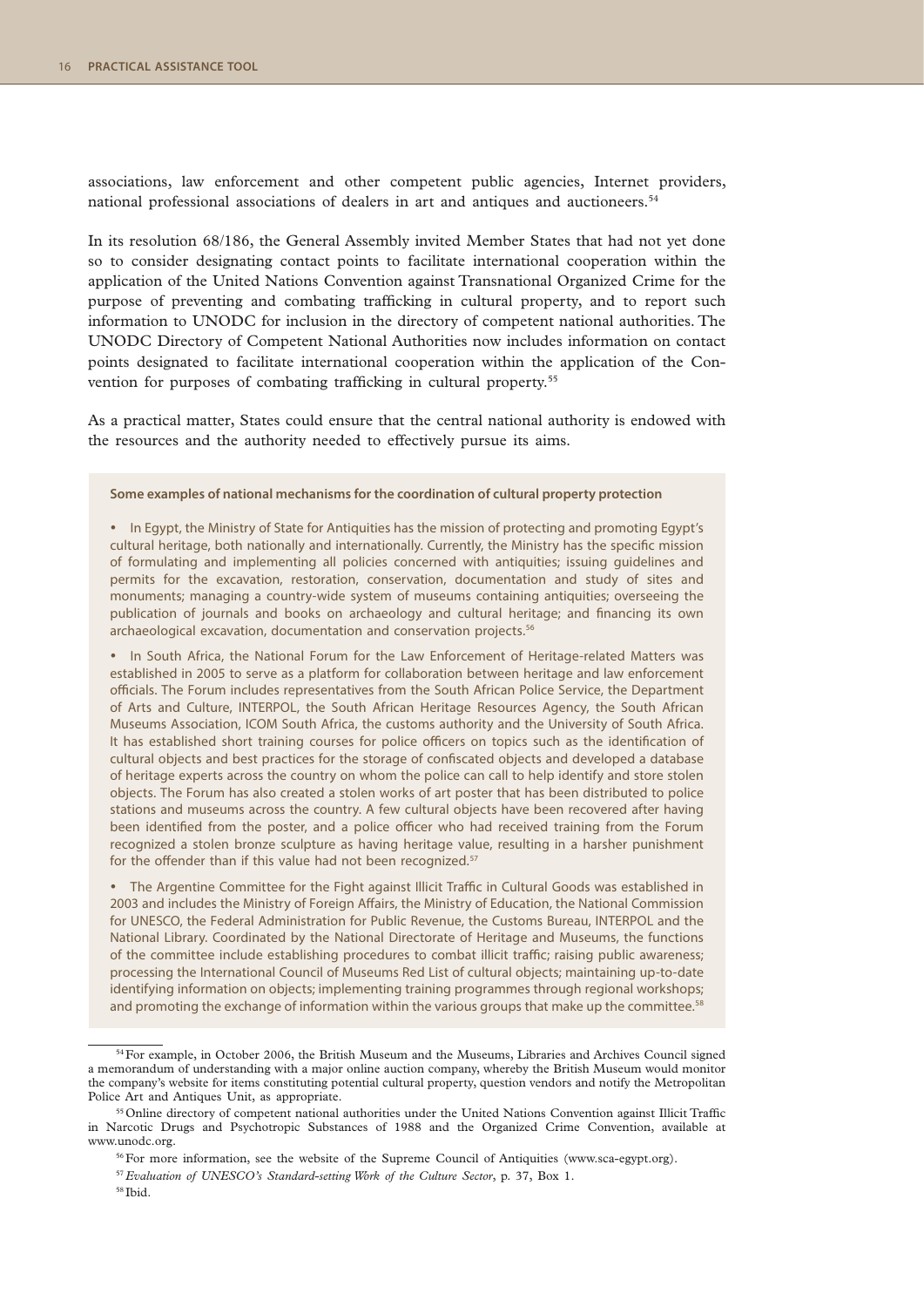<span id="page-28-0"></span>• In Italy, cultural property protection is coordinated through the close partnership between the Ministry of Cultural Heritage and Activities and a special *Carabinieri* cultural property division, the *Tutela del Patrimonio Culturale* (TPC).59 The two organizations work closely together to investigate crimes against cultural property, monitor archaeological sites and players in the State's art market, develop educational material and coordinate and advise foreign Governments and police forces on cultural property protection. TPC also works closely with international organizations, including UNESCO, UNIDROIT, the International Council on Monuments and Sites, ICOM and INTERPOL, and domestically has partnerships with various universities, cultural foundations, research centres, religious bodies and local governments. It also maintains one of the world's largest databases on stolen artwork, with over a million objects on record. Over the course of 40 years in operation, TPC has succeeded in recovering more than 200,000 Italian works of art. A combination of the efforts of the Ministry, TPC and international collaboration resulted in a 14.5 per cent decrease in the theft of Italian artworks from 2008 to 2009.<sup>60</sup>

• In Spain, law 16/1985 addresses the protection of the country's cultural heritage and deals with pieces found after 1986, when the law become active and created a competent entity for safeguarding the heritage of the State. Following the adoption of the law, an administrative body was created that can apply administrative sanctions for particular conduct of lesser gravitas, in accordance with the Spanish Criminal Code, mostly through the issuance of fines. In addition, criminal convictions for perpetrators of more serious offences to cultural heritage was made possible, and law enforcement agencies have developed specific competences, specialized units and databases on the topic of trafficking of cultural heritage.<sup>61</sup>

## **B. The role of cultural institutions and the private sector**

**Guideline 5.** States should consider encouraging cultural institutions and the private sector to adopt codes of conduct and to disseminate best practices on policies on the acquisition of cultural property.

Cultural institutions (public and private museums, archives and collections), as well as other private actors (art dealers, auction houses, professional traders, private collectors and so forth) should be encouraged to adopt codes of conduct and/or ethics, with specific provisions on acquisition policies.

At the international level, UNESCO developed the International Code of Ethics for Dealers in Cultural Property,<sup>62</sup> which was adopted in 1999. In addition, the Operational Guidelines for the Implementation of the Convention on the Means of Prohibiting and Preventing the Illicit Import, Export and Transfer of Ownership of Cultural Property (UNESCO Operational Guidelines) also include regulatory provisions for market and heritage professionals.<sup>63</sup>

<sup>59</sup>For more information, see the website of the Tutela del Patrimonio Culturale, available at www.carabinieri. it/cittadino/tutela/patrimonio-culturale/introduzione.

<sup>60</sup>Monika R. DiFonzo, "Think you can steal our Caravaggio and get away with it? Think again: an analysis of the Italian cultural property model", *George Washington International Law Review*, vol. 44 (2012), pp. 539-571.

<sup>61</sup>See A. Roma Valdés, *La aplicación de los delitos sobre el patrimonio cultural* (Granada, Spain, Editorial Comares, 2008); and I. Rodríguez Temiño, *Indiana Jones sin futuro. La lucha contra el expolio del patrimonio arqueológico* (Madrid, JAS Arqueología, 2012).

<sup>62</sup>See UNESCO, *Records of the General Conference, Thirtieth Session, Paris, 26 October–17 November 1999*, vol. 1 and corrigendum: *Resolutions*, sect. IV, resolution 27.

<sup>63</sup>Available at www.unesco.org/new/fileadmin/MULTIMEDIA/HQ/CLT/pdf/OPERATIONAL\_GUIDELINES\_EN\_ FINAL.pdf.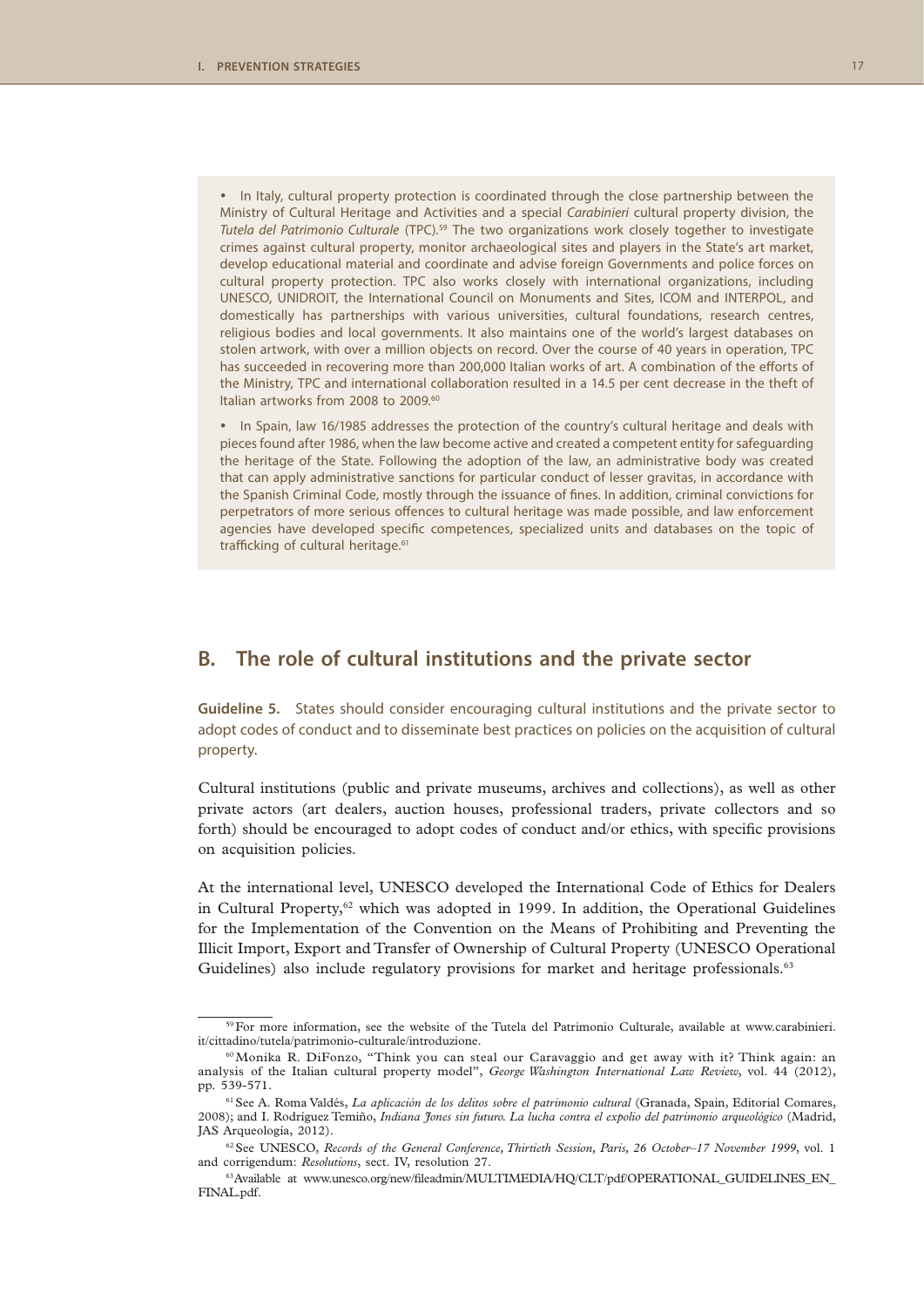A first step towards ensuring cooperation among relevant actors could be the adoption, by participants in the trade in cultural property, of codes of conduct and/or ethics and other similar tools, such as corporate guidelines and self-regulations.<sup>64</sup>

Such codes of conduct and/or ethics should set the minimum standard rules that dealers in cultural property should observe. Violations of such internal rules, especially when intentional, should be indicative of bad faith and, at the penal level, of malicious conduct. The conduct of someone who has violated such internal rules should be censured and sanctioned. It should not be easy for him/her to invoke ignorance of the norms in this field.<sup>65</sup>

As mentioned in Guideline 4, in order to reach a standard, national codes of conduct and/ or ethics, in conformity with the UNESCO International Codes of Ethics for Dealers in Cultural Property, could include rules aimed at:

- Preventing cultural institutions from acquiring cultural property that has been trafficked, illicitly exported or imported, stolen, looted or illicitly excavated, illicitly traded, and so forth
- y Strengthening the cooperation between cultural institutions and law-enforcement agencies
- Disseminating a culture of compliance among the functionaries and other personnel of museums and other cultural institutions
- Enabling smaller, younger, less well-organized institutions to take advantage of the experience of larger, older, better organized, better funded or more innovative ones
- Refraining from any further transaction with cultural property when there is reasonable cause to believe that has been illegally exported and facilitating its return to the exporting country
- Refraining from involvement in trading in cultural property in the absence of proper information regarding provenance
- y Highlighting the necessity of due diligence standards when trading in cultural property

States could encourage cultural institutions (both public and private) to adopt codes of conduct which provide their personnel with clear and effective rules (including disciplinary sanctions), especially with regard to the fairness and transparency of acquisition policies, and the related duty to report suspect cases of trafficked, illicitly exported or imported, stolen, looted or illicitly excavated, or illicitly traded cultural property (see Guideline 6).

States could also encourage cultural institutions to effectively enforce and disseminate existing codes of conduct, such as the UNESCO International Code of Ethics for Dealers in Cultural Property and the ICOM code of ethics for major cultural institutions.<sup>66</sup> States could consider directly entrusting the central national authority (or comparable institution or organization) proposed in Guideline 4 with the task of promoting and developing these codes of conduct or guidelines, possibly through a public-private partnership.

<sup>64</sup>See E/2010/30-E/CN.15/2010/20 and the note by the Secretariat on the use of the United Nations Convention against Transnational Organized Crime for protection against trafficking in cultural property (CTOC/COP/2010/12).

<sup>&</sup>lt;sup>65</sup>The above-mentioned Operational Guidelines require that States should consider encouraging cultural institutions and the private sector to adopt codes of conduct: "The rules to be developed regarding acquisitions should be equally applied to collectors, dealers, curators, and others involved in the trade in cultural property so as not to disadvantage or exempt any single group. Also, such rules should be internationally standardized to ensure maximum effectiveness" (para. 50).

<sup>66</sup>See also *Legal and Practical Measures* , part. II, sect. D.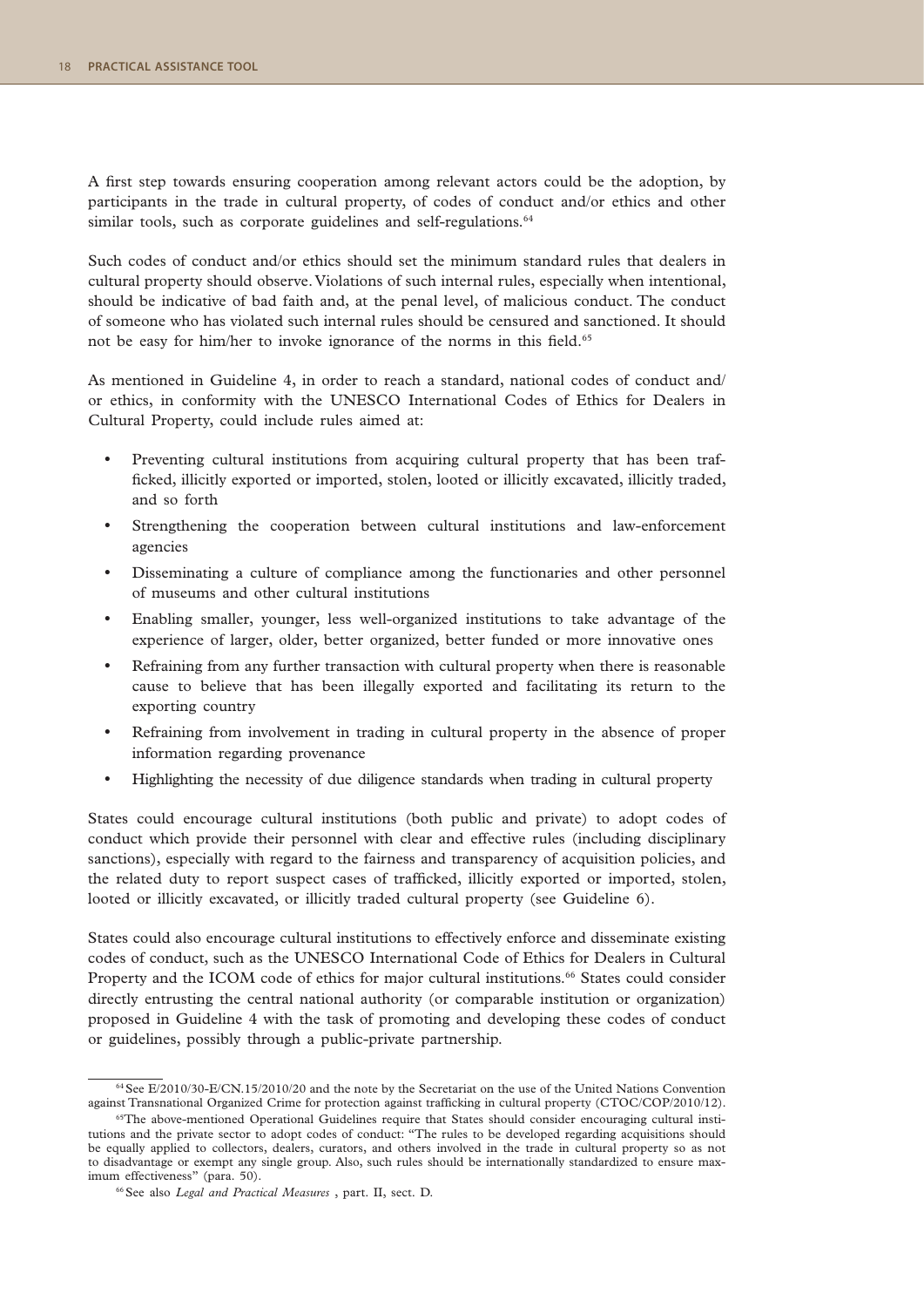Codes of conduct could include clear and effective rules for auctioneers and dealers in the art and antiquities market, imposing effective disciplinary sanctions when needed. They should promote the fairness and transparency of transactions (for example, through the keeping of a registry of all transactions of cultural objects), $67$  as well as establish a duty to report suspected cases of trafficked, illicitly exported or imported, stolen, looted or illicitly excavated, or more generally illicitly traded cultural property.

It is important to highlight the criminological research on sanctions and desistance and their particularities with regard to trafficking in cultural heritage. As demand is very high in certain purchasing countries, it is important to caution about the potential success of legal prohibition. This does not mean that legal prohibition should not be used: on the contrary, there is room for more effective regulation in market countries. The specific nature of this illicit market could allow for more deterrence-based policies involving the imposition of a criminal punishment, as the decision to purchase an object, especially an expensive one, is more likely to meet the conditions of "rational choice" presumed in deterrence; furthermore, the fact that individuals might suffer public humiliation as a consequence of an arrest and prosecution adds further weight to the consideration of the use of deterrence-based measures. However, the measures must be correctly enforced in order to be effective.

Another approach is to create a culture of compliance, a theoretical framework used mostly for white-collar crime and based on the idea that it is more important to persuade than to punish offenders. In the case of the illicit market in cultural heritage, the task should be to reduce demand by a combination of criminal justice strategies (based on the use of appropriately severe punishments) supported by wider educational projects designed to convince buyers in the market place that they should not purchase antiquities that lack clear and legitimate provenience.<sup>68</sup>

Attention should also be paid to rules of conduct when dealing with customs or police officials, civil servants and public functionaries, in order to prevent possible bribery and corruption, which is often an integral part of illicit transactions in the art market. Art dealers and experts, including academics, should fully comply with their codes of conduct, especially when dealing with cultural objects coming from war-torn or other crisis areas. Accredited dealers and experts with experience in such areas or in objects at risk should also cooperate when identifying and inventorying items. Each object coming from war-torn zones that reaches the attention of scholars and dealers should be inventoried.

In cases of questionable provenance and attribution, cultural goods coming from areas at risk should be considered to be of illegal acquisition. As such, they should be seized and returned at the end of the hostilities. To counter the funding of terrorism, scholars, experts and knowledgeable dealers should identify cultural items, report suspicious offers, authenticate intercepted shipments and provide crucial in-court expert testimony.

States could promote the national and international dissemination of the highest standards in acquisition policies and of transparency in dealing with cultural property. States could also take all available measures in order to enhance the knowledge and diffusion of existing best practices among the personnel of museums and other cultural institutions, at both the national

<sup>67</sup>States adhering to the Convention on the Means of Prohibiting and Preventing the Illicit Import, Export and Transfer of Ownership of Cultural Property Convention already have similar legislative provisions, in accordance with article 10 of the Convention.

<sup>68</sup>See John Braithwaite, *Restorative Justice and Responsive Regulation*, Studies in Crime and Public Policy Series (Oxford, Oxford University Press, 2002).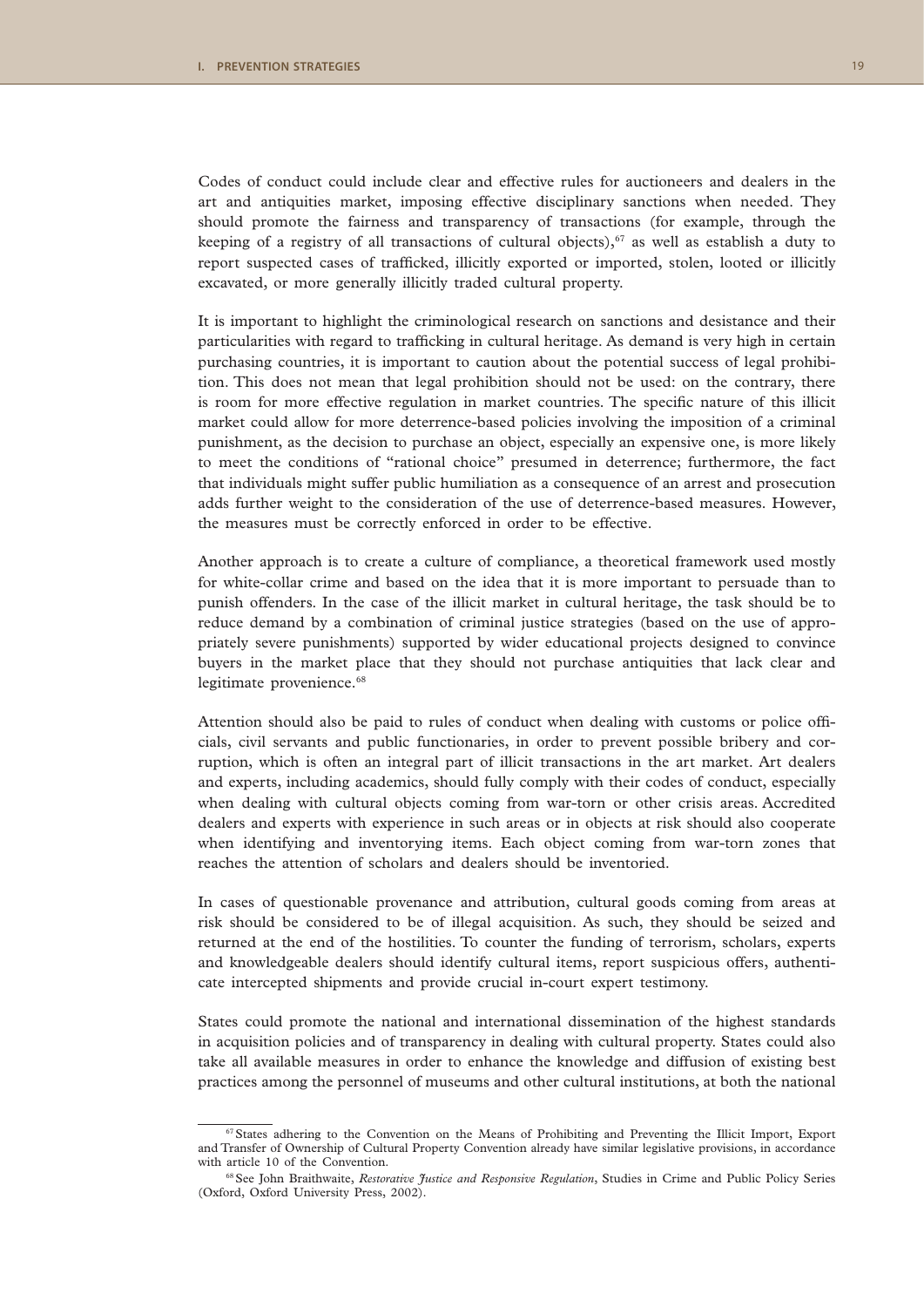and international levels. Such codes of conduct would also be relevant in stimulating an exchange among museums and other cultural institutions, both directly and through the central national authority (or comparable institution or organization), and in strengthening rules of accountability, impartiality and fairness for functionaries and employees.

States could consider fostering the adoption of codes of conduct through a strategy based on incentives (for compliant operators) and disincentives (for non-compliant ones). Moreover, States could consider providing public funding to private museums, collections and other institutions that adopt the codes of conduct. States could also consider introducing other economic and even fiscal incentives on an ad hoc basis for institutions that are in compliance.<sup>69</sup>

States whose laws or regulations impose professional requirements by way of licensing or accreditation could consider making it a condition for the granting of a licence or accreditation to a corporate entity that the entity adopt a code of conduct or corporate guidelines. The same condition could be imposed on an individual's access to professional registers, professional qualifications, accreditation or licences. States that don't possess a system of licences or professional qualifications in this area could consider adopting one. States could further consider a policy that allows public cultural institutions to trade only with dealers that operate under appropriate codes of conduct.

States whose laws provide for criminal liability for trafficking in cultural property and related offences, even when the offence is committed out of negligence, could take into account the violation of a code of conduct when assessing criminal negligence; this should also be considered when assessing criminal intent (see also Guideline 19). States whose laws provide for corporate liability for trafficking in cultural property and related offences could consider granting a mitigation or exclusion of sanctions when a code of conduct or equivalent set of corporate guidelines is adopted and effectively enforced (for further guidance on corporate liability, see Guidelines 23 and 24).

At the regional level, according to recommendations 16, 23 and 25 of the final report and recommendations to the Cultural Affairs Committee on improving the means of increasing the mobility of collections and related documents of the Open Method of Coordination Expert Working Group on the Mobility of Collections,<sup>70</sup> existing guidelines on due diligence (which include provenance researches to be undertaken before art loans are agreed), as well as the ICOM Code of Ethics for Museums, shall be followed by all museums in the European Union. States members of the European Union which do not yet have such guidelines shall incorporate or adopt provisions of the UNESCO Codes of Ethics for Dealers and the ICOM Codes of Ethics for Museums relevant to due diligence to be exercised by cultural heritage institutions, collectors, owners and dealers. Furthermore, common standards shall be provided concerning the necessary documentation before the acquisition of a cultural object, for example based on those provided by the Convention on Stolen or Illegally Exported Cultural Objects, in particular articles 4 (5) and 6 (5), and the Convention on the Means of Prohibiting and Preventing the Illicit Import, Export and Transfer of Ownership of Cultural Property.

<sup>&</sup>lt;sup>69</sup>An additional and related suggestion is for States to tax the market for antiquities in order to cover the costs of investigations and prosecutions related to trafficking in cultural property and, whenever possible, for the rehabilitation and protection of sites.

<sup>70</sup>Available at www.lending-for-europe.eu.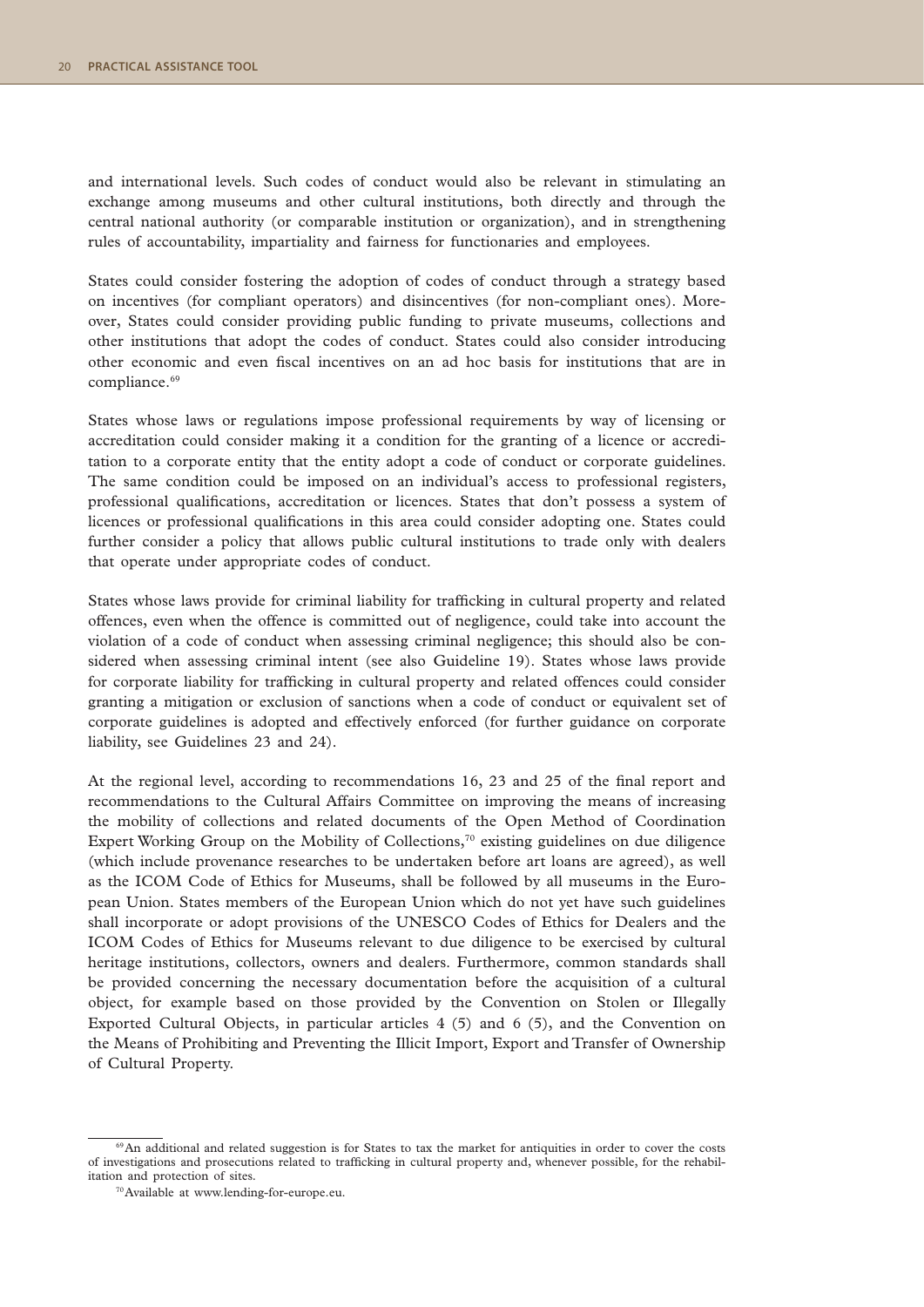<span id="page-32-0"></span>European Union Directive 2014/60, on the return of cultural objects unlawfully removed from the territory of a member State, adopted on 15 May 2014, recognizes due diligence principles as set forth in the Convention on Stolen or Illegally Exported Cultural Objects, and must be implemented by all States members of the European Union. In the spirit of this current regional development, the European Commission is to promote the existing Code of Ethics concerning acquisitions, lending and/or sales of cultural goods by professionals of cultural institutions, as well as collectors, owners, dealers and auction houses. In addition, museums are to place their collections policies on their websites.

At the thirty-eighth session of the General Conference of UNESCO, a recommendation concerning the protection and promotion of museums and collections, their diversity and their role in society was adopted. The recommendation included guidelines concerning the reinforcement of national inventories, the observance of provisions of existing legal instruments and professional and deontological standards of museum professionals and return or restitution of cultural property in accordance with applicable laws and policies. Museums could consider this recommendation while drafting or updating their policies.

**Guideline 6.** States should encourage cultural institutions and the private sector to report suspected trafficking in cultural property cases to law enforcement authorities.

Both public and private cultural institutions should report suspected cases of trafficking in cultural property (or other related offences) to enforcement agencies. In the case of whitecollar offences, to which trafficking in cultural property and related offences can be largely equated, only a minority of discovered offences can be traced back to institutional actors, while the largest number of reports comes from private entities. There are three traditional white-collar crimes associated with the art market:

- Many instances of white-collar crime in the art world do not fit the standard definitions of corporate or related types of crime, as "corporations" are in general no more than an art or antiquities dealers with a small staff or no staff at all. Offences committed by such individuals would be similar to occupational crimes.
- In most cases it is unclear who, aside from the dealer, is involved in the crime and whether the dealer started his business for criminal purposes or is committing crimes in addition to operating a mainly legitimate trade.
- Depending on where the offence takes place, the specific jurisdictions involved and the applicable laws and regulations, it may not always be clear whether one should speak of a crime or of a corporate transgression.<sup>71</sup>

The art and antiquities market is particularly opaque, thus increasing the need for States to find ways to motivate cultural institutions, which in such a market are "insiders", to report cases of trafficking in cultural property and related offences that they come across in the course of their activities, as stated in Guideline 4. States could consider taking all possible measures to increase the number of suspected cases of trafficking and related offences reported by museums and other cultural institutions. This could be facilitated by the adoption of codes of conduct and the extension of existing best practices (see Guideline 5), as well as other ad hoc interventions (see Guidelines 12 and 18).

<sup>71</sup>See M. Balcells, "Art crime as white-collar crime" in *Cultural Property Crime*, Balcells and Kila, eds.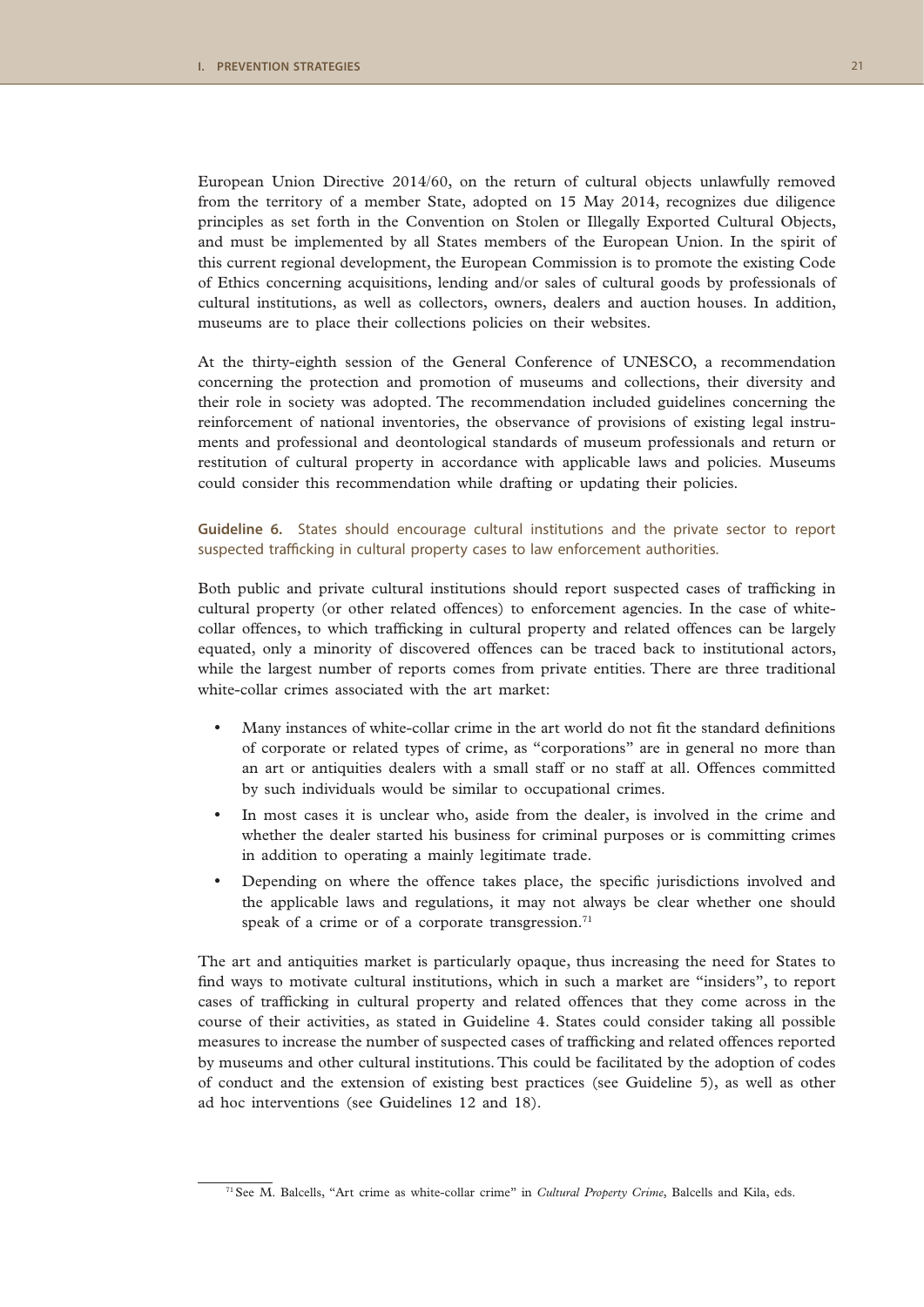<span id="page-33-0"></span>States could charge the personnel of both public and private cultural institutions with a legal obligation to report suspected cases, backed by a proportionate and effective sanctions in case of missed reporting. Alternatively, States could consider charging only the personnel of public cultural institutions with a legal obligation to report suspected cases, while leaving the personnel of private institutions to be dealt with according to internal regulations and codes of conduct, although such measures should include the withholding of public funds from the institution if a voluntarily missed report is discovered by law enforcement agencies.

Reports could be addressed directly to law enforcement agencies or to the central national authority outlined in Guideline 4 (or a comparable institution or organization) for a preliminary evaluation. States could also consider setting up, under the same central national authority, a "cultural heritage hotline" to cater for the quick and discreet receipt of reports.72 States could also consider adopting other legislative provisions in order to protect possible whistle-blowers inside cultural institutions against the risk of retaliation, harassment, dismissal and so forth. In this regard, it is important to reach an agreement with or even impose obligations on website providers to report suspected trafficking in cultural property cases to law enforcement authorities (see also Guidelines 3 and 8).

**Guideline 7.** States should consider promoting and supporting training on cultural property regulations for cultural institutions and the private sector, in cooperation with relevant international organizations, including rules on the acquisition of cultural property.

An awareness of laws, regulations and duties relating to the protection of cultural property on the part of the personnel of cultural institutions is important in order to promote a culture of compliance among professional operators and may contribute to the prevention of trafficking in cultural property and related offences. States could consider promoting and supporting specialized training on regulations relating to cultural property for operators in public and private cultural institutions in cooperation with relevant international organizations. The training of conservators and the personnel of collections and museums is listed among relevant preventive measures to combat trafficking in cultural property and related offences as contained in relevant United Nations documents.73

Specialized training programmes for the personnel of cultural institutions are required in order to effectively transmit the contents and spirit of the rules to individuals. New laws, regulations and codes of conduct and/or ethics should be widely circulated to the personnel of museums and other cultural institutions, who should be made aware of their contents, implications and significance. This should ensure, more generally, a wider and well-grounded culture of compliance among professional operators.

In order to promote and support such training programmes, States could consider directly financing training programmes for personnel of public cultural institutions. States could also consider promoting a public-private partnership for training, through the activities of the central national authority outlined in Guideline 4, and sponsoring international exchanges for training purposes, through the help and support of international entities such as the

<sup>72</sup>For example, the Italian *Carabinieri* have recently launched a smartphone application, iTPC, that encourages the public to cooperate in investigating art-related crimes. Users have access to information on artworks which police are actively searching for, as well as a list of heritage police offices to facilitate the reporting of a crime or the submission of a claim relating to an artwork.

<sup>73</sup>See E/CN.15/2010/4 and E/CN.15/2010/6. See also *Reports of Member States on Measures they have adopted to implement the Convention on the Means of Prohibiting and Preventing the Illicit Import, Export and Transfer of Ownership of Cultural Property,* twenty-eighth session (Paris, 1995) and thirty-second session (Paris, 2003) of the UNESCO General Conference.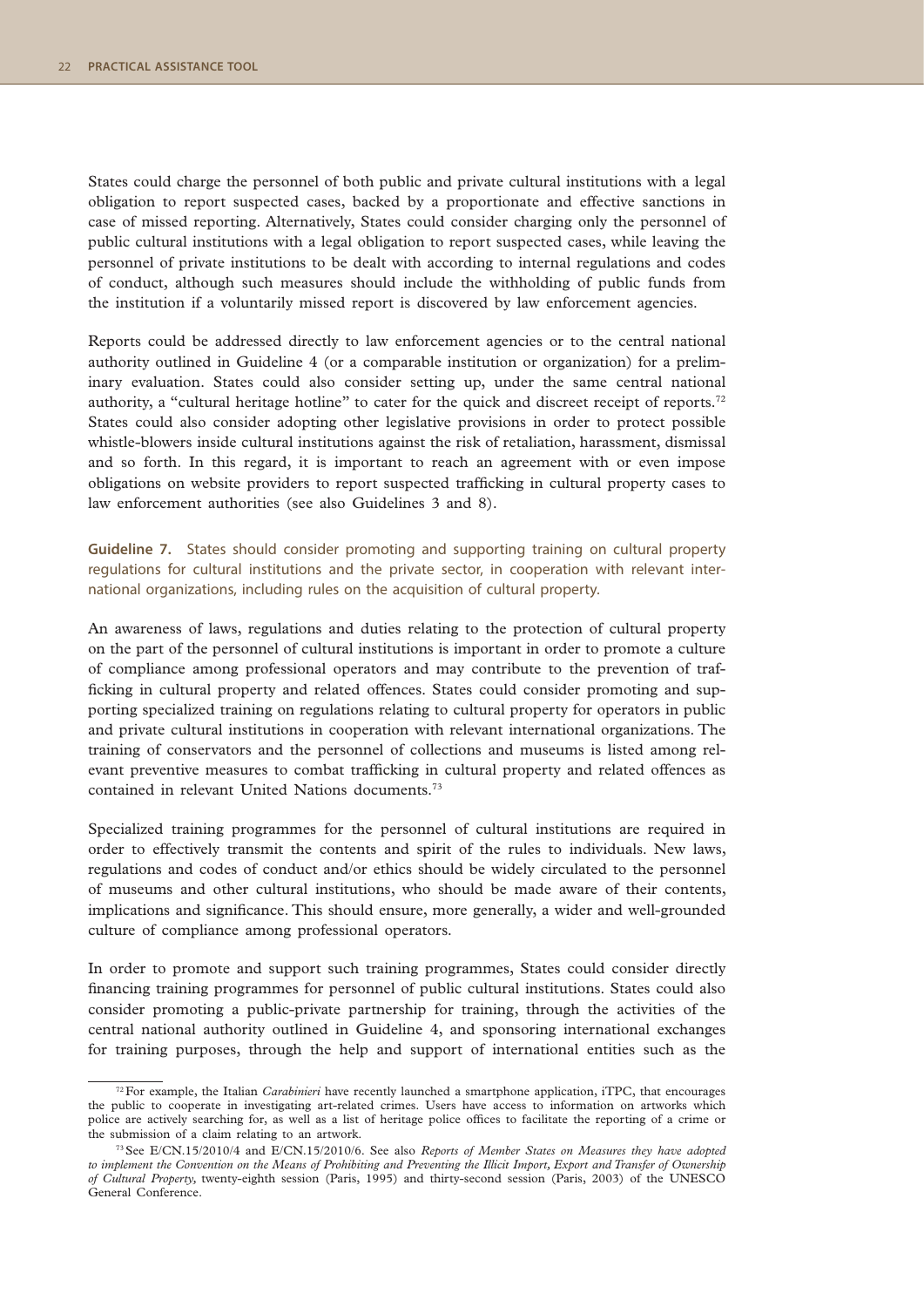<span id="page-34-0"></span>International Council of Museums,74 UNODC and UNESCO,75 the International Centre for the Study of the Preservation and Restoration of Cultural Property and UNIDROIT.

## 

#### **CASE STUDY: example of cooperation in cultural matters between Italy and Iraq**

Italy and Iraq began cooperating in cultural matters in the context of the war in Iraq, with the goal of conserving and restoring Iraq's cultural and archaeological heritage. According to a report by the Ministry of Foreign Affairs of Italy, there was a firm conviction that supporting Iraq's cultural sector would contribute towards supporting its society and economy.

Public and private institutions in Italy, such as the Ministry of Foreign Affairs, the Ministry of Culture, the cultural heritage unit of the *Carabinieri*, private companies such as Telecom and university departments, among others, created a joint venture in order to execute safeguarding operations. Before starting the task, the *Carabinieri* created a list of missing cultural items and relayed it to INTERPOL. This action brought about the recovery of 300 objects, while 40 looters were brought to justice. In parallel, the cultural heritage protection unit provided training for its counterpart in Iraq, with the collaboration of UNESCO, in Amman.

With a view to improving the process of restoring cultural heritage, funds were provided for the creation of a high-technology laboratory at the National Museum in Baghdad. Experts provided training to museum staff, and important pieces were restored, properly catalogued and scanned.

The funds also allowed for the launch of a cartography project, which mapped all relevant archaeological sites in Iraq in order to assess their condition and monitor the excavations and conservation of the sites.76

**Guideline 8.** States should encourage, as appropriate, Internet providers and web-based auctioneers and vendors to cooperate in preventing trafficking in cultural property, including through the adoption of specific codes of conduct.

The constant and rapid development of e-commerce in cultural property has further exacerbated the opaqueness of the art and antiquities market, as the sale of cultural objects over the Internet provides a convenient mechanism for placing assets of dubious provenance on the international market. The monitoring of such a vast virtual marketplace by law enforcement agencies, without some form of cooperation by private operators, $77$  is almost impossible. Therefore, with regard to Internet providers and web-based auctioneers, the first step towards a clear and effective prevention policy could be the adoption of codes of conduct. In addition, as indicated in Guideline 3, there is still room for improvement in addressing research gaps in this particular field.

States are encouraged to take measures appropriate in their domestic legal context to control trafficking in cultural objects over the Internet and to ensure their retention or seizure where there is a reasonable doubt concerning their licit provenance, as well as their restitution and return to their rightful owners (see Guidelines 25-28, 39, 40, 46 and 47 on seizures, restitution

<sup>74</sup> The International Council of Museums organizes workshops worldwide on the illicit trafficking in cultural goods for museum professionals, police and customs agents (see http://icom.museum/activities/training).

<sup>&</sup>lt;sup>75</sup>See, for example, article 17 of the Convention on the Means of Prohibiting and Preventing the Illicit Import, Export and Transfer of Ownership of Cultural Property.

<sup>&</sup>lt;sup>76</sup> For further examples, see the report "*Ministero degli Affari Esteri per la salvaguarda del patrimonio culturale nel mondo*" by the Ministry of Foreign Affairs and International Cooperation of Italy, available at www.esteri.it.

<sup>77</sup>See UNODC/CCPCJ/EG.1/2009/2.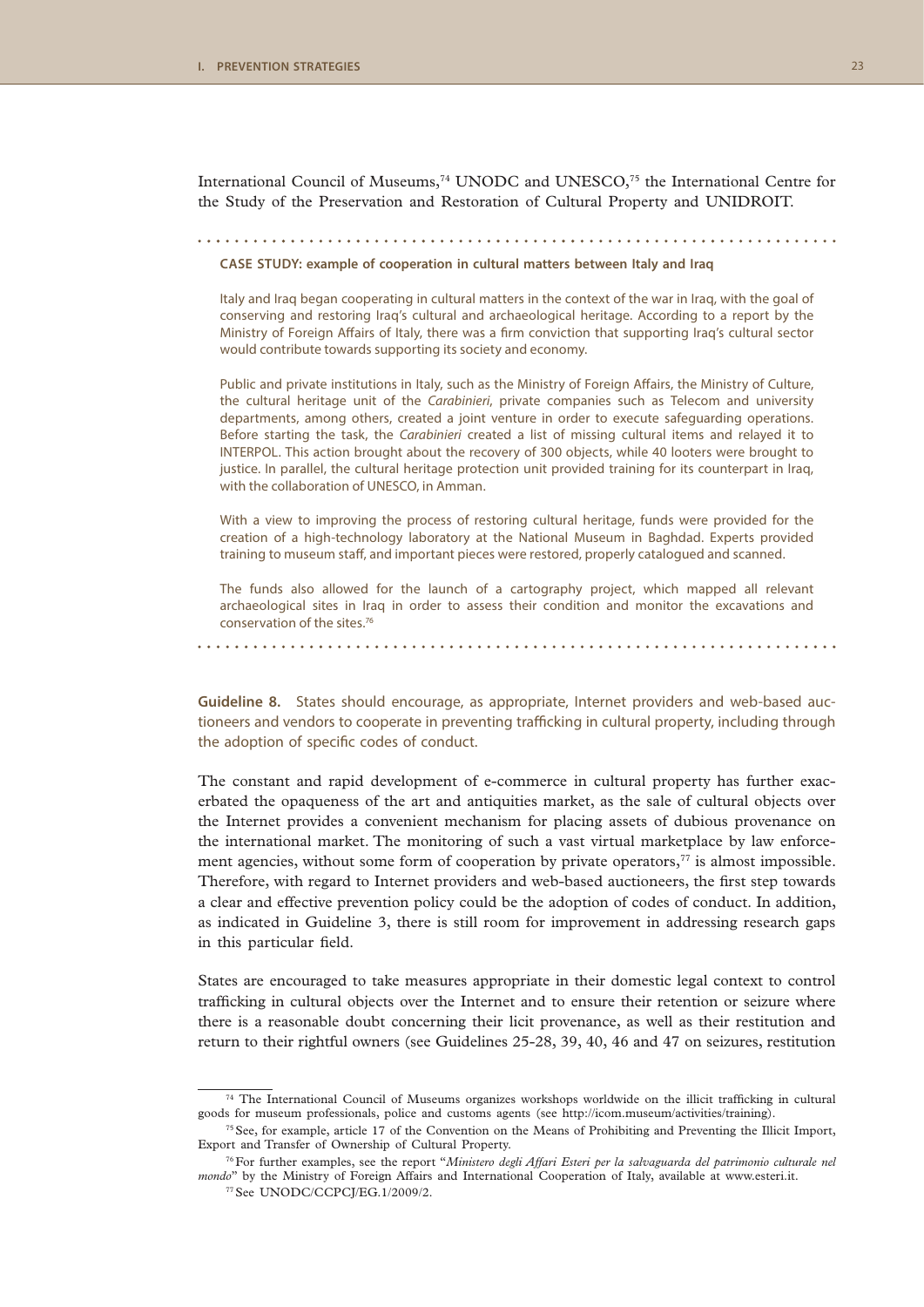and return). Moreover, States should endeavour to establish coordination and management mechanisms, as well as set in place adequate protocols, in order to carry out, when necessary, actions to prevent the commission of crimes in advance of auctions.

In the framework of international cooperation, States should promote the conclusion of agreements and concrete actions aimed at inhibiting and preventing the illegal trade in cultural and artistic goods before auctions, considering the very short time between the announcement and the holding of an auction (see also Guidelines 25-28, 39 and 40).

In relation to trafficking in cultural property and related offences committed through the use of the Internet, States could consider taking all appropriate measures to encourage Internet providers and web-based auctioneers to adopt codes of conduct. States could provide "model" codes of conduct and corporate guidelines or simply set the guidelines for them to draft their own codes of conduct.

The existing national and international codes of conduct for dealers in the art and antiquities market could be used as a basis for drafting such codes, which should be adapted to the peculiarities of e-commerce (see Guideline 5). They should include clear and effective rules, including disciplinary sanctions, when needed, especially with regard to the fairness and transparency of transactions (for example, by maintaining a registry of all online transactions of cultural objects), as well as related duties to report suspected cases of illicit activity in relation to cultural property.

Most national cultural administrations do not have sufficient resources to continually monitor offers on the Internet. States could therefore consider organizing a "watch" team of volunteers to monitor offers over the Internet and to inform relevant authorities when it appears that an object of national heritage not previously known or an object of threatened foreign heritage is being offered on a website. Such notifications should be examined by cultural administrations.

#### **Examples of efforts to create good online practices**

The British Museum and the Museums, Libraries and Archives Council have partnered with eBay.co.uk to ensure that antiquities found in the United Kingdom are sold legally on its site. In order to prevent the illegal sales of treasure, the Portable Antiquities Scheme, which is managed by the British Museum on behalf of the Museums, Libraries and Archives Council, has set up a team to monitor antiquities sold on eBay.co.uk and to ensure that sellers have the right to trade them. Where the listing is illegal, the Scheme will report it to the Art and Antiques Unit of the Metropolitan Police and eBay.co.uk, which has made a commitment to ending illegal listings.<sup>78</sup> Similar initiatives have taken place in cooperation with the Cultural Protection Offices of Austria, Germany and Switzerland.

Faced with the growing trafficking of cultural goods on the Internet and the difficulties encountered by national authorities in controlling the phenomenon, UNESCO, in close cooperation with INTERPOL and ICOM, had made available a document entitled "Basic actions concerning cultural objects being offered for sale over the Internet"79

<sup>78</sup>See the eBay Antiquities Buying Guide, available at http://pages.ebay.co.uk/buy/guides/antiquities, and the eBay policy on artefacts, archives, antiques, cultural items and grave-related items, available at http://pages.ebay.co.uk/ help/policies/artefacts.html.

<sup>79</sup>Available at http://portal.unesco.org/culture/en/files/21559/11836509429MesuresTraficIlliciteEn.pdf/Mesures TraficIlliciteEn.pdf.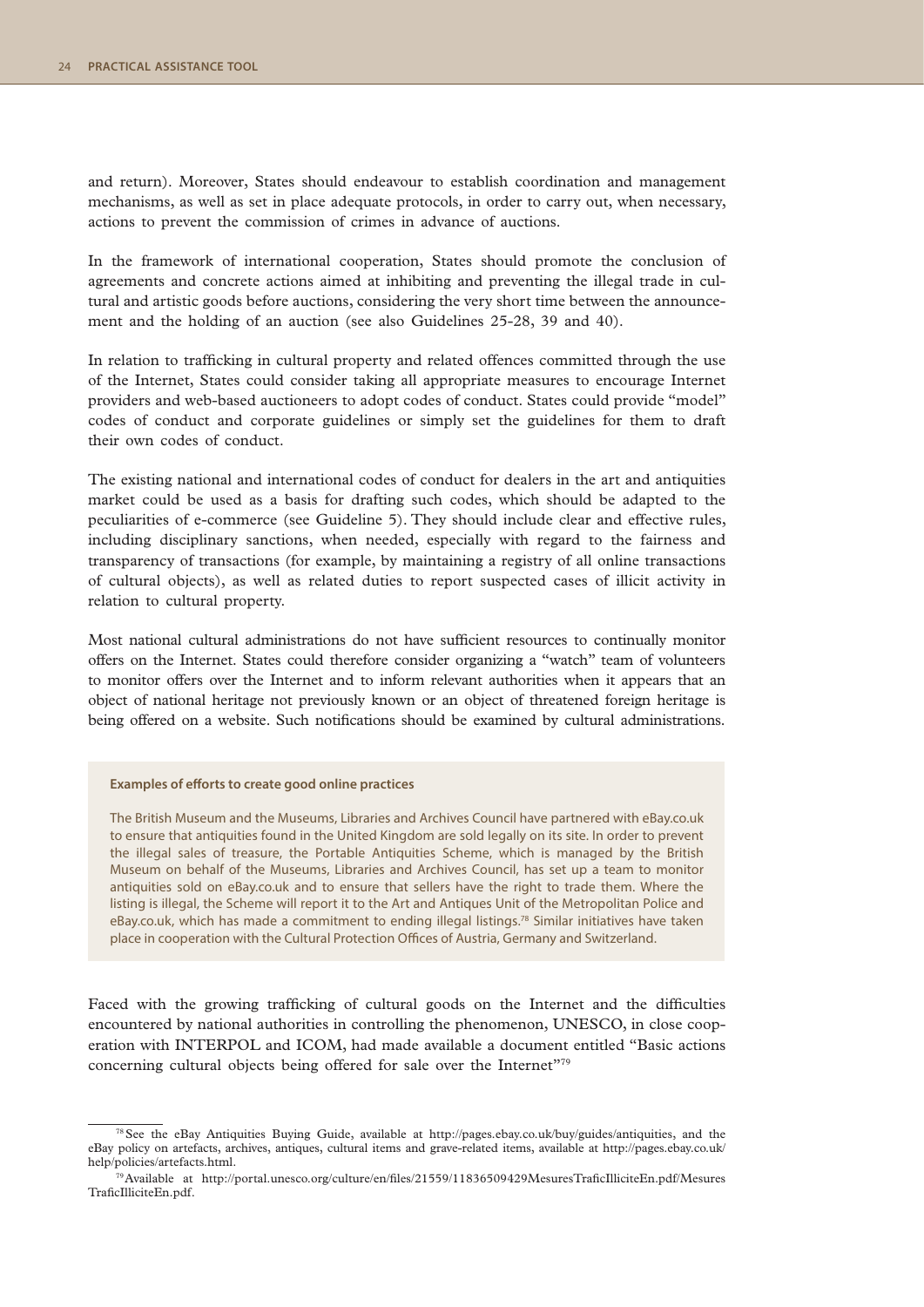The document asks States to:

"1. Strongly encourage Internet sales platforms to post the following disclaimer on all their cultural objects sales pages:

 'With regard to cultural objects proposed for sale, and before buying them, buyers are advised to: (i) Check and request a verification of the licit provenance of the object, including documents providing evidence of legal export (and possibly import) of the object likely to have been imported; (ii) Request evidence of the seller's legal title. In case of doubt, check primarily with the national authorities of the country of origin and INTERPOL, and possibly with UNESCO or ICOM'; […]

"6. Establish legal measures to immediately seize cultural objects in case of a reasonable doubt concerning their licit provenance;

"7. Assure the return of seized objects of illicit provenance to their rightful owners."

At the regional level, according to recommendation 37 of the final report and recommendations to the Cultural Affairs Committee on improving the means of increasing the mobility of collections and related documents of the Open Method of Coordination Expert Working Group on the Mobility of Collections, $80$  States members of the European Union shall inform potential buyers about the risks of purchasing illegally acquired cultural goods via the Internet; in particular, they shall consider requesting websites to introduce or insert a "flag" or notification that contains the regulations on the protection of cultural property when a prospective buyer is trying to buy.<sup>81</sup>

#### **C. Monitoring**

**Guideline 9.** States should consider, in accordance with the relevant international instruments, introducing and implementing appropriate import and export control procedures, such as certificates for the export and import of cultural property.

States should consider finding ways to monitor the export of significant cultural property from their territories that enable customs and border control authorities to verify whether exported objects are of illicit origin or, for example, subject to export limitations because of they are cultural property. Import certificates could also substantially contribute to the prevention and control of illicit trafficking.<sup>82</sup>

States should consider putting in place and implementing a system requiring export certificates and, where possible, import certificates. States could choose a system of authorizations whereby an owner or holder who intends to export a cultural property obtains an export licence from the competent national authority, having provided all relevant documentation. States could also choose a system of tacit consent whereby an export licence is issued by

<sup>80</sup>Available at www.lending-for-europe.eu/eu-activities.

<sup>81</sup>See E/CN.15/2010/5, paras. 13 *(a)* and 31.

<sup>82</sup> See the UNESCO Recommendation on the Means of Prohibiting and Preventing the Illicit Export, Import and Transfer of Ownership of Cultural Property, available at http://portal.unesco.org/en/ev.php-URL\_ID=13083&URL\_ DO=DO\_TOPIC&URL\_SECTION=201.html, and the Recommendation concerning the International Exchange of Cultural Property, available at http://portal.unesco.org/en/ev.php-URL\_ID=13132&URL\_DO=DO\_TOPIC&URL\_ SECTION=201.html.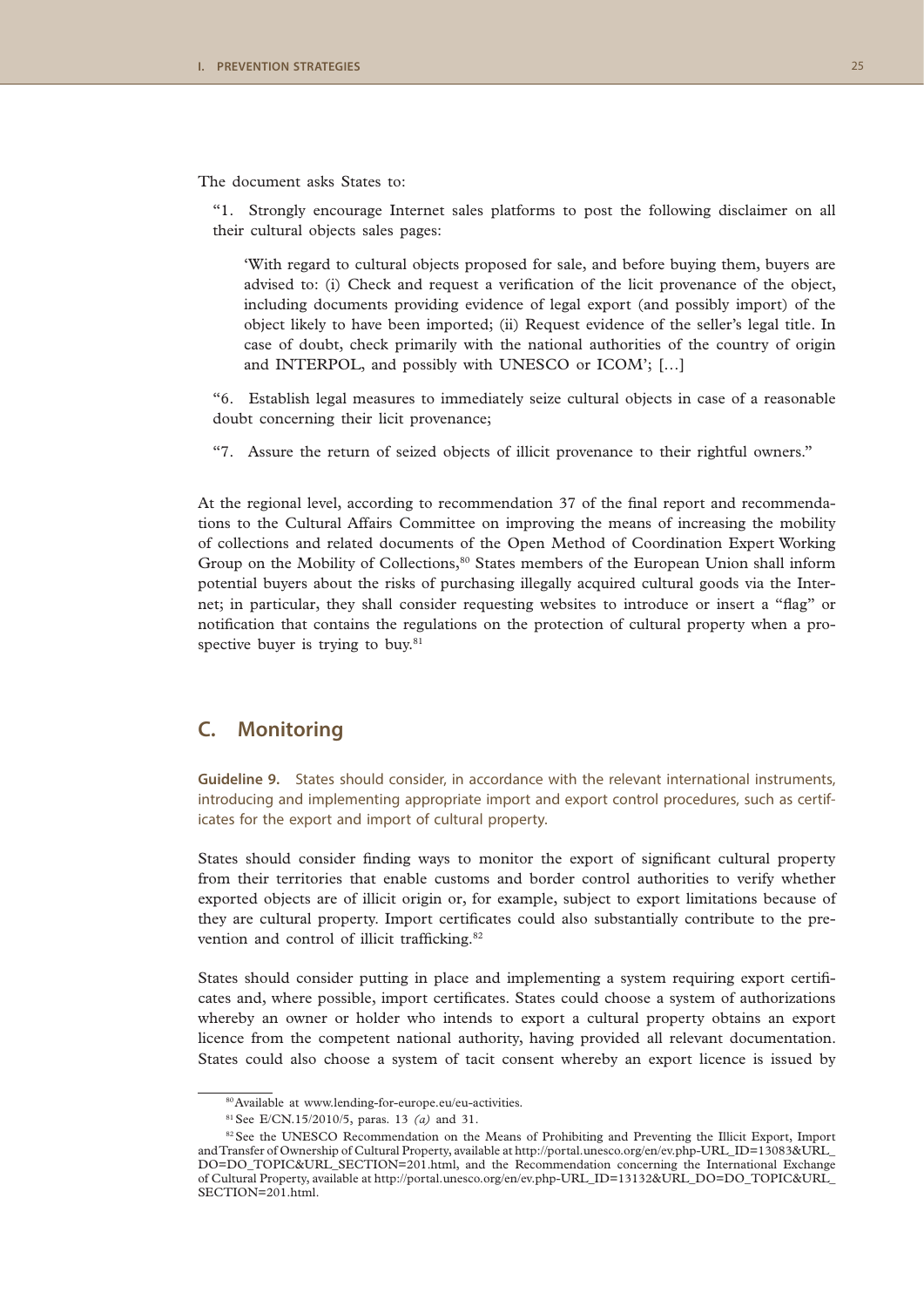the competent national authority for a period of time determined by law and subject to internal checks, on the basis of a previous communication of the owner or holder's intention to export the cultural property.

States should also consider taking into account the UNESCO Operational Guidelines, in particular paragraph 58, which states that "State Parties should prohibit the entering into their territory of cultural property, to which the Convention applies, that are not accompanied by such export certificate" and that the absence of the "export certificate should make illicit the import of that cultural property into another State Party, as the cultural property has not been exported legally from the country affected".83

States could also consider taking into account official inventories produced through types of cultural objects categorized by region and epoch or any other suitable reference, lists of which should be made readily available to the customs authorities of other States parties and other relevant authorities and entities.84 Inventories realized through types of cultural objects can be useful in case the national legislation prohibiting the import of illegally exported cultural objects of foreign States requires that such objects be classified in an accessible inventory by the country of exportation.85

Import certificates are also considered by UNESCO Operational Guideline 71, which encourages States to introduce national legislation, where appropriate, to ensure that the cultural properties involved have been licitly imported, as documented by a legally issued export certificate, to inform the State of origin of the properties of any doubts in this regard, and to put in place the appropriate interim measures.<sup>86</sup>

Consideration should be given to using the model of export certificates or similar existing certificates, as adopted by European Union countries; $s<sup>7</sup>$  in addition, States could consider using the UNESCO and World Customs Organization (WCO) model export certificate for cultural objects,<sup>88</sup> which includes all the necessary features of a cultural property, as well as information on conditions for export. The certificate should permit the easy and precise identification of the exported object (including photographs). States are encouraged to refer the model export certificate, which includes information on the owner, the duration of the export licence (when temporary), the issuing authority, the object's destination, its legal status and use, and possibly its value. Moreover, a copy of the export certificate should be presented to the customs export office, which should retain and register it, and another copy should accompany the cultural object and should be presented at importation into the country of destination to certify the legality of the exportation. This documentation should be at the disposal of customs officers in another country, especially when they are verifying the validity of export certificates. A copy of the full export certificate should also be sent to the foreign customs office whenever agreements are established as a form of exchange of information (see also the UNESCO Operational Guidelines, in particular paragraph 59).

<sup>83</sup> See also UNESCO Operational Guidelines, paras. 57, 64, and 89.

<sup>84</sup>See also UNESCO Operational Guidelines, paras. 20, 34, 35, 37, 63 and 108.

<sup>&</sup>lt;sup>85</sup> For instance, sections 6 and 10 of the German Act implementing the Convention on the Means of Prohibiting and Preventing the Illicit Import, Export and Transfer of Ownership of Cultural Property require that cultural objects must be individually classified in an accessible inventory by the country of origin one year prior to removal.

<sup>86</sup>See *Legal and Practical Measures* , part. I, sect. A.

<sup>&</sup>lt;sup>87</sup>According to recommendation 28 of the final report and recommendations to the Cultural Affairs Committee on improving the means of increasing the mobility of collections and related documents of the Open Method of Coordination Expert Working Group on the Mobility of Collections, States members of the European Union shall consider the introduction of an import and/or movement certificate of cultural goods, in order to improve the traceability of cultural goods.

[<sup>88</sup>UNESCO–WCO Model Export Certificate for Cultural Objects available at http://www.wcoomd.org/en/topics/](http://www.wcoomd.org/en/topics/enforcement-and-compliance/activities-and-programmes/trafficking-of-cultural-objects.aspx) enforcement-and-compliance/activities-and-programmes/trafficking-of-cultural-objects.aspx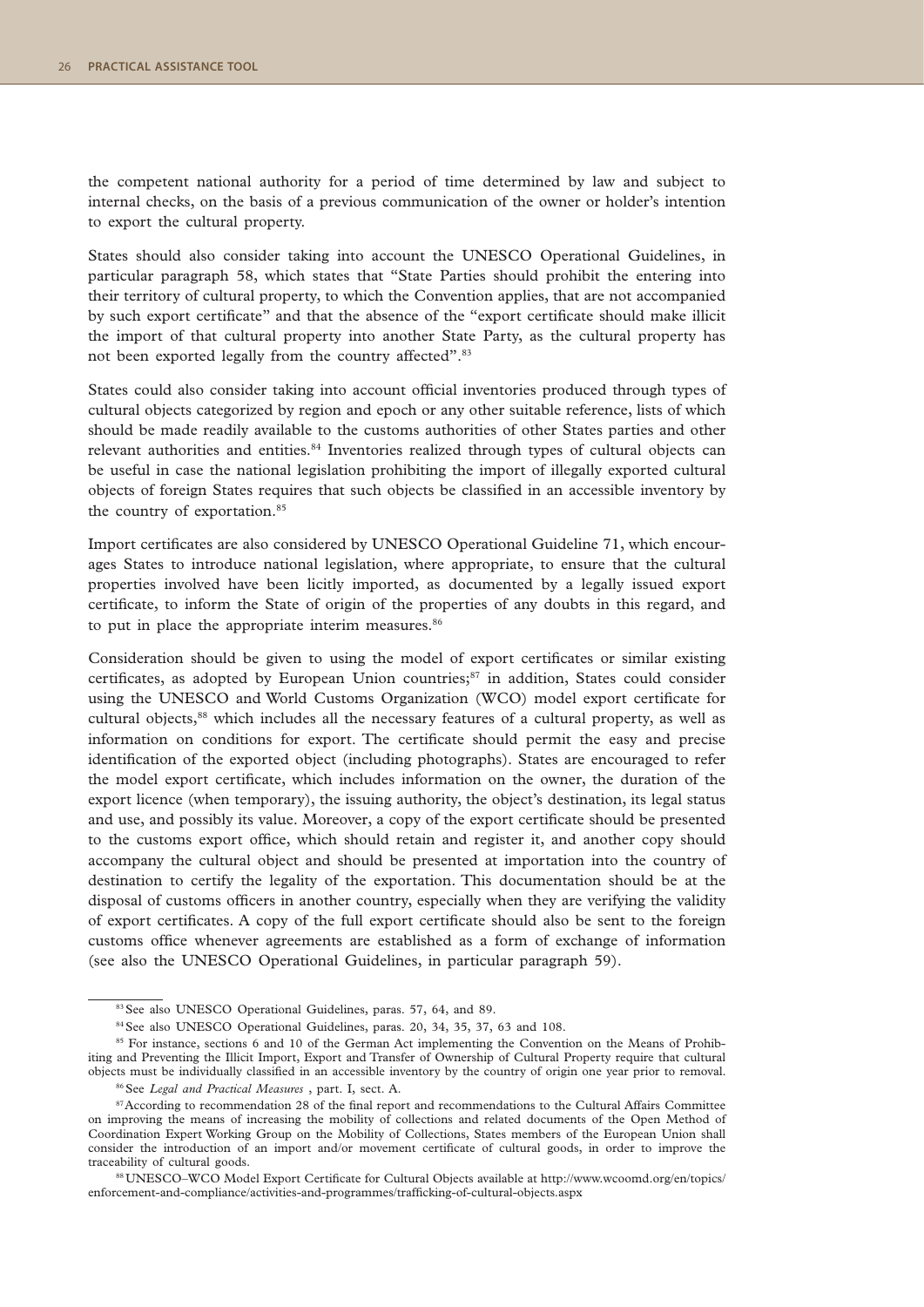Pursuant to article 6 of the Convention on the Means of Prohibiting and Preventing the Illicit Import, Export and Transfer of Ownership of Cultural Property, States parties undertake to introduce an appropriate certificate in which the exporting State would specify that the export of the cultural property in question is authorized and prohibit the exportation of cultural property from their territory unless accompanied by an export certificate.

States should consider training customs officials in export controls and their specific issues. In particular, it is important to provide basic information on case analysis, types of offenders, modus operandi, routes, means of transport, methods of concealment used and links between these crimes and other criminal activities and networks.

States could consider providing customs and border authorities with appropriate technology to enable them to rapidly cross-check export certificate data with the national inventory of cultural object database and national and international databases on trafficked, illicitly exported or imported, stolen, looted or illicitly excavated, illicitly traded or missing cultural property (see also Guidelines 1 and 3).<sup>89</sup>

States could consider making the absence of an export certificate accompanying an exportation of cultural property a suspicious transaction requiring further inquiry and investigation (see Guideline 34 for more on national competent authorities). States could consider requiring the presence of a valid export certificate, issued by a competent authority of the State of provenance, in order to allow the importation of a cultural object. This could be done on the basis of bilateral or multilateral agreements or arrangements. A uniform international standard for import certificates could be adopted in order to facilitate the work of police and customs officials. Import certificates are not yet the object of international provisions or recommendations (even though the use of such tools is taken into account, for example, in the UNESCO Handbook), $90$  while export certificates are already provided for in many international conventions and other documents.

Certificates of export from the country of origin and/or provenance and certificates of import into the State of destination should be established as standard documentation by curators, collectors and dealers. Authorities should consider these certificates as evidence of the legality of the circulation of the good. This documentation should be also retained for an adequate period after the acquisition of the cultural good.

One suggestion for enhancing international cooperation with regard to import and export control procedures is that the relevant authorities publish their export control lists for cultural goods and make them available to other States (see also Guidelines 1, 3, 39 and 41).

Establishing risk analysis with customs to prevent the illicit import and export of cultural property, as well as exchange information and best practices among each other<sup>91</sup> is another measure that should be considered. The systematic collection of data on exported and imported cultural goods, their country of origin/provenance, transit and market, their characteristics and the dealers involved can provide valuable information on the destination of cultural goods and market trends.

<sup>89</sup>For instance, the adoption of technological measures could improve customs controls, including X-ray scanners deployed at transit and market countries borders to examine containers, lorries and other vehicles.

<sup>90</sup>See *Legal and Practical Measures*, part I, sect. A.

<sup>&</sup>lt;sup>91</sup> See Operational Guidelines, para. 79.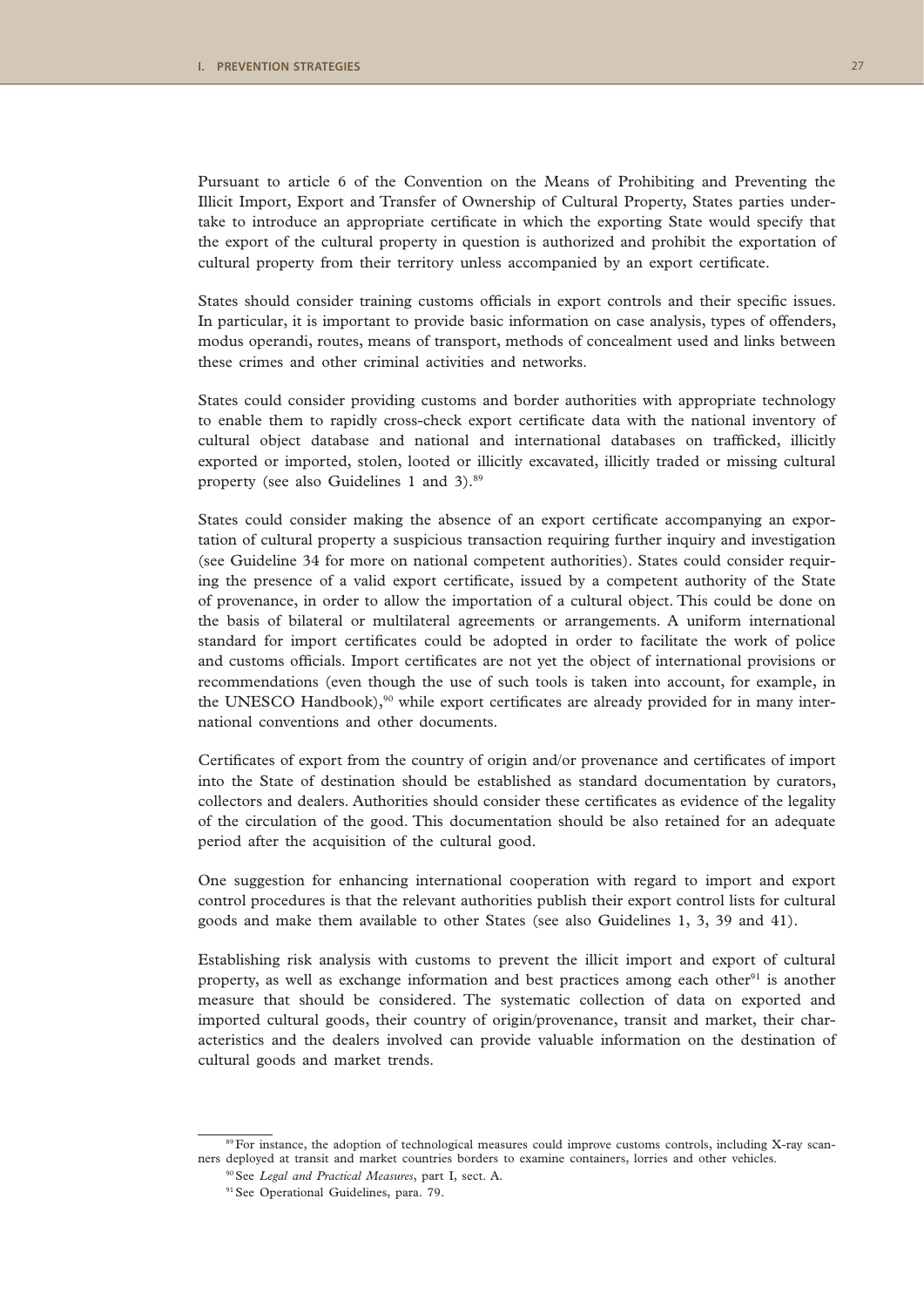**Guideline 10.** States should consider creating and implementing monitoring measures for the market of cultural property, including for the Internet.

As mentioned under Guideline 3 *(d)* above, the same channels are used to trade cultural properties both legally and illegally. This overlap is greatly facilitated by online auctions and sales, as the Internet has no boundaries and it is easier for sellers and buyers to conceal their identity and to avoid national requirements for certification, licensing and so forth.

Cultural objects can be kept hidden indefinitely before being reintroduced into the market in order to allow time for law enforcement agency investigations to cease and/or to allow the relevant statute of limitations to apply.

A study of contested legislation on statutes of limitation and art theft arrived at two conclusions:

- Often art thefts cannot be solved within the common time frame established, which is often brief.
- y Stolen art databases have come to provide an important step in the ability of *(a)* victims of theft to demonstrate that they were not "sleeping" on their loss, and *(b)* potential purchasers to consult such registers as a demonstration of their "due diligence" in future cases where questions might be raised regarding their pre-purchase care in terms of assuring that a legitimate title to the work would result with the purchase.

The study recommended a criminal policy under which "legal alterations would be in the direction of adding into the limitation periods a provision that the 'time clock' would only begin to run when the original theft victims (or their heirs) might reasonably be in possession of the knowledge of the location of the works in question."92

At the same time, illegally obtained cultural property can be put on the market with false documentation (fake export or import permits or fake provenance) or dismembered and sold separately in pieces to avoid detection. The latter is a relatively recent trend: looters break the findings into pieces and release them onto the market in a controlled manner over time to increase their sale value.<sup>93</sup> Objects can also be easily transferred and placed on markets where national laws are more accommodating.

Given the scale, scope and complexity of the illicit market in cultural property, the implementation of a State monitoring system would go a long way towards combating this widespread crime. States could implement a monitoring programme with a series of specific provisions aimed at the cultural property market. One provision could be the creation of specialized investigative units (possibly including police and customs officers, as well as experts in arts and antiques; see Guidelines 29 and 30) devoted to combating trafficking in cultural property and related offences, possibly within (or at least in close cooperation with) the central national authority charged with the protection of national cultural heritage (where enacted; see Guideline 4). In addition, it is suggested that States introduce adequate technologies to facilitate cross-checking between data in auction and gallery catalogues and on websites dealing in trade in cultural objects and databases of inventoried cultural properties and of trafficked, illicitly exported or imported, stolen, looted or illicitly excavated, illicitly

<sup>92</sup> Kenneth Polk and Duncan Chappell, "Art theft and time limits for recovery: do the facts of the crime fit the limits in the law?" in *Cultural Property Crime*, Kila and Balcells, eds.

<sup>93</sup>See Fabio Isman, *I predatori dell'arte perduta: Il saccheggio dell'archeologia in Italia* (Milan, Skira, 2009).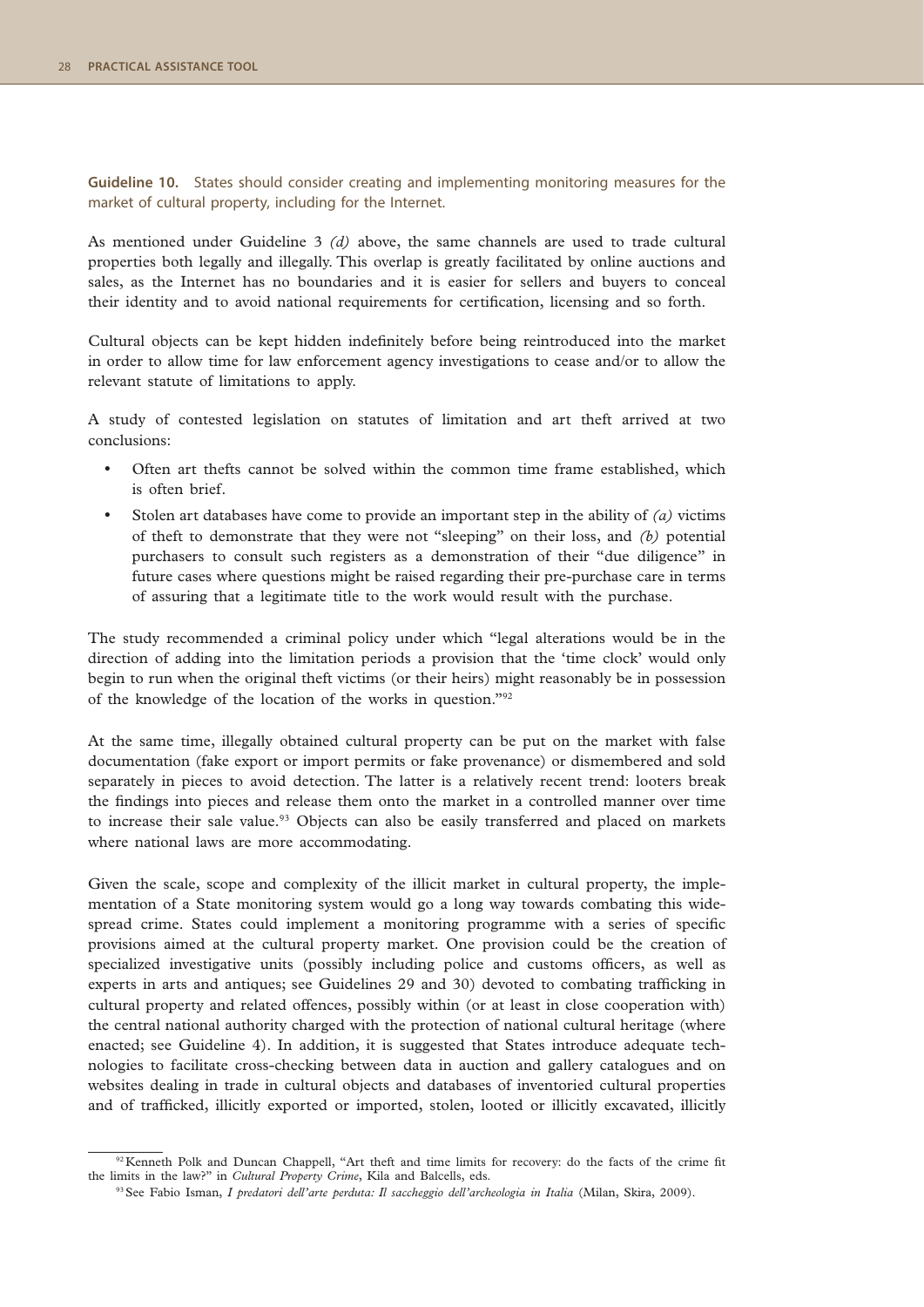traded or missing objects (see Guidelines 1, 3 and 4). Moreover, it is recommended that States implement public-private partnerships and joint monitoring programmes in order to better exploit the expertise of, and direct access to, the market of private operators, such as auction houses, professional dealers, Internet providers and so forth (see Guideline 4).

States should also increase the exchange of information with other States and, more generally, international cooperation in investigations (see Guidelines 29-45). The assistance of ICOM, the International Foundation for Art Research and other international institutions will be useful in this process so as to strengthen Internet monitoring (for more on the role of the Internet see Guidelines 3 *(d)* and 8).

Some international organizations<sup>94</sup> suggest the creation and implementation of market monitoring programmes as an effective strategy. UNESCO, in close cooperation with INTERPOL and the International Council of Museums, has made available to Member States some basic actions to counter the increasing illicit sale of cultural objects through the Internet.<sup>95</sup> The document asks States to:

"[...] 2. Request Internet platforms to disclose relevant information to law enforcement agencies and to cooperate with them on investigations of suspicious sales offers of cultural objects;

"3. Establish a central authority (within national police forces or other), which is also responsible for the protection of cultural properties, in charge of permanently checking and monitoring sales of cultural objects via the Internet; […];

"5. Maintain statistics and register information on the checks conducted concerning the sale of cultural objects via the Internet, the vendors in question and the results obtained".

It also invites States to cooperate with national and foreign police forces and INTERPOL as well as the responsible authorities of other States concerned, in order to:

"*(a)* Ensure that any theft and/or any illegal appropriation of cultural objects be reported to INTERPOL National Central Bureau, in order to enable relevant information to be posted on the INTERPOL stolen works of art database;

*(b)* Make information available about theft and/or any illegal appropriation of cultural objects, as well as about any subsequent sale of such cultural objects, from or to national territories, using the Internet;

*(c)* Facilitate rapid identification of cultural objects by:

(i) Ensuring updated inventories with photographs of cultural objects, or at least their description, for example through the Object ID standard;

- (ii) Maintaining a list of recommended experts;
- *(d)* Use all the tools at their disposal to conduct checks of suspicious cultural property,

<sup>94</sup> In the Conclusions of the seventh International Symposium on the Theft of and Illicit Traffic in Works of Art, Cultural Property and Antiques, held in Lyon from 17 to 19 June 2008, as well as in the Conclusions of the seventh meeting of the INTERPOL Expert Group on Stolen Cultural Property, held in Lyon on 23 and 24 February 2010, it was strongly recommended that States Members of the United Nations conclude agreements with auction platforms on the Internet in order to reduce illegal sales and to monitor this type of trade as effectively as possible.

<sup>95</sup>http://portal.unesco.org/culture/fr/files/21559/11836509429MesuresTraficIlliciteEn.pdf/MesuresTraficIlliciteEn.pdf.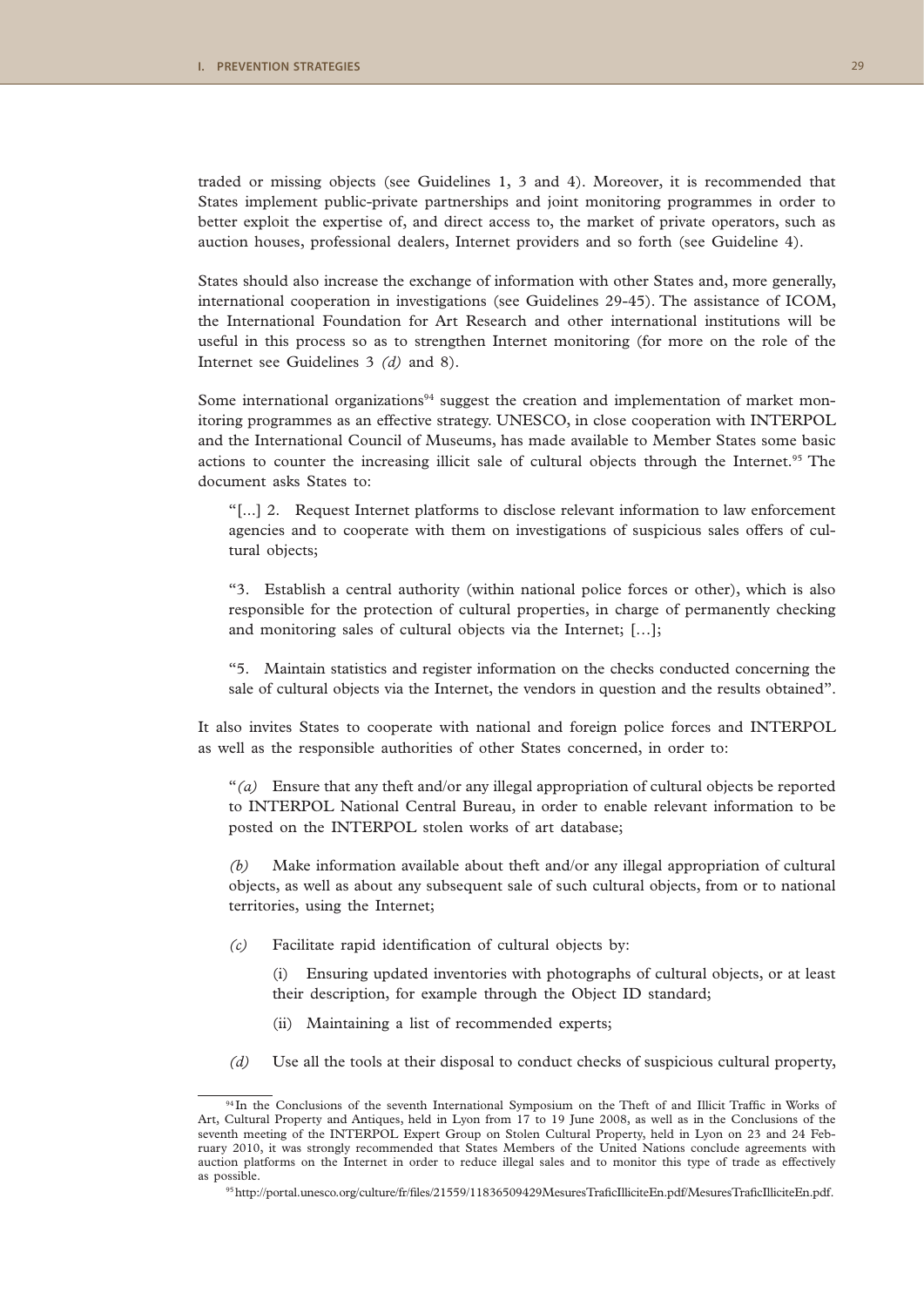in particular the INTERPOL stolen works of art database and the corresponding INTERPOL DVD;

*(e)* Track and prosecute criminal activities related to the sale of cultural objects on the Internet and inform the INTERPOL General Secretariat of major investigations involving several countries [...]".

Regionally, according to recommendations 34, 35 and 36 of the final report and recommendations to the Cultural Affairs Committee on improving the means of increasing the mobility of collections and related documents of the Open Method of Coordination Expert Working Group on the Mobility, States members of the European Union shall formulate a standardized procedure for specific actions to be undertaken in relation to illicit trafficking of cultural goods via the Internet and organize training for personnel for this purpose. In particular, States shall make contact with websites to inform them of the need to practice due diligence and require Internet sellers, auction houses and private collectors to submit a list of past and present auctions of cultural objects and retain such lists for an adequate period of time before and after an auction. More generally, States members of the European Union shall try to increase efficiency of tracing or searching for missing objects with the development of advanced software for the purpose, to implement more systematic checks at customs and require copies of the export/or movement licences or certificates.

The Commission on Crime Prevention and Criminal Justice has underlined how the monitoring of auction markets and the dissemination of information through publicly accessible websites shall be further developed and become more widespread among States.<sup>96</sup>

The report on the meeting of the expert group on protection against trafficking in cultural property listed the implementation of systematic checks of cultural property, as well as the strengthening of cooperation in monitoring the Internet (possibly with the assistance of ICOM), among the preventive measures recommended.<sup>97</sup>

**Guideline 11.** States should, where possible, create and implement programmes for research, mapping and surveillance of archaeological sites for the purpose of protecting them against pillage, clandestine excavation and trafficking.

A significant proportion of the total value of the illicit trade in cultural properties results from the looting of archaeological sites. This implies the destruction of sites, the loss of information and material and the reduction of irreplaceable and finite resources. An archaeological good transcends its economic value. Its looting is particularly odious, as the full knowledge of the item is forever lost. People involved in the restitution process of archaeological items that have been illegally excavated have full knowledge of the fact that restitution is fundamental in restraining the market. Even if an item is returned, it is still damaged. For this reason, it is important to remember that stopping the looting and the destruction of archaeological sites in the first place is of the utmost importance.

One very difficult task is that of preventing the theft and introduction on the illicit market of cultural objects not yet inventoried or even discovered. This may often happen as a consequence of lootings or illicit excavations of archaeological sites, both when they have already been discovered but not yet fully studied or effectively monitored, and when the authorities

<sup>96</sup>See E/2010/30-E/CN.15/2010/20.

<sup>97</sup> UNODC/CCPCJ/EG.1/2009/2.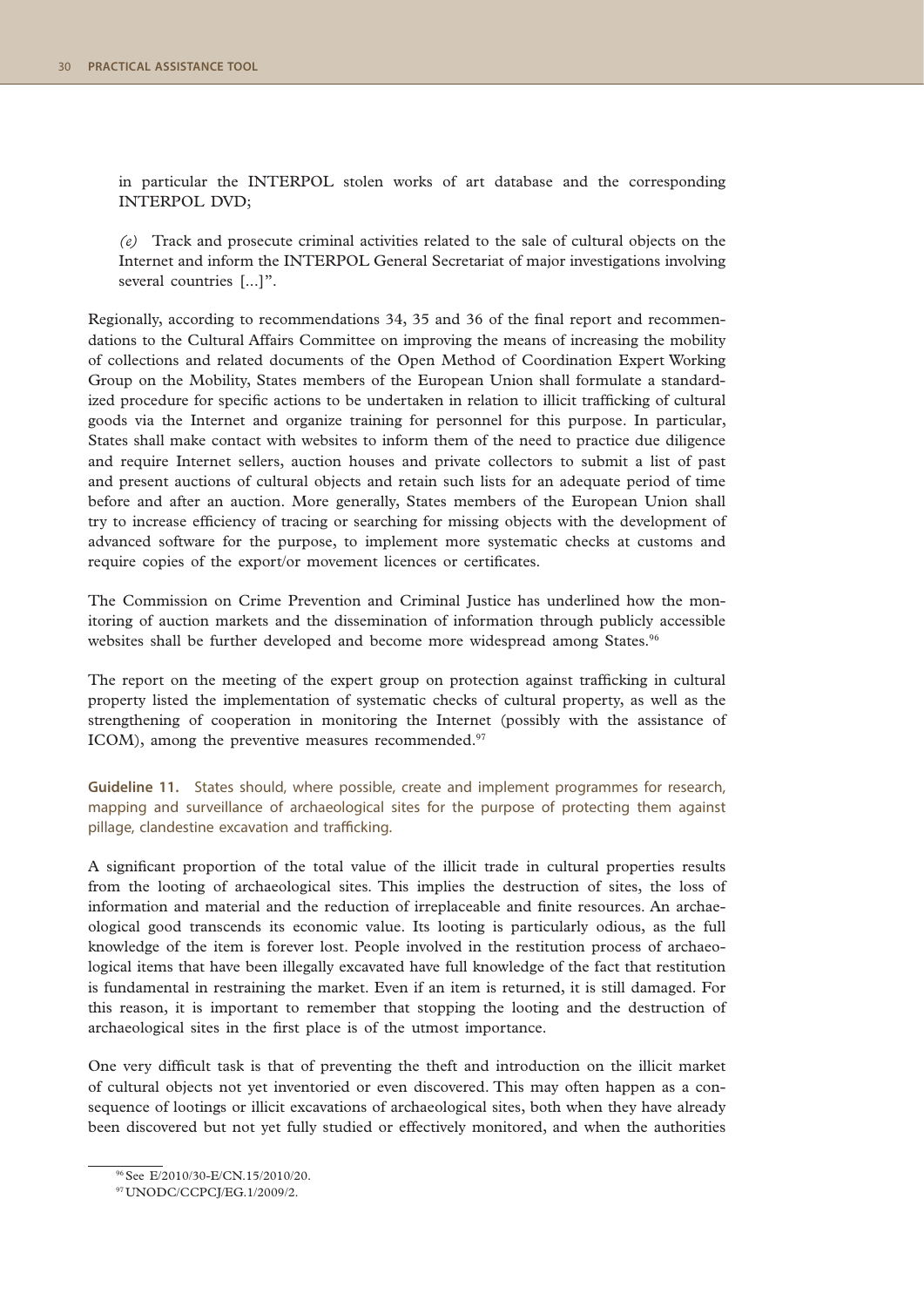have never had any notice of them. Such issues relating to the monitoring of known and unknown archaeological sites are further exacerbated during exceptional events such as political change, war, natural disasters and so forth. It is also difficult to arrive at reliable estimates of the size of the illicit market.

According to article 5 *(d)* of the Convention on the Means of Prohibiting and Preventing the Illicit Import, Export and Transfer of Ownership of Cultural Property, States parties undertake to supervise archaeological excavations, ensure the preservation in situ of certain cultural property and protect designated areas reserved for future archaeological research. The rationale behind article 5 *(d)* is to mitigate illicit excavations and prevent smugglers from obtaining cultural property by looting archaeological sites.

In order to ensure the protection of archaeological sites, States could consider promoting and supporting programmes intended to research and map unknown archaeological sites through the use of adequate technologies, such as satellites and computer analysis of aerial images, metal detectors and so forth. For instance, the authors of a particular piece of research that used Google Earth imagery to investigate the looting of a site in Jordan concluded that the tool was well suited to the task.98

States could also monitor (for example, by means of cameras and electronic surveillance, satellites and so forth) newly discovered virgin archaeological sites in order to detect attempts at illicit excavation or looting. Moreover, States could establish effective surveillance of inprogress excavations, as well as of archaeological parks and monuments open to the public, to ensure that competent institutions have at their disposal adequate means and personnel for detecting illicit excavation or looting.

#### **Case study: best practices to safeguard archaeological heritage in conflict zones**

A first important measure in safeguarding archaeological heritage sites is the expansion and implementation of the role of military archaeologists/cultural heritage experts in preventing the inadvertent damage to or destruction of cultural heritage, as well as limiting the illicit traffic in antiquities. The role of these professionals in the military during the most recent conflicts in Afghanistan, Egypt, Iraq and Libya has proved to be successful for developing a no-strike list of risk sites.

Institutions such as the Legacy Resource Management Program<sup>99</sup> in the United States of America create instruments that help inexperienced soldiers to recognize cultural heritage that needs immediate protection. Scholars have also advocated for the use of the *Comando Carabinieri per la Tutela del Patrimonio Culturale* (the Italian art squad), which has been sent into numerous conflict zones in order to train local leaders and military personnel in the protection of cultural sites and institutions, and which could serve as a model for other countries seeking to develop similar cultural heritage preservation efforts.<sup>100</sup>

<sup>98</sup> See Daniel A. Contreras and Neil Brodie, "Shining light on looting: using Google Earth to quantify damage and raise public awareness", *Society for American Archaelogy*, vol. 10, No. 3 (2010), and "Quantifying destruction: an evaluation of the utility of public-available satellite imagery for investigating looting of archaeological sites in Jordan", *Journal of Field Archaeology*, vol. 35, No. 1 (2010), pp. 101-114. For more information on the topic, see Sarah H. Parcak, *Satellite Remote Sensing for Archaeology* (London, Routledge, 2009), and David Kennedy and Robert Bewley, "Aerial archaeology in Jordan", *Antiquity*, vol. 83, No. 319 (2009), pp. 69-81.

<sup>99</sup>A programme under the Department of Defense of the United States that assists military personnel in protecting cultural heritage (among others) and enhancing resources while supporting military readiness.

<sup>&</sup>lt;sup>100</sup>Laurie Rush, "Accomplishments through partnership, the US DoD 2008-2010", presentation at the international conference "Archaeology in conflict", held in Vienna from 6 to 10 April 2010 (www.archaeologyinconflict.org).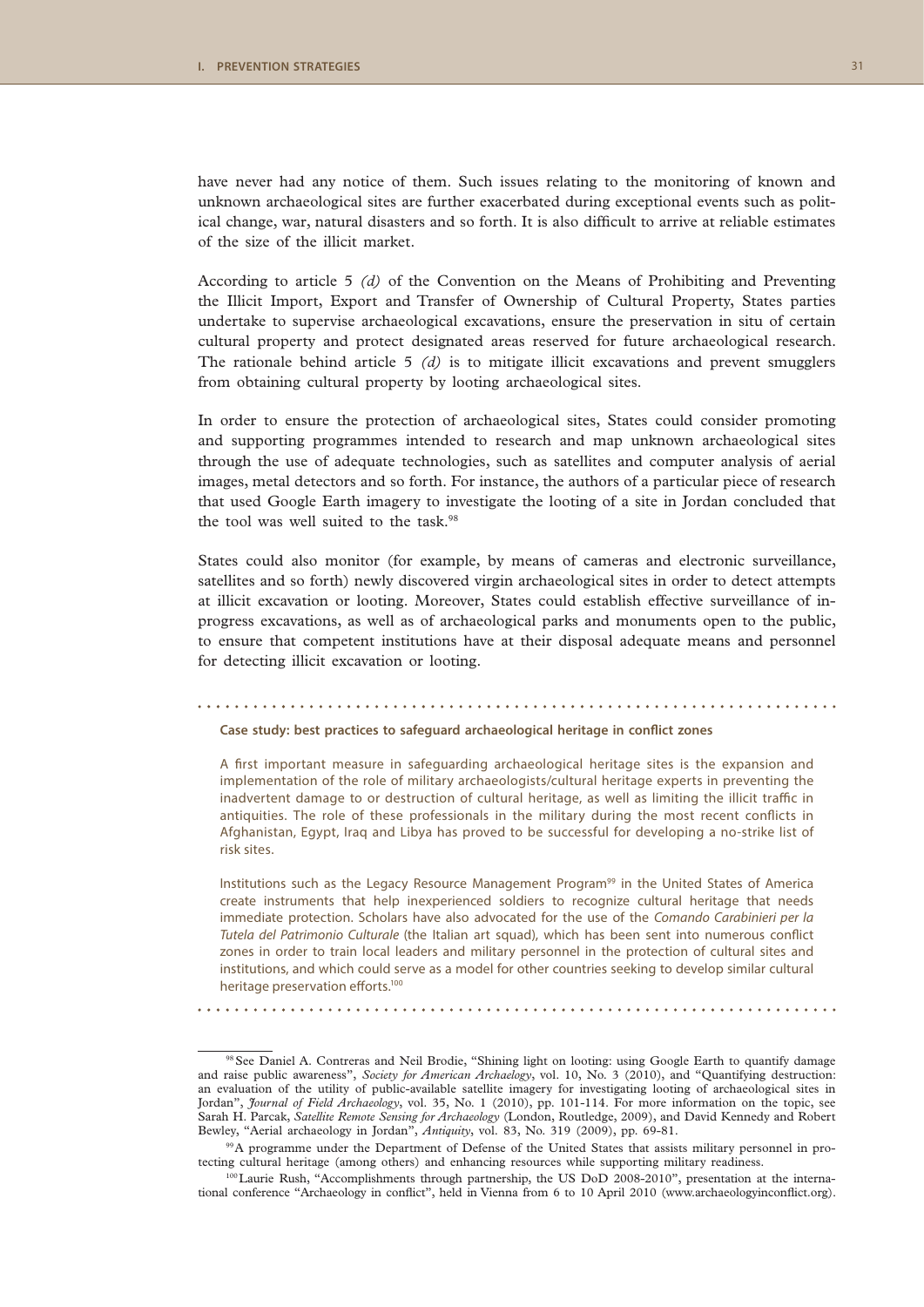To achieve these aims, States could encourage the direct involvement of local communities in the surveillance and preservation of archaeological sites and monuments, raising public awareness of their relevance and promoting neighbourhood watch programmes in respect of local cultural heritage (see also Guideline 12). Teaching the management of cultural sites as a community asset and emphasizing the rebuilding of tourist attractions might be critical to attracting local and international investment and attention. Such efforts can be spearheaded by partnerships between academic institutions and government organizations.<sup>101</sup>

States could consider promoting public-private partnerships in research and preservation programmes, involving public and private research centres, universities, museums and other cultural institutions, and encouraging private sponsorships.

States could cooperate with each other and with relevant international institutions in order to develop international programmes of research and monitoring of archaeological sites, especially for unknown sites, through the most modern and effective technologies, such as satellites and drones, as well as register the artefacts in State safeguarding lists.

In its 2009 report, the UNODC expert group on protection against trafficking in cultural property recommended that States extend, as much as possible and whenever appropriate, the registration, guarding, monitoring and policing of archaeological sites, including those in which illegal excavations could be conducted, preferably with the participation of local communities and the use of new technologies.102 Some States already possess monitoring programmes for archaeological sites, both on land and underwater.<sup>103</sup> Finally, in order to tackle these phenomena, the development of programmes of research, mapping and surveillance of archaeological sites is taken into account in many existing international conventions and other relevant documents.104

#### **D. Education and public awareness**

**Guideline 12.** States should consider supporting and promoting public awareness campaigns, including through the media, to foster among the general public a culture of concern about trafficking in cultural property, for the purpose of protecting that cultural property against pillage and trafficking.

The protection of cultural property can be better achieved when local communities and the general public are involved in caring for their cultural heritage. A strong focus on public and media campaigns encourages increased public interest in the preservation of cultural heritage. The rationale of this Guideline follows the culture of compliance, which is addressed in Guideline 5. In addition, it can be linked to the perspective of empowering locals through information and appreciation of their cultural heritage (see Guideline 11).

 $101$  Ibid.

<sup>102</sup> See UNODC/CCPCJ/EG.1/2009/2.

<sup>103</sup>See E/CN.15/2010/4, E/CN.15/2010/6 and *Reports of Member States on Measures they have adopted to implement the Convention*.

<sup>104</sup> In the conclusions of the seventh International Symposium on the Theft of and Illicit Traffic in Works of Art, Cultural Property and Antiques, held in Lyon, France, from 17 to 19 June 2008, it was strongly recommended that member States monitor land and underwater archaeological sites; the Commission on Crime Prevention and Criminal Justice has underlined how the use of modern technology for the monitoring and protection of archaeological sites, such as metal detectors and space technology, shall be considered by member States (see E/2010/30-E/ CN.15/2010/20 and CTOC/COP/2010/12); and policing and protecting archaeological sites is enlisted among the practical measures States shall implement in the *UNESCO Handbook*, part. II, section A.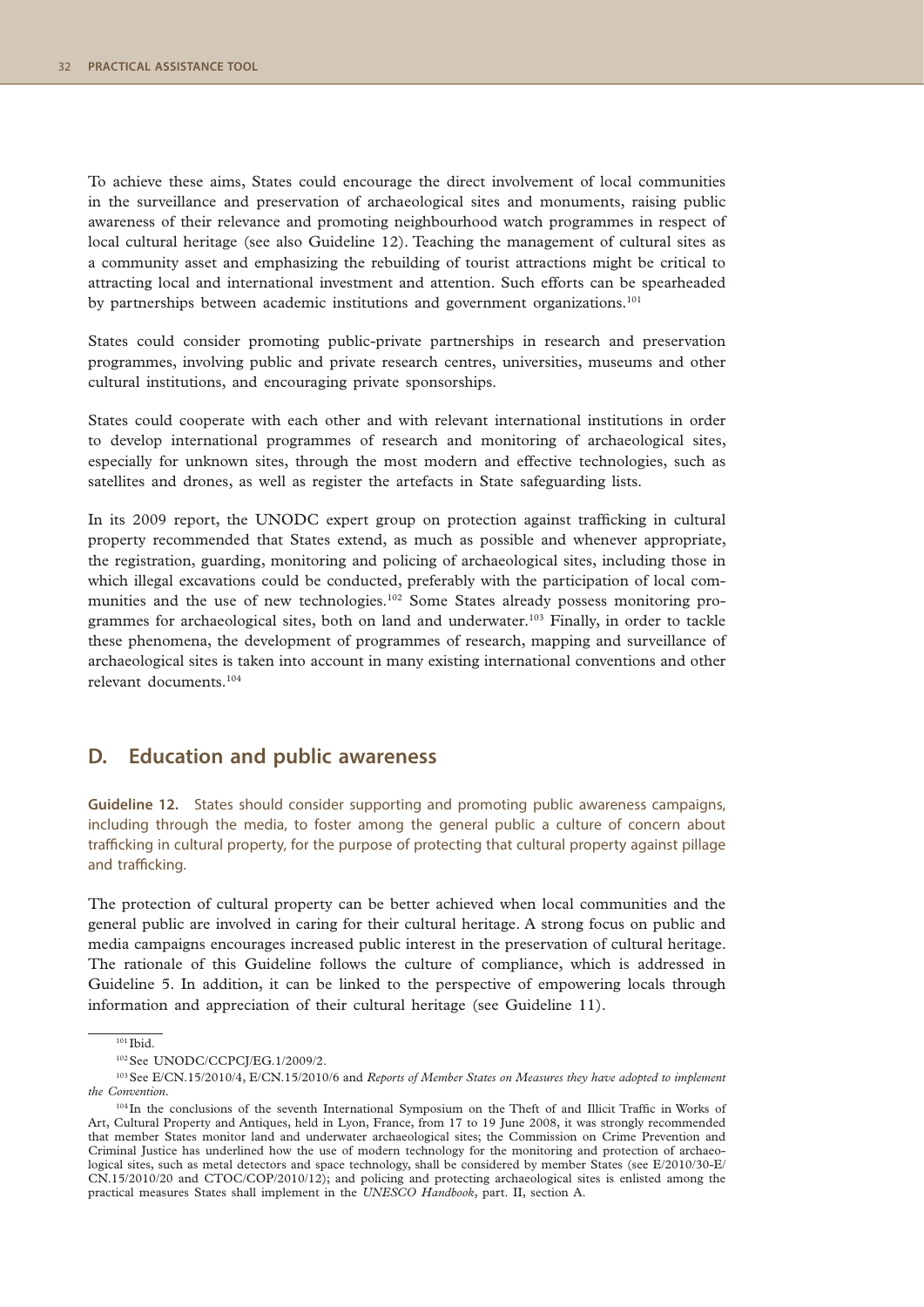Where public awareness is high, it will be easier to monitor and preserve archaeological sites, monuments and cultural institutions, as local communities may activate formal or informal neighbourhood watches to guard local cultural heritage.

At the same time, a more widespread basic knowledge of the arts and of national cultural heritage, its historical, artistic and economic value and its significance for the national and international community could contribute to a decrease in the number of offences against cultural property which are committed out of ignorant disregard, such as acts of vandalism, petty theft or looting of unregistered archaeological sites. The same basic knowledge could increase the number of reports by citizens of archaeological and artistic chance discoveries, as well as of suspected cases of trafficking in cultural property and related offences.

States could consider promoting and supporting a comprehensive programme to raise public awareness and support a general culture of care for cultural heritage. This could be achieved through such measures as sensitization programmes for children and juveniles at school, including through the study of arts in school; the facilitation of public access to relevant cultural institutions, monuments and events; the development of programmes aimed at enhancing citizens' knowledge of the cultural heritage of their neighbourhoods; and support for local museums and cultural institutions, including through promoting the development of networks of smaller institutions and launching media campaigns.

The central national authority and/or other authorities for the protection of cultural heritage could play a leading role in such programmes (see Guideline 4). States could also cultivate partnerships among public authorities, research institutions, cultural institutions (both public and private) and professional operators in the art and antiques market, to support and implement the sensitization programmes.

States could also promote international cultural exchange programmes for youths and, more generally, international cooperation in sensitization campaigns, including by availing themselves of the cooperation and expertise of international institutions such as UNESCO and ICOM.

**Case study: financing of terrorism via the trafficking of cultural property and international actions adopted for its prevention**

The Director General of UNESCO explained in a forum in New York City on 25 September 2015 how the threat posed by Islamic State in Iraq and the Levant (ISIL) and other terrorist groups to cultural heritage in countries such as Iraq and the Syrian Arab Republic is a new phenomenon that is different from the damage inflicted to cultural property during armed conflicts. The words of the Foreign Minister of Egypt, Sameh Shoukry, regarding this phenomenon were especially relevant. He said that "terrorists use the destruction of cultural heritage as a tactic of war to terrify populations, to finance terrorist activities and to spread hatred… the responsibility to confront these terrorist criminal acts lies with the international community, including Governments, international and regional organizations, museums, the art market, archaeologists, media and all others who are interested in preserving this heritage for humanity". Acts of terror involving cultural heritage include, recently, the attacks by ISIL on the Assyrian cities of Nimrud and Khorsabad, the Parthian city of Hatra, the Mosul Museum and many Shi'a and Sunni shrines in Iraq and the destruction of several temples and important sites in Palmyra and other locations in the Syrian Arab Republic.

Such terrorist activities involve not only the destruction of cultural heritage, but also trafficking with the intention of funding further terrorist activities. Thus the debate on how to stop the looting and worldwide trafficking in illicit antiquities, the funding of terrorist activities and the annihilation of cultural heritage is of paramount importance and has been translated into several actions on the part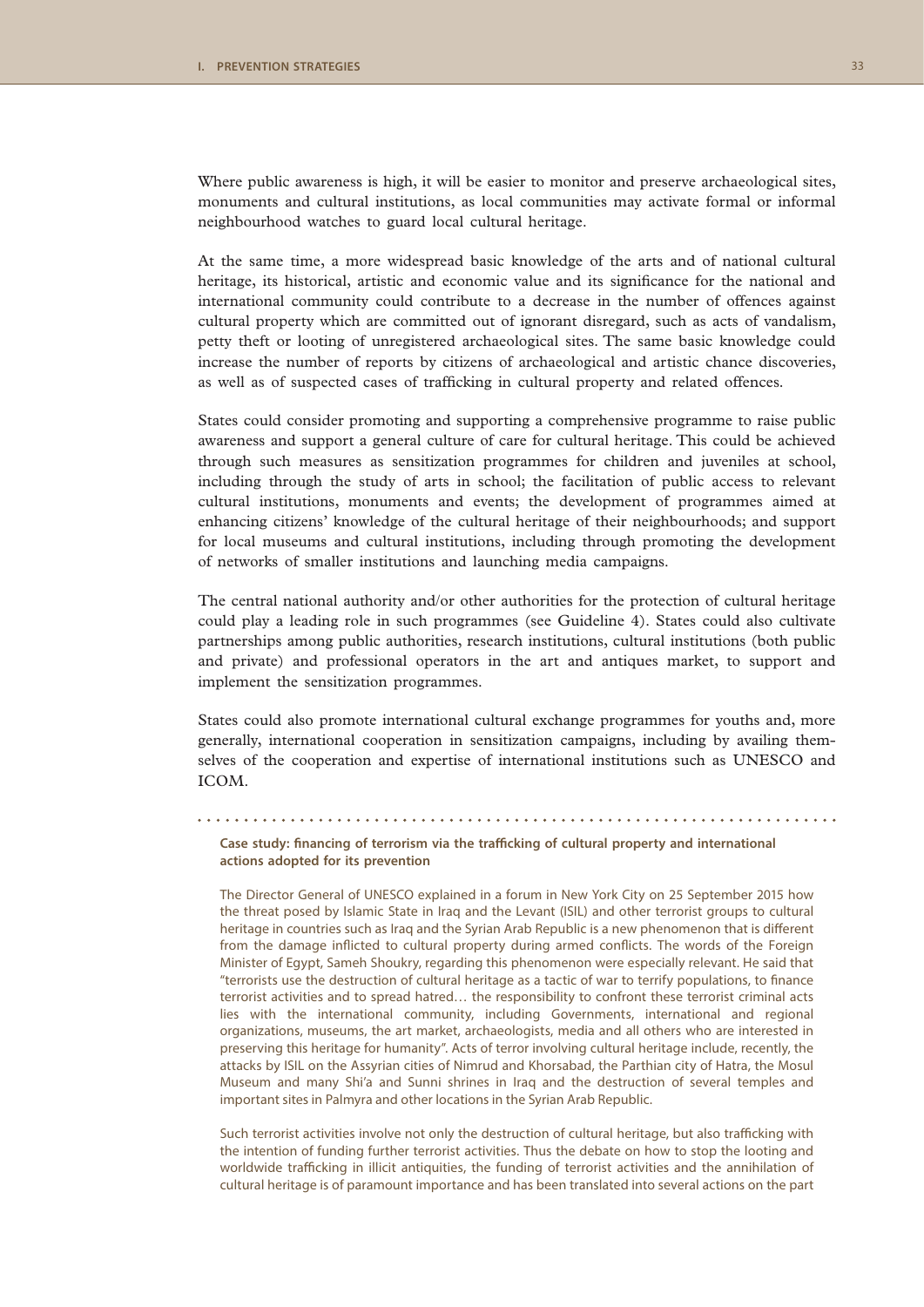of international organizations, Governments and non-governmental organizations. A list of recent actions includes the following:

• Security Council resolution 2199 (2015), adopted on 12 February 2015, with the aim of disrupting the illicit funding of Al-Nusrah Front and ISIL through oil exports, traffic in cultural heritage, ransom payments and external donations, condemning the destruction of religious sites and objects in Iraq and the Syrian Arab Republic and noting how those two terrorist groups generate income from engaging, either directly or indirectly, in the looting and smuggling of cultural heritage items. The resolution imposes a legal obligation on Member States to take steps to prevent the trade in Syrian cultural property and other items of archaeological, historical, cultural, rare scientific and religious importance illegally removed from the Syrian Arab Republic since 15 March 2011. This is a legal obligation, which also applies to Iraq through Security Council resolution 1483 (2003), in which the Council imposed a similar ban. In addition, UNESCO and INTERPOL are called upon to assist in the prevention of the trade in Iraqi and Syrian cultural property.

• On 3 December 2014, UNESCO hosted an international conference on the theme "Heritage and cultural diversity at risk in Iraq and Syria" with the goal of raising awareness of the scale of devastation of cultural heritage in the region today and highlighting that the destruction of cultural heritage and the persecution of minorities are not merely a cultural emergency, but a political and security imperative for which adequate responses at the political and humanitarian levels are needed. Five policy proposals were enacted, consisting of an international ban on the trade in cultural objects from the Syrian Arab Republic; the creation of protected cultural zones around major heritage sites; stronger investment in access to quality education as the key to preventing further radicalization as well as to promoting respect for cultural diversity; wider ratification and stronger implementation of the 1954 Convention for the Protection of Cultural Property in the Event of Armed Conflict and the protocols additional thereto, as well as putting an end to impunity for deliberate attacks against cultural heritage (recognized as a war crime under the Rome Statute of the International Criminal Court); and an in-depth analysis of cultural cleansing as a process, including the relevance of its connection to the protection of human rights and the prevention of genocide.105

• UNESCO has also created the Unite4Heritage campaign, launched in Baghdad on 28 March 2015, to build support for the protection of heritage in areas where it is threatened by extremists.<sup>106</sup>

• On 14 May 2015, 10 Middle East and North African nations issued, jointly with the Director General of UNESCO, the Head of the Arab League, United Nations agencies, ambassadors and experts in counterterrorism, terrorist financing, foreign affairs, heritage law and archaeology, the Cairo Declaration<sup>107</sup> in a joint effort to stop terrorist funding and the destruction of cultural heritage, adopting the following steps: establishing a task force that will coordinate regional and international efforts against cultural racketeering; creating an international Advisory Council that will provide support to the Task Force; initiating negotiations for a regional cultural Memorandum of Understanding with demand countries; launching domestic and international campaigns against looting, trafficking and the black market trade; and establishing an independent centre to combat the laundering of antiquities.

• At the seventieth session of the General Assembly, the Antiquities Coalition, a non-profit organization, joined with UNESCO, INTERPOL, UNODC, Italy and Jordan in order to protect cultural heritage from terrorists and traffickers, aiming to fully implement United Nations resolutions and decisions to cut off extremist funding from cultural racketeering through the implementation of the following three aspects: preventing the destruction and illicit trafficking of cultural property; interdicting the transit and transfer of cultural property; and cutting off financing of organized crime and terrorism.

<sup>105</sup> See the report on the international conference "Heritage and cultural diversity at risk in Iraq and Syria", held in Paris, at UNESCO headquarter, on 3 December 2014, available at www.unesco.org.

<sup>&</sup>lt;sup>106</sup>See www.unite4heritage.org.

<sup>107</sup>www.mei.edu/sites/default/files/publications/CairoDeclaration.pdf.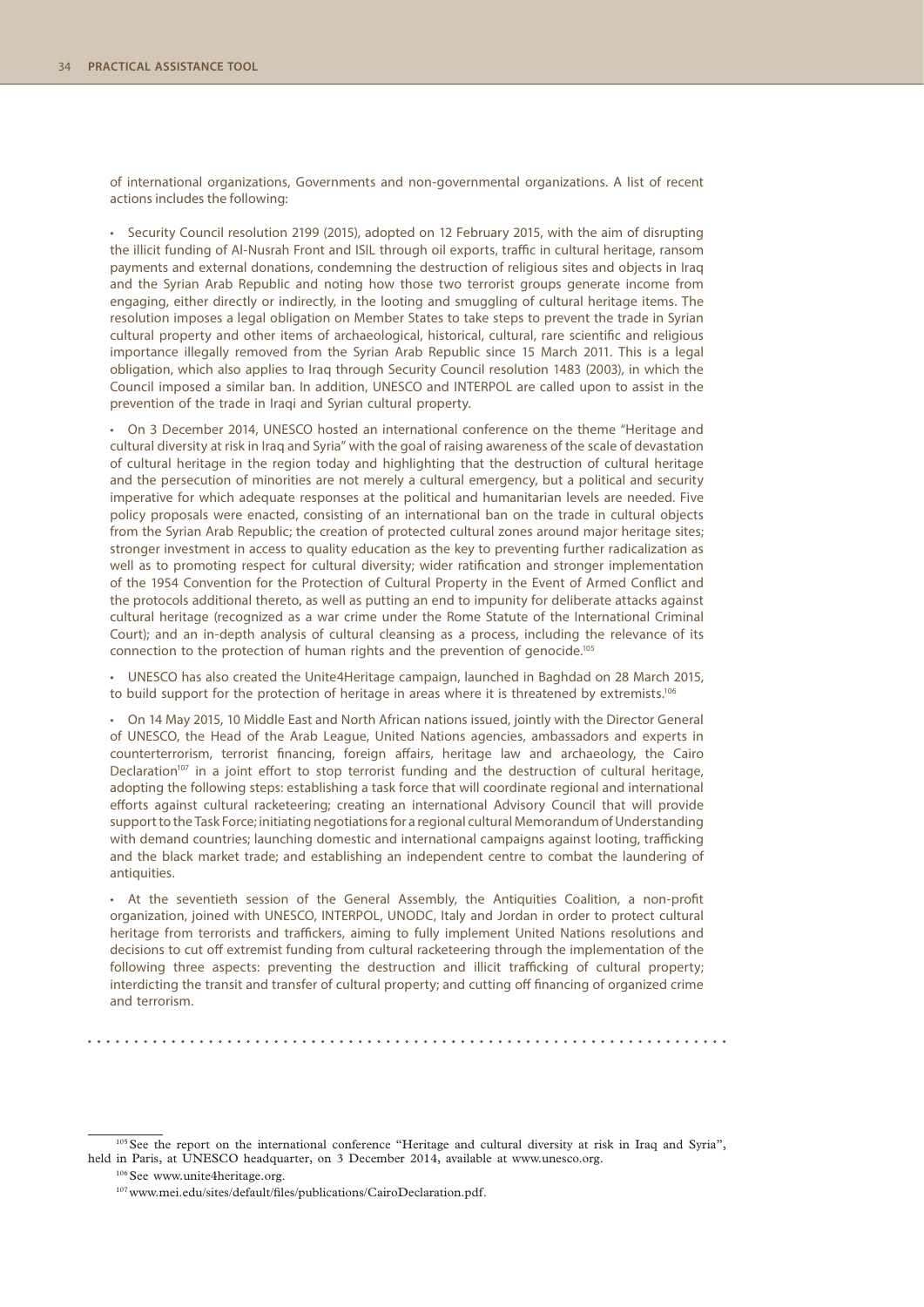# CRIMINAL JUSTICE POLICIES

## **A. International legal texts**

**Guideline 13.** States should consider adopting legislation criminalizing trafficking in cultural property and related offences in accordance with applicable existing international instruments, in particular the Organized Crime Convention, relating to trafficking in cultural property and related offences.

States should consider adopting, implementing and, when necessary, strengthening domestic criminal law responses to combat trafficking in cultural property and related offences. If international efforts are to be effective, a coordinated approach to counter this form of illicit traffic is needed. To that end, States should consider applying existing international legal instruments, which include provisions for the criminalization of trafficking in cultural property and other related offences. In doing so, they should also consider, in the review of their legislation, including the requirements for the full application of the United Nations Convention against Transnational Organized Crime (including the requirements dealt with under Guideline 21).

The adoption, implementation and strengthening of domestic criminal law responses to combat trafficking in cultural property and related offences should be respectful of the principle of legality, a paramount principle within criminal law. In order to safeguard this principle, States should consider adopting the following parameters:

- The adoption, implementation and strengthening of domestic criminal law responses should adhere to the general law-making processes of a given State.
- The adoption, implementation and strengthening of domestic criminal law responses should apply the principle of lex stricta, and as such, the legal text must be clear and concise.
- The adoption, implementation and strengthening of domestic criminal law responses should apply the principle of *lex previa* and be non-retroactive, and as such, the enactment of a new law criminalizing a new conduct cannot affect previous behaviours.
- The adoption, implementation and strengthening of domestic criminal law responses should respect the principle of *ne bis in idem*, and as such, no legal action can be instituted twice for the same criminal case.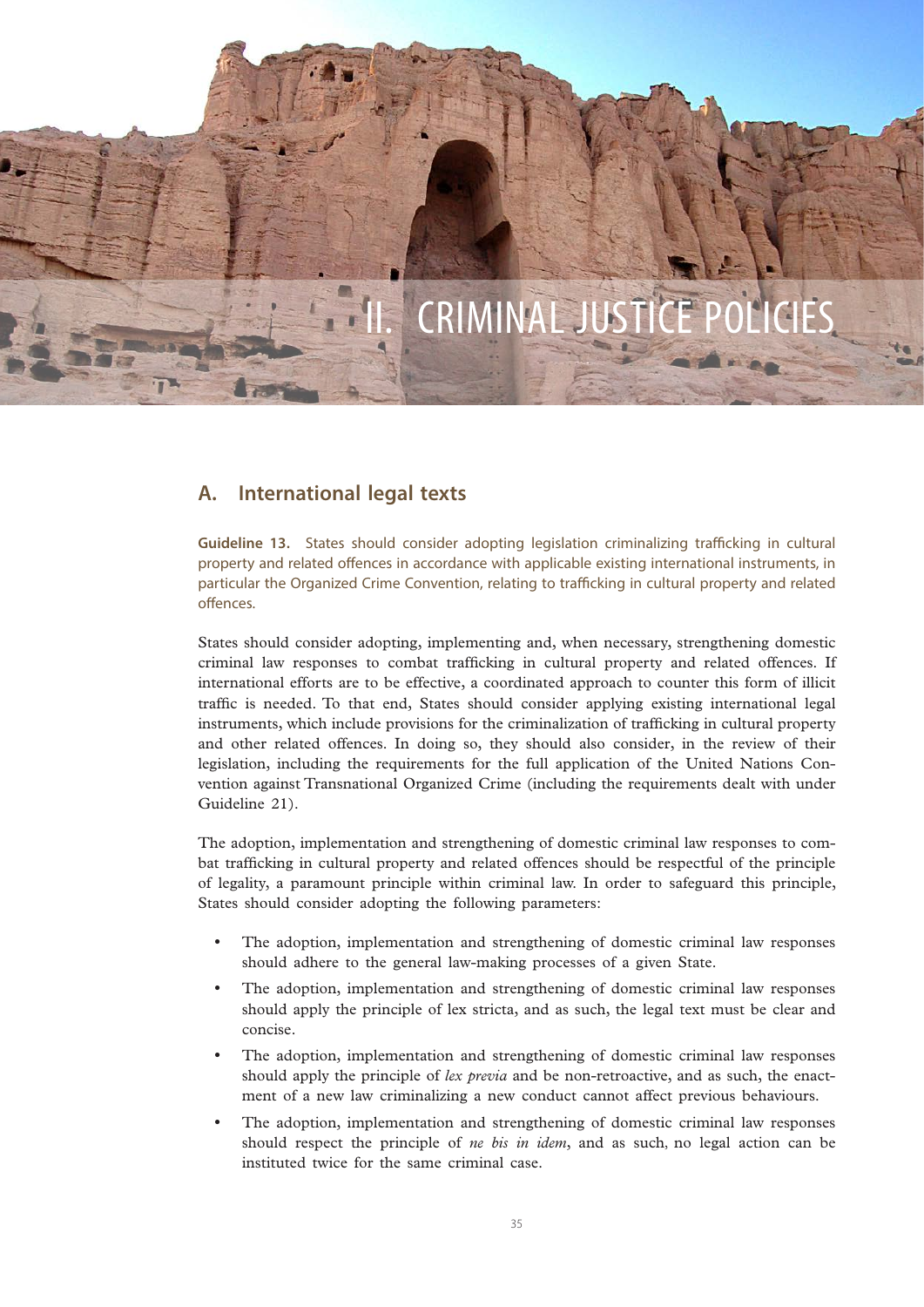• The adoption, implementation and strengthening of domestic criminal law responses should forbid analogies, and as such, the application of the law only can work for the cases it was created and not others, not exceeding the limits of the law.

The application of international legal instruments containing criminal law provisions, to which Guideline 33 encourages States to become parties, can bring several advantages. First, the introduction of criminal offences, with proportionate, dissuasive and effective sanctions, can enhance the prevention of trafficking in cultural property (see Guidelines 20-22). Second, it could contribute to public awareness of the relevant value of cultural heritage and of the harm caused by offences against it (see Guideline 12). Third, the application of existing international conventions to this effect could foster the harmonization of criminal law, which would facilitate investigative and judicial cooperation among States when dealing with trafficking in cultural property and related offences (on investigative and judicial cooperation, see Guidelines 33-35 and 41-45).

States parties to the instruments below should apply their relevant provisions, and States non-parties, in addition to considering becoming parties, could consider the provisions indicated in annex I to this document when considering adopting legislation criminalizing trafficking in cultural property and related offences.

**Guideline 14.** In bilateral cooperation, States may consider making use of the model treaty for the prevention of crimes that infringe on the cultural heritage of peoples in the form of movable property.108

The model treaty for the prevention of crimes that infringe on the cultural heritage of peoples in the form of movable property was adopted by the Eighth United Nations Congress on the Prevention of Crime and the Treatment of the Offenders, held in Havana in from 27 August to 7 September 1990. It considered, among other factors, the need for Member States to increase their activity at the international level, in order to combat organized crime and enter into bilateral assistance treaties, bearing mind that the Convention on the Means of Prohibiting and Preventing the Illicit Import, Export and Transfer of Ownership of Cultural Property, adopted by UNESCO, established in its declarative section the duty of every State to protect the heritage represented by the cultural property located on its territory against the dangers of robbery, clandestine excavation and illicit export, as well as a commitment to combat these practices by every available means, particularly with respect to stopping them while in progress, eliminating their causes and providing the assistance required to secure the return of the property in question.

The resolution by which the Congress adopted the model treaty contained the recommendation that Member States consider the model treaty as a framework that may be of assistance to interested States in negotiating and drawing up bilateral agreements designed to improve cooperation in the area of crime prevention and criminal justice, and invited those Member States that had not yet established treaty relations with other States for the prevention of crimes that infringed on the cultural heritage of peoples, or that wished to modify these relations if they already existed, to bear in mind, when so doing, the draft model treaty.

<sup>108</sup>*Eighth United Nations Congress on the Prevention of Crime and the Treatment of Offenders, Havana, 27 August-7 September 1990: report prepared by the Secretariat* (United Nations publication, Sales No. E.91.IV.2), chap. I, sect. B.1, annex.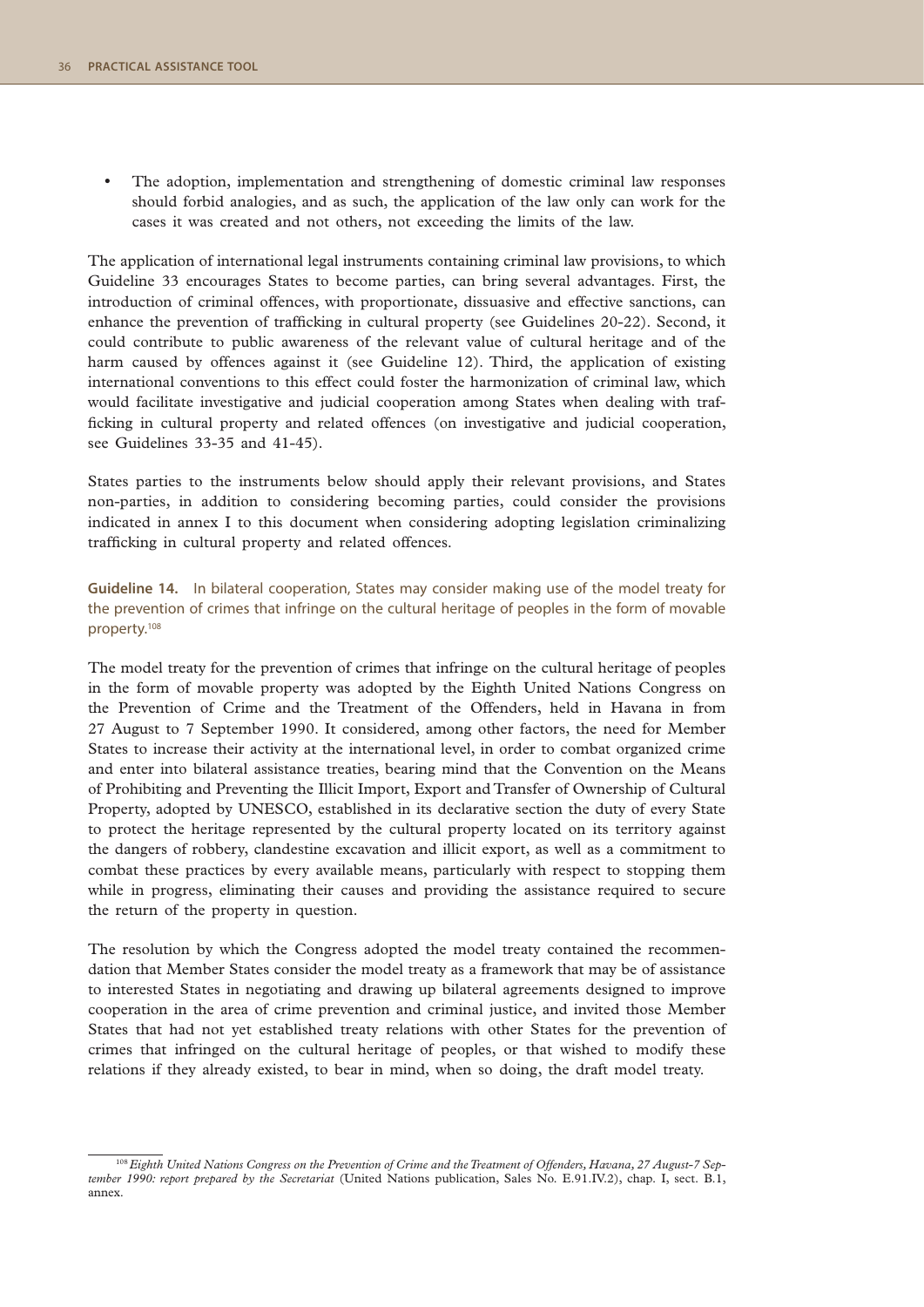Some provisions of the model treaty are based or elaborate on provisions of the Convention on the Means of Prohibiting and Preventing the Illicit Import, Export and Transfer of Ownership of Cultural Property. For example, under its articles 2 (1) *(e)* and 2 (1) *(g)*, contracting States would undertake to ensure that the purchaser of stolen movable cultural property not be considered to be a good faith purchaser, and "take the measures necessary to ensure that a purchaser of imported movable cultural property which is not accompanied by an export certificate issued by the other State Party and who did not acquire the movable cultural property prior to the entry into force of this treaty shall not be considered to be a person who has acquired the movable cultural property in good faith". Article 3 endeavours to create mutual obligations of imposing sanctions on persons or institutions responsible for the illicit import or export of movable cultural property, persons or institutions that knowingly acquire or deal in stolen or illicitly imported movable cultural property and persons or institutions that enter into conspiracies to obtain, export or import illicitly movable cultural property.

Considering that bilateral agreements should not deviate from national laws and regulations, States that consider making use of the model treaty should also take its provisions into account in reviewing and strengthening national legislation and policies. For that purpose, the present tool also refers to some provisions of the model treaty within other related Guidelines.

#### **B. Criminal and administrative offences**

**Guideline 15.** States should consider defining the concept of "cultural property", including movable and immovable cultural property, when necessary, for the purposes of criminal law.

States should consider adopting a clear and precise definition of cultural property in order to satisfy the requirements of the principle of legality in criminal law, without which trafficking in cultural property and related offences could remain vague concepts. A definition of the object of criminal conduct is an essential part of national criminal legislation in this field.

Considering that protection by means of criminal law may be subsidiary to protection by other legal areas, it is recommendable, though not essential, that only one definition of (protected) cultural property be used consistently across all domestic laws and regulations, so that national counterparts responsible for protecting cultural property have a common understanding of the object and scope of protection.

Defining the concept of "cultural property" for the purposes of criminal law is relevant not only to enabling domestic investigations and prosecutions, but also to supporting transnational investigative and judicial cooperation in combating criminal offences against cultural property, including trafficking. In this sense, it may be useful to seek, to the extent possible, to follow a harmonized definition of cultural property at the international level, such as that established in the Convention on the Means of Prohibiting and Preventing the Illicit Import, Export and Transfer of Ownership of Cultural Property, with the goal of facilitating the application of criminal law across multiple jurisdictions. As an essential element of the definition of criminal offences, great variations in defining "cultural property" could potentially lead to refusals of requests for extradition or, more generally, international cooperation in criminal matters, because of a lack of dual criminality. A common, or shared, definition of "cultural property" could also favour inter-State cooperation on a larger list of offences related to cultural property, as the characteristics of the protected object would be the same.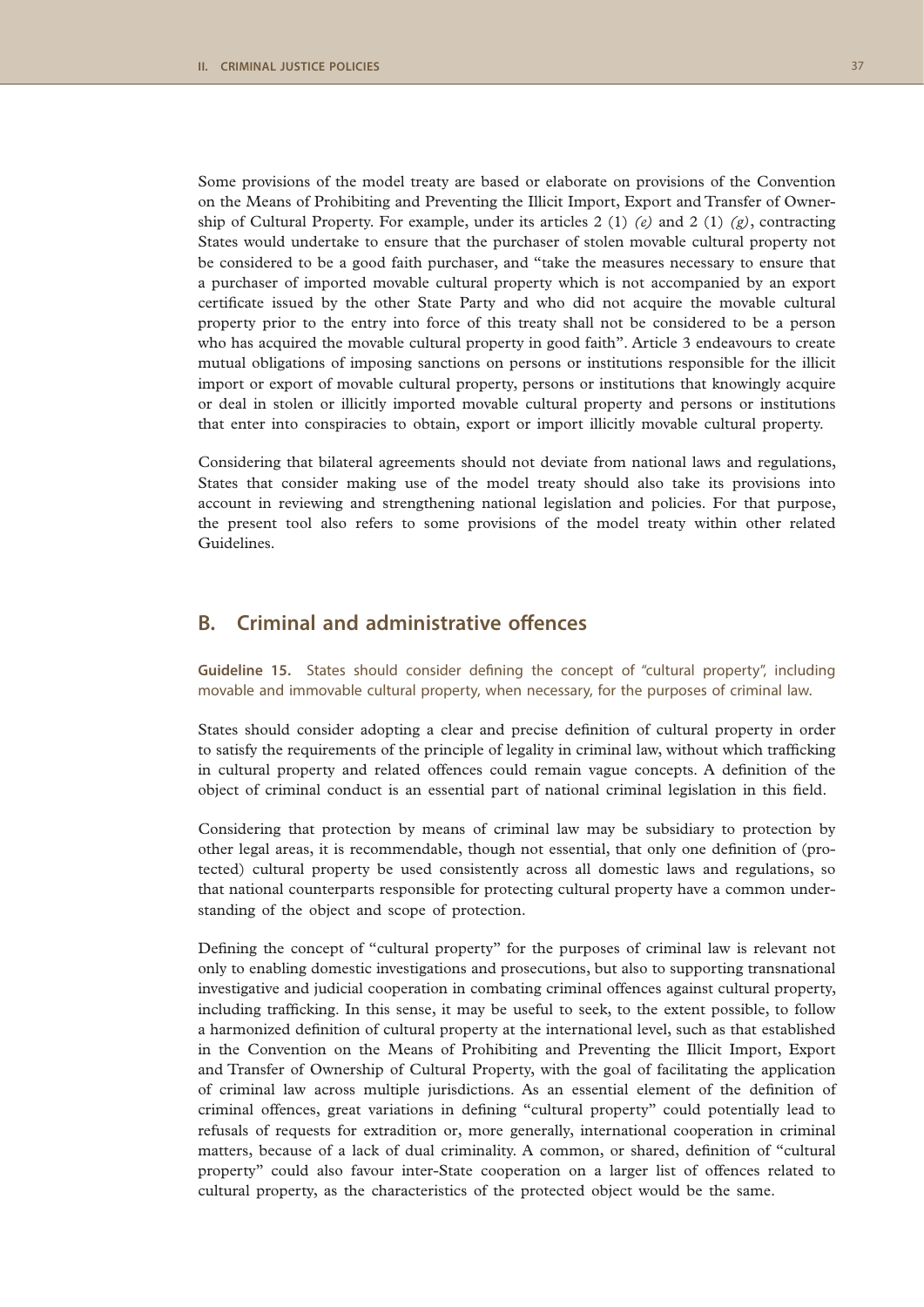"Movable" and "immovable" are qualifications traditionally used to describe cultural property, and have been associated with different levels of protection. Immovable cultural property cannot be moved without partial or complete destruction or modification and, as such, is not subject to export or import. This may explain why those terms do not appear, for example, in the Convention on the Means of Prohibiting and Preventing the Illicit Import, Export and Transfer of Ownership of Cultural Property. Immovable property (or parts thereof) must be broken or disassembled in order to be trafficked, becoming, thus, movable property. States should consider ensuring that the definition of movable cultural property also covers parts that have been removed or dismembered from artistic, historical or religious monuments, archaeological sites and other immovable cultural property.

States should consider taking into consideration the definitions already existing at the international level, in particular those contained in the Convention on the Means of Prohibiting and Preventing the Illicit Import, Export and Transfer of Ownership of Cultural Property. Some definitions of "movable cultural property" are provided in several international instruments (see annex I).

**Guideline 16.** States should consider criminalizing, as serious offences, acts such as:

- *(a)* Trafficking in cultural property;
- *(b)* Illicit export and illicit import of cultural property;

*(c)* Theft of cultural property (or consider elevating the offence of ordinary theft to a serious offence when it involves cultural property);

*(d)* Looting of archaeological and cultural sites and/or illicit excavation;

*(e)* Conspiracy or participation in an organized criminal group for trafficking in cultural property and related offences;

*(f)* Laundering, as referred to in article 6 of the Organized Crime Convention, of trafficked cultural property.

States should consider introducing dedicated criminal offences, harmonized to the extent possible with the national laws of different States, to prevent and sanction trafficking, illicit export and import, theft and looting of cultural property, as well as related conspiracy or participation in an organized criminal group and laundering of trafficked cultural property.109

The reference to "serious offences" may be understood as a reference to the sanctions that would be associated with them. As per Guideline 20, States should also consider providing for proportionate, effective and dissuasive sanctions; and Guideline 16 appears to identify the core types of conduct that States should consider establishing as criminal offences. "Serious offences" could also be considered a reference to the term "serious crime" contained in the United Nations Convention against Transnational Organized Crime (see also Guideline 21). For the application of that Convention to offences other than those stipulated in the Convention and its Protocols, as recommended in Guideline 13, criminal offences should be punishable by a maximum deprivation of liberty of at least four years or a more serious penalty.

<sup>&</sup>lt;sup>109</sup> In order to facilitate access to other States' national laws and judicial decisions, on criminal justice aspects of trafficking in cultural property and related offences, UNODC has a dedicated thematic section in its Sharing Electronic Resources and Laws against Organized Crime (SHERLOC) knowledge management portal (www.sherloc. unodc.org). With the purpose of facilitating access to other States' national laws and regulations on cultural heritage, including illicit traffic, UNESCO has made available its database of national cultural heritage laws (www.unesco. org/culture/natlaws). In paragraph 10 of General Assembly resolution 69/196, Member States are invited to make more use of the UNODC SHERLOC database.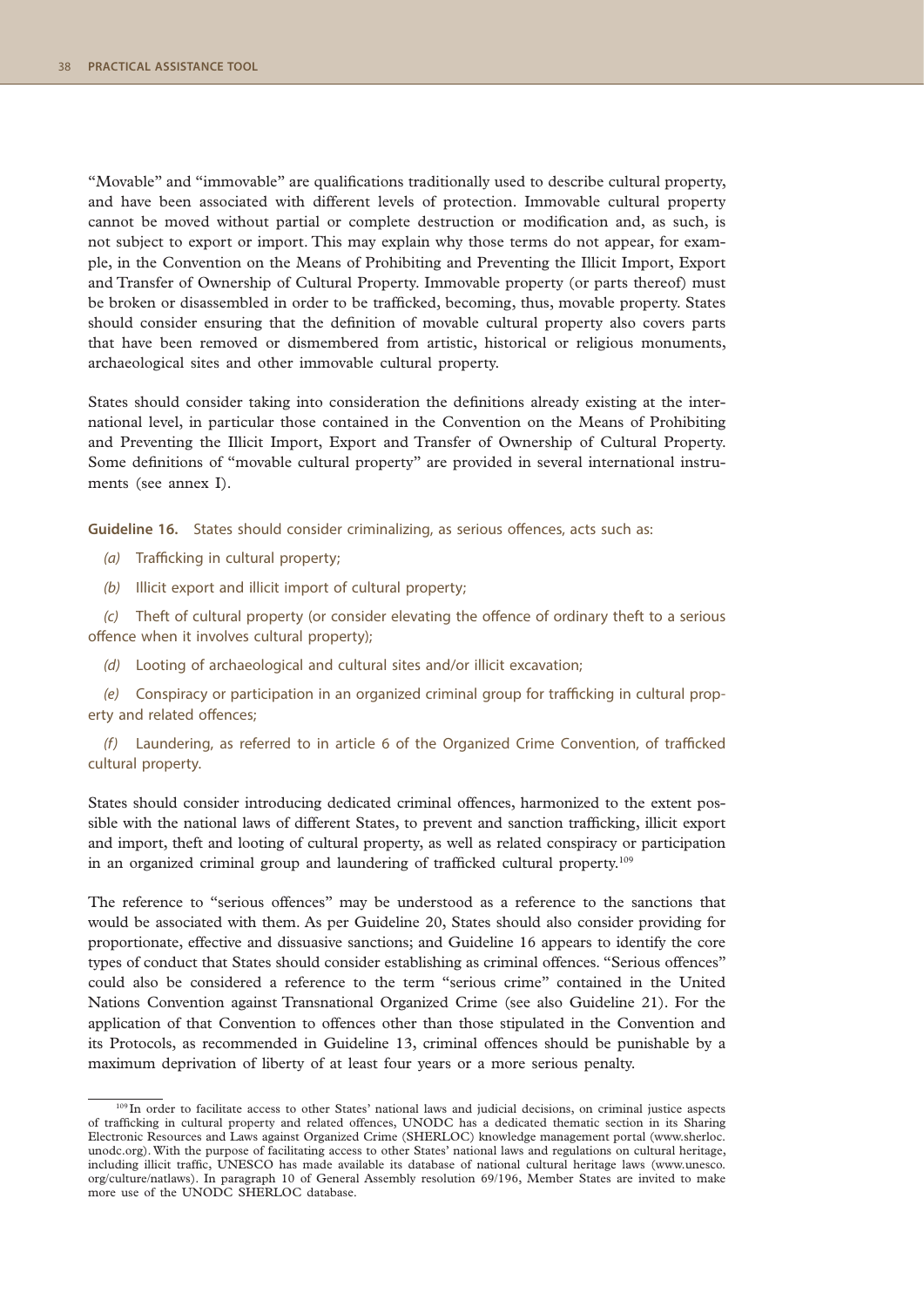The term "such as" expresses the non-exhaustive character of this Guideline. States may well decide that other conduct related to trafficking in cultural property should be established as criminal offences, and possibly conform to similar legal regime as that provided for the offences listed in Guideline 16.

It is noteworthy that General Assembly resolution 66/180 refers to theft, looting, damage, removal, pillage and destruction of cultural property as offences related to trafficking in cultural property; and General Assembly resolution 68/186 refers to stealing and looting at archaeological and other cultural sites as included in the concept of trafficking in cultural property. Such offences can be used to effectively combat illicit dealings in cultural property, by traditional organized criminal groups and others, including professional (individual or corporate) dealers in art and antiques, in cases in which licit and illicit transactions may be intentionally mingled.

At the same time, the criminalization measures mentioned in this guideline may strengthen public awareness of the relevant value of cultural heritage and of the harm caused by crimes against it, and facilitate investigative and judicial cooperation among States, including with a view to more effectively prosecuting and dismantling criminal networks involved in this illicit activity. In particular, these measures could assist in reducing the incidents of refusal of requests for extradition or, more generally, international cooperation, due to lack of dual criminality and discourage criminals from utilizing the territory of States with weaker legal frameworks.

#### **Trafficking in cultural property**

The introduction of the criminal offence of trafficking in cultural property may enhance the prevention of conduct harmful to cultural property, such as stealing, pillaging and the illicit export of cultural property, as well as illicit excavation and looting of archaeological sites, which are offences associated with the conduct of trafficking, as they are often intended to illicitly place cultural objects on the market.

The crime of trafficking—even if this terminology is usual in international legislation—seems to refer to a phenomenon rather than to a single event, conduct or offence. For the purpose of criminal law, it is therefore important that Member States clearly define conduct to be deemed as "trafficking in cultural property" and specify the consequences of such a definition. The act of trafficking is commonly associated with a broad range of conduct related to the illicit movement of goods or persons, which may be international or limited to the national territory.<sup>110</sup>

In the case of trafficking in cultural property, beyond the definition of cultural property for the purposes of criminal law (see Guideline 15), it is important that specific conduct considered as such should be clearly specified. Items *(b)* through *(f)* of Guideline 16 may be considered as included in such a concept (which may also comprehend other actions). States could consider providing for an autonomous offence, as the drafting of Guideline 16 possibly indicates, albeit related to other offences, which would take place prior to trafficking. If

<sup>110</sup>See for example, on the illicit trafficking in narcotic drugs and psychotropic substances contrary to previous drug control conventions, the United Nations Convention against Illicit Traffic in Narcotic Drugs and Psychotropic Substances of 1988, especially its article 3 (1) *(a)* (i); and, on trafficking in persons, the Protocol to Prevent, Suppress and Punish Trafficking in Persons, Especially Women and Children, supplementing the United Nations Convention against Transnational Organized Crime, in particular its article 3 *(a)*.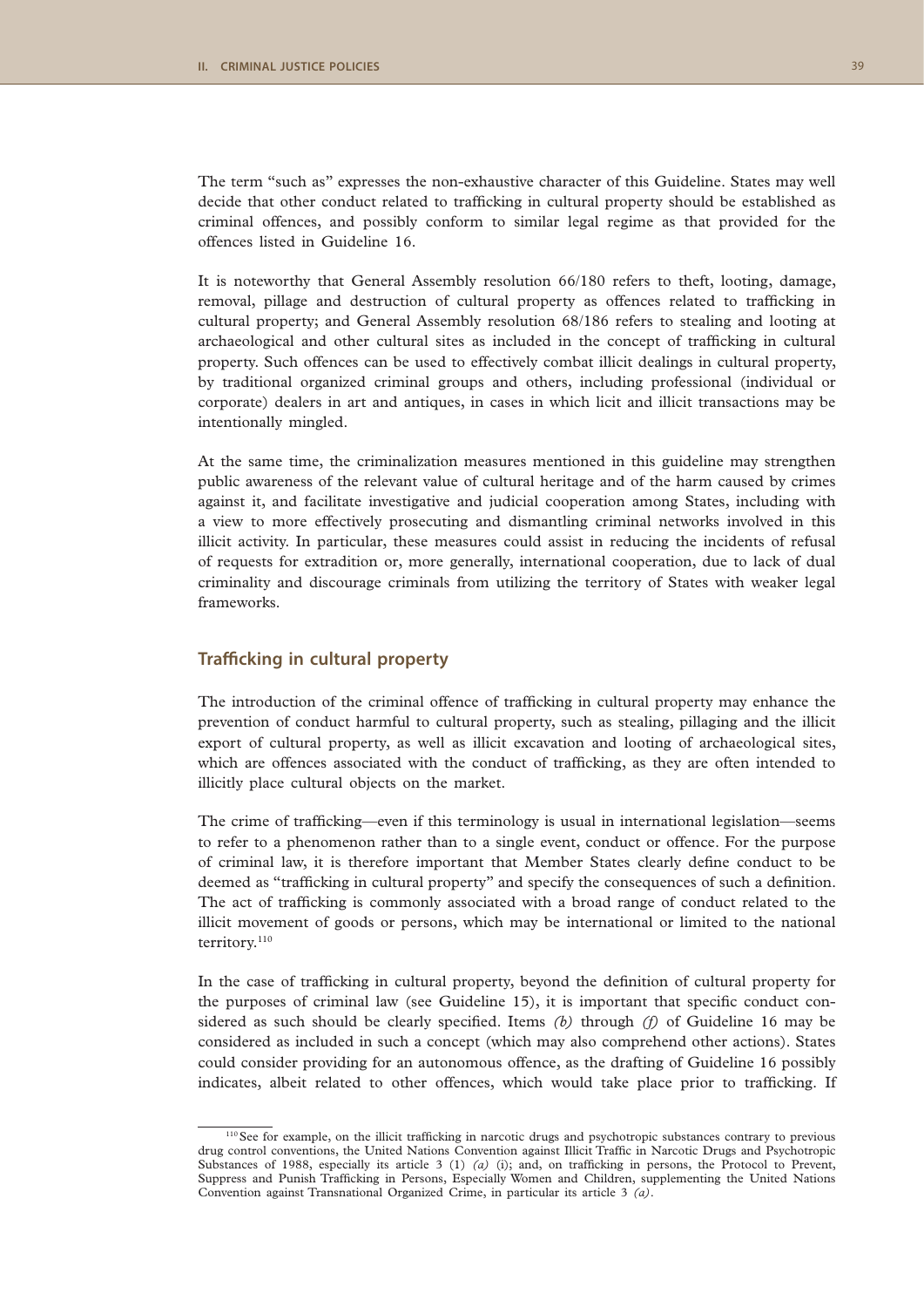trafficking in cultural property is deemed an autonomous offence, States could consider that it relates to cultural property illicitly acquired (by means of other autonomous offences).

Possible aggravating circumstances that could be considered could cover trafficking by an organized criminal group (see below for an autonomous offence of participation in an organized criminal group), damage to cultural property arising or related to the conduct of trafficking, and trafficking committed by professionals qualified to act in the licit art and antiquities trade, provided the harm of the trade in illicit antiquities has the greatest impact on archaeological sites. A primary impact of the demand for antiquities involves the destruction of major sites, especially when the plunder activities are on a large scale, rough, and devastating. A secondary impact occurs indirectly when the attempts to restrict trade by the source nations create widespread corruption of officials handling permits or in charge of checking exit points.<sup>111</sup>

Statutes of limitation could be adapted to the specificities of this offence. States should consider either ensuring longer terms in their statute of limitations for trafficking, or providing that time limitations should begin to count only once the trafficked cultural property is discovered, as stated in Guideline 10.

#### **Illicit export and illicit import of cultural property**

States should also consider introducing in their legislation a criminal offence of illicit export and illicit import of cultural property, which could also comprehend the illicit transfer of ownership of cultural property, should States wish to also cover conduct of domestic transfer of ownership. The establishment of such a criminal offence could complement other administrative offences related to non-compliance with authorization or licensing procedures for the export or import of cultural property, such as export certificates, in particular where the intention or *dolus* to circumvent prohibitions or restrictions of export of cultural property in the country of origin may be established.

It is noteworthy that the parties to the Convention on the Means of Prohibiting and Preventing the Illicit Import, Export and Transfer of Ownership of Cultural Property undertake to prohibit the exportation of cultural property from their territory unless accompanied by an appropriate certificate in which the State specifies that the export of the cultural property in question is authorized (article 6 *(a)* and *(b)*). Furthermore, they undertake to prohibit the import of cultural property stolen from a museum or a religious or secular public monument or similar institution in another State party to the Convention, provided that such property is documented as appertaining to the inventory of that institution (article 7 *(b)* (i)).

The introduction of such offences is necessary for several reasons. First, the illicit export of cultural property deprives States of important elements of their cultural heritage. Moreover, the illicit export or import of a piece of cultural property is often the first step towards illicitly introducing it on the market. The adoption of such an offence in a uniform manner among different national legal frameworks could facilitate international administrative and judicial cooperation (see Guideline 9), also with a view to seizing, confiscating, returning and the restitution of illicitly imported or exported cultural property. Finally, harmonized legislation to counter illicit import and export of cultural property could discourage "forum shopping" by operators in the art and antiquities market.

<sup>111</sup>Brodie, Doole and Watson, *Stealing History*.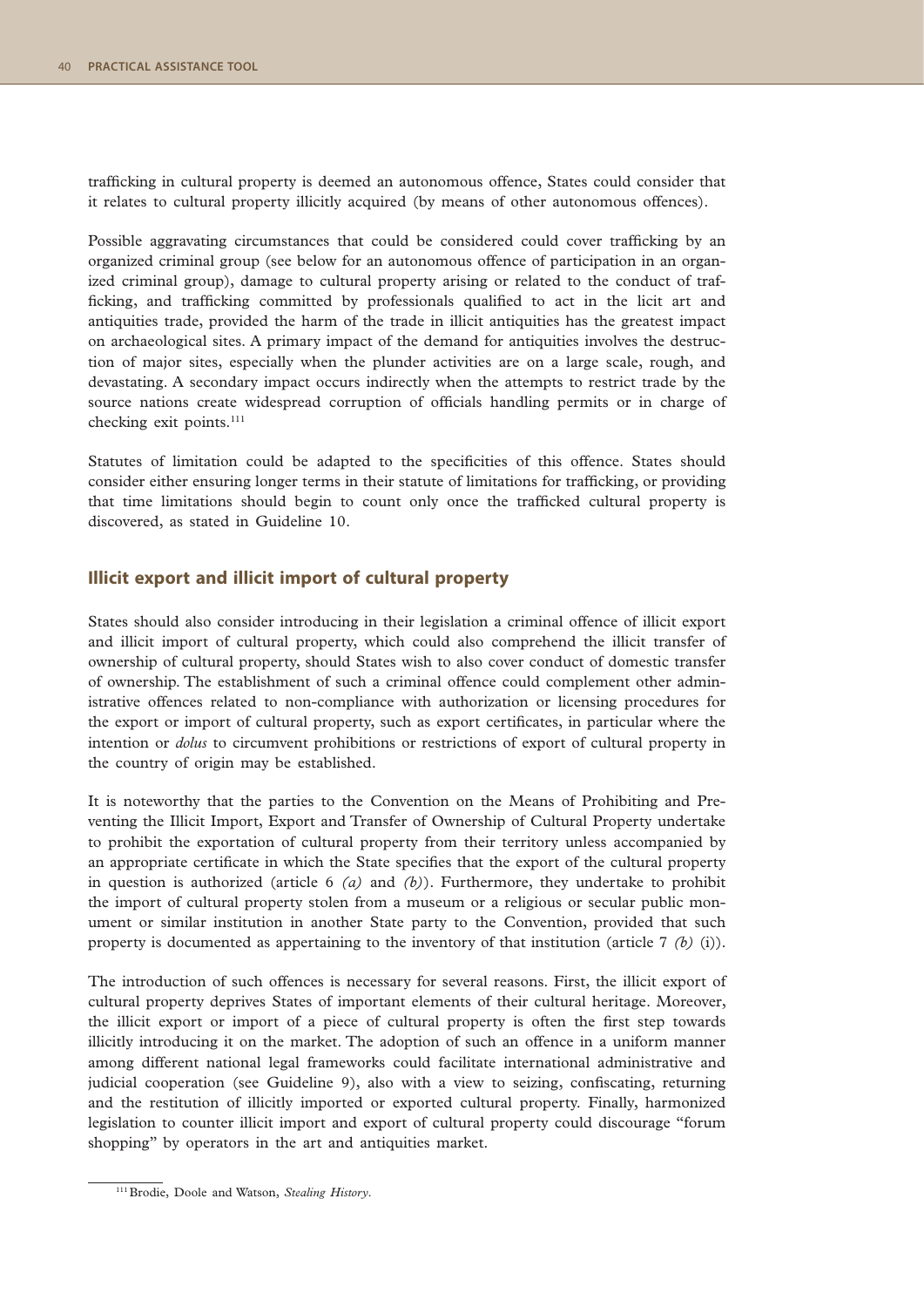#### **Theft of cultural property or elevating the offence of ordinary theft to a serious offence when it involves cultural property**

States should consider the particular harm of theft of cultural property, whether publicly or privately owned, and the risk that it entails to the preservation and protection of cultural property from trafficking, when deciding regarding making theft of cultural property a distinct and possibly more serious offence than ordinary theft. States could choose to establish the aggravating circumstances in which cultural property is the object of theft.

This offence should possibly encompass any illicit and intentional removal and appropriation of parts of immovable cultural properties or monuments, pillaging of cultural properties from museums, collections, libraries or other cultural institutions and from monuments or archaeological sites.

#### **Looting of archaeological and cultural sites, and/or illicit excavation**

States should consider introducing in their criminal legislation an offence of looting of archaeological and cultural sites, as well as of illicit excavation, such as excavation that is conducted without the authorizations, permits or licences required by law.

This criminal offence should possibly encompass looting of archaeological or cultural sites, whether already studied and registered, or unknown and newly discovered.<sup>112</sup> "Looting" should be defined so as to include the pillage of cultural property found within a site. One example is defining looting as a "criminal action involving the illegal excavation of archaeological sites. The result, looted antiquities, are defined as those taken illicitly from the ground, or from their place as an integral part of, or attachment to, a temple or other ancient structure."113 In considering this conduct, States may also wish to consider related conduct, such as the unjustified possession of metal detectors or their unauthorized use in archaeological sites, possibly by establishing administrative offences, where the requisites for establishing criminal offences are not met.

The introduction of specific offences related to the illicit exploitation and management of archaeological or cultural sites could address the considerable seriousness of crimes committed against cultural property, which has not been properly identified, thus rendering their tracking more challenging. In particular, it could help address the loss of archaeological, scientific and historical data, which can result from archaeological excavations not being carried out according to prescribed protocols. A primary impact of the demand for antiquities involves the destruction of major sites, especially when the plunder activities are carried out on a large scale and are rough and devastating. Other collateral damage caused by the looters refers to intentional harm in order to eliminate evidence of looting. A secondary impact implies the destruction of archaeological context and the loss of historical information and knowledge. It may also contribute to raising public awareness of the relevant value of cultural heritage and of the importance of properly exploring archaeological and cultural sites.

The introduction of such offences could facilitate investigative and judicial cooperation among States in combating trafficking in cultural property originating from illicit archaeological

<sup>&</sup>lt;sup>112</sup>Sites in war-torn areas or in remote locations and/or near international borders are particularly vulnerable to looting.

<sup>113</sup>See Simon Mackenzie, *Going, Going, Gone: Regulating the Market in Illicit Antiquities*(Leicester, United Kingdom, Institute of Art and Law, 2005).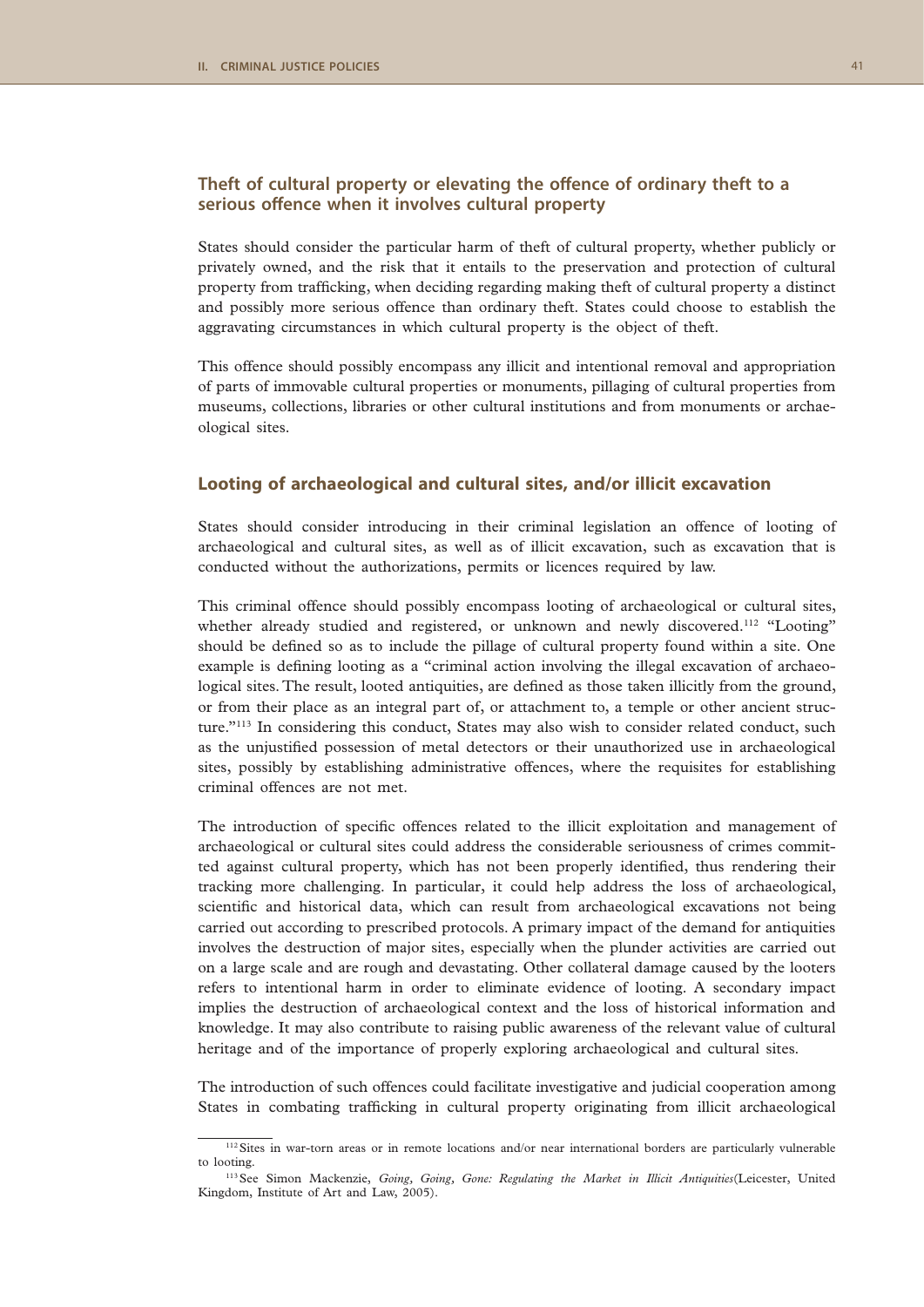excavations and looting. In particular, if harmoniously defined, it may contribute to preventing refusals of requests for extradition or, more generally, cooperation, due to lack of the proportionality and dual criminality principles.

It is noteworthy that the Convention on Stolen or Illegally Exported Cultural Objects considers, for its purposes, that a cultural object which has been unlawfully excavated or lawfully excavated but unlawfully retained shall be considered as stolen, when consistent with the law of the State where the excavation took place.114 While this association appears in the Convention for purposes of private law ownership claims, $115$  it may be important to establish an autonomous offence of illicit excavation, otherwise difficulties arising from the lack of knowledge of cultural objects in archaeological sites on the part of competent State authorities may facilitate the concealment of the origin of cultural objects, as well as additional harm to the archaeological sites.

#### **Case study: archaeological looting in Italy**

Italy is not unfamiliar with the problem of archaeological looting. Tomb-raiding is particularly intense in several well-known Greek and Etruscan necropolises in the provinces of Etruria, Lazio, Puglia, Campania, Calabria and Sicily. These regions abound in necropolises, such the one of Cerveteri, in the province of Lazio, near Rome. The rich heritage of the old *Caere*, underneath Cerveteri, makes this archaeological site a preferred place for *tombaroli*. Tomb raiders have worked here for centuries, which has greatly focused the attention of Italian officials both in the police and the Ministry of Culture.116 Archaeological sites such as Cerveteri are being destroyed at an alarming rate. As early as 1962, a survey of a single Etruscan cemetery there showed that 400 out of 550 tombs had been looted since the end of the Second World War.<sup>117</sup> Between 1970 and 1996, the Italian police recovered more than 300,000 antiquities from clandestine excavations; these, however, are considered only a portion of the total.<sup>118</sup>

Given the vast proportion of cultural heritage in Italy, the specific harm of illicit archaeological diggings comes from the hastiness in retrieving the artefacts from the tombs, with complete disregard for the archaeological context or the conservation of the tomb or the goods within.119 Over the past century, *tombaroli* have destroyed part of the archaeological evidence of the Etruscan history.

The harm produced to archaeological heritage by *tombaroli* in Italy is a pervasive problem: as an example, one piece of research stated how it is clear that several thousands, even tens of thousands, of ancient tombs have been plundered to obtain the more than 13,600 vases that exist throughout the world that were recovered in a non-archaeological manner.<sup>120</sup>

The UNODC Sharing Electronic Resources and Laws on Crime (SHERLOC) knowledge management portal has compiled several up-to-date cases related to archaeological looting in Italy, with detailed police operations and their judicial outcomes, such as operation Ulysses, Boucher (highlighting the cooperation with other police forces) and Augusto Imperatore.

120Ricardo J. Elia, "Analysis of the looting, selling and collecting of Apulian red-figure vases: a quantitative approach", in *Trade in Illicit Antiquities: The Destruction of the World's Archaeological Heritage*, N. Brodie, J. Doole and C. Renfrew, eds. (Cambridge, University of Cambridge, MacDonald Institute for Archaeological Research, 2001).

<sup>&</sup>lt;sup>114</sup> See article 3 (2) of the Convention on Stolen or Illegally Exported Cultural Objects.

<sup>&</sup>lt;sup>115</sup> In a civil context, archaeological goods often come from an illicit act. They are the product of illicit conducts also causing damage to archaeological sites, which are often under State ownership. Transactions of these goods are, therefore, void and often infringe international regulation on this matter.

<sup>&</sup>lt;sup>116</sup>Vernon Silver, *The Lost Chalice: The Real-Life Chase for One of the World's Rarest Masterpices - A Priceless 2,500-Year-Old Artifact Depicting the Fall of Troy* (New York, Harper Collins, 2009).

<sup>117</sup>See Carlo M. Lerici, *Italia sepolt,* (Milan, Fondazione Lerici, 1962).

<sup>118</sup>Fabio Isman, *I predatori dell'arte perduta: il saccheggio dell'archeologia in Italia* (Milano, Skira, 2009).

<sup>119</sup>Vito A. Iannizzotto, *I beni culturale nell'ottica criminale* (Roma, Europolis Editing, 2006).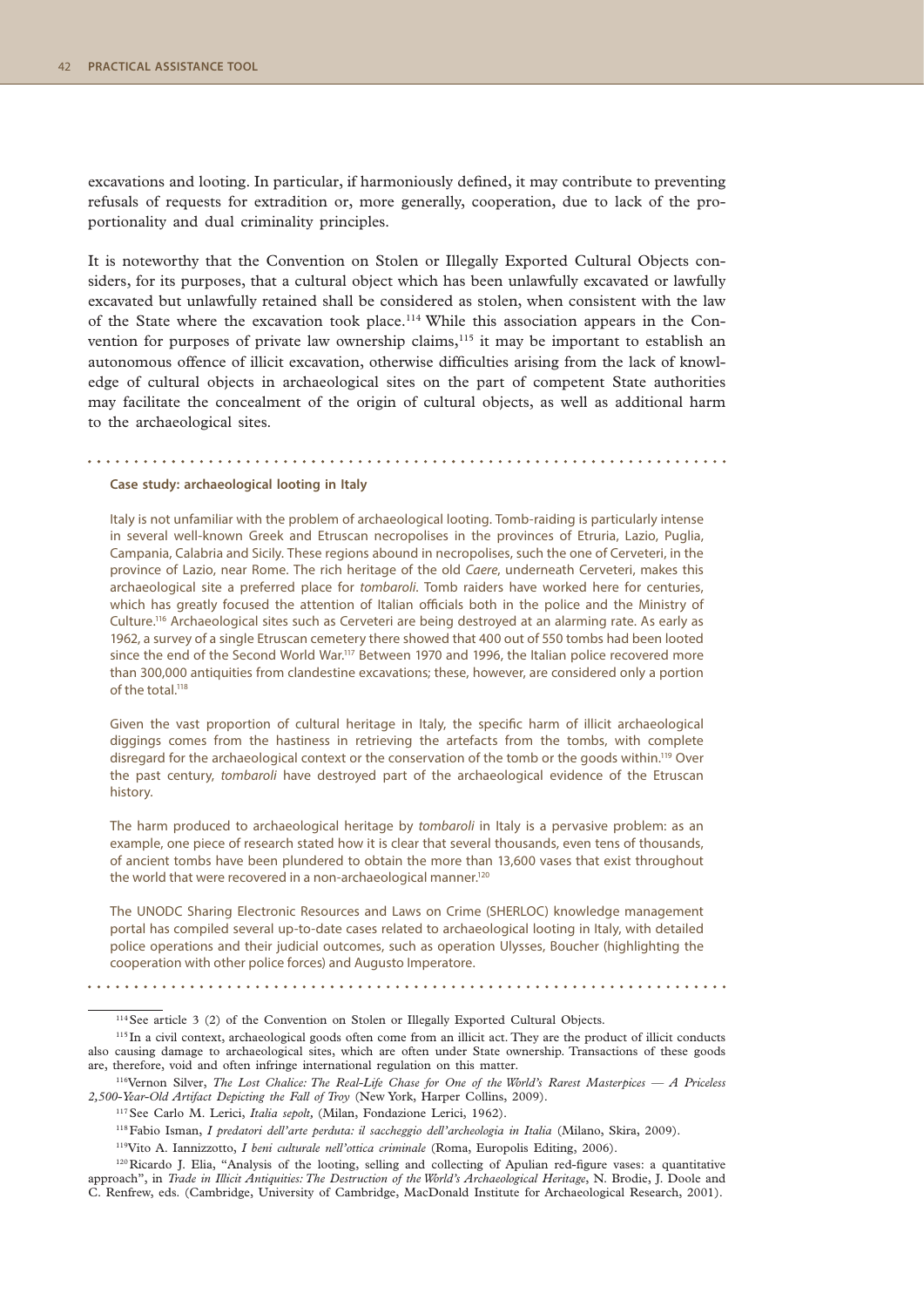#### **Conspiracy or participation in an organized criminal group for trafficking in cultural property and related offences**

The document entitled "Use of the UNTOC for protection against trafficking in cultural property"<sup>121</sup> states, in paragraph 19, that the provisions of article 5 of the Organized Crime Convention are:

"…highly relevant to trafficking in cultural property, an activity that requires the support of many people and involves many transactions and interactions among thieves, mediators, shippers and drivers, customs officials, dealers, experts, restorers and auction house employees. In carrying out their activities, these people tend to create organized criminal groups or operate in structured groups (often in pyramidal structures) where tasks are clearly divided, for the purpose of committing one or more serious and often transnational crimes: from the illegal acquisition, export and import of that property to the laundering of the proceeds of those activities."

States should consider adopting appropriate measures in order to ensure that any conspiracy or participation in an organized criminal group aiming at committing trafficking in cultural property or one of the related offences be deemed punishable. This may be done either by using existing norms applicable to any criminal conduct, by establishing autonomous offences or by establishing aggravating circumstances to existing offences.

The introduction of an offence of conspiracy to traffic cultural property and to commit related offences could assist in addressing the frequent involvement of organized criminal groups, or organized operators, in illicit trafficking in cultural property. Moreover, such a measure could facilitate investigative and judicial cooperation by enlarging the scope of criminal conduct requiring the gathering of criminal evidence. In particular, it could contribute to limiting refusals of requests for extradition or, more generally, international cooperation, due to a lack of the proportionality and dual criminality requirements. Lastly, it could benefit at the international level from the application of the Organized Crime Convention to the most serious criminal manifestations related to trafficking in cultural property.

#### **Laundering, as referred to in article 6 of United Nations Convention against Transnational Organized Crime, of trafficked cultural property**

States should consider introducing in their criminal legislation an offence of "laundering of trafficked cultural property", as referred to in article 6 of Organized Crime Convention, or reviewing their national norms on money laundering to ensure that they apply to all proceeds of crime, including cultural property that was the object of trafficking and other related offences.

Trafficking in cultural property and related offences may be stimulated, or facilitated, by the potential use of the licit art and antiquities market to provide a legitimate appearance to cultural objects illicitly acquired or imported. "Laundering of trafficked cultural property" may refer to the laundering of proceeds of crime, as defined in article 6 of Convention, in different situations, including those in which:

<sup>121</sup> CTOC/COP/2010/12, para.19.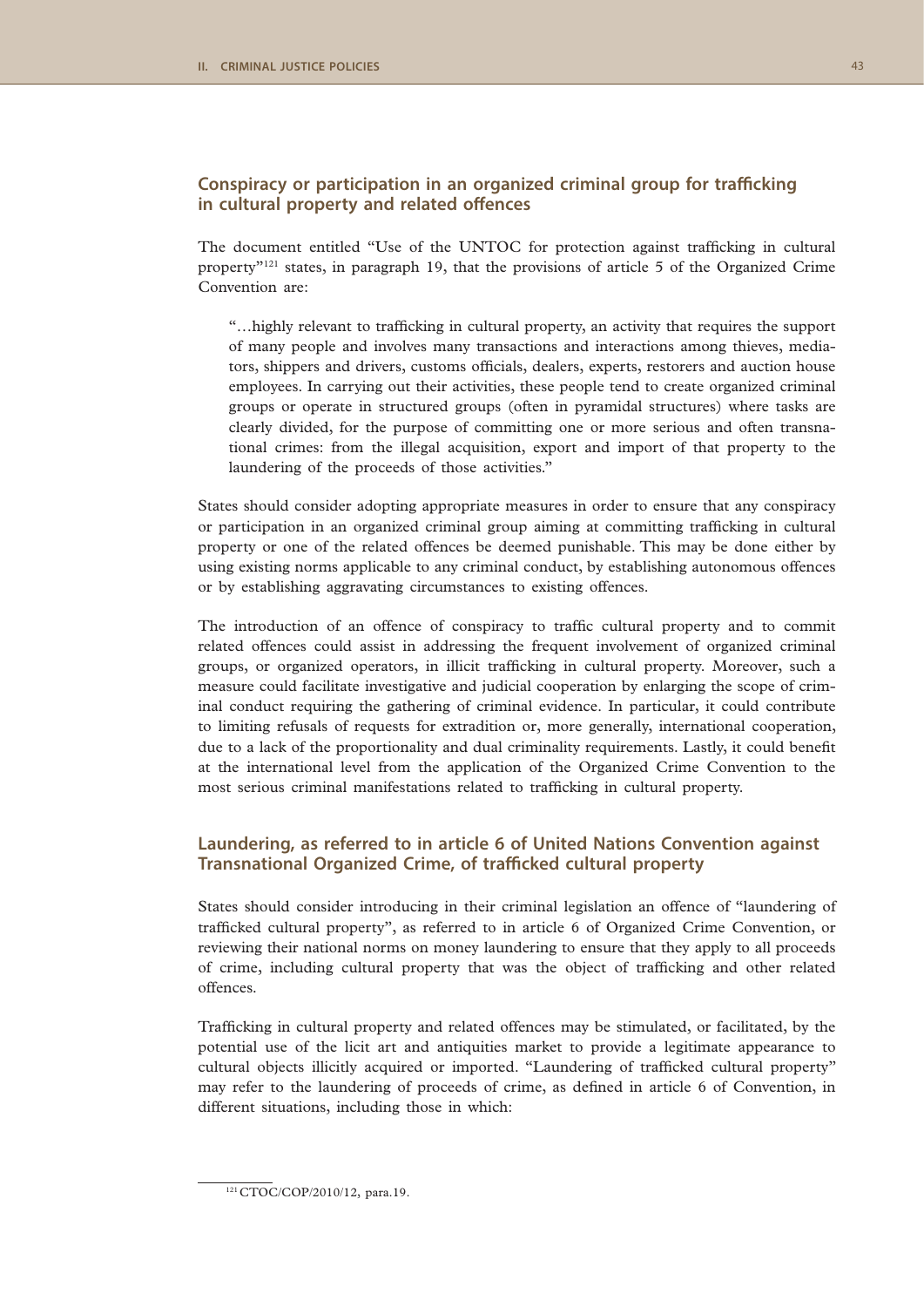- Trafficking in cultural property is the predicate offence of the conversion or transfer of property, knowing that such property is the proceeds of crime, for the purpose of concealing or disguising the illicit origin of the property or of helping any person who is involved in the commission of the predicate offence to evade the legal consequences of his or her actions (paragraph 1 *(a)* (i)).
- Trafficked cultural property is the proceeds of other criminal offences (including of trafficking and related offences, such as pillaging or vandalism), and money-laundering consists in the concealment or disguise of the true nature, source, location, disposition, movement or ownership of or rights with respect to property, knowing that such property is the proceeds of crime (paragraph 1 *(a)* (ii).
- Trafficked cultural property is acquired, detained or used, knowing, at the time of receipt, that such property is the proceeds of crime, subject to the basic concepts of the legal system (paragraph 1 *(b)* (i)).

In addition, in accordance with article 6 *(b)* (ii) of the Convention, States should consider criminalizing participation in, association with, or conspiracy to commit, attempts to commit and aiding, abetting, facilitating and counselling the commission of the above-mentioned offences, subject to the basic concepts of the legal system.

The document entitled "Use of the UNTOC for protection against trafficking in cultural property" highlights, in paragraph 22, several examples of laundering or concealing cultural property, including the following:

- Illicit transportation of cultural objects to third countries with more permissive norms
- Fragmentation of illicitly excavated objects or its deliberate non-restoration as concealment techniques
- The recomposition of fragmented items after time has passed
- The introduction of illicitly excavated archaeological items directly into private collections
- The usage of simulated or fictitious auctions
- The loan of stolen objects until the statutes of limitation expires $122$

Much like the effects of introducing the aforementioned offences, ensuring the criminalization of the laundering of trafficked cultural property could assist in addressing the frequent involvement of organized criminal groups, or organized operators, in illicit trafficking in cultural property. It could also address the reason for the illicit activity, which is profit-making. Moreover, such a measure could facilitate investigative and judicial cooperation in fighting the crime. In particular, it could contribute to limiting refusals of requests for extradition or, more generally, international cooperation, due to lack of the proportionality and dual criminality principles. Lastly, it could benefit at the international level from the application of the Convention to the most serious criminal manifestations related to trafficking in cultural property.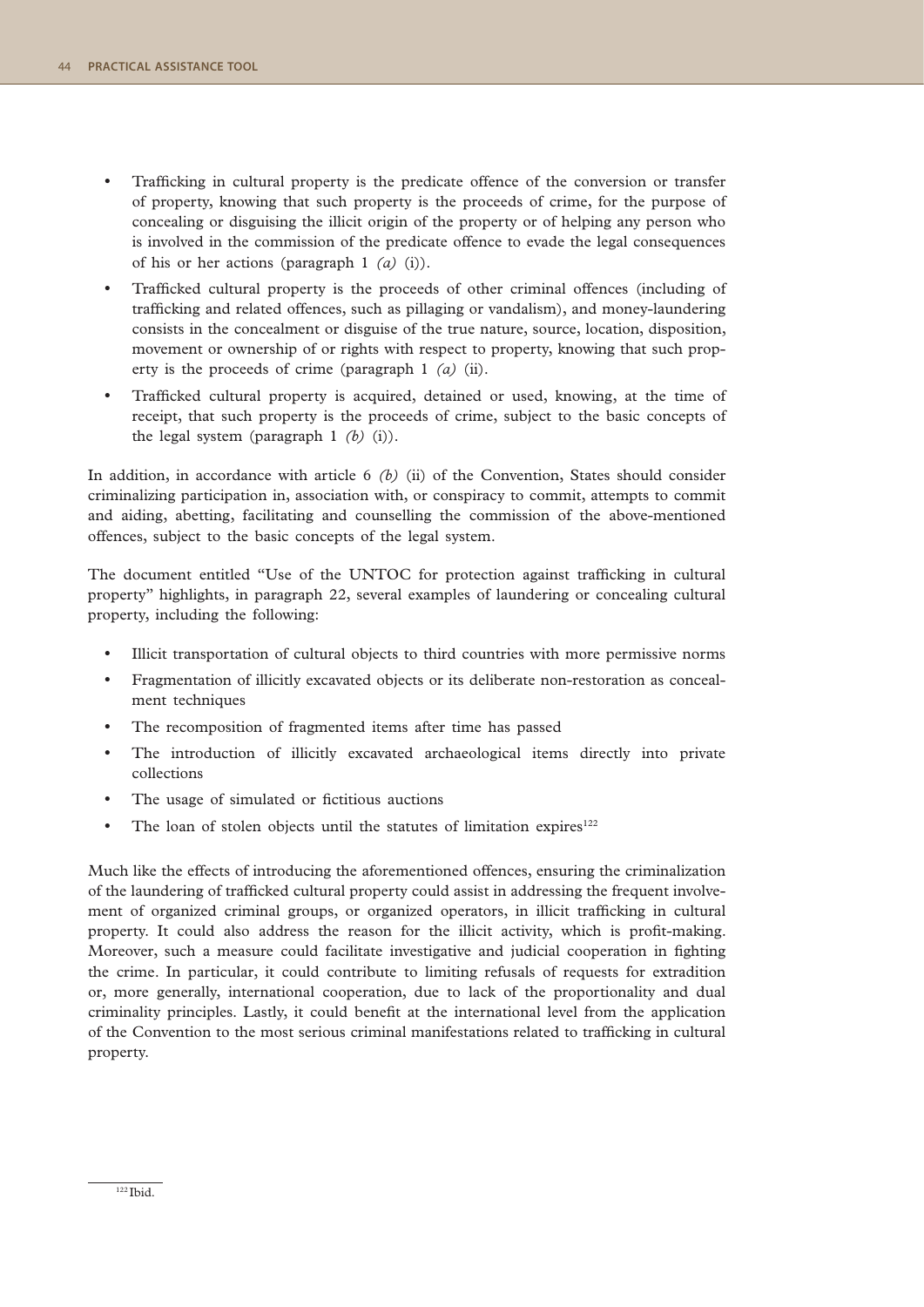#### **Case study: the relationship between art and money-laundering**

Research on this topic establishes that, like so many other businesses, art has been used by criminals to launder money and derive illegal income. The connections forged between criminals in the art world are not always motivated by monetary gain.<sup>123</sup> Art is one of the asset classes that, because of its value, lends itself to being used for money-laundering. As such, there is an urgency to make the art market less opaque and more transparent through proper regulation, in order to reduce its appeal for money-launderers.

There are no established estimates of the amounts of money laundered through the art market, although the general belief, according to the International Monetary Fund, is that the amount available for laundering through the financial system was worth 2.7 per cent of global gross domestic product in 2009, or \$1.6 trillion. Moreover, the relative ease of laundering illicit funds through art dealers and auction houses is thought to have contributed to the spectacular rise in the value of fine art in recent years.

There is a recent trend among States towards adopting anti-money-laundering laws in relation to the art market. As an example, starting in 2016 Switzerland will cap cash transactions in the art market at SwF 100,000 (\$135,000). Payments above that cash limit will have to be made by credit card, creating a paper trail, or the seller will have to carry out due diligence checks to ensure the legal origins of the funds. In conclusion, there is a correlation between lack of regulation and money-laundering.

**Guideline 17.** States should consider introducing in their criminal legislation other offences, such as damaging or vandalizing cultural property or acquiring, with conscious avoidance of the legal status, trafficked cultural property, when such offences are related to trafficking in cultural property.

States should consider introducing other criminal offences related to trafficking in cultural property. In particular, they should consider introducing specific offences for damaging or vandalizing cultural property and acquiring trafficked cultural property with conscious avoidance of the legal status. Depending on their legal system, States could also consider making part of such types of conduct aggravating circumstances of theft, or of trafficking in cultural property, as appropriate. The knowledge or intent may be inferred from objective factual circumstances (see Guideline 22).

Such additional criminal offences could complement trafficking in cultural property offences by emphasizing the gravity of the latter. The introduction of other criminal offences could also facilitate investigative and judicial cooperation among States, by enlarging the scope of criminal conduct requiring the gathering of criminal evidence. In particular, the adoption by all States of such criminal provisions could contribute to reducing incidents of refusal of requests for extradition or, more generally, international cooperation in criminal matters, due to lack of the proportionality and dual criminality principles.

States may wish to consider the possibility of making the most serious forms of damaging or vandalizing—carrying out acts which cause the loss of or irreparable damage to a work of art which is part of humankind's cultural heritage, or the loss of or irreparable damage to a considerable part of a significant collection of cultural properties—into "serious crime" as defined in article 2 *(b)* of United Nations Convention against Transnational Organized Crime. Regarding international crimes, in its article 8, the Rome Statute of the International

<sup>&</sup>lt;sup>123</sup>F. Martin de Sanctis, *Money Laundering through Art: A Criminal Justice Perspective* (Cham, Switzerland, Springer International Publishing, 2013).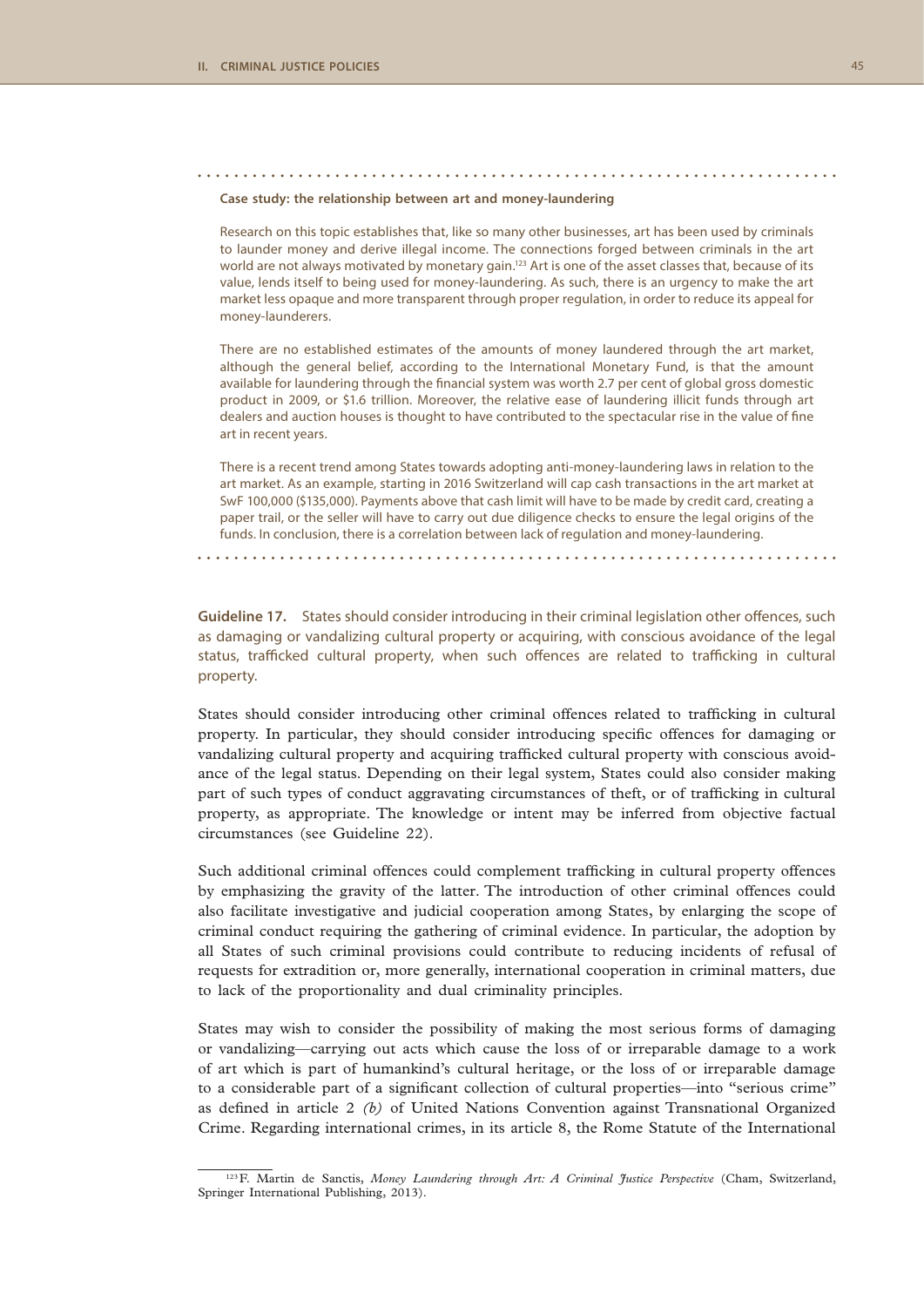Criminal Court contemplates as war crimes attacks directed intentionally against buildings dedicated to religion, education, art, science or charitable purposes, historic monuments, hospitals and places where the sick and wounded are collected, provided they are not military objectives.

**Guideline 18.** States should consider introducing obligations, as appropriate, to report suspected cases of trafficking of and related offences against cultural property and to report the discovery of archaeological sites, archaeological finds or other objects of relevant cultural interest, and, for those States that have done so, to criminalize the failure to meet those obligations.

States should consider introducing obligations to report suspected cases of trafficking in cultural property and related offences and to report the discovery of archaeological sites, finds or objects of cultural interest. Such obligations should be accompanied by sanctions in case of violation.

The obligation to report suspected cases of trafficking in and related offences against cultural property should be addressed in particular to personnel of cultural institutions, professional dealers in art and antiquities and web-based auctioneers, among others, who for professional reasons should act in the sense of guaranteeing the licit character of transactions involving cultural property.

States should also consider introducing an obligation to report the discovery of sites or objects of relevant cultural interest, addressed to the general public, with a view to affording an enhanced protection to unknown or unregistered cultural sites or objects against looting, pillaging or any kind of misappropriation.

The introduction of such offences could have the following benefits:

- Enhance the effectiveness of the obligations that States may avail themselves of to report suspicious dealings in cultural property and to cooperate in preventing trafficking in cultural property, especially applicable to personnel of cultural institutions, professional dealers in art and antiquities and web-based auctioneers (see Guidelines 6 and 8).
- Foster caution on the part of professional operators in dealing with cultural property and so increase transparency in the acquisition policies of cultural institutions, as well as in the art and antiques market.<sup>124</sup>
- Strengthen public awareness of the relevant value of cultural heritage and of the harm caused by offences against it.
- Foster an assumption of responsibility by operators and the general public in dealing with cultural sites or properties, especially in case of fortuitous discoveries, and enhance the prevention of trafficking and other related offences.
- Lastly, the adoption by States of harmonized legislation on criminal offences could facilitate investigative and judicial inter-State cooperation in trafficking and related offences against cultural property, if other requirements are in place. In particular, it could reduce incidents of refusal of requests for extradition or, more generally, international cooperation due to lack of dual criminality.

<sup>124</sup> Many codes of conduct foresee this obligation to report, which may contribute to detect suspicious transactions as soon as possible, so to avoid acquisitions of cultural items made by good faith purchasers.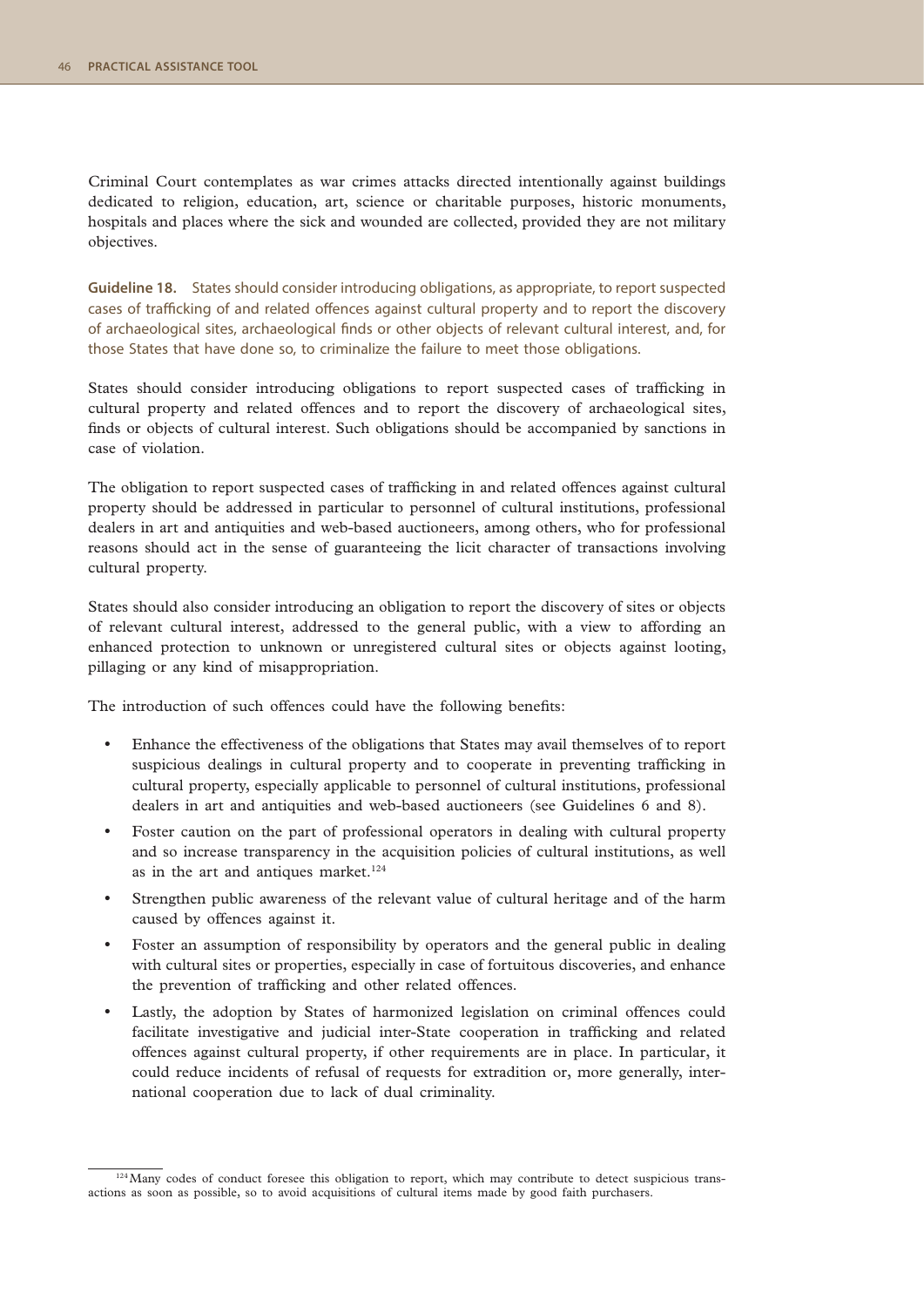States could consider directly entrusting the central national authority foreseen in Guideline 4 with the task of compiling and analysing reports of suspicious activities and of newly found or unregistered archaeological sites or objects, as mentioned in the present Guideline.

It is advisable to punish the violation of such obligations with proportionate, effective and dissuasive sanctions. In particular, States should consider introducing criminal sanctions for violations of the obligation to report by public officials, civil servants or public employees and consider providing for sanctions in the form of professional disqualification for the violation of such obligations, whenever proportionate and feasible (see Guidelines 20-22). Administrative sanctions should be considered if criminal sanctions are not deemed to be proportionate or feasible in a specific national jurisdiction.

If the adopted sanction is (or is also) a pecuniary one, States should consider making it proportionate to the value of the cultural property involved and reflective of the economic capacity of the offender.

**Guideline 19.** States should consider making it possible, in a way not contradictory to their fundamental legal principles, to infer a perpetrator's knowledge that an object has been reported as trafficked, illicitly exported or imported, stolen, looted, illicitly excavated or illicitly traded, on the basis of objective factual circumstances, including when the cultural property is registered as such in a publicly accessible database.

States should consider empowering their courts, when appropriate, to infer knowledge of the fact that the cultural property had been illicitly obtained by a person in whose possession such cultural property is found based on objective factual circumstances. This would, for example, apply to instances where cultural property has been reported as trafficked, illicitly exported or imported, stolen, looted, illicitly excavated or illicitly traded in one or more publicly accessible databases. A "publicly accessible" database is one that is open to consultation by the public at large, or one that is accessible through a system of registrations or passwords in the case of professional operators of cultural institutions or dealers in the art and antiques market. The burden of proof on the public prosecutor will be simplified, without introducing a sometimes problematic strict liability. Moreover, professional operators' caution in dealing with cultural property will be fostered and transparency in the art and antiques market will be increased, enhancing prevention of conduct greatly harmful to cultural heritage.

States should consider implementing a system of national and international databases of trafficked, illicitly exported or imported, stolen, looted or illicitly excavated, illicitly traded or missing cultural property. Such databases should be publicly accessible, either by the general public or by functionaries and employees of cultural institutions, as well as auctioneers, dealers in art and antiques and other professional operators in the art and antiquities market, at least by a system of registrations or passwords. Where such a database exists (the INTERPOL stolen works of art database), States should consider ensuring a systematic information supply with a view to integrating data (see also Guidelines 1 and 3).

States could consider introducing in their criminal legislation a presumption of knowledge of the illicit origin of a cultural property when the same property has been registered as trafficked, illicitly exported or imported, stolen, looted or illicitly excavated, illicitly traded or missing in such a database (see Guideline 9).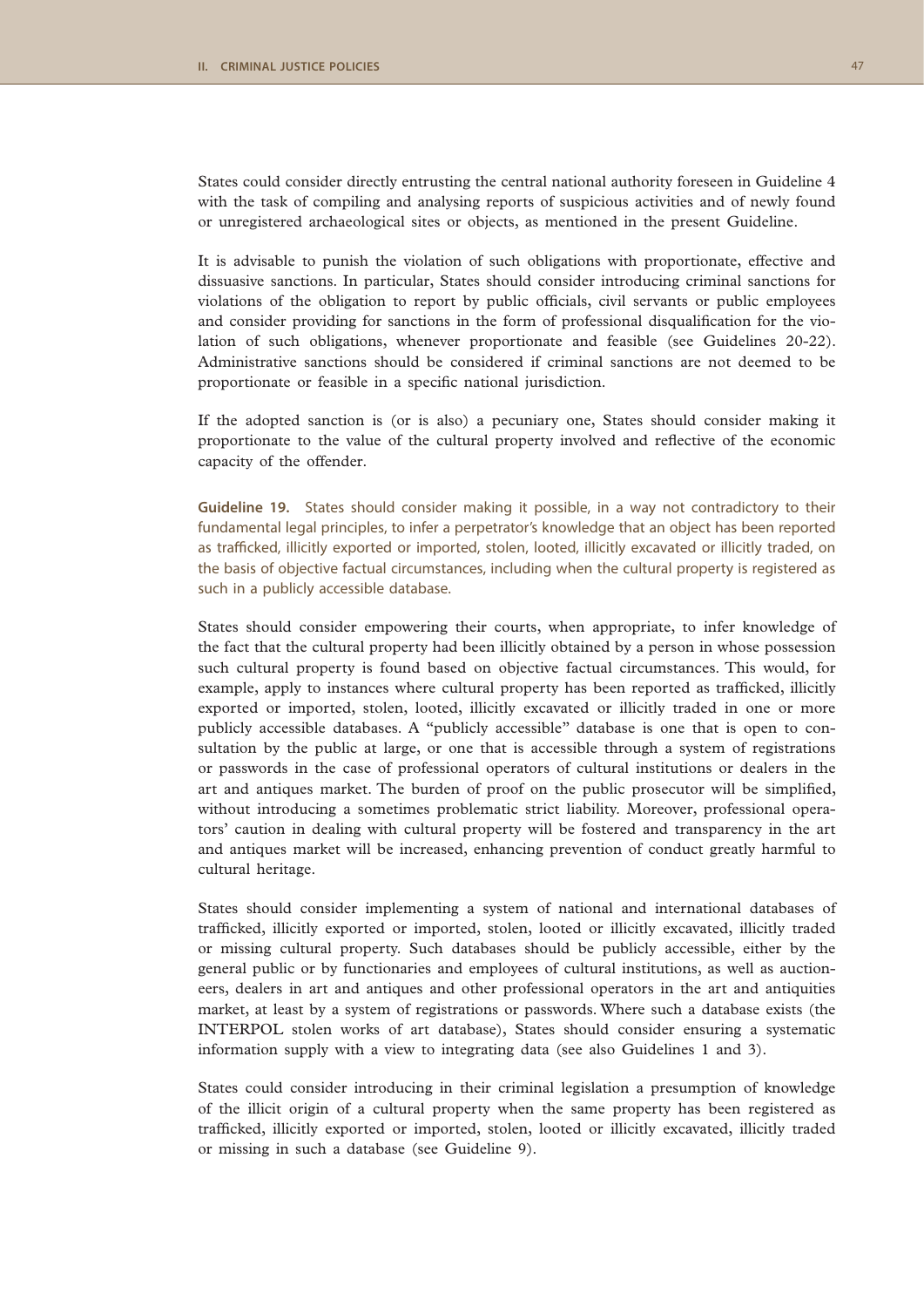# **C. Criminal and administrative sanctions**

**Guideline 20.** States should consider providing proportionate, effective and dissuasive sanctions for the above-mentioned criminal offences.

States should consider introducing penalties which are proportionate to the gravity of the offence of trafficking in cultural property or other related offences (for the offences, see Guidelines 16-18) provided for in their criminal legislation. States should consider making such criminal sanctions adequate in severity to act as a deterrent to potential offenders and to encourage compliance with norms and regulations. It is recommended that such sanctions take into account the harm caused to the protected cultural property and the degree of responsibility of the offender. The introduction of new specific criminal offences for combating trafficking in cultural property and related offences would be merely symbolic if not accompanied by proportionate, effective and dissuasive sanctions that States are ready to enforce.125

It is recommended that States choose the less oppressive sanction, which may produce similar or added deterrence and be proportionate to the gravity of the offence and to the economic situation of the offender, while taking into account the cultural values involved. It is important to note that sanctions that are not proportionate to the gravity of the offence by being too lenient are likely to be ineffective in dissuading potential offenders. By the same token, sanctions that are excessively severe may be deemed as oppressive and counter-productive, not contributing to the credibility of the legal system.126 Moreover, as part of comprehensive criminal justice policies, appropriate measures should be taken to promote the reintegration into society of persons convicted of an offence against cultural property.

#### **Examples of criminal justice approaches to cultural heritage crime**

In Switzerland, the Penal Code covers fraud, theft and receipt of stolen property. The Federal Act on the International Transfer of Cultural Property introduces additional fines and terms of imprisonment for individuals and businesses that violate its provisions.

In Greece, chapter 9 of Law 3028/2002 (articles 53-72) contains criminal provisions regarding the illicit traffic in cultural objects. According to article 63, whoever exports or attempts to export from Greece in violation of the law a monument or a cultural object may be sentenced to imprisonment of up to 10 years. In case the possession of the monument had been acquired illegally, this fact constitutes an aggravating circumstance, leading to a longer imprisonment.

Peru also provides for fines, expropriation or confiscation of the cultural property of another State from the possessor if it is brought into Peru without the appropriate export licence from the country of origin.

<sup>&</sup>lt;sup>125</sup>See at regional level (European Commission), recommendation 26 of the Open Method of Coordination Expert Working Group on the Mobility of Collections, Final report and recommendations to the Cultural Affairs Committee on improving the means of increasing the mobility of collections, June 2010 (available at http://www. lending-for-europe.eu/fileadmin/CM/internal/OMC/OMC\_Mobility\_of\_Collections\_Report\_Rome\_7\_July10.pdf: last visit on 12 August 2014). That recommendation reads as follows: "The sanctions imposed when a cultural heritage institution/collector/owner/dealer has acquired a tainted object have an effect on deterring illicit traffickers from depriving a country of origin from its cultural heritage. This effect should be studied in relation to the different legal systems in each Member State".

<sup>&</sup>lt;sup>126</sup> In particular, States should refrain from using penalties which by their nature may contravene international law, especially human rights law as set out in the International Covenant on Civil and Political Rights and the Convention against Torture and Other Cruel, Inhuman or Degrading Treatment or Punishment. Those penalties, such as corporal punishment, forced labour and capital punishment could, furthermore, constitute obstacles to judicial international cooperation among many Member States.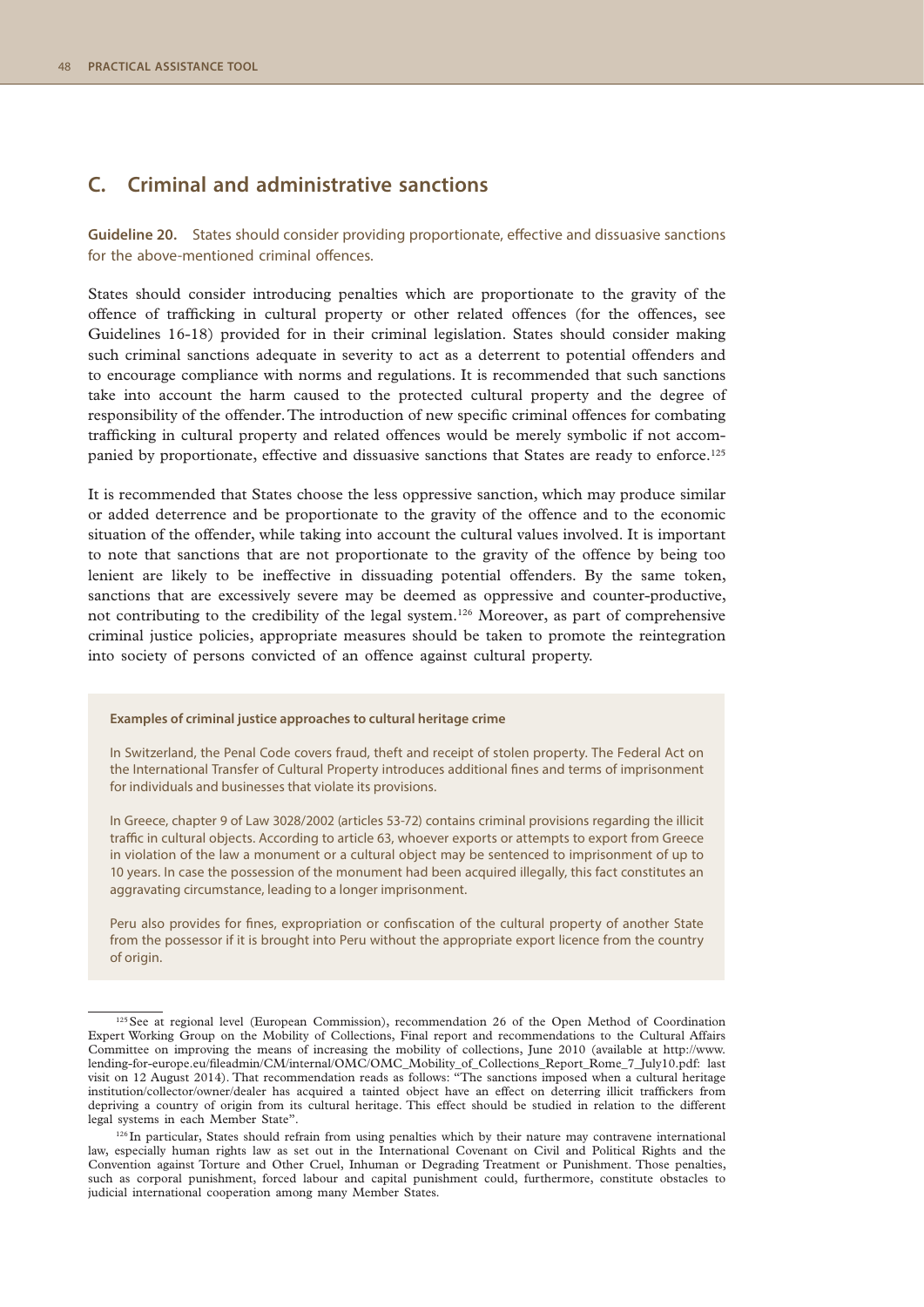In Turkey, civil and criminal sanctions, with fines and terms of imprisonment, are attached to individual and other legal persons violating the requirements of the law. Turkey itself has conceded that the penalties have done little to deter the illicit trade in cultural property. Other States parties share similar experiences.<sup>127</sup>

**Guideline 21.** States may consider adopting custodial sanctions for some selected criminal offences so as to meet the standard, required under article 2 (b) of the Organized Crime Convention, for "serious crime".

States should consider adopting custodial sanctions as penalties for offences against cultural property. In particular, States may consider introducing a maximum deprivation of liberty of at least four years, or a more serious penalty, so as to meet the standard required by article 2 *(b)* of the United Nations Convention against Transnational Organized Crime for the most serious offences, such as trafficking in cultural property; the illicit export or import of cultural property; the theft of cultural property; the looting of archaeological or other cultural sites; and illicit excavation, laundering and the most serious forms of damage to monuments or cultural property.

Such a choice would provide adequate sanctions for the most serious offences against cultural property and lead to the enforceability of the Convention, by States parties, with regard to serious crimes against cultural property, where the offence is transnational in nature and involves an organized criminal group.

**Guideline 22.** States should consider the adoption of bans and disqualifications, and the revocation of licences, as complementary criminal or administrative sanctions whenever possible.

States should consider adopting, as criminal or administrative sanctions for offences against cultural property, not only deprivation of liberty and fines, but also bans or disqualifications, such as withdrawal/revocation of licences; suspensions or bans from holding public office or employment; suspensions or bans from holding the position of chief executive officer in a corporation; and/or other similar penalties. For this purpose, States should consider implementing a system of art dealer licensing, where they do not have one yet.

The use of bans, disqualifications and revocations as criminal or administrative sanctions for offences against cultural property could bring several advantages. First, as trafficking and related offences are often perpetrated by professionals who avail themselves of the same channels of trade for both licit and illicit dealing in cultural property, a professional disqualification may be a more dissuasive sanction than a fine or a short custodial sanction.

Moreover, as the position of the agent in a cultural institution, auction house or other firm operating in the art and antiquities market, and/or the possession of a licence or authorization is often instrumental in the perpetration of offences against cultural property, suspending or interdicting a person from such an office or position or withdrawing or denying such a licence or authorization could effectively prevent further offences by the same person.

States should consider adopting as criminal or administrative sanctions, alone or in addition to custodial or monetary sanctions, a prohibition on certain activities or the withdrawal of licences or authorizations for any operator in the art and antiquities market who commits a

<sup>127</sup>See Toggler and others, *Evaluation of UNESCO's Standard-setting Work of the Culture Sector*.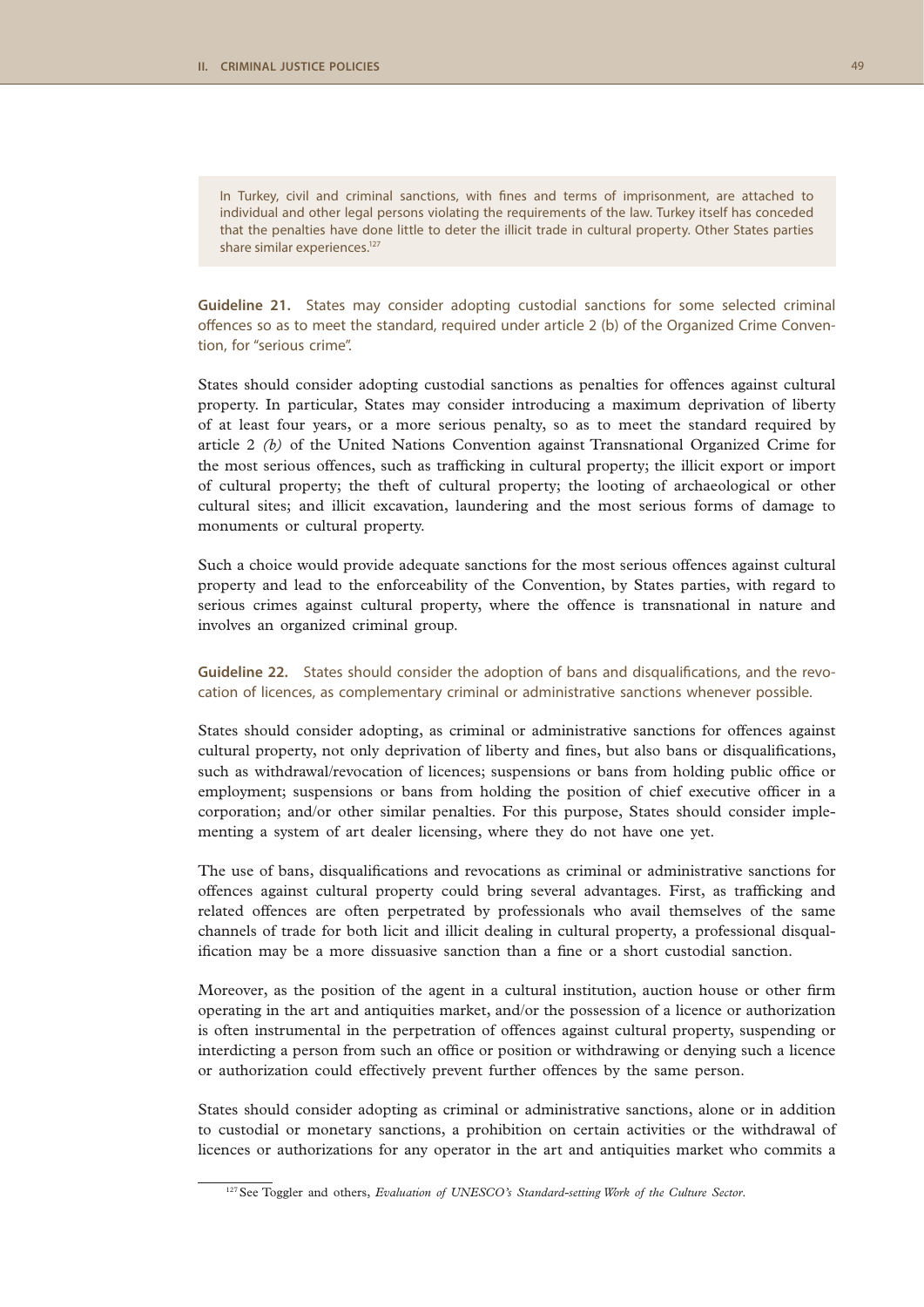crime against cultural property, whenever the law requires a licence or authorization for his or her activity. Such a suspension or withdrawal may be temporary or, for more serious offences or for recidivists, permanent.

States should consider adopting as criminal or administrative sanctions the suspension or prohibition from holding public office or of employment where the offender is a public officer or employee (especially of a public cultural institution or agency charged with the protection of cultural heritage). Such a disqualification should normally be temporary, but could be permanent for more serious offences or for recidivists. States should also consider adopting as criminal or administrative sanctions the suspension or prohibition from further holding the position of chief executive officer in a corporation of any person who had used such position to commit a crime against cultural property.

States could choose to adopt disqualifications either as autonomous criminal sanctions or as additional ones, according to their national legislation, taking into account the issues of proportionality. States could consider adopting disqualifications both as criminal and as administrative sanctions, provided they are imposed after a trial by a court, when appropriate.

#### **D. Corporate liability**

**Guideline 23.** States should consider introducing or extending liability (criminal, administrative or civil in nature) of corporations or legal persons for the above-mentioned offences.

Liability for corporations and other legal persons that in any way contribute to trafficking in cultural property and other related offences (for the offences, see Guidelines 16-18) should be considered. First, these offences often involve legal entities, either public, such as museums, libraries and other cultural institutions, or private, such as private foundations and cultural institutions, auction houses and other corporations operating in the art and antiques market. The same entity may operate both on the licit and on the illicit cultural property market, contributing to the opaqueness of the market itself. Moreover, individual agents often act under pressure from their organizations, which may be explicit (for example, orders, directions, rewards, sanctions) or implicit (for example, organizational culture). The introduction of liability of legal persons could therefore induce cultural institutions and corporations to assume responsibility and foster a culture of transparency and compliance with laws and regulations related to the protection of cultural property against its trafficking and other related offences.

States should consider introducing (or extending, where they already exist) corporate liability for trafficking in cultural property and other related offences, committed on behalf of or by a corporation or legal person. In addition, States should consider choosing among criminal, administrative and civil liability according to their legal principles, and imposing adequate sanctions for the corporation or legal person (including among those mentioned in Guideline 24).

Moreover, States should ensure that such liability of legal persons would be without prejudice to the criminal liability of the natural persons who committed the offence, and also that such liability of legal persons would arise even if the natural persons who actually carried out the act are not identified or cannot be punished, provided that the offence itself is ascertained as having been committed on behalf of the corporation or legal person.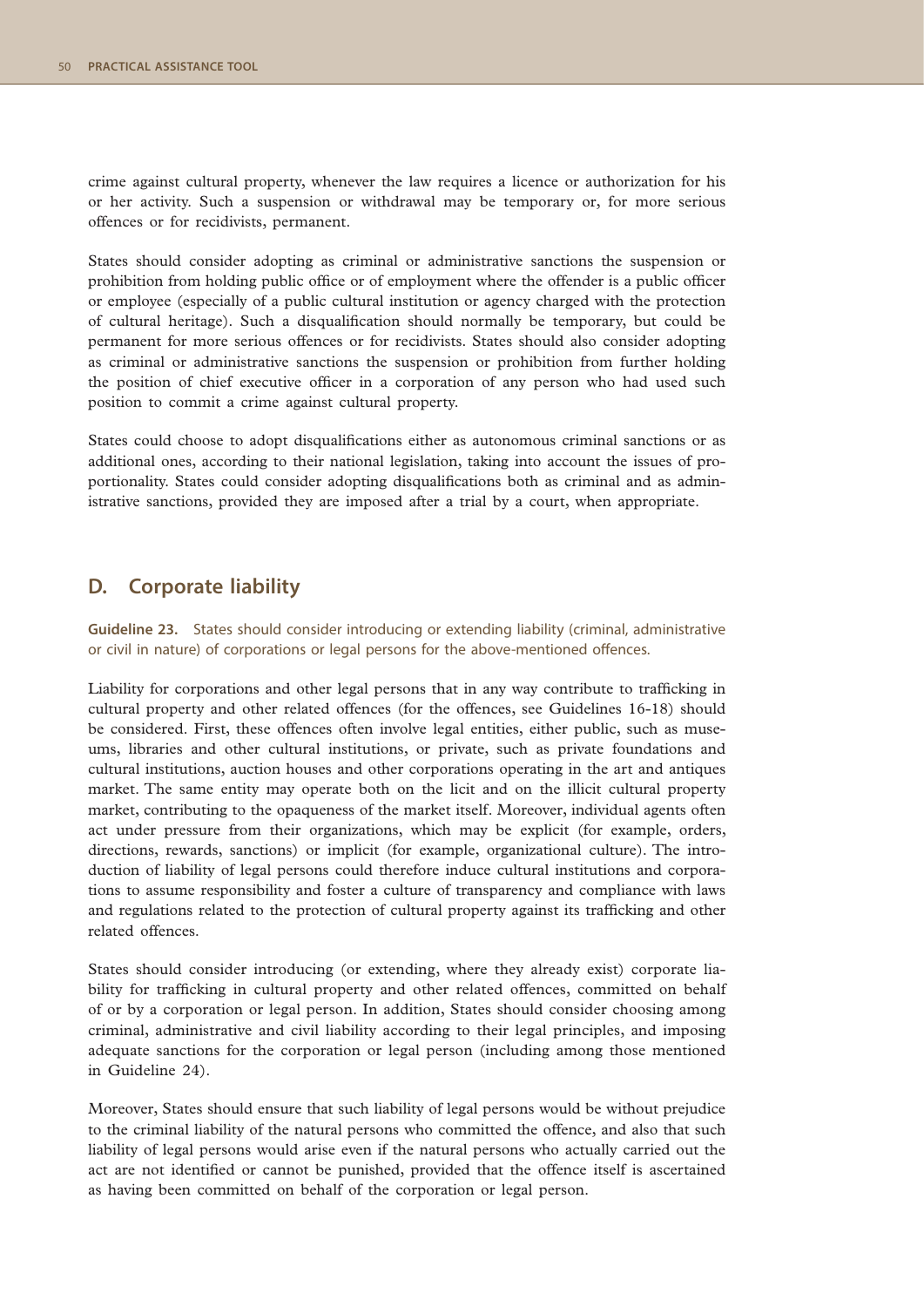States may wish, in the implementation of this Guideline, to consider providing for mitigation or exemption of liability when a legal person has actively and effectively cooperated with law enforcement agencies or has taken measures to prevent the future commission of the offences, such as adopting corporate guidelines, codes of conduct or auditing protocols. Mitigation or exemption of liability could also be subject to whether the cultural property, which was the object of the offence, was handed over to law enforcement agencies or returned to the legitimate owner.

**Guideline 24.** States should consider introducing proportionate, effective and dissuasive sanctions for corporate offences of trafficking in cultural property and related offences, including fines, bans or disqualifications, revocation of licences and revocation of benefits, including tax exemptions or government subsidies, where possible.

States should consider introducing sanctions, which are proportionate to the seriousness of the offence of trafficking in cultural property and related offences, committed on behalf of the corporation or legal person. States should consider making such sanctions adequate in severity in order to dissuade potential corporate offenders and to encourage compliance. The introduction of liability of corporations and legal persons for such offences will be merely symbolic if it is not accompanied by proportionate, effective and dissuasive sanctions that the State is ready to enforce. In addition, States should take into account the peculiarities of the legal entities operating in the area of cultural property when shaping such sanctions. It is important to note that sanctions that are not proportionate to the gravity of the offence by being too lenient are likely to be ineffective in dissuading potential offenders. By the same token, sanctions which are excessively severe may be deemed as oppressive and counterproductive, in that they may result in creating an adversarial market subculture and could encourage non-compliance with and intolerance and rejection of rules.

States should consider introducing criminal, administrative or civil sanctions according to their legal principles. Such sanctions should be proportionate to the gravity of the offence committed on behalf of the legal person, considered both in relation to the harm caused to cultural heritage (or other values or rights involved), the "guilt" of the legal entity and the role played by the corporation or legal person in determining, facilitating or allowing the commission of the offence by natural persons.

States should also consider introducing sanctions adequate in severity, so as to ensure their effectiveness in dissuading potential corporate offenders. It is recommended that States choose the less oppressive sanction, which may produce similar or added deterrence and be proportionate to the gravity of the offence and to the economic situation of the guilty legal entity, while taking into account the cultural values involved. Moreover, States should consider adopting as sanctions for corporate offenders, whenever possible, banning or disqualifications from the exercise of activities, revocation of licences and benefits, including tax exemptions or government subsidies, either alone or in addition to monetary sanctions. The disqualification or withdrawal would ordinarily be temporary, but could be made permanent for more serious offences or for recidivist organizations.

States may wish, in the implementation of this Guideline, to consider providing for the mitigation of sanctions in instances when the corporation or legal person has actively and effectively cooperated with law enforcement agencies, or has taken measures to prevent the future commission of such offences, such as the adoption of corporate guidelines, codes of conduct or auditing protocols. The mitigation of sanctions could also be subject to whether the cultural property which was the object of the offence was handed over to law enforcement agencies or returned to the legitimate owner.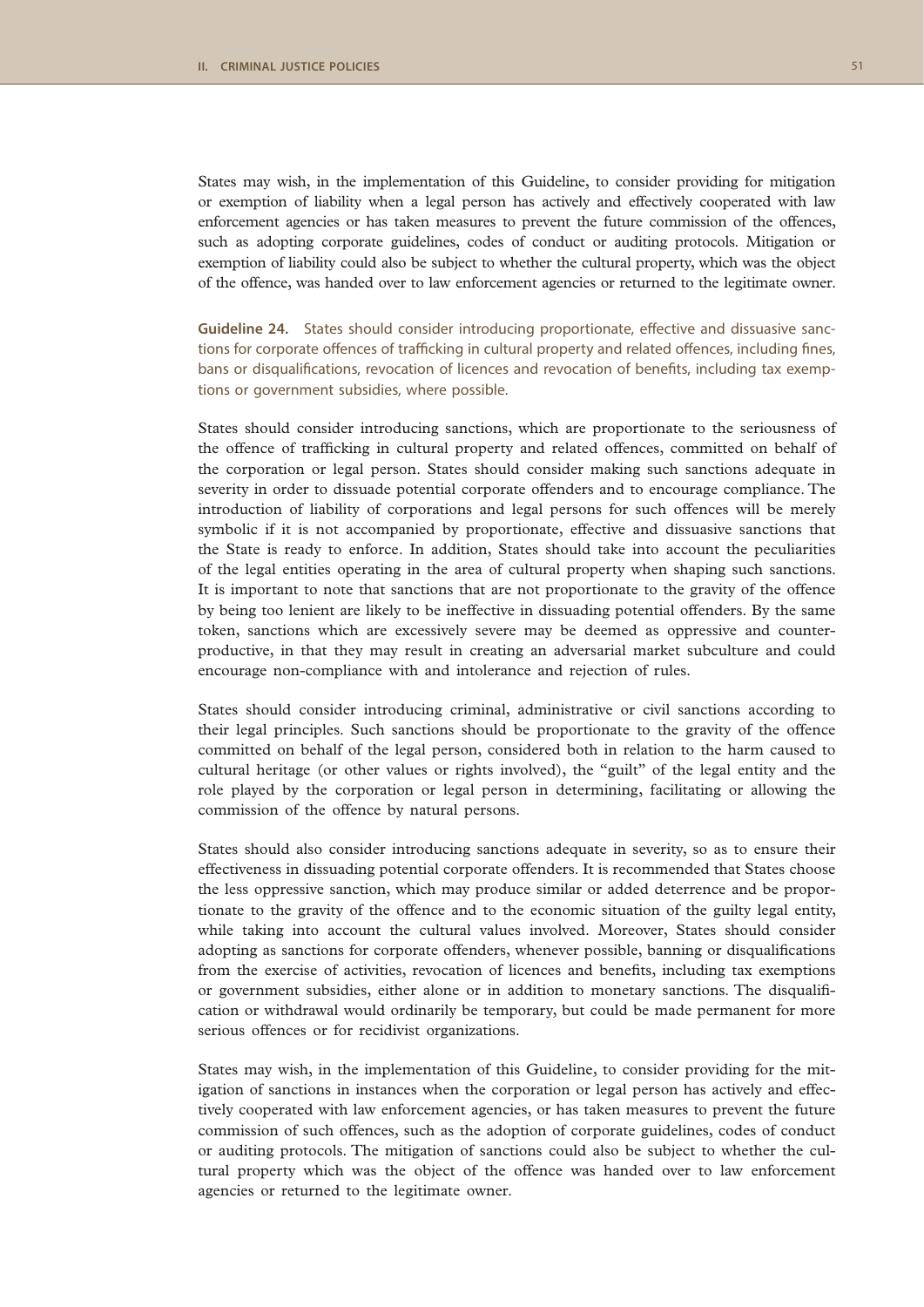# **E. Seizure and confiscation**

**Guideline 25.** States should consider introducing criminal investigation and the search, seizure and confiscation of trafficked cultural property, as well as the proceeds of crimes related to such trafficking, and ensure its return, restitution or repatriation.

States should consider necessary measures to enable criminal investigation and the search, seizure and confiscation of trafficked cultural property (see also Guidelines 39 and 40 on international cooperation for purposes of search and seizure). Confiscation shall be aimed, whenever possible, at the return and restitution of the cultural property (see Guidelines 46 and 47 on return and restitution). $128$ 

Seizure and confiscation are necessary measures in combating trafficking in cultural property because of the impact these measures have on the profits and properties of suspects. Furthermore, these measures allow for the return of the property to the legitimate owners, where feasible, and the protection of cultural property from damages or from new illicit transfers, which could facilitate the commission of further offences.

The United Nations Convention against Transnational Organized Crime defines "confiscation" as the permanent deprivation of property by order of a court or other competent authority, and includes forfeiture. The terms "freezing" and "seizure" are defined as "temporarily prohibiting the transfer, conversion, disposition or movement of property or temporarily assuming custody or control of property on the basis of an order issued by a court or other competent authority" (article 2 *(f)*).

In the field of cultural property, investigators or prosecutors should consider implementing preventive measures and financial investigations as an integral part of their actions, in addition to the requirements for the ascertainment of the criminal liability of offenders.

In addition, execution of seizure and confiscation orders should become a priority in international efforts against terrorism. In this regard, the Guidelines for national actions and reporting for effective implementation of paragraph 17 of Security Council resolution 2199 (2015)129 state that national legislations should be reviewed "with the view to strengthened investigative and seizure procedures, including using emergency anti-terrorism laws and/or taking into consideration the European Convention on Mutual Assistance in Criminal Matters".

States could choose between administrative, civil and criminal confiscation, according to their national legislation as well as to considerations of proportionality between the restrictive measure and its aims. States could also consider confiscation of the proceeds of crimes related to such trafficking.<sup>130</sup>

Consistent with the Guidelines on the role of cultural institutions and the private sector (Guidelines 5-8) and Guideline 17, caution should be exercised in national legislation when providing for immunity from seizure or other criminal procedure measures in cases of

<sup>&</sup>lt;sup>128</sup> See also Article 2 of the model treaty for the prevention of crimes that infringe on the cultural properties of peoples in the form of movable property (referred to in Guideline 14).

<sup>129</sup>Available at http://unesdoc.unesco.org/images/0023/002329/232934e.pdf.

<sup>130</sup>See UNODC, Manual on International Cooperation for the Purposes of Confiscation of Proceeds of Crime (Vienna, 2012), available at: www.unodc.org/documents/organized-crime/Publications/Confiscation\_Manual\_Ebook\_E.pdf.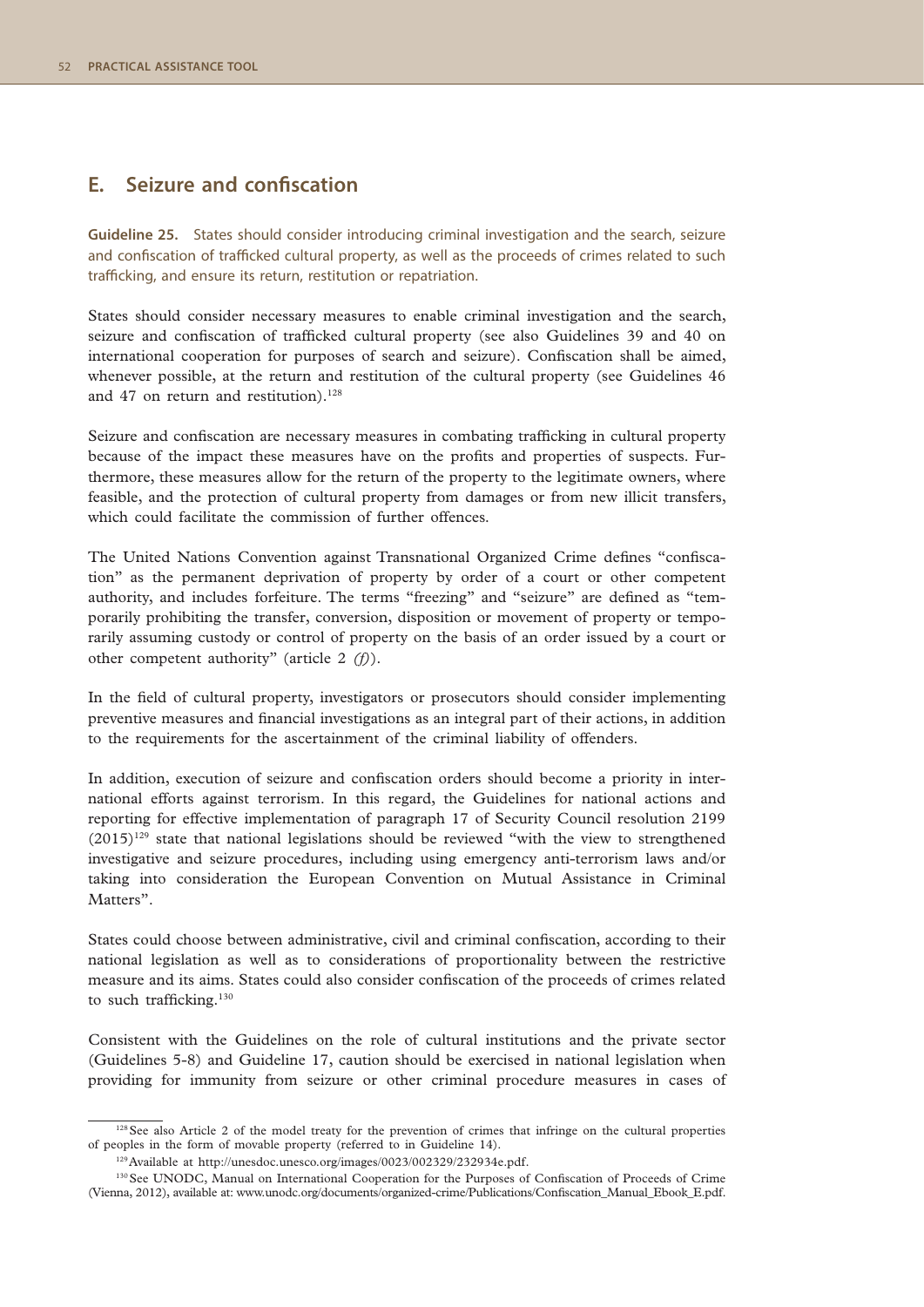international art loans, in order to avoid granting such a guarantee to cases concerning cultural property which may have been object of trafficking or other related offences.<sup>131</sup>

States should provide the necessary mechanisms for the conservation and proper care of cultural and artistic assets subject to confiscation, in coordination with specialized public or private entities.

**Guideline 26.** States should consider, in a way not contradictory to their fundamental legal principles, the possibility of requiring that the alleged offender, the owner or the holder (if different) demonstrate the lawful origin of cultural property liable to seizure or confiscation for trafficking or related offences.

States should consider the possibility of requiring the holder of cultural property which may be liable to seizure or confiscation for alleged trafficking or related offences to demonstrate its lawful origin whenever a law enforcement agency so requires, to the extent that such a requirement is consistent with domestic fundamental principles. This requirement applies to the alleged offender, the owner (or the person who alleges to be the rightful owner) or the holder, if different. This formulation is broad enough to include any person who argues legitimate possession of cultural property which may have been the object of trafficking or other related offences.

Such a requirement may be desirable because it is often difficult to trace the precise origin of a cultural property, particularly if it is unregistered (see Guidelines 1 and 2), but it should be noted that it will not be possible or practical in every instance. This requirement would also encourage potential buyers and dealers to ascertain the legitimate origin of the cultural properties they intend to acquire or trade.

The requirement would also be a valuable tool for investigative officers and prosecutors, as it would shift the burden to prove the lawful origin of the cultural property to the alleged offender, owner or holder (if different). While some legal systems could apply this Guideline as a criminal law requirement, others may need to make it compatible with their legal principles, including the right to be presumed innocent until proved guilty under the law and the right of accused persons not to produce evidence incriminating themselves. The burden of proof in offences such as those described in Guidelines 16-18 would remain with the prosecution, as it would have to demonstrate the illicit conduct of the perpetrator and that the alleged offender knew or should have known that the cultural property was the object of trafficking in cultural property or other related offences (see also Guideline 19, on the possibility of inference of a perpetrator's knowledge on the basis of objective factual circumstances).

For the purposes of civil claims, article 4 (1) of the Convention on Stolen or Illegally Exported Cultural Objects makes the payment of compensation to the possessor of a stolen cultural object who is required to return it subject to the condition that "…the possessor neither knew nor ought reasonably to have known that the object was stolen and [that he] can prove that it exercised due diligence when acquiring the object". It should be noted that the requirements for criminal liability are often higher than that for civil liability. Nevertheless, for purposes of criminal liability, the *mens rea* (subjective element) should be attached to the

<sup>&</sup>lt;sup>131</sup>See at the regional level (European Commission), recommendation 15 of the Open Method of Coordination Expert Working Group on the Mobility of Collections, Final report and recommendations to the Cultural Affairs Committee on improving the means of increasing the mobility of collections.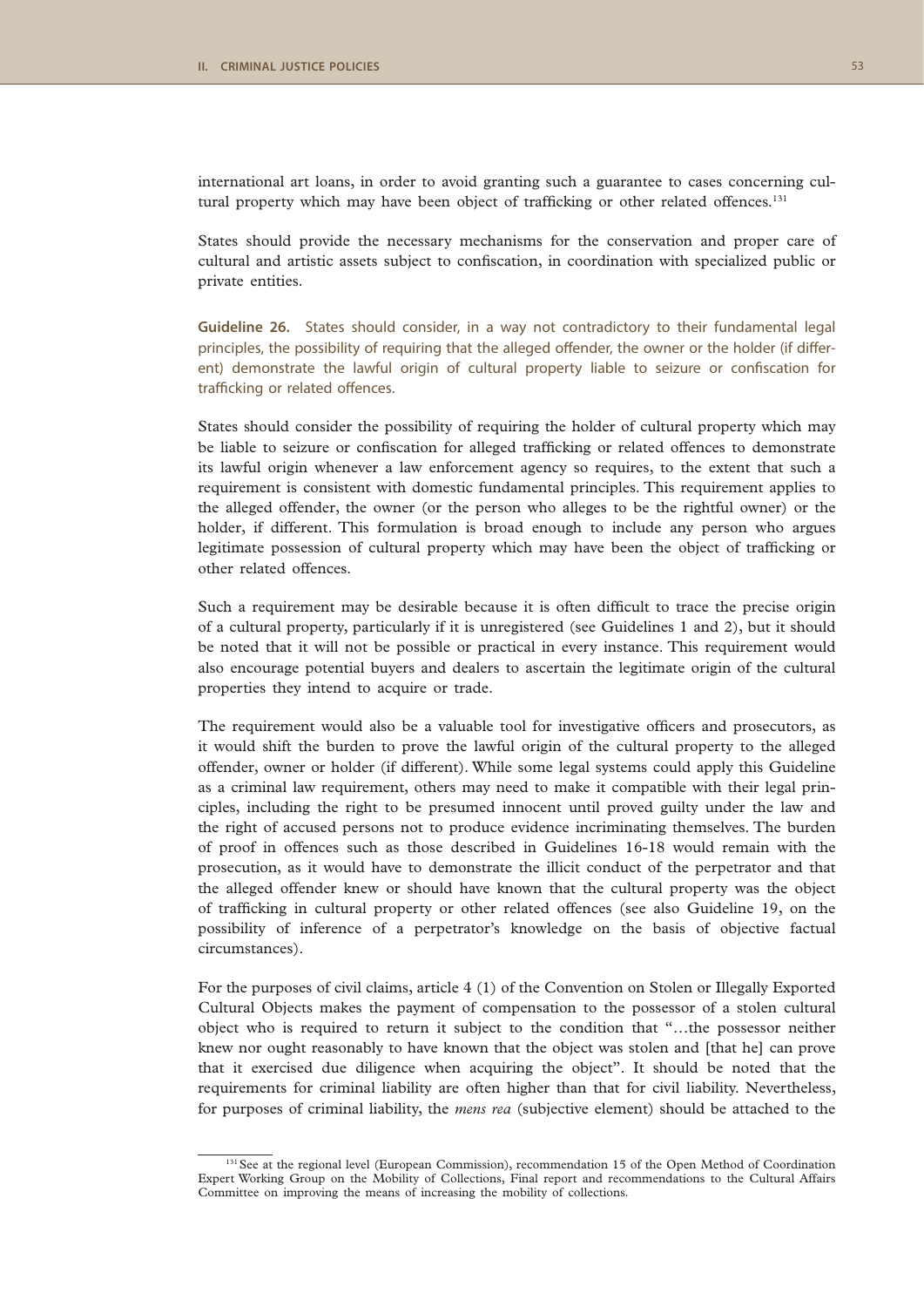*actus reus* (objective element) of the offence for the perpetrator to be responsible for a given criminal conduct. Proving that due diligence was exercised at the moment of acquisition could serve, in many legal systems, to separate the *mens rea* of the alleged perpetrator from the illicit conduct determining the illicit origin of the cultural property.

In the context of combating the financing of terrorism, the UNESCO Guidelines for National Action and Reporting by Member States and Observers suggest "a process of due diligence and checking of provenance in the acquisitions of cultural property, taking into consideration the principles of the Convention on Stolen or Illegally Exported Cultural Objects. A process of due diligence with reversal of the burden of proof on the possessor, when the acquisition is made by cultural institutions, public and private museums, art dealers or art experts is [also] recommended".

**Guideline 27.** States should consider introducing confiscation of the proceeds of the offence or of property of a value equivalent to such proceeds.

Beyond the confiscation of trafficked cultural property, discussed under Guideline 25, States should also consider introducing in their legislation confiscation of the proceeds of the offence, in order to deprive the offender of profits deriving from trafficking in cultural property or other related offences. Such punitive confiscation, also referred to as forfeiture in some legal systems, may include equivalent sums or assets.

The provision for comprehensive confiscation of any proceeds of crime, direct or indirect, including of benefits that the offender may have gained as a consequence of the trafficking in cultural property or other related offence, may also be considered as a preventive tool, in that it also removes the means by which the offender could engage in further offences.

Cultural goods can be considered by confiscation orders if they are: *(a)* direct profit of trafficking crimes and other related offences; *(b)* properties into which the illicit assets have been converted or transformed; *(c)* illicit assets that are intermingled with licit ones; and *(d)* the manifestation of illicit enrichment by criminals.

States should consider taking all appropriate measures to confiscate any property, equipment or instrument used in or destined for use in trafficking in cultural property and other related offences and to confiscate all proceeds of trafficking in cultural property and other related offences. If the proceeds of crime have been fully or partially transformed or converted into other assets or properties, States could consider confiscating the latter. If the previous forms of confiscation are not possible, States could consider confiscating the properties of the offender in a value corresponding to that of the proceeds themselves. If the proceeds of crime have been intermingled with property lawfully acquired, States could consider confiscating such property up to the assessed value of the intermingled proceeds. Finally, States could consider also confiscating income or other benefits derived from the proceeds of crimes or from properties or assets into which proceeds of crimes have been transformed or converted.

**Guideline 28.** States may consider using confiscated economic assets for financing expenses for recovery and other prevention measures.

After having taken into account the interests of the victim, States may consider assigning at least a percentage of the confiscated proceeds of crime (consisting of money or economic assets other than the cultural property) deriving from trafficking in cultural property or other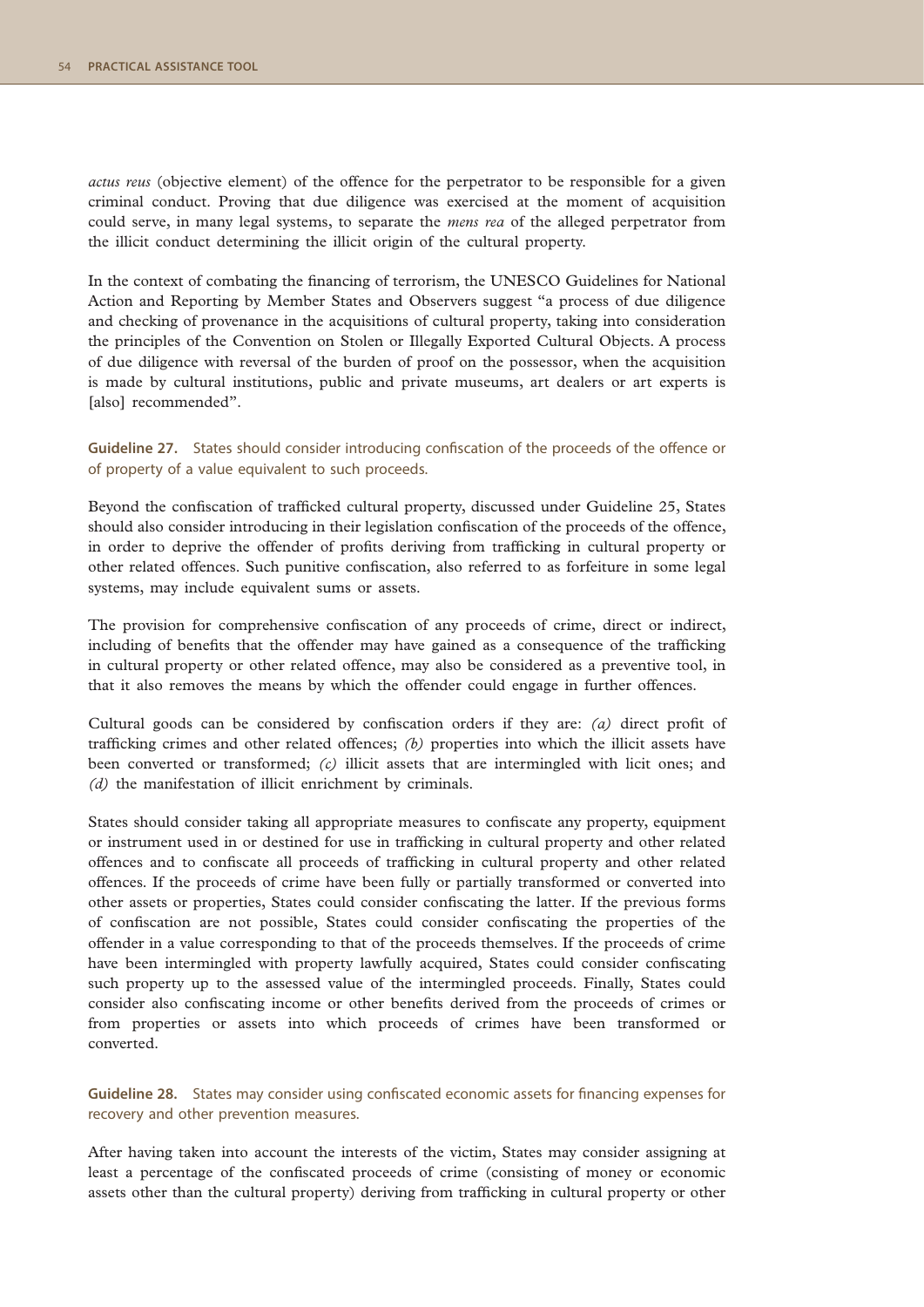related offences, or from laundering of the proceeds of such offences, to cover the expenses of recovery and other measures to prevent and combat trafficking in cultural property and related offences.

The introduction of legal provisions aimed at assigning some of the confiscated economic assets to a reinvestment in preventive measures could contribute to the much needed funds for the most costly policies, such as implementation of digital inventories and databases, programmes of market monitoring, specialized training for law enforcement agents and cultural institutions' personnel, sensitization programmes and campaigns, mentioned in inter alia, Guidelines 1, 3, 9-12 and 29.

Some States already allocate at least part of confiscated proceeds of crime to finance crime prevention measures. At the international level, the following precedents may be found in articles 30 (2) of the United Nations Convention against Transnational Organized Crime and 62 (2) of the United Nations Convention against Corruption, which encourage States parties to contribute "… a percentage of the money or of the corresponding value of proceeds of crime or property confiscated" to an account specifically designated by the United Nations to provide technical assistance to developing countries and countries with economies in transition to assist them in meeting their needs for the implementation of those Conventions. The account in question is currently the United Nations Crime Prevention and Criminal Justice Fund.

#### **F. Investigations**

**Guideline 29.** States should consider creating specialized law enforcement bodies or units, as well as providing specialized training for customs officials, law enforcement personnel and public prosecutors, with regard to trafficking in cultural property and related offences.

States should consider creating law enforcement bodies or units specialized in investigating trafficking in cultural property and related offences. Consideration should also be given to training such investigative bodies or units for this purpose. The establishment and training of specialized units for preventing and combating trafficking in cultural property and related offences is desirable because of the complexity of related offences and the advantages that it offers to understanding the way the legal and illegal art and antiquities markets operate. In addition, the peculiar nature of the objects involved makes basic competences in art and antiques highly desirable. The frequently transnational character of such offences requires a good knowledge of foreign legislation and applicable international agreements, as well as the ability to coordinate and cooperate with other national law enforcement agencies and international organizations. Finally, the training of specialized investigative units should be a step towards enhancing the efficacy of investigations on trafficking and related offences and increasing the probability of recovering cultural property that has been the object of trafficking or other related offences, including theft, looting and illicit excavations.<sup>132</sup>

States should consider establishing or making operational specialized law enforcement bodies or units, which could be composed of prosecutors, investigating magistrates, investigative police, customs and border police, and other personnel charged with the prevention, detection

<sup>132</sup>For further information on the importance of specialized training for police and customs agents, see *Legal and Practical Measures: UNESCO Handbook*, p.14.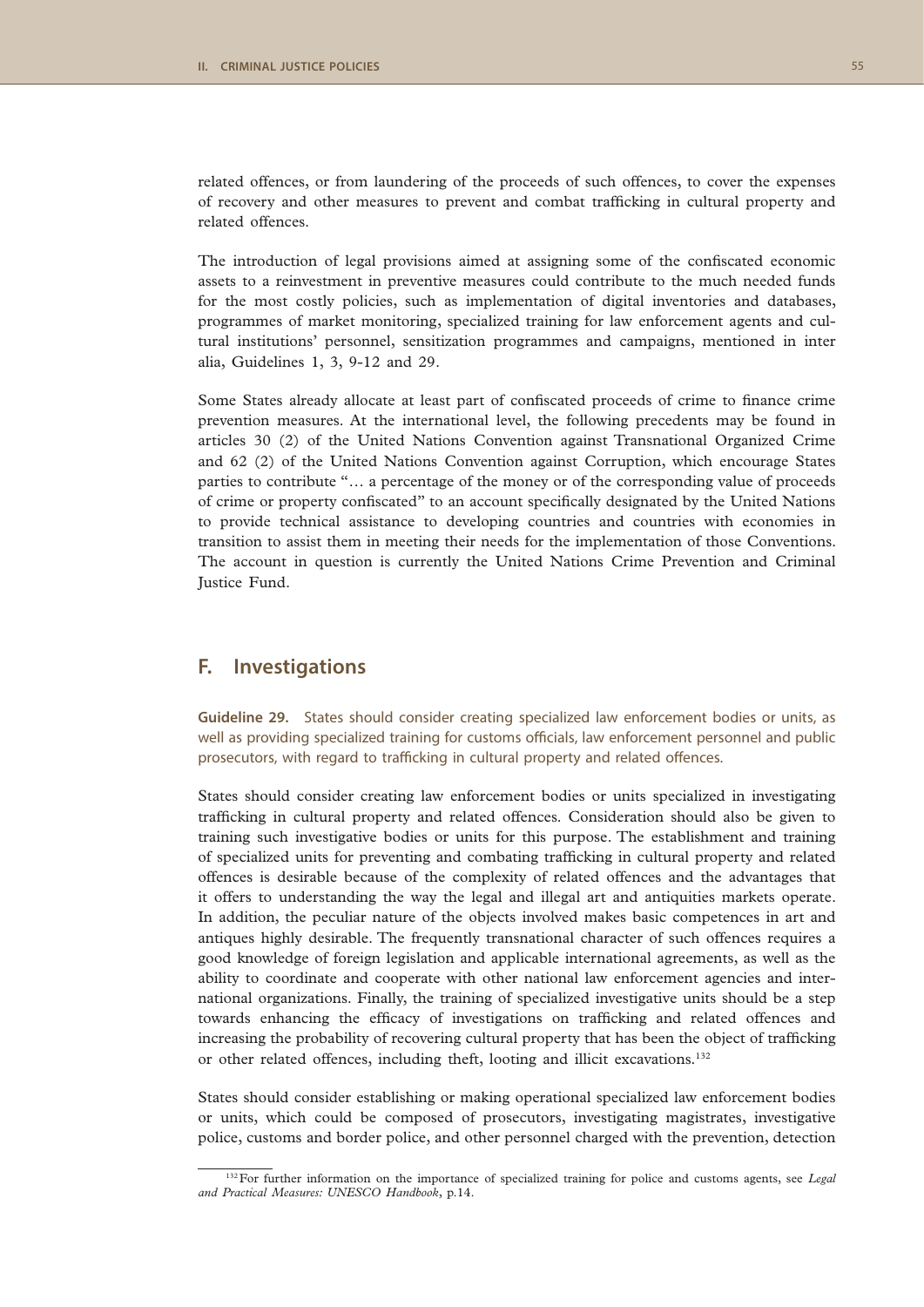and control of offences related to cultural property. States should provide such bodies or units with adequate training on the legal and illegal art and antiquities markets, as well as on national and international law on import and export of cultural property and related matters. For such specialized units to be effective, they should be allocated with adequate funding, personnel and equipment. States could further consider providing foreign language training to their officers and agents.

The special entities involved in fighting trafficking in cultural items could pursue: *(a)* facilitation of gathering, management and effective use of knowledge on the art criminal phenomena; *(b)* development of specific expertise in art criminal policies and related methods; *(c)* creation of a higher capability in the application of specialized investigative and prosecutorial legal tools; *(d)* coordination or unification of investigations and prosecutions, so to avoid possible clashing of initiatives and maximise the results of prosecutorial efforts against art criminal groups or networks.

The UNESCO Operational Guidelines have underlined the importance of educating and using an active judiciary in order to confer effective protection to cultural heritage (para. 14). They have also encouraged States parties to create specialized police and customs units or law enforcement agencies such as a pool of prosecutors or experts specialized in art-crime investigations in order to promote exchanges of police and law enforcement experiences, taking into account the relevant investigating experience by specialized units having multi-year practice in the specific sector (para. 22). Capacity-building and training programmes targeted at judges, prosecutors, customs officers, police and others concerned should raise awareness of cultural heritage issues (para. 53).

Some examples of specialized investigative units are the Argentine National Centre for the Protection of Cultural Property, the Command for the Protection of Cultural Property of the *Arma dei Carabinieri* of Italy and the Central Office for the Fight against Illicit Traffic in Cultural Goods of France, as stated in several guidelines of this instrument.

**Guideline 30.** States should consider enhancing coordination, at both the national and international levels, among law enforcement bodies in order to increase the probability of discovering and successfully investigating trafficking in cultural property and related offences.

States should consider enhancing coordination among the different specialized law enforcement bodies and units, where available, as well as among the latter and other relevant agencies, such as border police and customs offices or other police forces. Such coordination could contribute to improving the probability of discovering, recognizing and recovering cultural property which was the object of trafficking or other related offences. It can lead to a swifter and more effective communication of relevant information among law enforcement agencies and facilitate joint actions aimed at combating trafficking in cultural property and related offences, including through, for example, joint investigative bodies. Enhanced coordination could also improve the efficacy of investigations on offences against cultural property as well as improve prevention strategies (see also Guidelines 31, 42 and 43).

States should consider establishing (or strengthening, where they already exist) adequate and swift channels of communication for reports and relevant information among the different specialized investigative units and between such specialized investigative units and other law enforcement agencies. In addition, States should consider establishing liaison officers or agents within different agencies responsible for ensuring access for law enforcement agencies to databases on cultural property which was the object of trafficking or other related offences,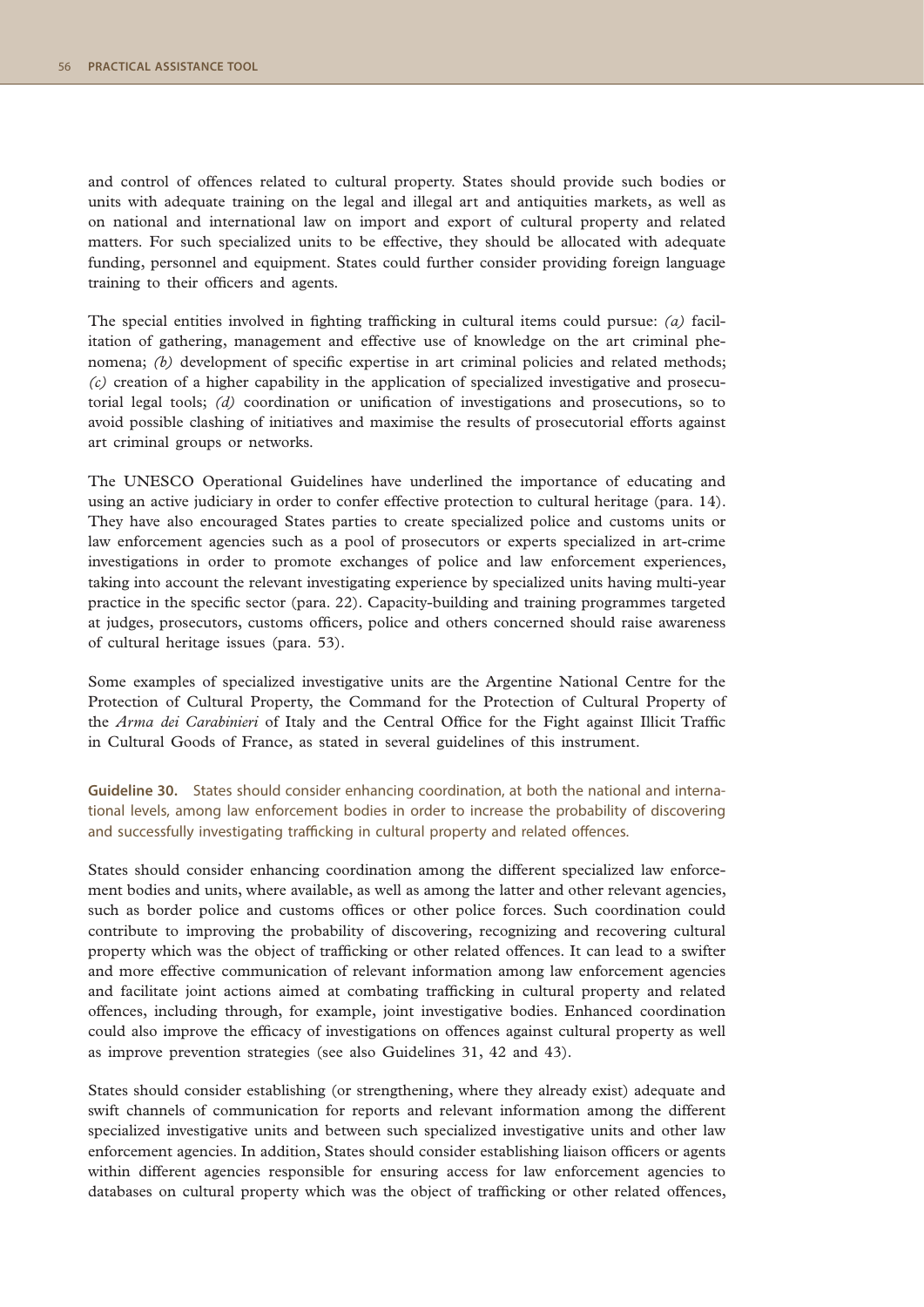including the INTERPOL database on stolen works of art. In this context, States could consider providing for direct channels of communication and stable information exchange between law enforcement agencies and the central national authority responsible for the protection of cultural property (see also Guideline 4, on central national authorities).

If the establishment of joint investigative teams is not possible, countries should consider establishing procedures, including de facto procedures, for the continuous coordination of their investigations. They should use autonomous but parallel prosecutions to mutually increase the effectiveness of the investigations and expand the range of objectives to target. When establishing coordination mechanism, countries should consider the characteristics of the case and give favourable consideration to the participation of prosecutorial and judicial authorities and of national experts, as permitted by the laws, to strengthen the operative capacity of the coordinated entities involved.

**Guideline 31.** States may consider, in the investigation of the above-mentioned offences, especially if related to organized crime, allowing for the appropriate use by their competent authorities of controlled delivery and other special investigative techniques, such as electronic or other forms of surveillance and undercover operations, within their territory, and allowing for the admissibility in court of evidence derived therefrom.

States may consider allowing the use of the same special investigative techniques that are successfully used in investigating complex types of crime in order to investigate the most serious offences against cultural property, especially those related to organized crime. The use of special investigative techniques in investigating trafficking and related offences against cultural property should be considered by States because of the level of complexity of such offences, which are often transnational and involve organized criminal groups or a plurality of agents.

Furthermore, given the complexity and exclusivity of the art and antiquities market, licit and illicit dealings are often intermingled and, because there is a high number of unreported offences, especially involving unregistered cultural property, the use of special investigative techniques may be the most appropriate means of obtaining valid evidence. The document entitled "Use of the UNTOC for protection against trafficking in cultural property" states, in paragraph 44, that both Internet and auctions are forms of transferring illicitly obtained cultural property, and highlights how, in consequence, proactive investigations are required to monitor the art markets and detect illegal trade. Undercover and controlled delivery operations (included simulated auctions) have given good results in the investigation of trafficking in cultural property.<sup>133</sup> These techniques may thus contribute to the efficacy of investigations and increase the probability of discovering, tracing and recovering trafficked cultural property, as well as of arresting and prosecuting offenders.

States may consider allowing law enforcement agencies to use special investigative techniques, such as electronic or other forms of remote surveillance, and undercover operations, as mentioned in article 20 (1) of the United Nations Convention against Transnational Organized Crime Convention, which have proved to be very effective in combating organized crime. Specific legislation should be in place, including provisions safeguarding the rights of the suspect. States may also consider using controlled deliveries, allowing illicit or suspect consignments of cultural property to pass out of, through or into the territory of one or more States, under the covert supervision of law enforcement agencies in order to identify offenders

<sup>&</sup>lt;sup>133</sup>CTOC/COP/2010/12.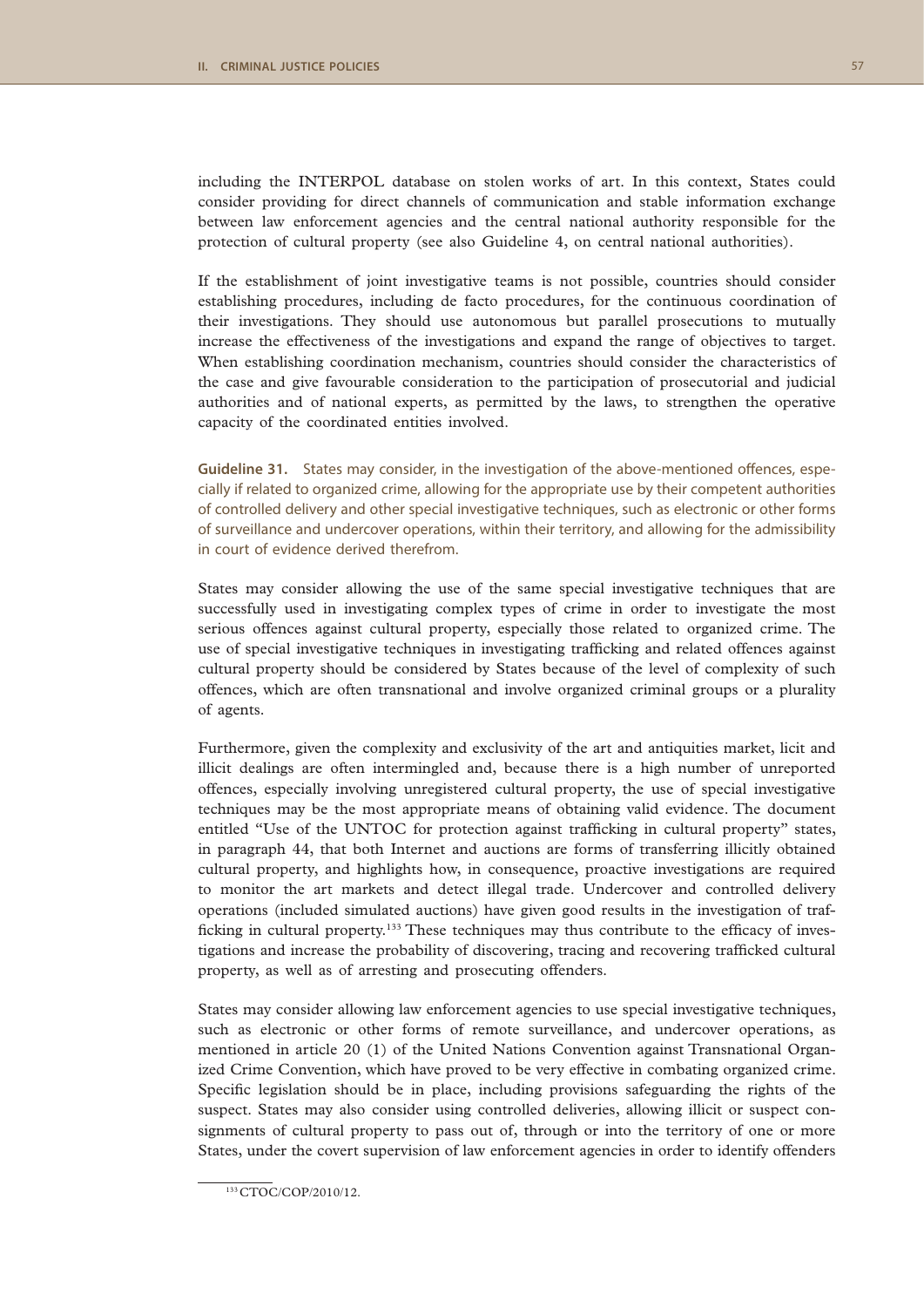and collect intelligence. In considering the use of the technique of controlled deliveries, it is advisable that relevant national authorities ensure that cultural properties involved are not exposed to irreparable damage and that applicable rights of suspects are guaranteed.

State authorities might also consider the need to provide for protective measures for witnesses and whistle-blowers, as well as informants, to ensure that there exists a supply of information deriving from these sources, which may be useful during investigations and prosecutions.<sup>134</sup>

<sup>134</sup>For more information, see *Good practices in the protection of witnesses in criminal proceedings involving organized crime*, published by UNODC in 2008, available at www.unodc.org/documents/organized-crime/Witness-protectionmanual-Feb08.pdf.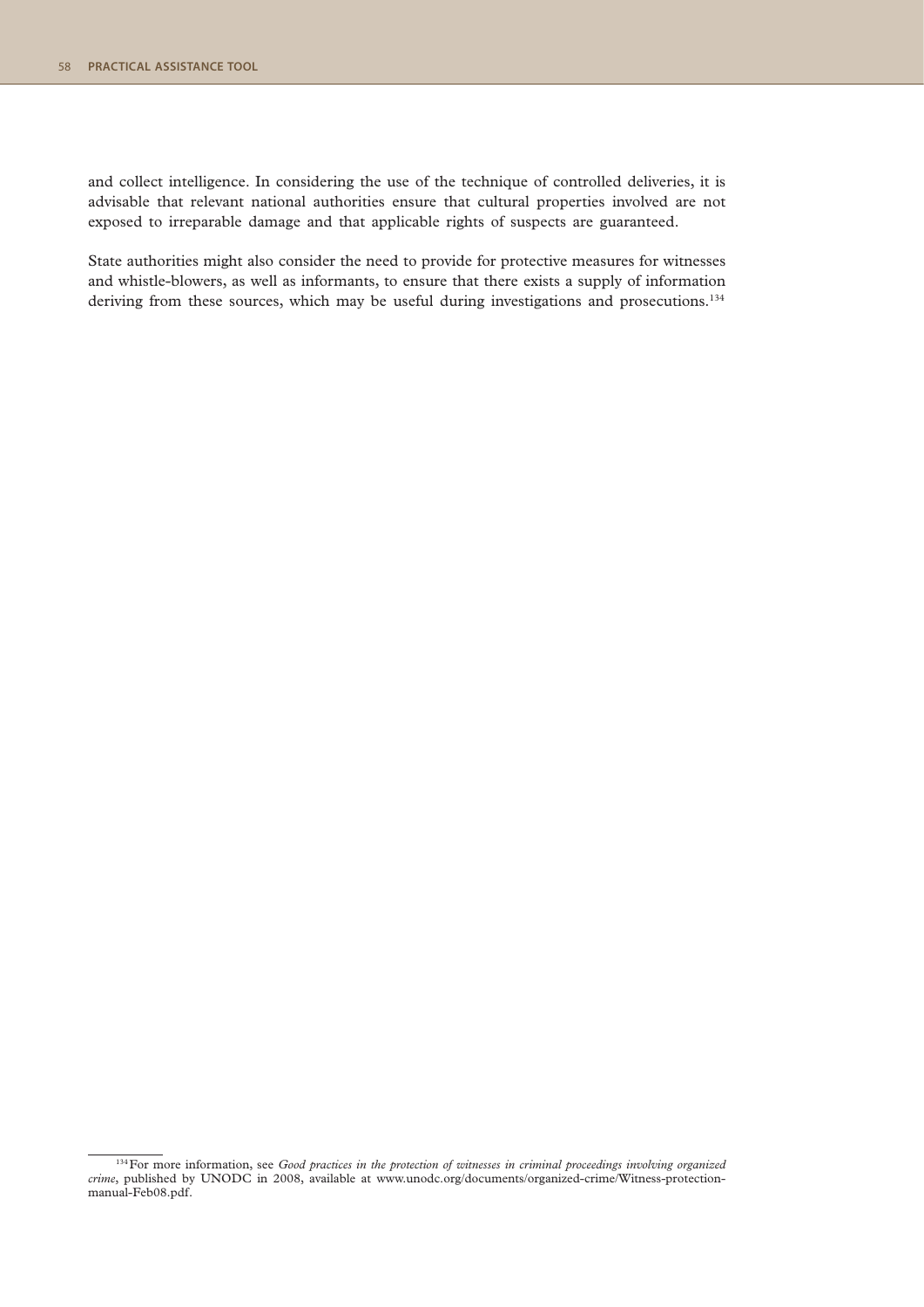# **COOPERATION**

## **A. Jurisdiction**

**Guideline 32.** States should consider establishing their jurisdiction over the above-mentioned criminal offences when such offences are committed within their territory or when committed outside their territory by one of their nationals, in a manner consistent with the principles of sovereign equality, the territorial integrity of States and non-intervention in the domestic affairs of other States, as enshrined in the Charter of the United Nations and the Organized Crime Convention.

Each State should consider establishing its jurisdiction over the aforementioned criminal offences against cultural property when the offence is committed within the territory of the State itself—that is, when all or part of the conduct, or the event which is caused by the conduct, or the conduct of one of the persons concurring in the offence, is committed or happens in its territory, including its internal and territorial waters and its airspace.

States should also consider establishing their jurisdiction when the offence is committed on board a vessel that is flying its flag or an aircraft that is registered under its laws.

States should also consider establishing their jurisdiction when a stateless person who has his or her habitual residence in its territory commits the offence inside that territory.

In addition, each State should consider establishing its jurisdiction over the aforementioned criminal offences against cultural property when the offence is committed outside its territory by one of its nationals. This type of jurisdiction would take into consideration the transnational nature of the art and antiquities market and the frequent circulation of movable cultural property.

## **B. Judicial cooperation in criminal matters**

**Guideline 33.** States that have not yet done so should consider becoming parties to existing international law instruments, in particular the Organized Crime Convention, and use them as a basis for international cooperation in criminal matters in respect of trafficking in cultural property and related offences.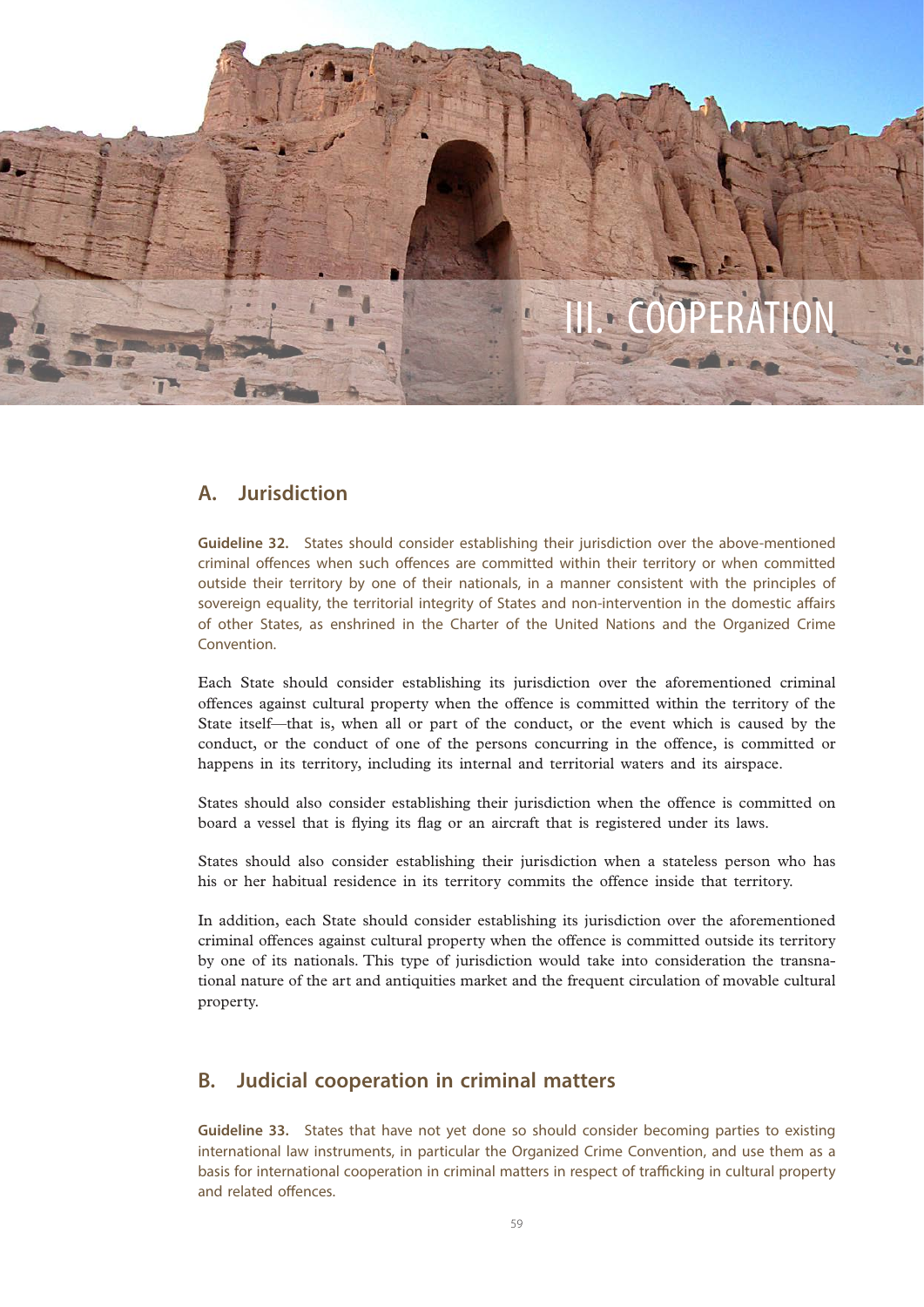While many modes of formal and informal cooperation between States exist, the fact that judicial cooperation in criminal matters requires the consent of States means that it is often grounded in formal treaty relations. There are several advantages to using existing international law instruments, in particular the United Nations Convention against Transnational Organized Crime, as a basis for international cooperation in criminal matters. For instance, the use of conventional provisions within those instruments can enhance the efficacy of investigations, prosecutions and proceedings of offences against cultural property, which also improves the prevention of trafficking in cultural property and related offences.

The following types of instruments on international cooperation have been used when dealing with transnational crime, including illicit trafficking in cultural property: treaties on extradition; treaties on mutual legal assistance; treaties related to transfer of proceedings; treaties related to the recognition of a judgment; and treaties related to the transfer of convicted persons.

The application of existing international law instruments for international cooperation in criminal matters may be easier and swifter than other strategies, such as adopting bilateral treaties on mutual legal assistance. This is particularly relevant with regard to the Organized Crime Convention, which encourages Sates parties to use the Convention as the legal basis for judicial cooperation where no other arrangements already exist (article 18). This means that States can rely on the Convention to request and offer judicial cooperation for the most serious offences against cultural property, where the crime is transnational in nature and involves an organized criminal group. The Convention thus offers a way of filling a possible legal gap where no bilateral or multilateral agreement exists between countries seeking to cooperate.

The Convention provides States parties with the opportunity to seek the cooperation of a large number of States parties to the Convention. The flexible definitions, as contained in the Convention, of what makes an offence transnational and of what constitutes an organized criminal group, in conjunction with a broad definition of what constitutes serious crime, ensure that the scope of the Convention is wide enough to encompass traditional, emerging and future forms of crime and that international law enforcement and judicial cooperation efforts can be triggered in relevant investigations and prosecutions.

States that have not yet done so should consider becoming parties to the Convention and other relevant international law instruments. States could also consider adopting ad hoc arrangements and bilateral or multilateral agreements in order to implement conventional provisions on international cooperation in criminal matters (for guidance on bilateral and multilateral agreements for investigative cooperation, see Guideline 43).

**Guideline 34.** States should consider providing each other with the widest possible mutual legal assistance in investigations, prosecutions and judicial proceedings in relation to the abovementioned offences, also in order to enhance the effectiveness and speed of the procedures.

The strengthening of mutual legal assistance in criminal matters between and among States for investigations, prosecutions and other proceedings relating to offences against cultural property is an important aspect of States' efforts to protect cultural property and prevent trafficking in cultural property and related offences. By having the widest mutual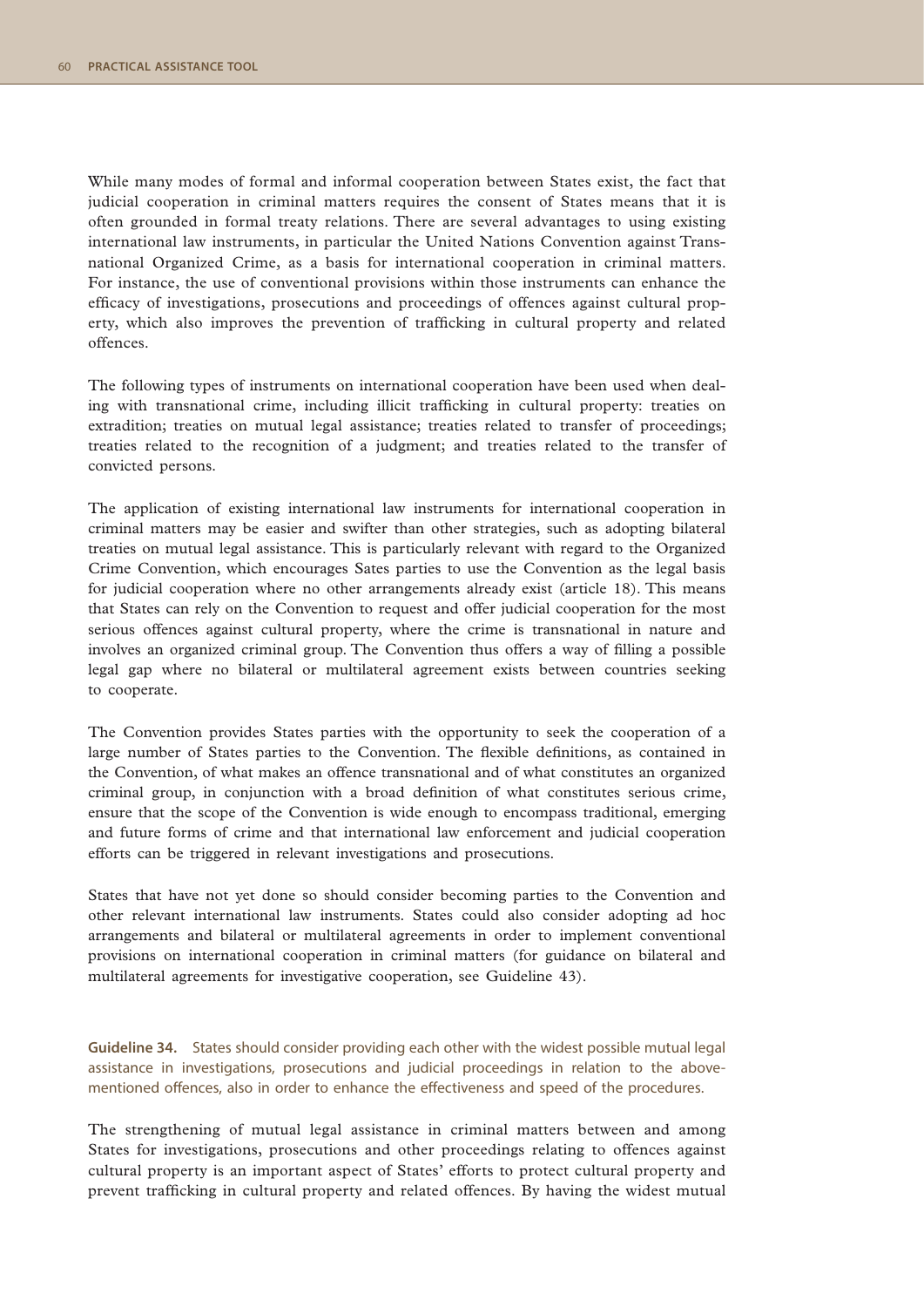legal assistance available in each case of cultural property crime, States will be able to streamline requests and formulate more efficient criminal justice responses to combat these offences.135

As has been stated in the present Guidelines, factors such as the increase in international travel and the improvement in technology, especially in communications, facilitate the commission of transnational crimes. As such, the need for international cooperation grows stronger. Nevertheless, it is the opinion of scholars that international cooperation has not evolved at the same pace as the illicit activities of criminal organizations that are making profits from trafficking in cultural heritage, among other illicit goods. There was a shift in trends after 1945, when international cooperation was expanded and deepened, while it increased again after the 1990s.136 Currently, particular gaps in the processes of international cooperation in criminal matters still need to be addressed, including:

- Lack of extradition agreements between States
- Lack of unity in the definitions of crimes among different countries
- Lack of symmetry in the professionalization of several law enforcement agencies

Other factors that may contribute to lower levels of international cooperation include corruption and a lack of political will at both the international and domestic levels.137

States should therefore consider assisting each other to the widest extent possible with respect to investigations, prosecutions and judicial proceedings for any criminal offence against cultural property. In particular, States should consider cooperating in the following areas:

- Collecting evidence or statements from persons
- Effecting service of judicial documents
- y Executing search and seizure or freezing orders
- Examining objects and sites
- Providing information, evidentiary items and expert evaluations

Moreover, States should consider cooperating in providing original or certified copies of relevant documents and records, including government, bank, financial, corporate or business records; identifying or tracing illegal cultural properties, as well as any related proceeds of crime, instrumentalities or other things, for evidentiary purposes; facilitating the voluntary appearance of witnesses in the requesting State; identifying, tracing and seizing illegal exported/ imported cultural properties, as well as any related proceeds of crime for return and restitution purpose; granting return and restitution of the cultural properties, as well as of any related proceeds of crime; and any other type of direct assistance that is not contrary to the domestic law of the requested State.

Where cooperating States are not bound by a treaty of mutual legal assistance which states otherwise, States should consider allowing a request to be transmitted by the competent

<sup>&</sup>lt;sup>135</sup> For more detailed guidance on mutual legal assistance, see the Manual on Mutual Legal Assistance and Extradition (Vienna, 2012), available at www.unodc.org/documents/organized-crime/Publications/Mutual\_Legal\_ Assistance\_Ebook\_E.pdf.

<sup>136</sup>Matti Joutsen, "International instruments on cooperation responding to transnational crime", in *Handbook of Transnational Crime and Justice*, P. Reichel, ed*.* (Thousand Oaks, California, Sage Publications, 2005).

<sup>137</sup>William F. Macdonald, "When States do not extradite: gaps in the global web of formal social control", in *International Handbook of Penology and Criminal Justice*, S. Shoham, O. Beck and M. Kett, eds*.* (Boca Ratón, Florida, CRC Press, 2008).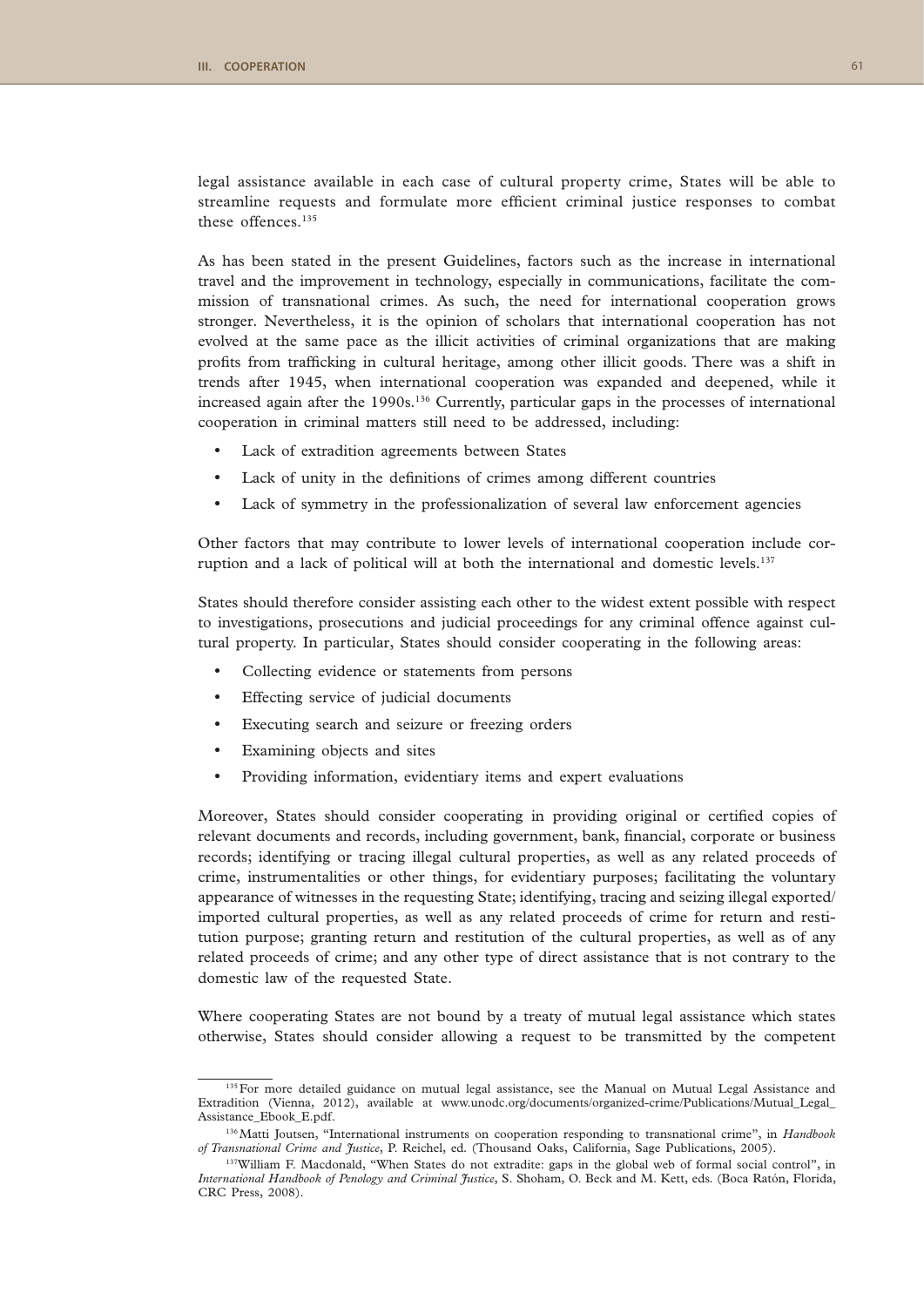authority of the issuing State directly to the authority of the executing State which is competent to execute it, by any means capable of producing a written record, such as e-mail or fax, but allowing the executing State to establish authenticity through the same or similar manner. The original of the request shall be transmitted to the executing State if it so requires. All official communications should be made directly between the said competent authorities. The swift dispatch of rogatory letters—especially when search, seizure and/or confiscation orders are requested—avoids difficulties and restraints that occur when the cultural object is known to have disappeared (see also Guideline 25).

States that have not already done so should designate a central authority that shall have the responsibility and power to receive requests for mutual legal assistance and either to execute them or to transmit them to the competent authorities for execution. States could also consider providing for direct channels of cooperation whenever feasible, without the need to use diplomatic channels.138 States may wish to take into account Guideline 4 when coordinating, at the national level, the execution of requests for mutual legal assistance.

Without prejudice to domestic law, the competent authorities of a State may, without prior request, transmit information relating to criminal matters to a competent authority in another State where they believe that such information could assist the authority in undertaking or successfully concluding inquiries and criminal proceedings, or could result in a request formulated by the requesting State in relation to proceedings for trafficking in cultural property or other related offences.

States may wish to consider not declining to render mutual legal assistance on the grounds of bank secrecy or because the alleged offence is considered to involve fiscal matters. States may wish to consider granting mutual legal assistance, where possible, without the condition of dual criminality, and where it is impossible to do so, consider providing assistance to the extent possible.

Mutual legal assistance may be postponed by the requested State on the grounds that it interferes with an ongoing investigation, prosecution or judicial proceeding. Before refusing a request or postponing its execution, the requested State should consult with the requesting State to consider whether assistance may be granted subject to such terms and conditions as it deems necessary. In any event, States should give reasons for refusing mutual legal assistance requests. The requested State should execute the request for mutual legal assistance as soon as possible and should comply as best as possible with any deadlines suggested by the requesting State and for which reasons are given, preferably in the request itself.

**Guideline 35.** States should contribute to and regularly update the United Nations Educational, Scientific and Cultural Organization Database of National Cultural Heritage Laws and any other relevant database.

States should contribute to and regularly update the UNESCO database on national cultural heritage law in order to facilitate international investigative and judicial cooperation by making immediately available all relevant national legislations to investigators, prosecutors, judges and members of competent authorities. States could also consider contributing to other specific databases relevant for preventing and combating the offence of trafficking in cultural property and the other related offences (see also Guideline 3 related to information and data

<sup>138</sup> In this sense, legal attachés at consulates or embassies may play a positive role in supporting international cooperation, as providers of open source information on illegal trafficking in cultural goods and return issues.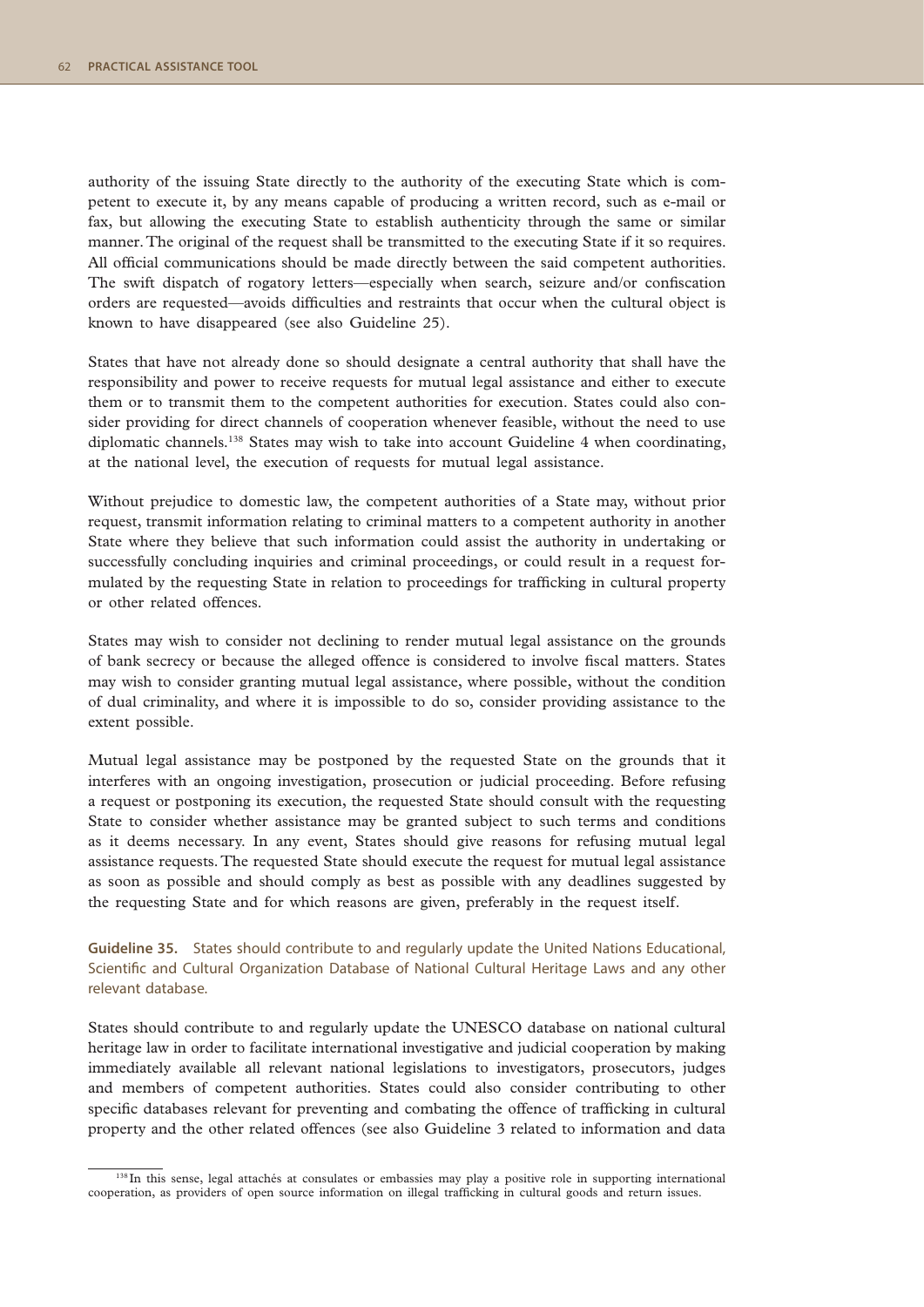collection). States should provide all the national laws and regulations related to the prevention and combating of trafficking in cultural property and related offences; national rules which are currently applicable should be included, as well as a history of past legislation and regulations.

The UNESCO Operational Guidelines<sup>139</sup> invite States parties "to provide all relevant legislation, including their export and import laws and the legislation on criminal and administrative sanctions, to the UNESCO Secretariat translated into English or French [...] for inclusion on the UNESCO Database and especially to keep it updated" (para. 32). "It is important that all relevant national legislation be appropriately publicized so that collectors, dealers, museums and other concerned stakeholders with the movement of cultural objects are fully aware of the precise national provisions they should comply with" (para. 31).

States should make use of the UNODC SHERLOC portal and submit legislation on cultural property protection not yet contained in it, as well as periodically review the laws already registered to ensure that the entries are updated. In particular, States should consider providing domestic criminal legislation, national laws and regulation referring to judicial cooperation in criminal matters, as well as cases and best practices on cultural property protection and any practical guidelines addressed to law enforcement agencies. States should also consider keeping such legislative databases up to date by regularly providing new and amended legislation on cultural property protection. Such databases could be linked to the UNESCO draft database on the return of cultural property.<sup>140</sup>

## **C. Extradition**

**Guideline 36.** States should consider making the crimes against cultural property enumerated in guideline 16 extraditable offences. In the context of extradition procedures, States should also consider adopting and applying, where possible, provisional measures to preserve the cultural property related to the alleged offence for the purpose of restitution.

The inclusion of offences against cultural property among extraditable offences is desirable in order to ensure the efficacy of national criminal law provisions even when the alleged offender is in the territory of another State. It is also desirable in order to reduce the opportunity for offenders or potential offenders to seek refuge abroad or to commit offences against cultural property in countries of which they are not nationals or habitual residents.

States should consider taking all necessary measures to include the crimes enumerated in Guideline 16 against cultural property among extraditable offences within their national law. States should also consider linking the extradition of an offender with the return and restitution of the cultural property which is the subject matter of the offence committed, whenever possible (see also Guidelines 46 and 47 on recovery and restitution). In particular, States should consider including such offences among extraditable offences in any extradition treaty existing or to be subsequently concluded by them.

<sup>139</sup> Operational Guidelines for the Implementation of the Convention on the Means of Prohibiting and Preventing the Illicit Import, Export and Transfer of Ownership of Cultural Property.

<sup>140</sup>The UNESCO draft database on the return of cultural property, currently under discussion, is intended to provide creative solutions and alternative methods to resolve restitution claims.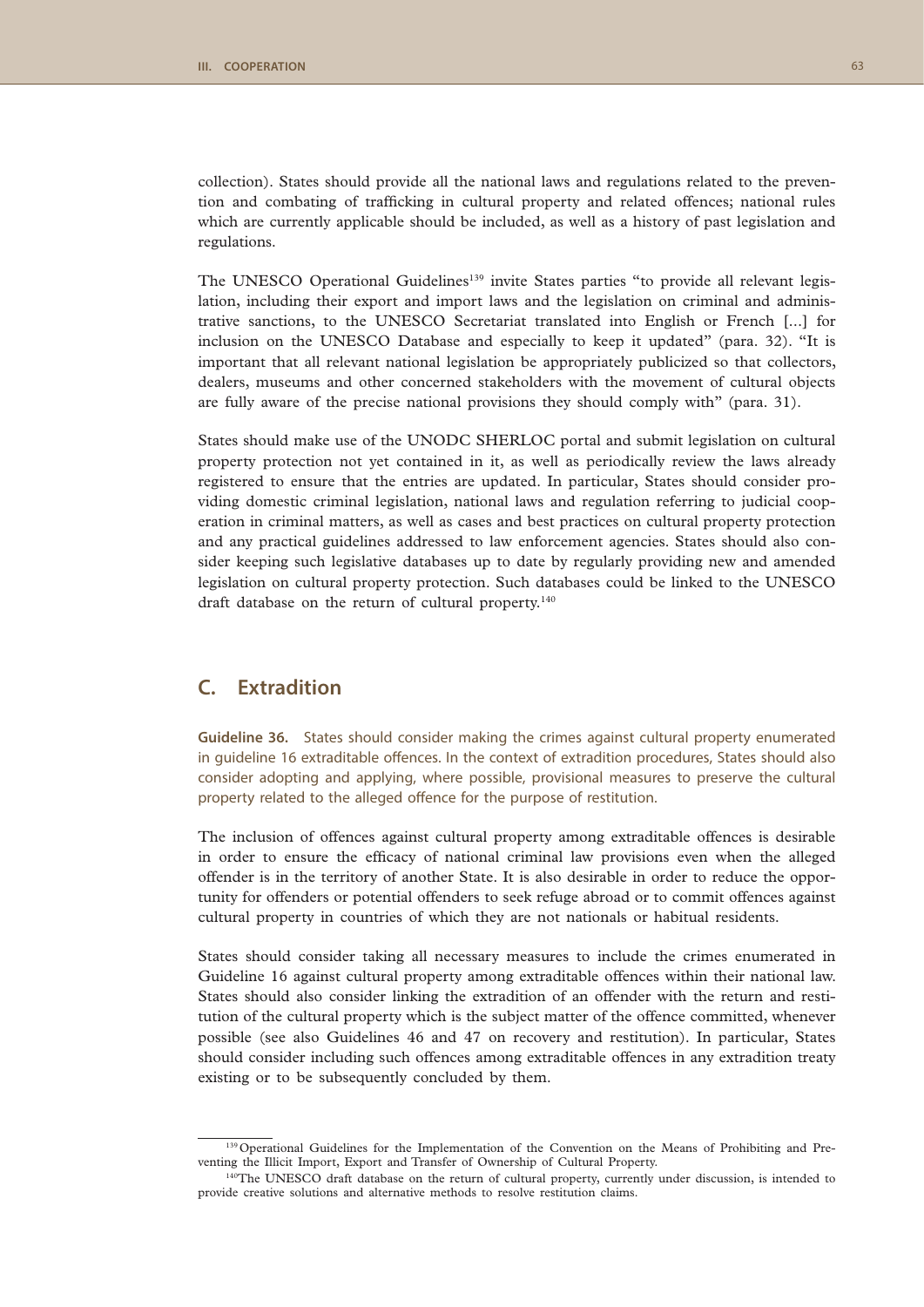States should also consider becoming parties to, and implementing, any applicable international law instrument that facilitates extradition. Whenever necessary, States should consider integrating existing international conventions with bilateral or multilateral agreements on extradition for offences against cultural property. The United Nations Convention against Transnational Organized Crime contains a number of provisions related to the legal basis of judicial cooperation:

- Article 16, paragraph 4, for example, provides that, where a State party makes extradition conditional on the existence of a treaty, the Convention itself may be considered a legal basis for extradition in respect of an extradition request concerning an offence covered by the Convention received from another State party with which the requested State has no extradition treaty.
- Under article 16, paragraph 5, of the Convention, States parties that make extradition conditional on the existence of a treaty, but that do not recognize the Convention as a legal basis for cooperation on extradition, must seek to conclude treaties with other States parties.
- States parties are also obliged, in general, by article 16, paragraph 17, to seek to conclude bilateral and multilateral agreements or arrangements to carry out or to enhance the effectiveness of extradition. In so doing, States parties undertake to include offences covered by the Convention as extraditable offences in every one of their concluded extradition treaties (article 16 (3)).
- Article 16, paragraph 3, also provides that each of the offences covered by the Convention shall be deemed to be included as an extraditable offence in any extradition treaty existing between States parties.

Even without or before joining existing international conventions, States should consider concluding bilateral or multilateral agreements on extradition for offences against cultural property (see Guideline 33 on bilateral and multilateral agreements).

States could require, according to their national legislation, that the offence for which extradition is required also be punished under their domestic law (dual criminality requirement). In addition, States could introduce, according to their national legislation, conditions in relation to a minimum penalty requirement for extradition. Where extradition is granted based on a minimum penalty requirement, States should consider criminalizing, as serious offences, offences against cultural property (see Guideline 16).

States that do not extradite alleged offenders solely on the ground that he or she is one of its nationals, should submit the case to its competent authorities for the purpose of prosecution (see Guidelines 37 and 38).

States should not refuse a request for extradition on the sole ground that the offence is also considered to involve fiscal matters. States should consider providing, in such bilateral or multilateral agreements, for the concomitant restitution (whenever possible) of the cultural property which is the subject matter of the offence, even in case of impossibility or refusal to extradite. Finally, States should consider the recommendations compiled in the UNODC Manual on Mutual Legal Assistance and Extradition, specifically those set out in chapter 6.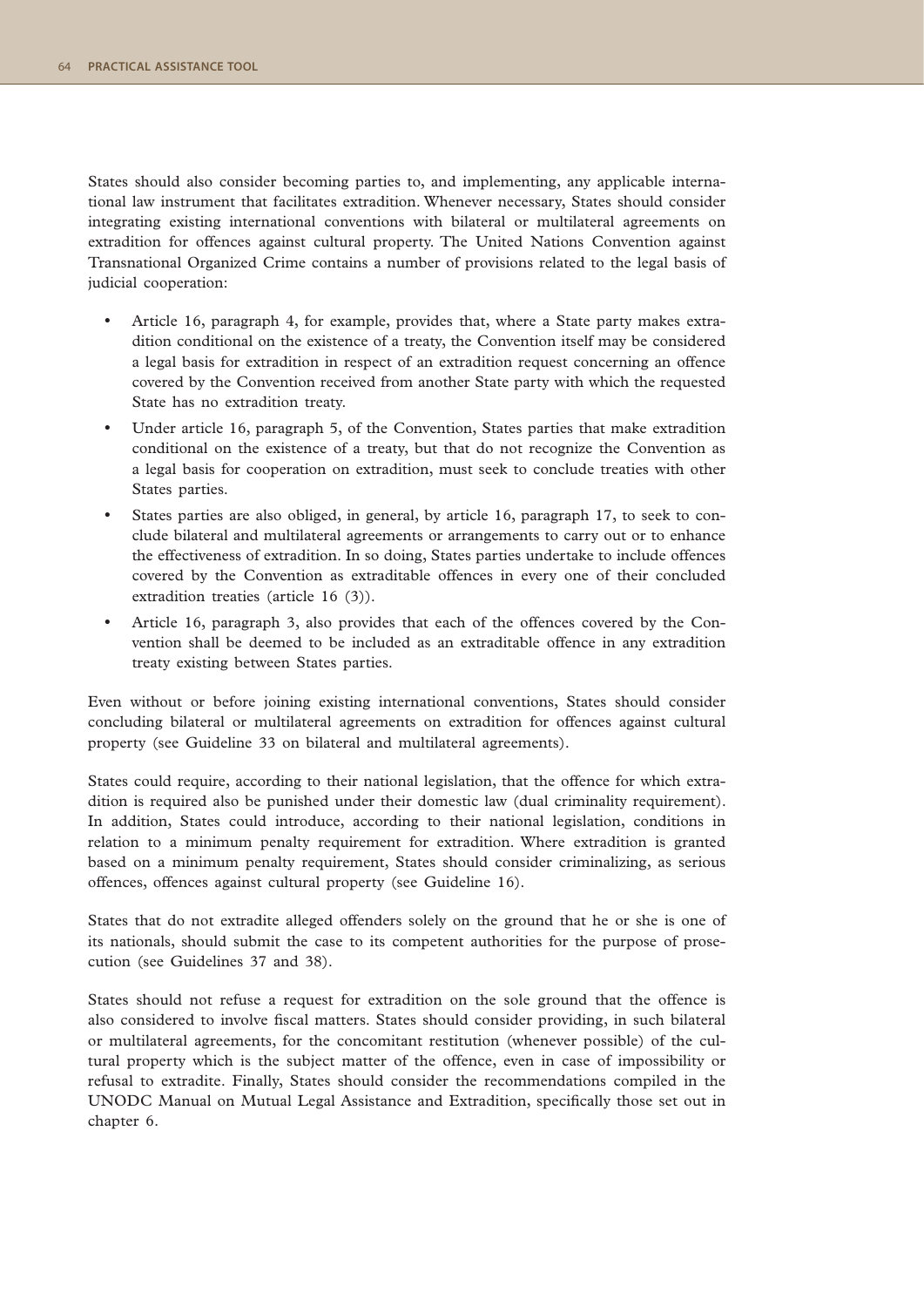**Guideline 37.** States should consider enhancing the effectiveness and speed of extradition for trafficking in cultural property and related offences, where such offences are considered extraditable.

States should consider taking necessary measures in order to enhance the effectiveness and speed of extradition for offences against cultural property and consider ensuring that the offender is either extradited or prosecuted. The aim of these measures is to reduce the opportunity for offenders or potential offenders to seek refuge abroad or to commit offences against cultural property in other countries.

States should also consider taking all necessary measures to ensure the effective and swift execution of extradition for offences against cultural property, as well as the respect of the *aut dedere, aut iudicare* principle (namely, to either extradite or prosecute the alleged offender). Where a State's law does not allow for nationals to be extradited, it should consider ensuring that the person sought is prosecuted at home for the offences for which extradition was sought (see also Guideline 38).

States should consider acceding to and implementing any applicable international law instruments, such as the United Nations Convention against Transnational Organized Crime. Whenever necessary, States should consider concluding bilateral and multilateral agreements or arrangements to enable effective extradition. States should, according to their domestic law, endeavour to expedite extradition procedures and to simplify related evidentiary requirements and take all reasonable measures to effect extradition requests relating to offences against cultural property.

Subject to the provisions of its domestic law and its extradition treaties, a State may consider, upon being satisfied that the circumstances so warrant and are urgent and at the request of another State, taking a person whose extradition is sought and who is present in its territory into custody or taking other appropriate measures to ensure his or her presence at extradition proceedings. If the request for extradition relates to the service of sentence imposed by a requesting State, the requested State, in the case that it cannot extradite, should have measures in place to ensure that the sentence is served in its territory, in conformity with its domestic laws. Before refusing extradition, a State should consult with the requesting State to provide it with ample opportunity to present its opinions and to provide information relevant to its allegation.

The central authorities mentioned in Guidelines 4 and 34 should serve to enhance the effectiveness and speed of extradition for trafficking in cultural property and related offences. Subject to domestic legislation and administrative measures, States could also consider providing for direct channels of cooperation whenever feasible, without the need to use diplomatic channels. Finally, States should consider the recommendations compiled in the UNODC Manual on International Cooperation for the Purposes of Confiscation of Proceeds of Crime.

**Guideline 38.** States should consider, in the case of refusal of extradition only on the basis of nationality, submitting the case, when requested by the State that had sought extradition, to the competent authority in order to consider prosecution.

To extradite or prosecute is an essential principle of international cooperation in combating transnational organized crime. Given to the nature of transnational organized crime, there is a particularly high risk of perpetrators fleeing a country to avoid prosecution and seeking safe haven in another State, beyond the reach of the prosecuting State. Thus, extradition or prosecution is desirable for any effective system of international cooperation in combating offences against cultural property.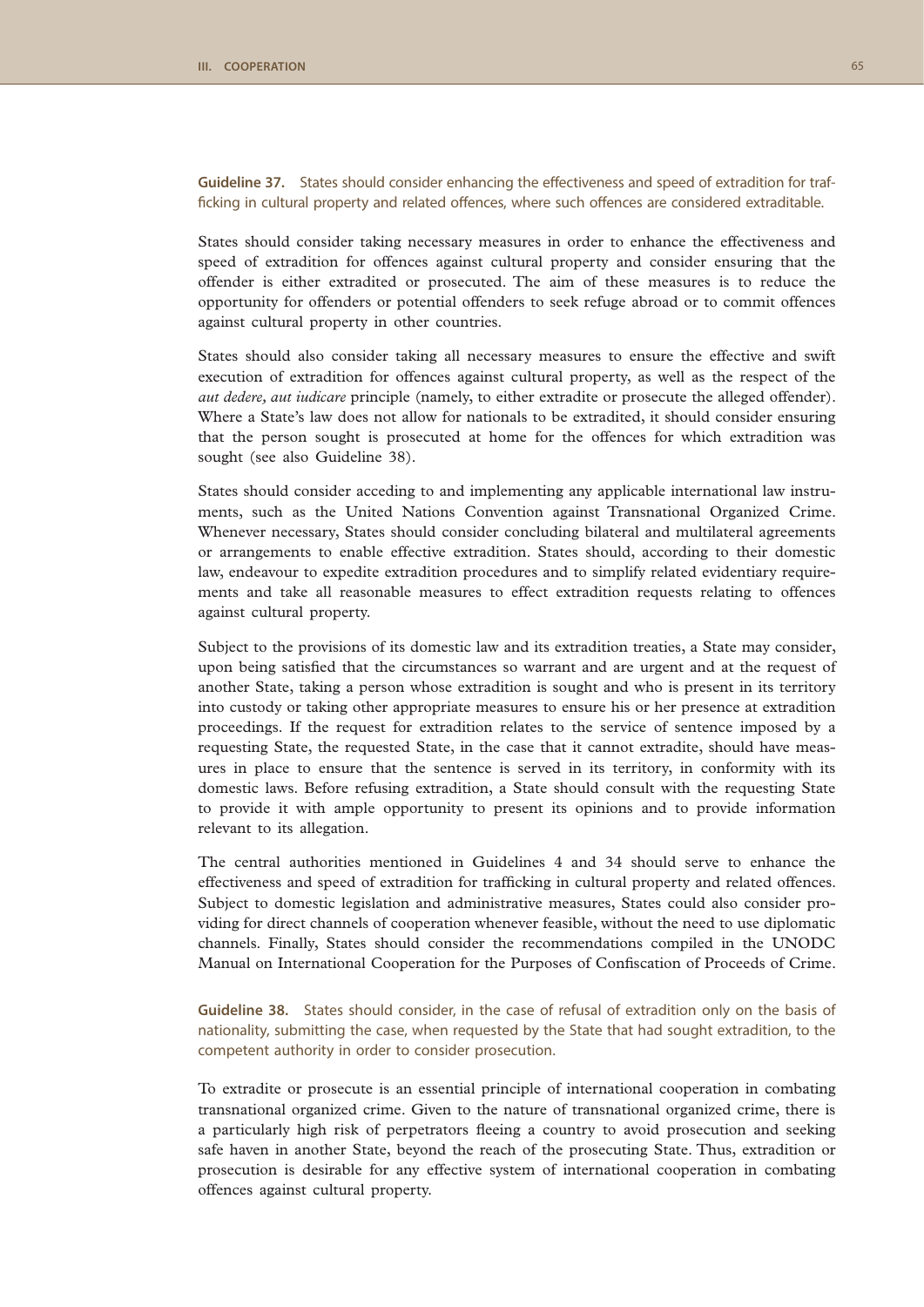Existing provisions in international instruments such as in the United Nations Convention against Transnational Organized Crime reinforce the aim of denying safe haven in foreign jurisdictions for alleged perpetrators of serious crimes, even in cases where States reserve their right not to extradite on the ground that the person is a national of the State from which extradition is requested. In the interest of international cooperation related to offences against cultural property, States should consider submitting the case, when requested by the State that had sought extradition, to the competent authority in order to consider prosecution of the alleged offender in the case of refusal of extradition only on the basis of nationality.

States could also consider allowing for conditional extradition, for instance in cases where a State is permitted under its domestic law to extradite or otherwise surrender one of its nationals only upon the condition that the person will be returned to that State to serve the sentence imposed as a result of the trial or proceedings for which the extradition or surrender of the person was sought. The requested and requesting States could also agree on this option and other terms that they deem appropriate, as an alternative to prosecuting instead of extraditing.

In addition, if extradition, sought for purposes of enforcing a sentence, is refused because the person sought is a national of the requested State, the requested State should consider, if its domestic law so permits and in conformity with the requirements of such law, the enforcement of the sentence that has been imposed under the domestic law of the requesting State or the remainder thereof.

# **D. International cooperation for purposes of seizure and confiscation**

**Guideline 39.** States should consider cooperating in identifying, tracing, seizing and confiscating trafficked, illicitly exported or imported, stolen, looted, illicitly excavated, illicitly traded or missing cultural property.

International cooperation in identifying and tracing trafficked, illicitly exported or imported, stolen, looted or illicitly excavated, illicitly traded or missing cultural property, as well as in executing searches, seizures, freezing or confiscations, can be particularly relevant in order to enable return and restitution to its legitimate owner to reintegrate the national cultural heritage harmed by the offence.

Each State should consider adopting all necessary measures to ensure the expeditious execution of requests, by other States, to identify and/or trace, seize and confiscate trafficked, illicitly exported or imported, stolen, looted or illicitly excavated, illicitly traded or missing cultural properties. Seizure and confiscation measures by States could also cover proceeds derived from such illicit activities. In addition, property, equipment or other instrumentalities used in or destined for use in offences against cultural property should be subject to such measures.

States should also consider improving cooperation for purposes of confiscation and restitution of cultural property, where needed, through bilateral or multilateral specific agreements or arrangements (see also Guideline 33 on bilateral and multilateral agreements). Such agreements could address cooperation in carrying out searches, electronic surveillance or special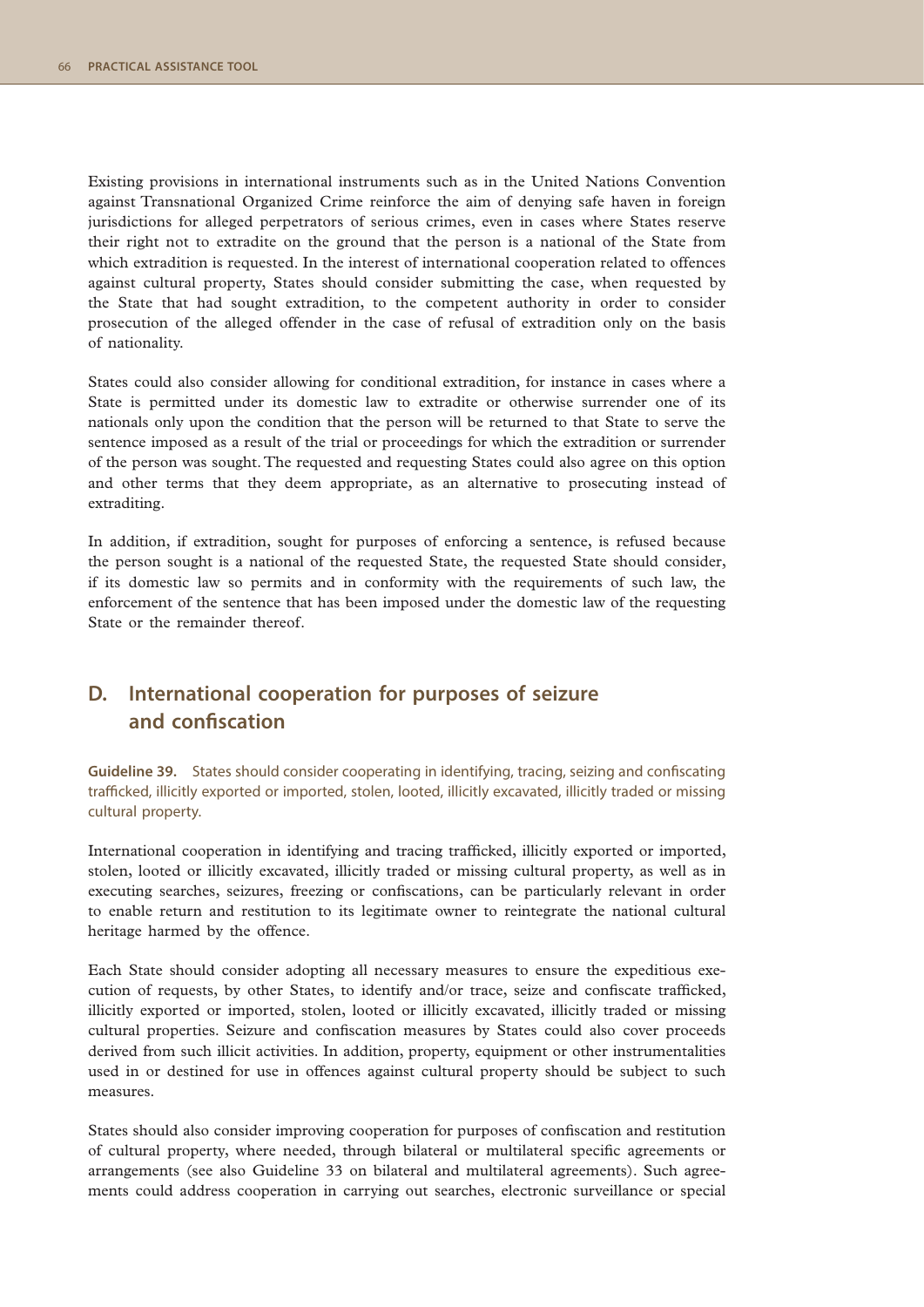investigative techniques for seizure and confiscation, and would minimize the need for considering requests on a case-by-case basis (see also Guideline 34).

and a share and a <u>. . . . . . . . . . . . .</u>

**Case study: the Girolamini Library case. The Italian experience in international cooperation for purposes of seizure, confiscation and return of cultural property**

The case refers to the investigations carried out in 2008 by the Public Prosecutor's Office in Naples on the massive dispossession, systematic damaging and exploitation of the library annexed to the Girolamini national monument, one of the most important and original collections of ancient books in Italy, and a relevant piece of the historical-artistic heritage of the country.

The misappropriation, by the person who had been appointed as Director, Massimo Marino De Caro, of approximately 4,000 ancient books and manuscripts belonging to the library was discovered through investigations.

The offender established a large network of national and international accomplices consisting of dealers in antiquities. Thanks to the experience in antique books of his accomplices and their expertise in "placing" in a quick and safe manner the precious and famous volumes stolen from the library, Mr. De Caro was able to gradually dispossess the Library of more than 600 books and manuscripts. A number of volumes and manuscripts were sold to third parties, collectors or brokers, in Italy and abroad, as well as auctioned by the Zisska and Schauer auction house in Munich.

At present, a final conviction has been issued against Mr. De Caro and some of his accomplices in relation to the crime of embezzlement in relation to the books that were recovered within the Italian territory at the beginning of the investigations. A criminal conviction confirmed by the Court of Appeal in Naples has also been issued against Herbert Schauer, holder of the Zisska and Schauer auction house.

Mr. Schauer was arrested in Germany in execution of an European arrest warrant, issued at the request of the Public Prosecutor's Office in Naples, in relation to the crimes of embezzlement and illegal export of cultural property. Around 500 ancient volumes were also found and returned to Italy as a result of a specific request for international cooperation between the two countries.

It must be highlighted that, during the investigation on the Girolamini Library case, successful international cooperation was also rendered to the Italian judicial authorities by Argentina, France, Spain and Switzerland.

**Guideline 40.** States may consider putting in place mechanisms to enable the contribution of confiscated financial assets to international or intergovernmental bodies concerned with the fight against transnational organized crime, including trafficking in cultural property and related offences.

The contribution of some part of confiscated financial assets (different from cultural property) related to offences against cultural property to international or intergovernmental bodies specialized in the fight against trafficking could provide for at least a portion of the funds needed for sustainable international cooperation. It could also contribute towards covering the most costly preventive measures, such as international digital inventories and databases, specialized training, sensitization programmes and campaigns, among others. This would, in turn, also contribute to the improved protection of cultural heritage.

States may consider adopting measures at the national level that would enable them to contribute confiscated financial assets to international or intergovernmental bodies concerned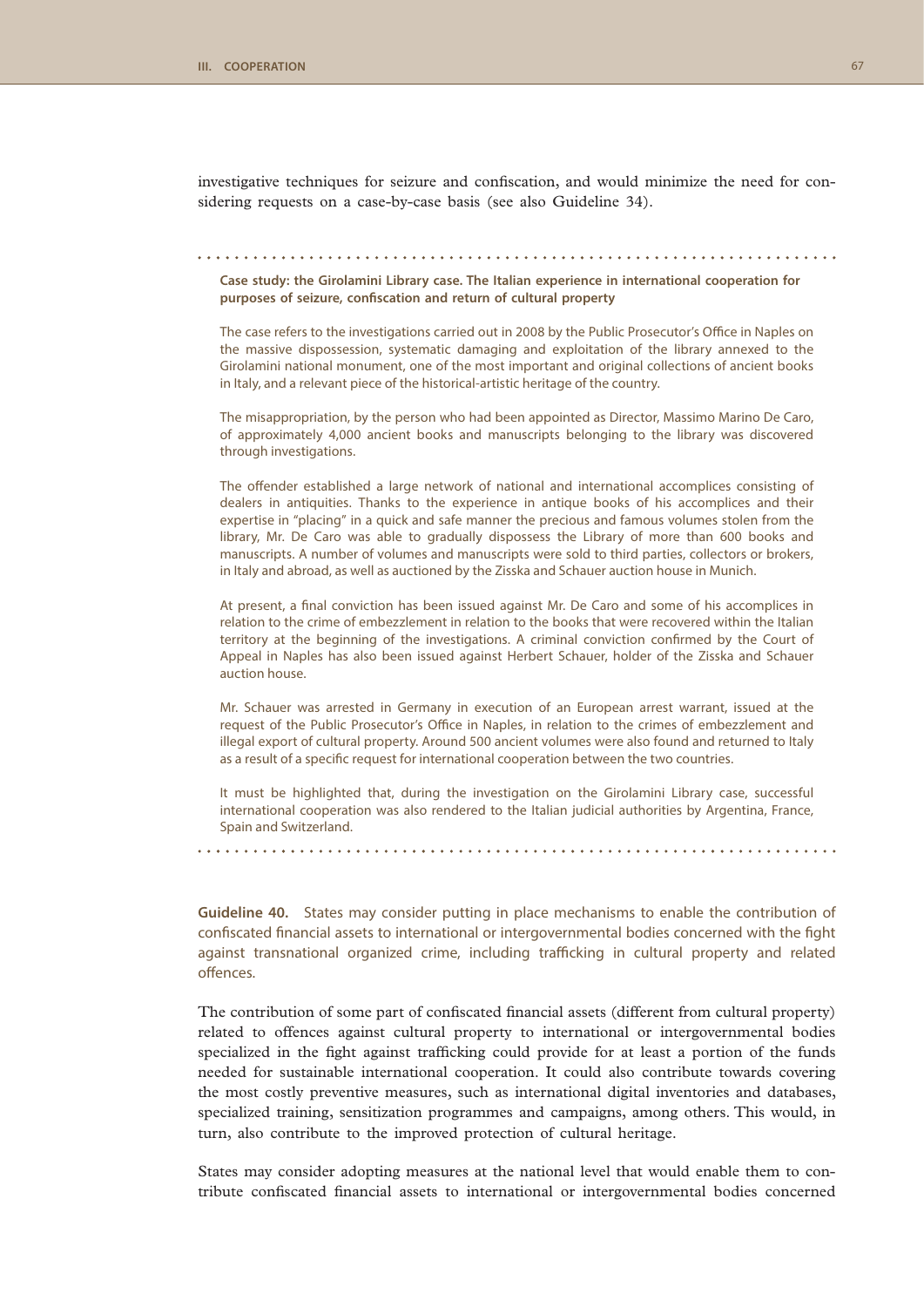with the fight against transnational organized crime, including trafficking in cultural property or related offences. Such measures could be part of national laws and regulations relating to forfeiture, return and disposal of assets. States may also consider concluding agreements or arrangements in order to assign confiscated assets to international or intergovernmental bodies specialized in the fight against organized crime, including trafficking in cultural property and related offences. In this regard, such assets could be contributed towards the Fund established under Article 30 of the United Nations Convention against Transnational Organized Crime.

The contribution of some part of confiscated financial assets to international or intergovernmental bodies concerned with the fight against transnational organized crime could be considered irrespective of the use of another part of such assets for tackling trafficking in cultural property and related offences at the national level.

# **E. International cooperation among law enforcement and investigating authorities**

**Guideline 41.** States should consider enhancing the exchange of information on trafficking in cultural property and related offences by sharing or interconnecting inventories of cultural property and databases on trafficked, illicitly exported or imported, stolen, looted, illicitly excavated, illicitly traded or missing cultural property, and/or contributing to international ones.

There are various advantages to enhancing the exchange of information on trafficking in cultural property and related offences by sharing or interconnecting inventories of cultural property and databases on trafficked, illicitly exported or imported, stolen, looted, illicitly excavated, illicitly traded or missing cultural property, and/or contributing to international ones. For instance, art and antiquities dealers, as well as museums and other professionals, can consult the databases before dealing in any cultural object; police and custom authorities can use the databases to identify illegally acquired cultural objects when, for example, they are sent across borders with false documents, presented in online auctions or appearing in a collection.141 They could be also used to corroborate evidence gathered on the illicit origin of cultural property.

To this end, States should consider sharing or interconnecting their national databases on trafficked, illicitly exported or imported, stolen, looted or illicitly excavated, illicitly traded or missing cultural property. In addition, States should consider contributing to the INTER-POL Stolen works of art database, which is currently the only existing public international database dedicated to this matter. The inclusion of such information in the INTERPOL database can assist police and customs authorities worldwide in quickly identifying illegally obtained cultural property at border posts, at online auctions or in collections. It can also facilitate the exchange of information and international cooperation among law enforcement agencies of different countries, as well as between such agencies and international law enforcement organizations such as INTERPOL.

States could also consider concluding agreements in order to create a unified international inventory of cultural property for the purpose of protection against its trafficking (see also

<sup>141</sup>See also article 5 *(g)* of the Convention on the Means of Prohibiting and Preventing the Illicit Import, Export and Transfer of Ownership of Cultural Property.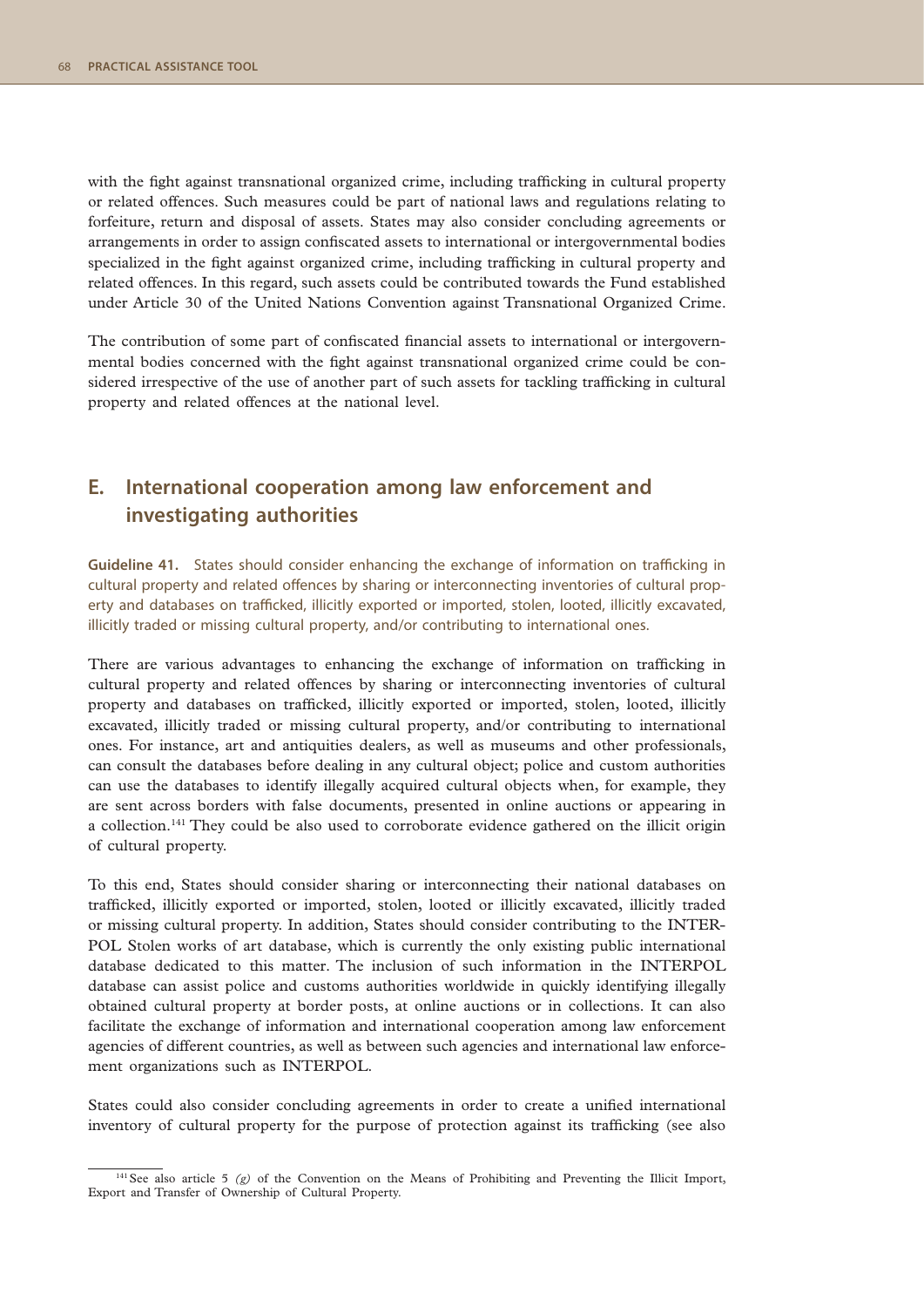Guidelines 1 and 3). Such an inventory could facilitate the identification of cultural objects, both by national authorities and by bona fide dealers or purchasers worldwide. Moreover, it could support police and other control agencies in monitoring the international art market, especially in the tracing of trafficked, illicitly exported or imported, stolen, looted or illicitly excavated, illicitly traded or missing cultural objects, in particular when a cross-check with the aforementioned databases is provided (see also Guideline 30 on coordination among law enforcement bodies). In addition, the inventory could contribute towards providing a sound basis for claims for return and restitution (see also Guidelines 46 and 47 on return and restitution).

The following are some examples of such exchanges of information at the international level:

- INTERPOL maintains the stolen works of art database, which is accessible to all INTERPOL member countries;<sup>142</sup> until 2009, INTERPOL also periodically issued a widely available *Stolen Works of Art CD-ROM*, as well as posters showing the most sought-after stolen works of art.
- Under the codename PSYCHE (Protection System for Cultural Heritage), the Italian *Carabinieri* specialized unit for the protection of cultural heritage has led a project in close cooperation with INTERPOL aimed at modernizing the INTERPOL database. Its objectives are the enhancement and improvement of the exchange of information on stolen works of art at the global level by modernizing the INTERPOL database. PSYCHE will provide tools and services to accelerate the circulation of information and intelligence at the global level on stolen works of art. It will facilitate direct data insertion into the INTERPOL database as well as enable direct data transfer from the world's most important database on stolen works of art (the stateof-the-art national Leonardo database) into the INTERPOL database. It will also aim at simplifying the queries made against the database through the addition of image comparison software enabling faster cross-checking of works of art and enhancing the potential recovery of stolen objects. Moreover, the project will aim to provide training sessions and materials to law enforcement agencies in order to enhance their capacities to curb the illicit trafficking of cultural heritage.
- In the past, ICOM provided the One-Hundred Missing Objects Series,<sup>143</sup> which listed objects that had been stolen and whose disappearance had been reported to the police. It also integrated the Red List, which more generally classifies the endangered categories of archaeological objects or works of art in the most vulnerable areas of the world in order to prevent them from being sold or illegally exported.

**Guideline 42.** States should consider, where appropriate, in the framework of international judicial cooperation, enhancing the exchange of information on previous convictions and ongoing investigations relating to trafficking in cultural property and related offences.

The exchange of information among national law enforcement agencies in relation to previous convictions and ongoing investigations for trafficking or related offences against cultural property can facilitate investigations on offences against cultural property. It could also provide information on patterns of activity of offenders, including of those being tried in another State. Such exchanges could also provide useful information to authorities when considering

<sup>&</sup>lt;sup>142</sup> See www.interpol.int/Public/WorkOfArt/Default.asp.

<sup>143</sup>See http://icom.museum/what-we-do/programmes/fighting-illicit-traffic.html.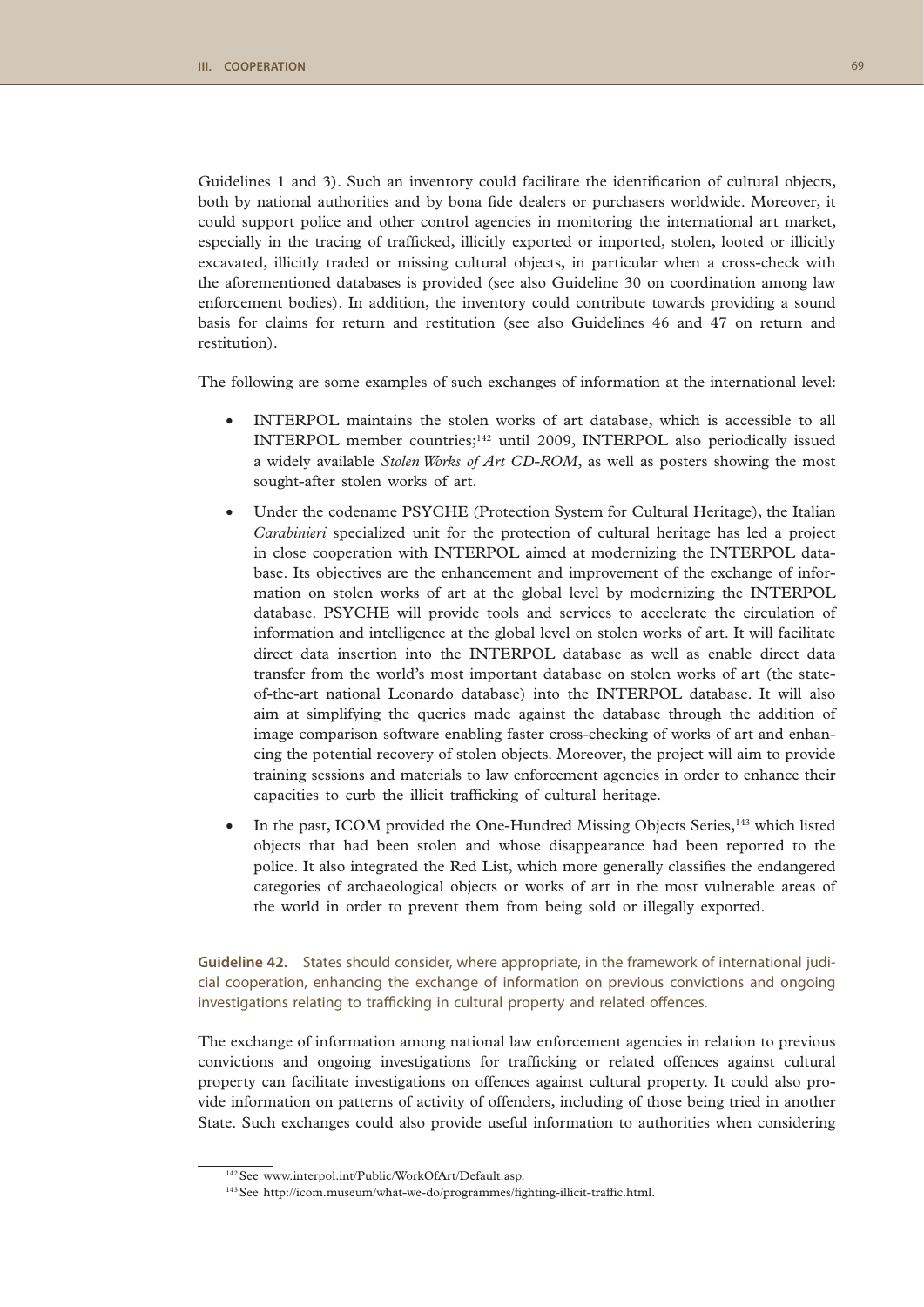the granting of licences or other authorization for archaeological excavations, dealings in art and antiques, auctions of cultural property or other similar activities.

States should consider using existing international instruments in order to facilitate the exchange of information in relation to previous convictions for offences against cultural property and ongoing investigations, whenever possible.144 States should also consider concluding bilateral or multilateral agreements in order to allow such exchanges on a regular basis and, where possible, establish direct channels of communication among national law enforcement agencies for that purpose.

**Example of enhanced international judicial cooperation related to trafficking in cultural property and related offences**

European Council resolution 14232/12, of 4 October 2012, created an informal network of law enforcement authorities with expertise in the field of cultural goods. The main objective of the network is to improve the exchange of information related to the prevention of the illicit trade in cultural goods and to identify and share information on criminal networks suspected of being involved in illicit trade. In its preamble, the resolution considers that crimes "against cultural goods in general, and illicit trafficking of stolen cultural goods in particular, are serious offences because of the threat they pose to civilization and because of their international and cross-border nature". It also underlines "that the European Union is an important region of origin, transit and destination for cultural goods".

The network seeks to identify and share information (including information from auction houses and websites used for trading cultural heritage objects), on criminal networks suspected of being involved in the illicit trafficking of stolen cultural goods in order to determine the links between such networks and other forms of crime. It also seeks to identify routes, destinations, modus operandi, and trends and types of criminal activities in close cooperation with the different national and international stakeholders. The network has been tasked by European Parliament resolution 2015/2649(RSP), of 27 April 2015, with creating an additional instrument to control the import into the European Union of cultural goods unlawfully removed from the Syrian Arab Republic and Iraq.

**Guideline 43.** States should consider concluding bilateral or multilateral agreements or arrangements in order to establish joint investigative teams for trafficking in cultural property and related offences.

Given the often transnational nature of the art and antiques market, the creation of joint investigative teams by States investigating offences against cultural property can be particularly useful. Such teams can also contribute to the exchange of best practices and investigative techniques among law enforcement agencies of different States. The creation of joint investigative teams can also facilitate information exchange among law enforcement agencies of different States and increase the efficiency of prevention strategies.<sup>145</sup>

States should therefore consider taking necessary measures, including entering into specific bilateral or multilateral agreements, in order to establish joint investigative teams to investigate

<sup>&</sup>lt;sup>144</sup>The exchange of personal data, intelligence or findings of investigations should only take place if allowed by national or international laws and through the existing and secured official information exchange channels.

 $145$  In investigations relating to art crimes, the participation in joint investigating teams of art/cultural property experts is also highly recommended, as their expertise could favor prompt and in-depth analyses both of the cultural items as soon as they are recovered. More information on joint investigative teams can also be found on the websites of Eurojust (www.eurojust.europa.eu) and Europol (www.europol.europa.eu).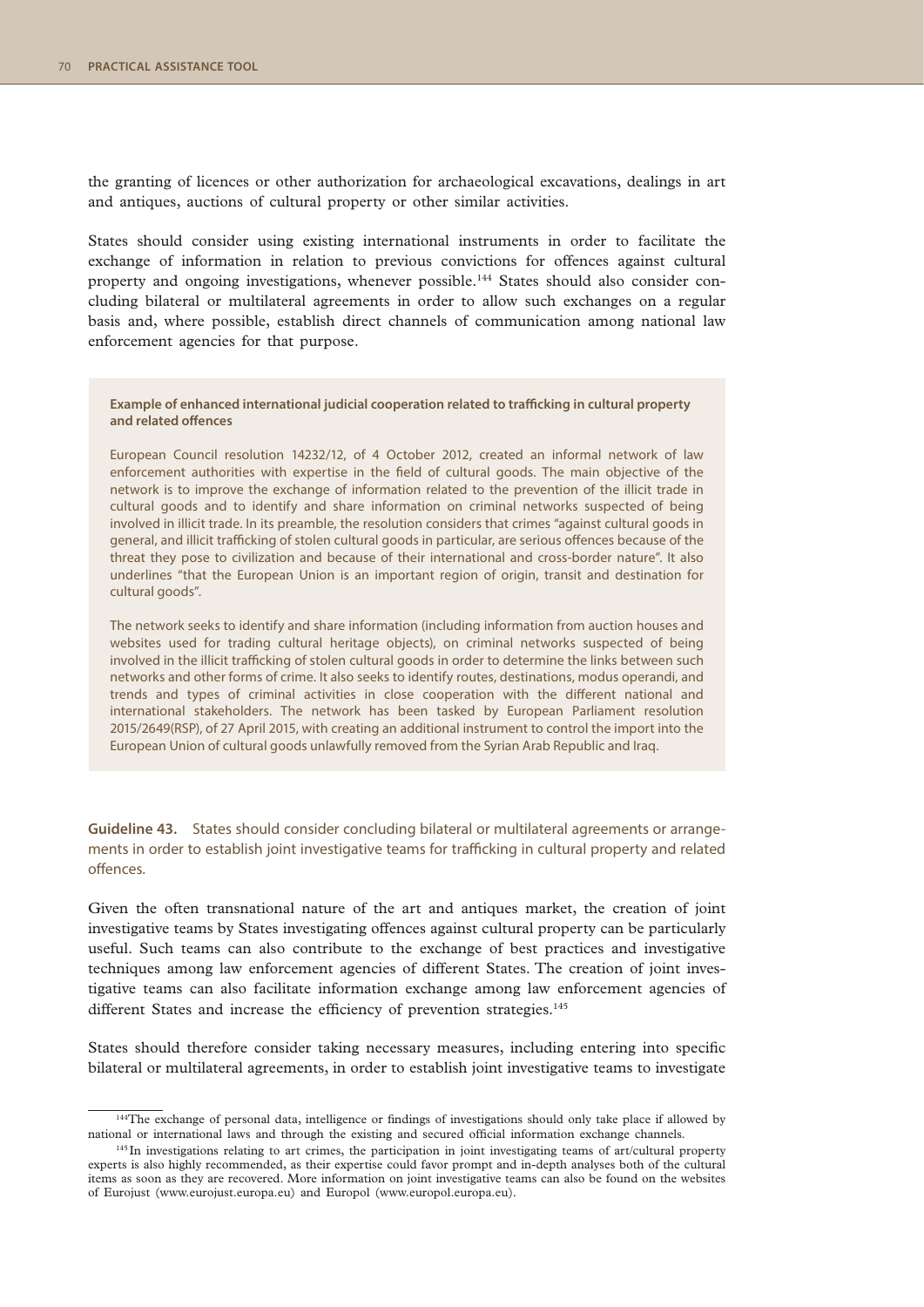transnational offences against cultural property, including the undertaking of special investigative techniques. In addition, States could consider facilitating effective coordination among their law enforcement agencies through the exchange of personnel and other experts, including, where feasible, the posting of liaisons officers.<sup>146</sup> States could also create direct communication channels between the joint investigative teams and international organizations charged with cultural property protection, such as INTERPOL, UNESCO and UNIDROIT (see also Guidelines 3, 7, 30, 33, 34, 39 and 44 on international cooperation). In the absence of such agreements or arrangements, States should consider undertaking such joint investigations on a case-by-case basis.

#### **Guideline 44.** States should consider assisting each other in planning and implementing specialized training programmes for law enforcement personnel.

States should consider assisting each other in planning and implementing specialized training programmes for law enforcement personnel because of the complexity of offences against cultural property and the particular nature of the objects involved, which require a specialized knowledge of the international art and antiquities market on the part of the investigators. States should also consider assisting each other with specialized training programmes on foreign and international laws and the sharing of best practices so as to facilitate cooperation among law enforcement agencies and improve the efficiency of investigations and prosecutions of offences against cultural property. Examples such as the one examined under Guideline 7 (cooperation between Italy and Iraq) also highlight the importance of this Guideline.

States could consider concluding bilateral or multilateral agreements or arrangements in order to provide for the organization and implementation of shared specialized training programmes on a regular basis, and in order to maximize training activities delivered by international and regional organizations. Specialized training programmes should be provided for police, including customs and border police, as well as for public prosecutors and judges. Training could include case analysis, to examine information on the type of offenders involved, their modus operandi, routes, means of transport, methods of concealment used and their links to other criminal activities and networks.

States should also consider assisting each other in planning and implementing specialized training programmes for law enforcement personnel in war-torn areas and adjacent countries.

States could also consider concluding bilateral or multilateral agreements or arrangements in order to promote the regular organization of regional or international conferences or seminars for law enforcement personnel and experts on offences against cultural property. Such programmes could also promote the international exchange of experts and law enforcement personnel, in order to share investigative techniques and best practices (see also Guidelines 7 and  $29$ ).<sup>147</sup>

<sup>&</sup>lt;sup>146</sup> For States that have homogenous/similar problems in combatting illicit trafficking in cultural property because they share a common cultural area or have shared borders, co-management of entire investigative and prosecutorial activities could be considered.

<sup>&</sup>lt;sup>147</sup>The INTERPOL Expert Group on Stolen Cultural Property has also in the past dealt with this topic. In the conclusions of the 2010 meeting, the Expert Group invited INTERPOL and its member countries to provide training opportunities on the fight against illicit trafficking in cultural property for law enforcement, judicial and other competent authorities. See the conclusions of the seventh meeting of the INTERPOL Expert Group on Stolen Cultural Property, held in Lyon on 23 and 24 February 2010.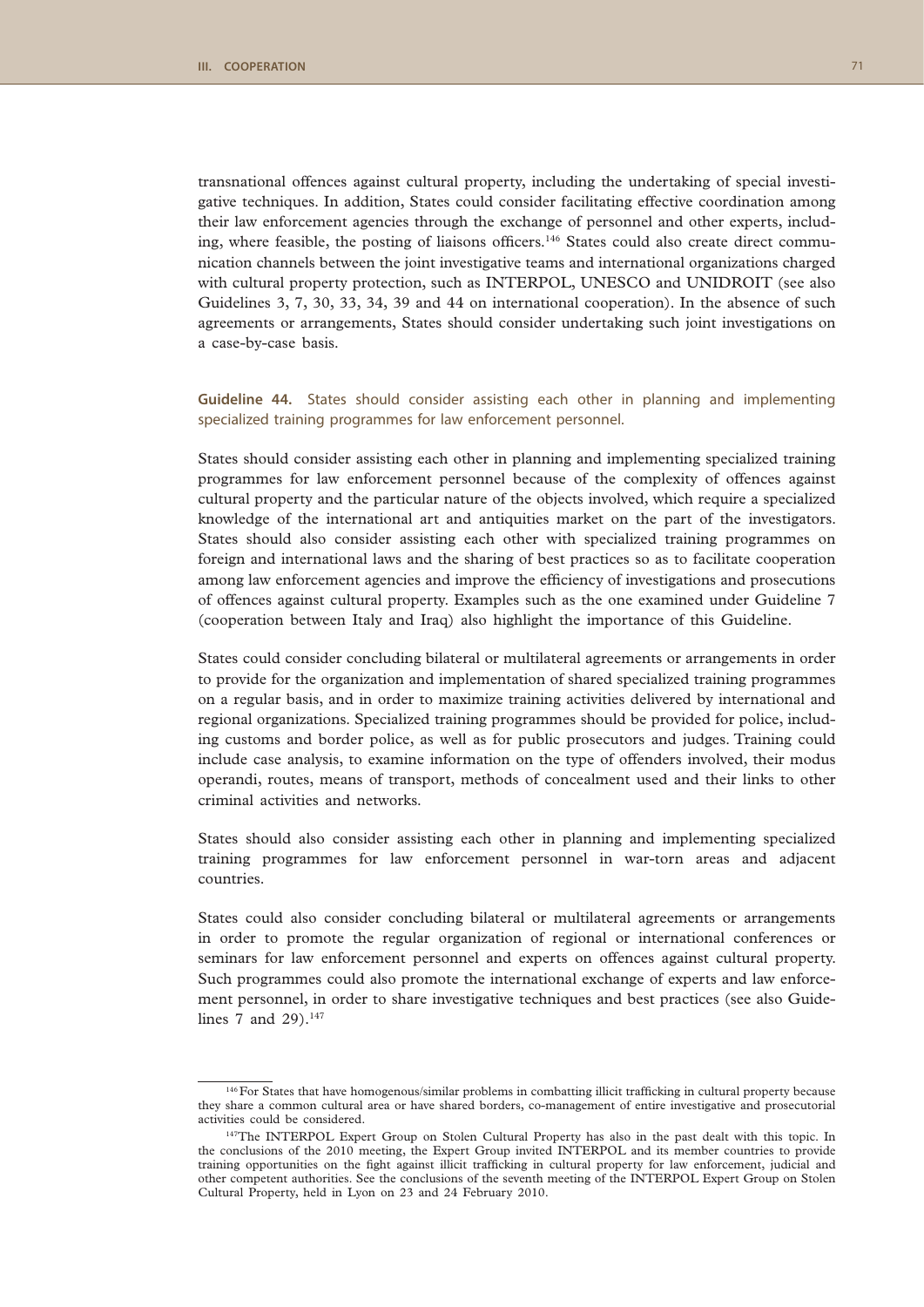International organizations may also assist in planning and implementing specialized training programmes for law enforcement personnel. For instance, UNESCO supports its member States by organizing regular training courses with a view to strengthening institutional capacities in the fight against illicit trafficking in cultural property, which consistently involve law enforcement stakeholders from all regions. Between June 2014 and July 2015, 16 training sessions were organized involving 60 countries and 580 participants.<sup>148</sup>

States should consider coordinating these efforts through an existing central national authority tasked with combating offences against cultural property or by creating a central national authority (see Guideline 4 on central national authorities).

**Guideline 45.** States should consider enhancing or establishing privileged channels of communication between their law enforcement agencies.

The presence of swift and steady communication channels among law enforcement agencies charged with the investigation and prosecution of offences against cultural property can be very useful. This is due to the fact that such offences are often transnational in nature and the art and antiques market is generally opaque, thereby making investigations and prosecutions by a single State very challenging. The existence of such communication channels can therefore facilitate the work of investigators and prosecutors from different States to prevent and combat trafficking in cultural property and related offences.

States should consider taking all necessary measures (including bilateral or multilateral arrangements or agreements) in order to enhance and, where necessary, establish direct channels of communication between their national competent authorities, agencies and services so as to facilitate the secure and rapid exchange of information concerning all aspects of offences against cultural property. States should also consider taking necessary measures in order to allow their national competent authorities to transmit information relating to offences against cultural property to a competent authority of another State, even without a prior request from the interested State or its authorities, in cases where they believe that such information can assist that authority in undertaking or successfully concluding investigations and criminal proceedings or can lead to the recovery of trafficked, illicitly exported or imported, stolen, looted or illicitly excavated, illicitly traded or missing cultural property (see Guideline 4 for more on central national authorities).

States should also consider taking all necessary measures to improve the international exchange of information on trends in crimes against cultural property, as well as on circumstances, means and methods, technologies, persons and organizations involved in such offences (see Guidelines 1, 3 and 35 on data collection and dissemination).

Some relevant examples of channels of communication include the INTERPOL I-24/7 system149 and the ARCHEO network of the WCO Regional Intelligence Liaison Offices for Western Europe<sup>150</sup> for communication among national custom authorities.

<sup>&</sup>lt;sup>148</sup>See the report of the secretariat on its activities between June 2014 and September 2015, document C70/15/3.SC/4

<sup>&</sup>lt;sup>149</sup> See www.interpol.int/INTERPOL-expertise/Data-exchange.

<sup>150</sup>See www.wcoomd.org/en/topics/enforcement-and-compliance/activities-and-programmes/trafficking-of-culturalobjects.aspx.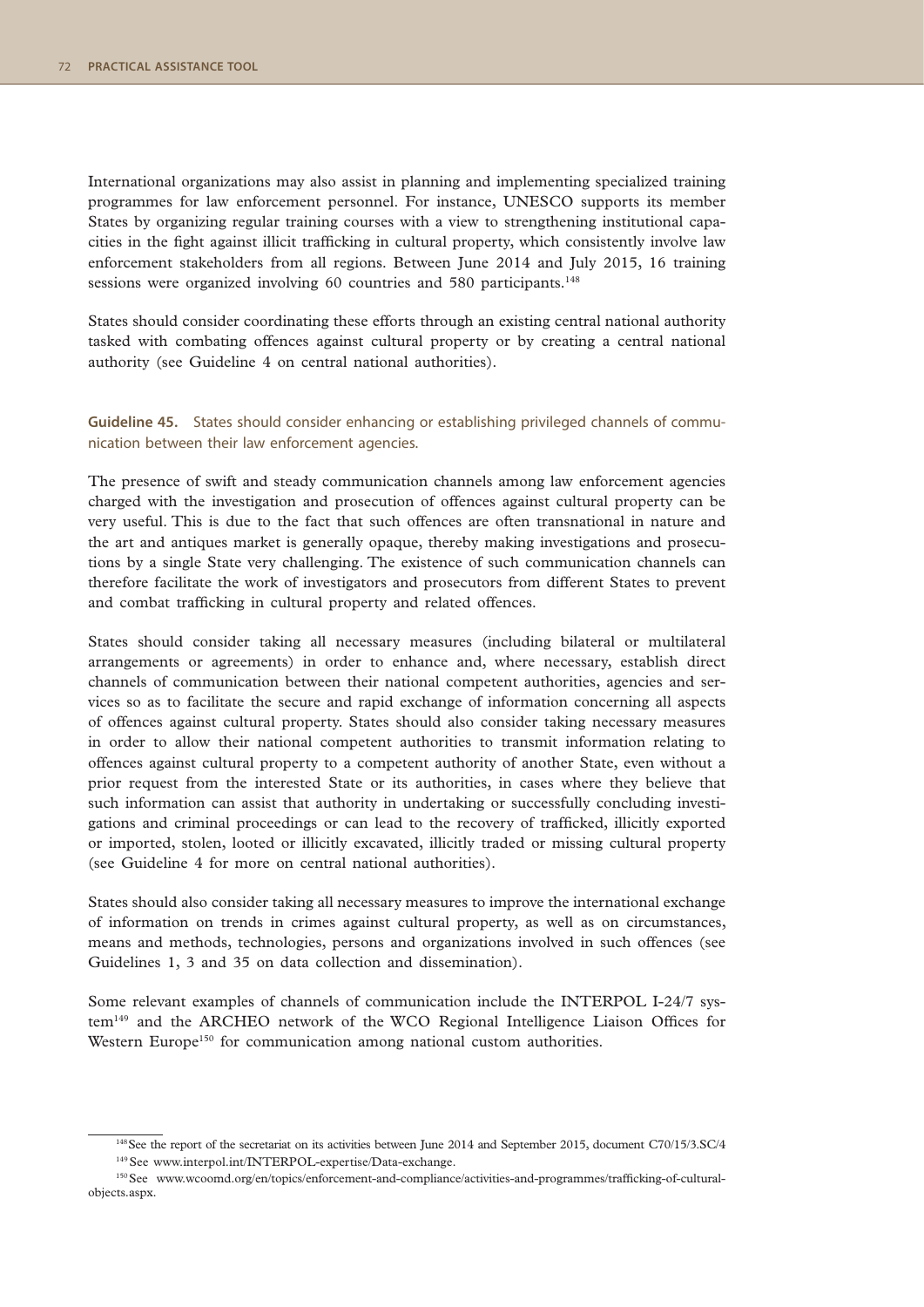## **F. Return, restitution or repatriation**

**Guideline 46.** States should consider, in order to enhance international cooperation in criminal matters, undertaking appropriate measures to recover trafficked, illicitly exported or imported, stolen, looted, illicitly excavated or illicitly traded cultural property for the purpose of their return, restitution or repatriation.

The return and restitution of trafficked, illicitly exported or imported, stolen, looted or illicitly excavated, illicitly traded or missing cultural property is the ultimate aim of any measure either legislative or regulatory, administrative, investigative or judicial—intended to combat trafficking in cultural property and related offences and to ensure the return to the original status quo, as far as possible, of cultural heritage harmed by such offences.

States should consider acceding to (where they are not yet parties) and/or implementing the aforementioned international conventions, including the Convention on the Means of Prohibiting and Preventing the Illicit Import, Export and Transfer of Ownership of Cultural Property and the Convention on Stolen or Illegally Exported Cultural Objects. States should also consider concluding any further bilateral or multilateral agreements or arrangements in order to grant, in the framework of criminal proceedings, the return or restitution of a trafficked, illicitly exported or imported, stolen, looted or illicitly excavated, illicitly traded or missing cultural property to its rightful owner, with the greatest effectiveness and within the shortest possible time. The requesting State should furnish, at its expense, the documentation and other evidence necessary to establish its claim for recovery and return. States should also consider taking all necessary measures to ensure that their domestic legislation conforms to the aforementioned purpose. In particular, States should consider providing for exemption of customs duties or other charges upon cultural property returned to the requesting State.

States should consider providing for the payment of just compensation to any innocent purchaser who exercised due diligence or to any person who has valid title to the cultural property that has to be returned.

It must also be noted that the recovery and restitution of stolen, looted or illicitly exported cultural property is a central issue in many international conventions and other relevant documents.151 In particular, taking into account that the commission of many offences pertaining to trafficking in cultural property is facilitated by bribery, falsification of documents, abuse of functions and other corrupt practices, the United Nations Convention against Corruption may provide for an effective mechanism for recovery of cultural property.152 Chapter V of the Convention provides for important provisions for direct recovery of property through civil action by another State party, for mandatory and discretionary return of property. For example, in the case of the embezzlement of cultural property by a public official or laundering of the embezzled property, on the basis of a judgment of the requesting State party and when the cultural property is confiscated on the basis of the request of the requesting State party, the requested State party must return the confiscated property to the requesting

<sup>&</sup>lt;sup>151</sup>For instance, the UNODC expert group on protection against trafficking in cultural property expressly recommended that "States should consider including, in their cooperation agreements on protection against trafficking in cultural property, specific provisions for […] the return or, as appropriate, the restitution of stolen cultural property to its rightful owner" (see UNODC/CCPCJ/EG.1/2009/2). In this regard, also relevant are General Assembly resolutions 48/15 of 2 November 1993, 58/17 of 3 December 2003, 61/52 of 4 December 2006, 64/78 of 7 December 2009 and 66/180 of 19 December 2011 on the return and restitution of cultural property.

<sup>&</sup>lt;sup>152</sup>For the United Nations Convention against Corruption to be applicable to cases of trafficking of cultural property or related offences, the cultural property must be obtained through or involved in the commission of any of the offences enumerated in that Convention.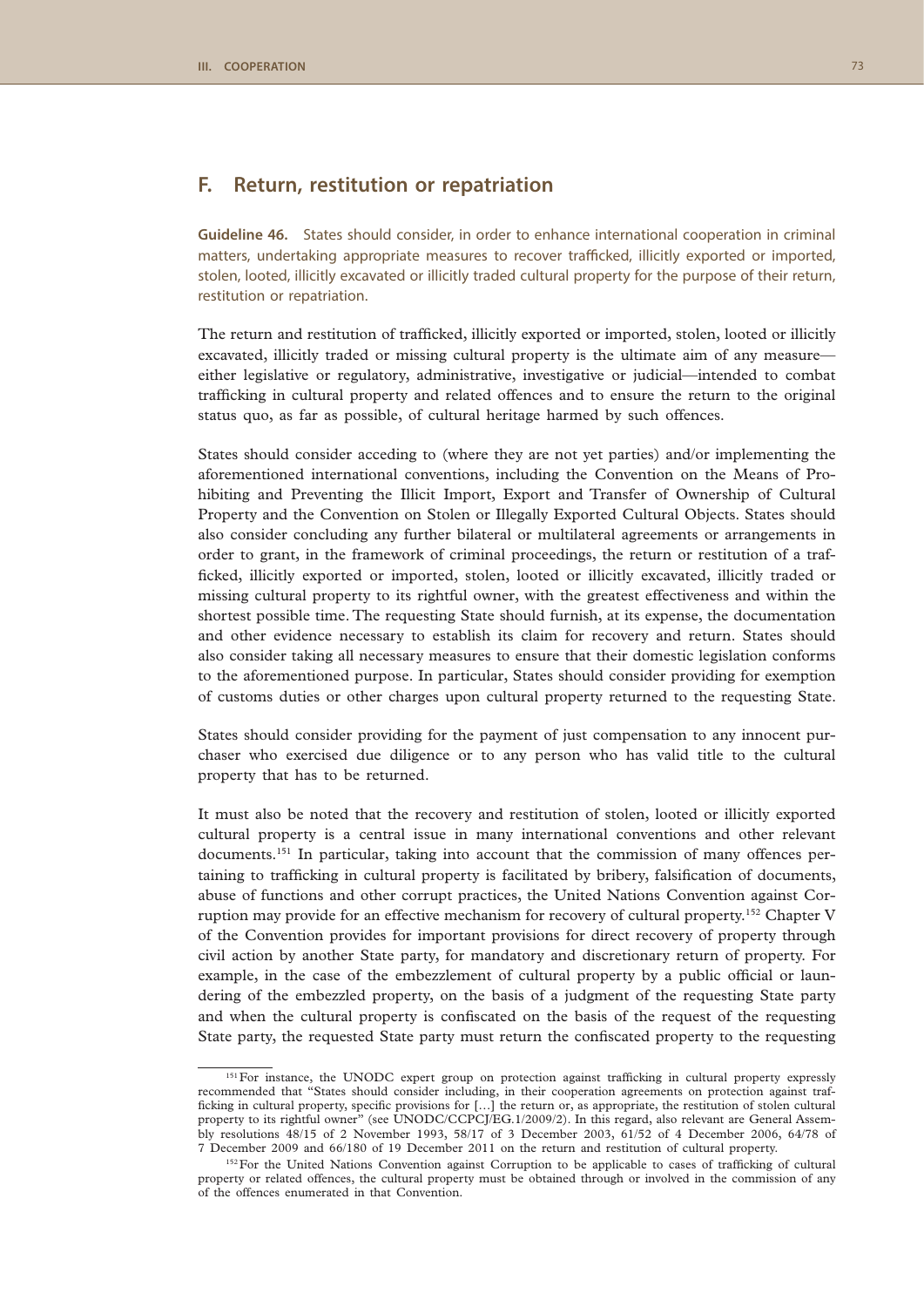State party. Article 57 of the Convention also provides for other grounds for mandatory or discretionary return of the property.

**Guideline 47.** States should consider pondering, procedurally, as appropriate, the owner State's provisions on national or State ownership in order to facilitate the return, restitution or repatriation of public cultural property.

In accordance with their duty to protect cultural property as part of the common heritage of humankind, several States have enacted laws on national or State ownership of certain cultural property, which would consider such cultural property to be public property of the State. Laws on national or State ownership include ownership of archaeological artefacts and historical objects, regardless of prior exercise of physical control over them, and thus including when such artefacts and objects remain officially undiscovered or otherwise uncatalogued.

When a State which has enacted such laws on national or State ownership seeks restitution of relevant cultural property, requested States should resort to all appropriate means at their disposal in order to cooperate to the greatest extent possible with the requesting State. Such cooperation would include taking into account the requesting State's national or State ownership laws in order to expeditiously grant requests for restitution of public property.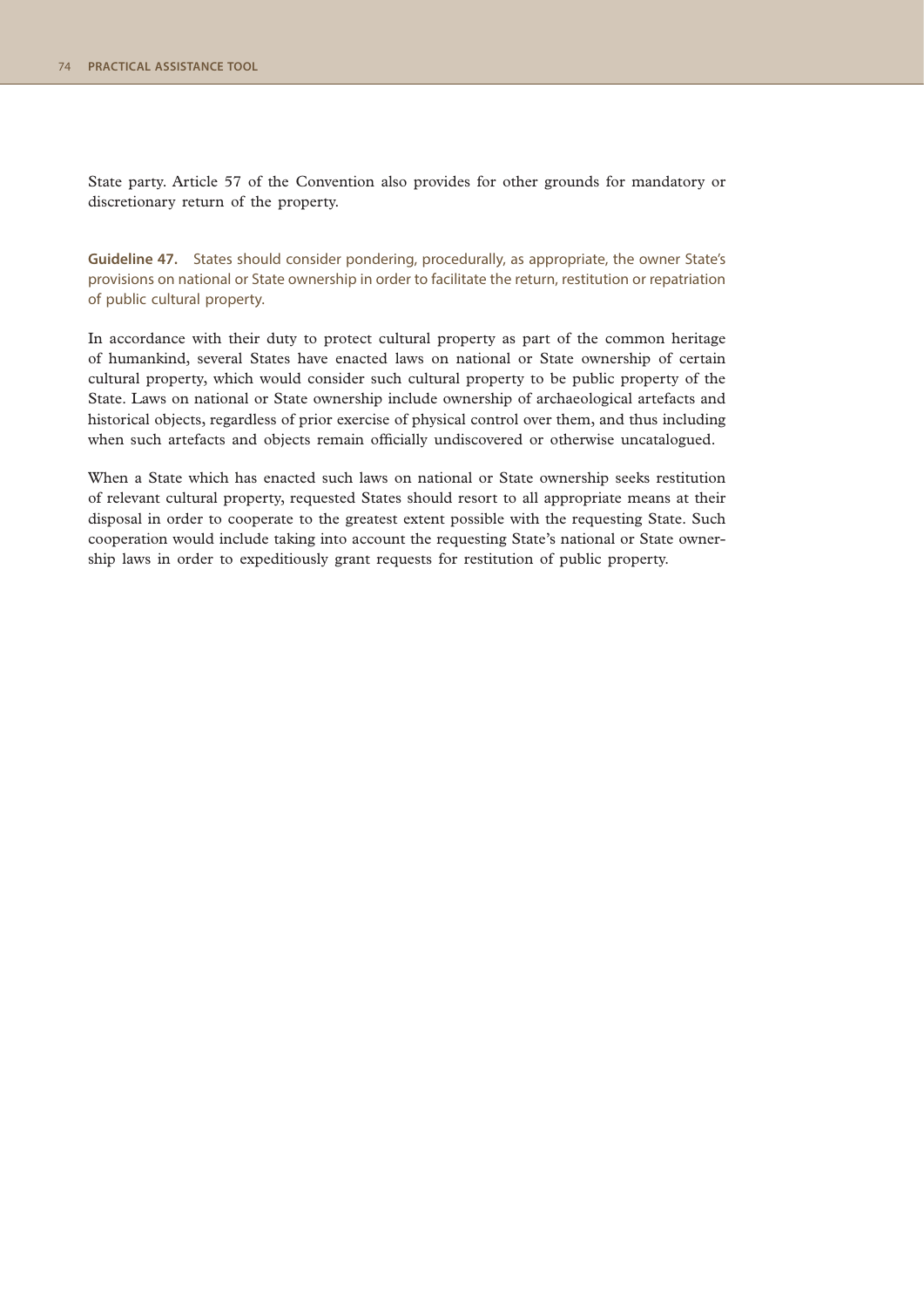# IV. SCOPE OF APPLICATIO

**Guideline 48.** States should consider applying the Guidelines in any situations, including exceptional circumstances, that foster trafficking in cultural property and related offences, in the framework of the above-mentioned conventions and other relevant international instruments.

The significance of cultural property as part of the common heritage of humankind and as a unique and important testimony of the culture and identity of peoples prompts the formulation of policies aimed at strengthening international cooperation in preventing, prosecuting and punishing all aspects of its trafficking. Therefore, States should consider applying the Guidelines to the maximum extent possible in any situation and making efforts to overcome practical difficulties in their implementation.

Applying the present Guidelines in any situation, including exceptional circumstances, that foster trafficking in cultural property and related offences may be of relevance to the protection of cultural property in such circumstances. Exceptional circumstances may include armed conflict and natural disasters, among others.

Applying the International Guidelines consistenly in any situation could:

- Enhance the effectiveness of State actions in preventing, investigating and prosecuting trafficking in cultural property and related offences that are greatly harmful to cultural heritage.
- Allow for the consistent protection of national cultural property, while promoting international cooperation.
- Encourage due diligence from professional operators when dealing with cultural property and increase transparency in cultural institutions' acquisition policies, as well as in the art and antiques markets.
- Strengthen public awareness of the relevant value of cultural heritage and of the harm caused by crimes against it.
- Foster an assumption of responsibility by operators and the general public when dealing with cultural sites or properties, especially in case of chance discoveries.

During crisis situations, such as manmade and natural disasters, trafficking in cultural property can generate a lucrative underground market within and among States. States should therefore consider creating specific arrangements and implementing interim measures for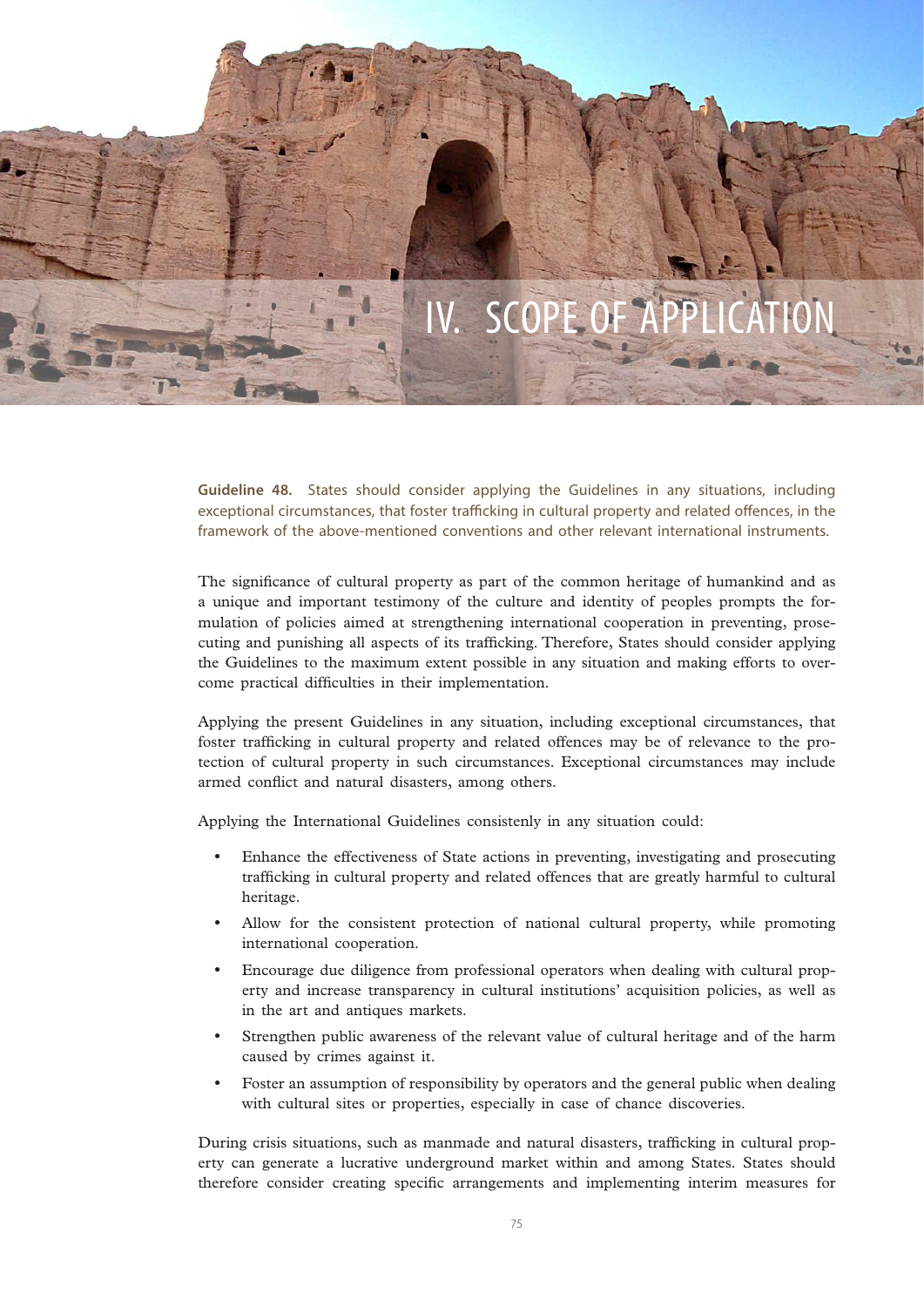enhancing cooperation to combat trafficking in cultural property and related offences in such scenarios.

States should also consider applying the International Guidelines to new challenging phenomena, such as those relating to "cultural cleansing"153 and the funding of terrorism through the trafficking in cultural property and related offences.

<sup>153</sup>See, for instance, United Nations News Centre, "General Assembly calls for an immediate halt to 'wanton' destruction of Iraq's cultural heritage", 28 May 2015. Available at www.un.org.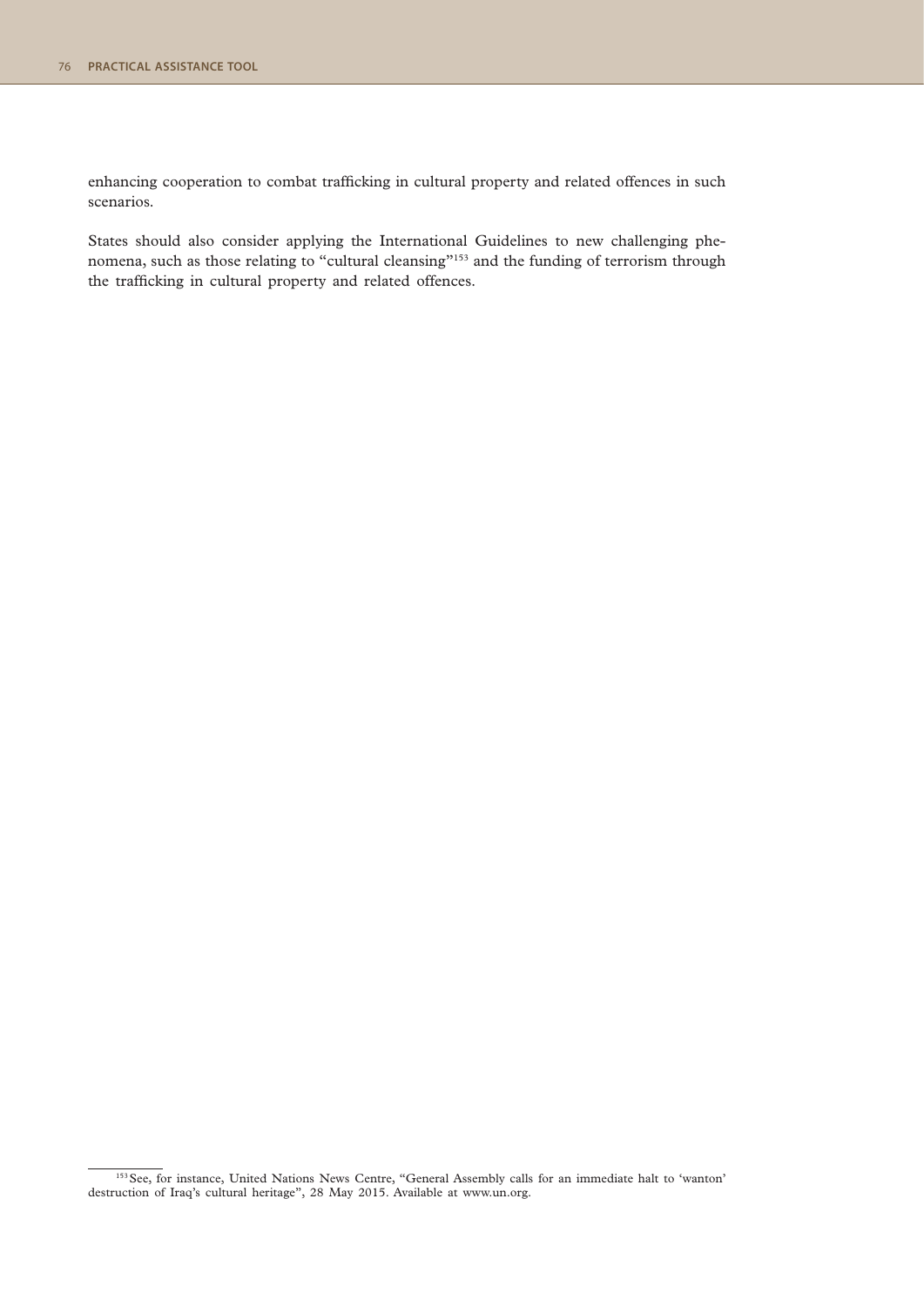ANNEX I. TREATIES, CONVENTIONS AND OTHER OFFICIAL DOCUMENTS, WITH SELECTED SECTIONS RELATING TO THE PROTECTION AND RETURN OF CULTURAL PROPERTY, APPLICABLE TO CERTAIN GUIDELINES**FR** 

# GUIDELINE 1

| Legal texts                                                                                                                                                                                       | Article/s              |
|---------------------------------------------------------------------------------------------------------------------------------------------------------------------------------------------------|------------------------|
| Second Protocol to the Hague Convention of 1954 for the Protection of Cultural<br>Property in the Event of Armed Conflict (1999)                                                                  | 5, 33                  |
| Convention on the Means of Prohibiting and Preventing the Illicit Import, Export<br>and Transfer of Ownership of Cultural Property (1970)                                                         | 5, 7                   |
| Operational Guidelines for the implementation of the Convention on the Means of<br>Prohibiting and Preventing the Illicit Import, Export and Transfer of Ownership of<br>Cultural Property (2013) | Paras. 12:<br>33 to 38 |
| Convention on Stolen or Illegally Exported Cultural Objects (1995)                                                                                                                                | 3, 4(4)                |
| European Convention on the Protection of the Archaeological Heritage (1992)                                                                                                                       | 4                      |

# GUIDELINE 2

| Legal texts                                                                                                                                                           | Article/s                       |
|-----------------------------------------------------------------------------------------------------------------------------------------------------------------------|---------------------------------|
| Operational Guidelines for the implementation of the Convention on the Means of<br>Prohibiting and Preventing the Illicit Import, Export and Transfer of Ownership of | Paras. 25, 33, 34,<br>35 and 87 |
| Cultural Property (2013)                                                                                                                                              |                                 |

| Legal texts                                                                                                                               | Article/s    |
|-------------------------------------------------------------------------------------------------------------------------------------------|--------------|
| Convention on the Means of Prohibiting and Preventing the Illicit Import, Export<br>and Transfer of Ownership of Cultural Property (1970) | $5 (q)$ , 16 |
| Model treaty for the prevention of crimes that infringe on the cultural heritage of<br>peoples in the form of movable property (1990)     | $2(b)$ , 4   |
| Convention on the Protection of the Underwater Cultural Heritage (2001)                                                                   | 19.4         |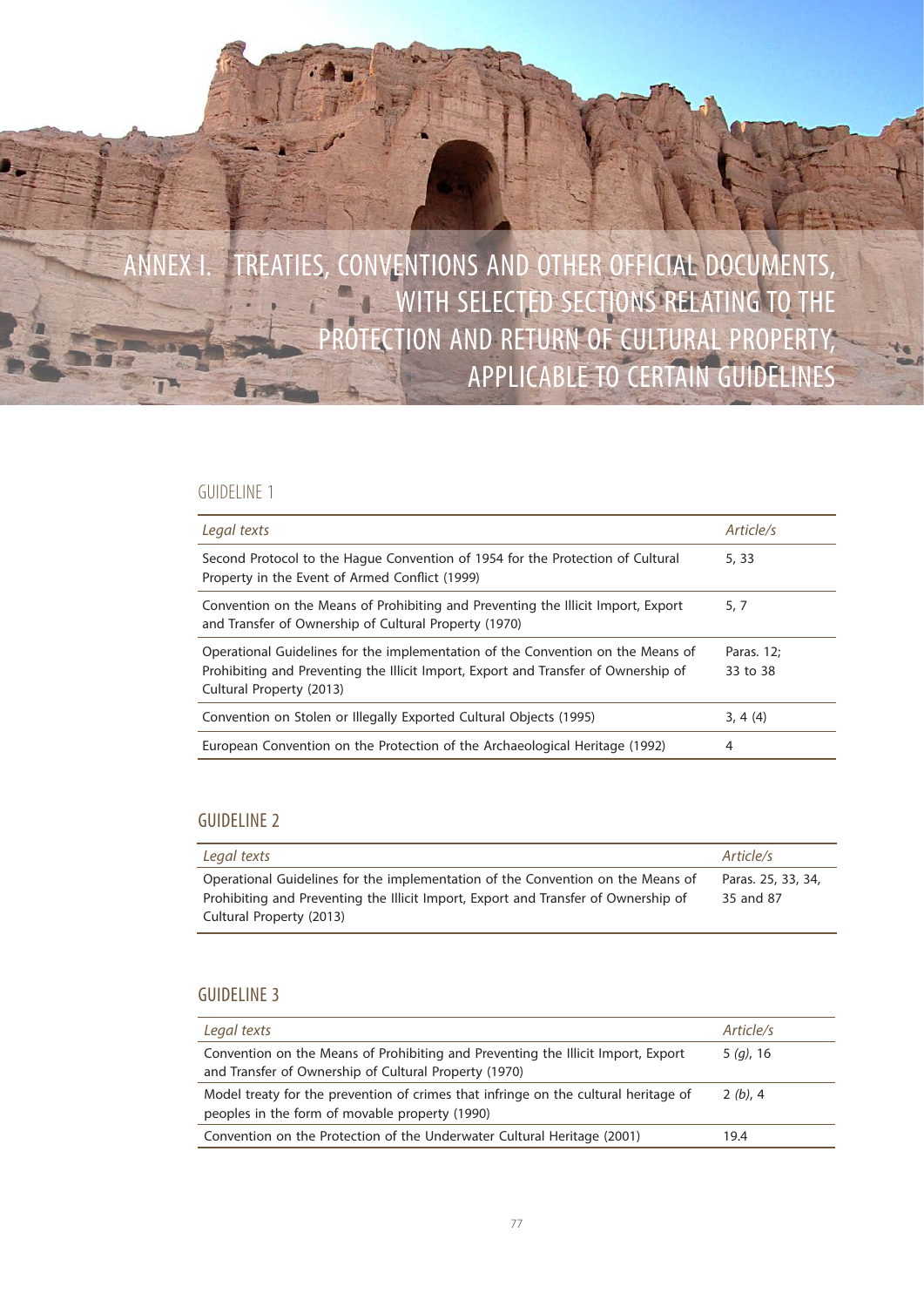| Legal texts                                                                                                                               | Article/s |
|-------------------------------------------------------------------------------------------------------------------------------------------|-----------|
| Second Protocol to the Hague Convention of 1954 for the Protection of Cultural<br>Property in the Event of Armed Conflict (1999)          | 5         |
| Convention on the Means of Prohibiting and Preventing the Illicit Import,<br>Export and Transfer of Ownership of Cultural Property (1970) | 5, 14     |
| Convention on the Protection of the Underwater Cultural Heritage (2001)                                                                   | 22        |
| Council Directive 93/7/EEC of 15 March 1993                                                                                               | 3         |
| Security Council resolution 2199 (2015)                                                                                                   | Para, 17  |

#### GUIDELINE 5

| Legal texts                                                                                                                                                                                       | Article/s                   |
|---------------------------------------------------------------------------------------------------------------------------------------------------------------------------------------------------|-----------------------------|
| Convention on the Means of Prohibiting and Preventing the Illicit Import, Export<br>and Transfer of Ownership of Cultural Property (1970)                                                         | 5 (e)                       |
| Operational Guidelines for the implementation of the Convention on the Means of<br>Prohibiting and Preventing the Illicit Import, Export and Transfer of Ownership of<br>Cultural Property (2013) | Paras, 49 to 51<br>and $71$ |
| United Nations Convention against Transnational Organized Crime (2000)                                                                                                                            | 31.2.b, 31, §1              |
| United Nations Convention against Corruption (2003)                                                                                                                                               | 8                           |

# GUIDELINE 6

| Legal texts                                                            | Article/s     |
|------------------------------------------------------------------------|---------------|
| United Nations Convention against Transnational Organized Crime (2000) |               |
| United Nations Convention against Corruption (2003)                    | 8, 13, 31, 34 |

| Legal texts                                                                                                                                                                                       | Article/s       |
|---------------------------------------------------------------------------------------------------------------------------------------------------------------------------------------------------|-----------------|
| Haque Convention of 1954 for the Protection of Cultural Property in the Event of<br>Armed Conflict                                                                                                | 25              |
| Convention on the Means of Prohibiting and Preventing the Illicit Import, Export<br>and Transfer of Ownership of Cultural Property (1970)                                                         | 5, 6            |
| Operational Guidelines for the implementation of the Convention on the Means of<br>Prohibiting and Preventing the Illicit Import, Export and Transfer of Ownership of<br>Cultural Property (2013) | Paras, 72 to 80 |
| United Nations Convention against Transnational Organized Crime (2000)                                                                                                                            | 30, §2, d       |
| UNESCO Convention on the Protection of the Underwater Cultural Heritage (2001)                                                                                                                    | 21              |
| United Nations Convention against Corruption (2003)                                                                                                                                               | 7               |
| European Convention on the Protection of the Archaeological Heritage (1992)                                                                                                                       | 6               |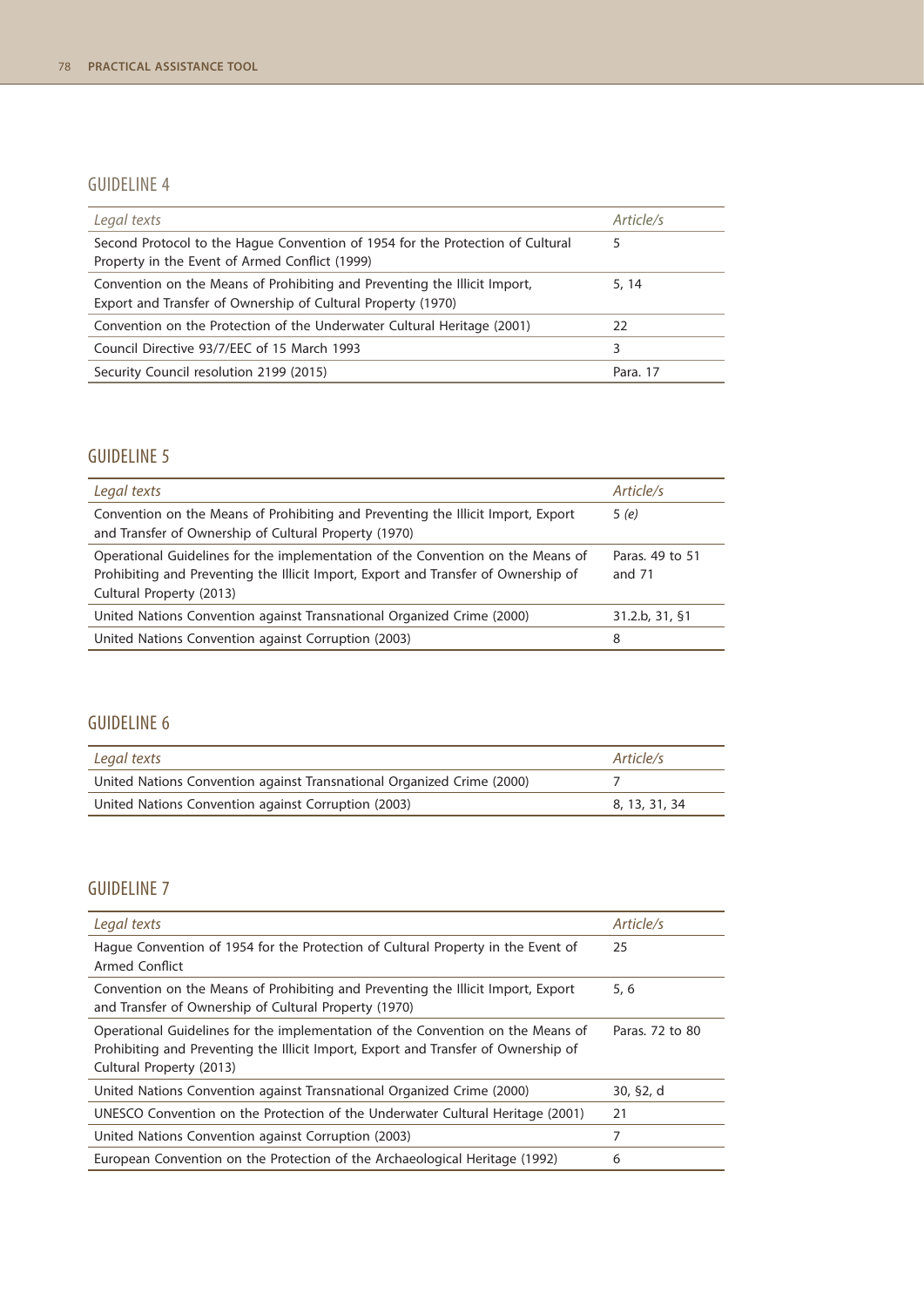| Legal texts                                                                                                                                                                                       | Article/s         |
|---------------------------------------------------------------------------------------------------------------------------------------------------------------------------------------------------|-------------------|
|                                                                                                                                                                                                   |                   |
| Convention on the Means of Prohibiting and Preventing the Illicit Import, Export<br>and Transfer of Ownership of Cultural Property (1970)                                                         | 6, 7              |
| Operational Guidelines for the implementation of the Convention on the Means of<br>Prohibiting and Preventing the Illicit Import, Export and Transfer of Ownership of<br>Cultural Property (2013) | Paras, 68 to 70   |
| Model treaty for the prevention of crimes that infringe on the cultural heritage of<br>peoples in the form of movable property (1990)                                                             | 2 $(f)$ and $(q)$ |
| Convention on Stolen or Illegally Exported Cultural Objects (1995)                                                                                                                                | 6                 |
| Council Regulation (EC) n. 116/2009 of 18 December 2008 on the export of cultural<br>goods (Codified version)                                                                                     | 2, 3, 4           |

# GUIDELINE 11

| Legal texts                                                                                                                                                     | Article/s    |
|-----------------------------------------------------------------------------------------------------------------------------------------------------------------|--------------|
| Convention on the Means of Prohibiting and Preventing the Illicit Import, Export<br>and Transfer of Ownership of Cultural Property (1970)                       | 5            |
| Rules concerning activities directed at underwater cultural heritage, annexed to the<br>Convention on the Protection of the Underwater Cultural Heritage (2001) | Rule 1-8, 25 |
| European Convention on the Protection of the Archaeological Heritage (1992)                                                                                     | 2, 3         |

| Legal texts                                                                                                                                                                                       | Article/s               |
|---------------------------------------------------------------------------------------------------------------------------------------------------------------------------------------------------|-------------------------|
| Convention on the Means of Prohibiting and Preventing the Illicit Import, Export<br>and Transfer of Ownership of Cultural Property (1970)                                                         | 5.10                    |
| Operational Guidelines for the implementation of the Convention on the Means of<br>Prohibiting and Preventing the Illicit Import, Export and Transfer of Ownership of<br>Cultural Property (2013) | Paras. 52, 53 and<br>81 |
| Model treaty for the prevention of crimes that infringe on the cultural heritage of<br>peoples in the form of movable property (1990)                                                             | 2(h)                    |
| Convention on the Protection of the Underwater Cultural Heritage (2001)                                                                                                                           | 2, 20                   |
| Framework Convention on the Value of Cultural Heritage for Society (2005)                                                                                                                         |                         |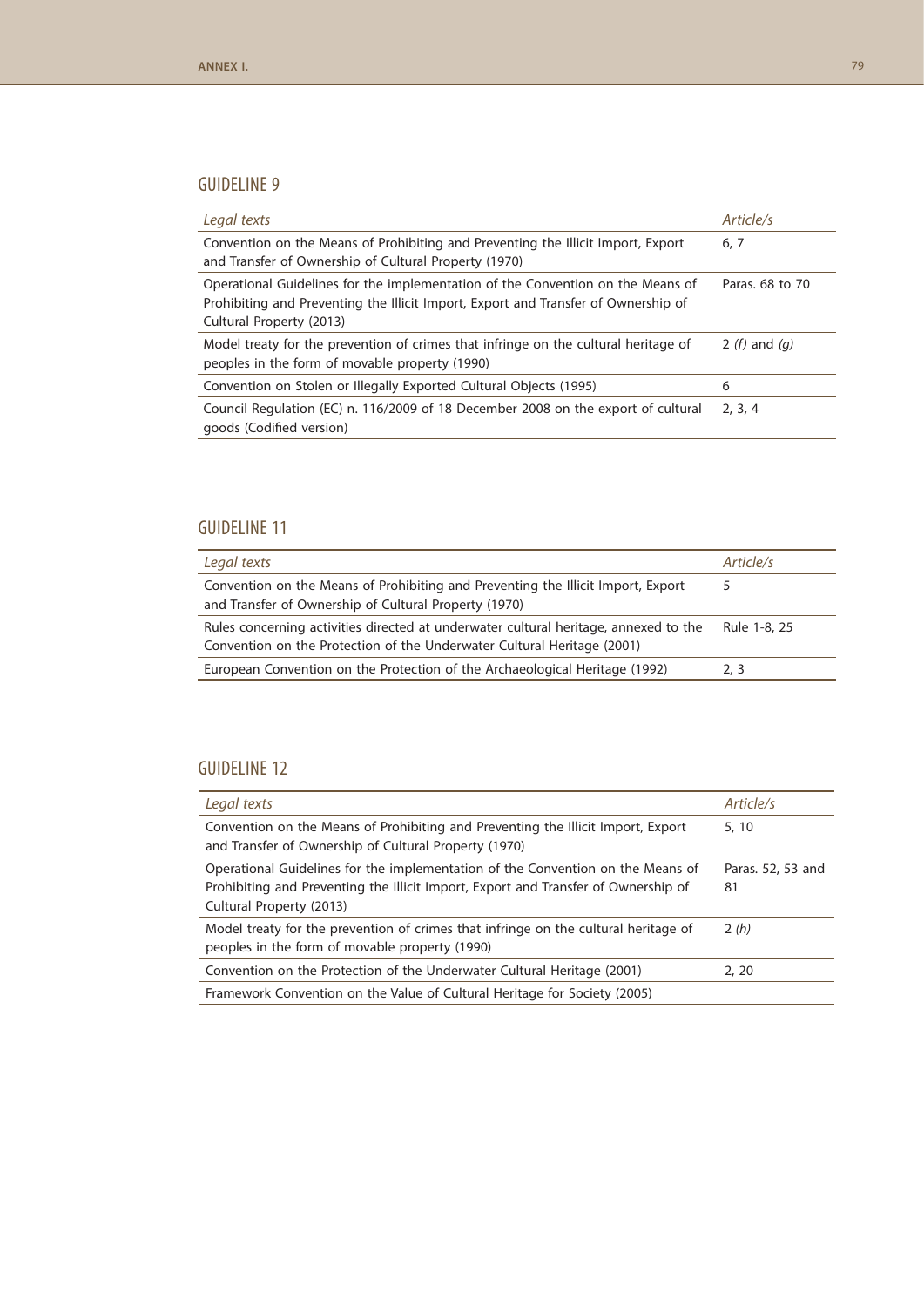| Legal texts                                                                                                                                                                      | Article/s                                                                                                       |
|----------------------------------------------------------------------------------------------------------------------------------------------------------------------------------|-----------------------------------------------------------------------------------------------------------------|
| Hague Convention of 1954 for the Protection of Cultural Property in the Event of<br>Armed Conflict                                                                               | I.a., 28                                                                                                        |
| Convention on the Means of Prohibiting and Preventing the Illicit Import, Export<br>and Transfer of Ownership of Cultural Property (1970)                                        | l.a., 6 (b), 7 (b), 8<br>and $10$                                                                               |
| Protocol additional to the Geneva Conventions of 12 August 1949, and relating to<br>the protection of victims of international armed conflicts (Additional Protocol I)<br>(1977) | 53 and 85                                                                                                       |
| Second Protocol to the Hague Convention of 1954 for the Protection of Cultural<br>Property in the Event of Armed Conflict (1999)                                                 | 15                                                                                                              |
| United Nations Convention against Transnational Organized Crime (2000)                                                                                                           | 2 (b) and 3 (see<br>also the last<br>preambular<br>paragraph of<br><b>General Assembly</b><br>resolution 55/25) |
| Convention on the Protection of the Underwater Cultural Heritage $(2001)^{a}$                                                                                                    | I.a., 17                                                                                                        |
| United Nations Convention against Corruption $(2003)^b$                                                                                                                          |                                                                                                                 |
| European Convention on Offences relating to Cultural Property $(1985)^{c}$ — has not<br>entered into force                                                                       | I.a., 3 and 12 and<br>appendix III                                                                              |

| Legal texts                                                                                                                                            | Article           |
|--------------------------------------------------------------------------------------------------------------------------------------------------------|-------------------|
| Hague Convention of 1954 for the Protection of Cultural Property in the Event of<br>Armed Conflict (1954)                                              | 1                 |
| Convention on the Means of Prohibiting and Preventing the Illicit Import, Export<br>and Transfer of Ownership of Cultural Property (1970) <sup>d</sup> | 2                 |
| Convention on Stolen or Illegally Exported Cultural Objects $(1995)^e$                                                                                 | 2 and annex       |
| Convention on the Protection of the Underwater Cultural Heritage $(2001)^f$                                                                            |                   |
| European Convention on Offences relating to Cultural Property (1985) — has not<br>entered into force                                                   | 2 and appendix II |
| European Convention on the Protection of the Archaeological Heritage (Revised)<br>$(1992)^{g}$                                                         |                   |
| Council Regulation (EC) No. 116/2009 on the export of cultural goods (Codified<br>version) (2008)                                                      | 1 and annex I     |
| EC Directive 93/7/EEC of 1993 on the return of cultural objects unlawfully removed<br>from the territory of a Member State                             | 1 and annex       |

*<sup>a</sup>*United Nations, *Treaty Series*, vol. 2562*,* No. 45694.

*<sup>b</sup>*United Nations, *Treaty Series*, vol. 2349*,* No. 42146.

*<sup>c</sup>*Council of Europe, *European Treaty Series,* No. 119.

*<sup>d</sup>*United Nations, *Treaty Series*, vol. 823*,* No. 11806.

*<sup>e</sup>*United Nations, *Treaty Series*, vol. 2421, No. 43718.

*f* United Nations, *Treaty Series*, vol. 2562, No. 45694.

*g*United Nations, *Treaty Series*, vol. 1966, No. 33612.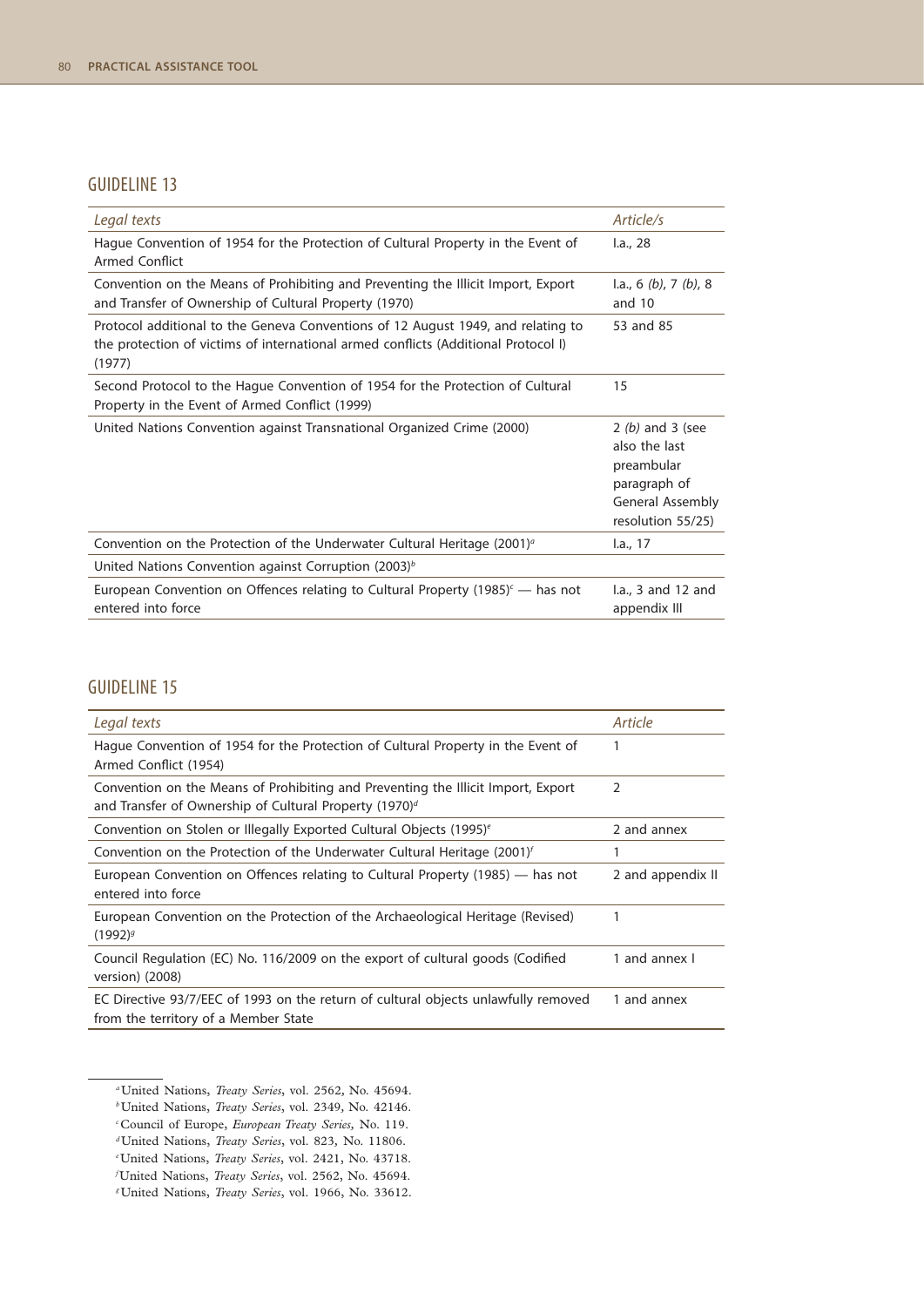| Legal texts                                                                                                                                                                                                                                           | Article/s                                                      |
|-------------------------------------------------------------------------------------------------------------------------------------------------------------------------------------------------------------------------------------------------------|----------------------------------------------------------------|
| Hague Convention of 1954 for the Protection of Cultural Property in the Event of<br>Armed Conflict and its Second Protocol                                                                                                                            | 4 and 28 of the<br>Convention; 15 of<br>the Second<br>Protocol |
| Convention on the Means of Prohibiting and Preventing the Illicit Import, Export<br>and Transfer of Ownership of Cultural Property (1970)                                                                                                             | l.a., $6(b)$ , $7(b)$ , $8$                                    |
| United Nations Convention against Transnational Organized Crime (2000)                                                                                                                                                                                | 5 and 6                                                        |
| United Nations Convention against Corruption (2003)                                                                                                                                                                                                   | 14 and 23                                                      |
| Convention on the Protection of the Underwater Cultural Heritage (2001)                                                                                                                                                                               | l.a., 14, 17                                                   |
| General Assembly resolution 66/180 (2011)                                                                                                                                                                                                             | Para, 6                                                        |
| General Assembly resolution 68/186 (2013)                                                                                                                                                                                                             | Para. 3                                                        |
| Resolution 5/7 of 22 October 2010, entitled "Combating transnational organized<br>crime against cultural property", adopted by the of 2010 of the Conference of the<br>Parties to the United Nations Convention against Transnational Organized Crime |                                                                |
| European Convention on Offences relating to Cultural Property (1985) — has not<br>entered into force                                                                                                                                                  | 1, 3, 12,<br>appendix II                                       |
| European Union directive 2005/60/EC on the prevention of the use of the financial<br>system for the purpose of money laundering and terrorist financing                                                                                               | 7, 9, 17                                                       |

## GUIDELINE 17

| Legal texts                                                                                                                           | Article/s                          |
|---------------------------------------------------------------------------------------------------------------------------------------|------------------------------------|
| Haque Convention of 1954 for the Protection of Cultural Property in the Event of<br>Armed Conflict and its Second Protocol            | Convention: 4,<br>28, Protocol: 15 |
| Model treaty for the prevention of crimes that infringe on the cultural heritage of<br>peoples in the form of movable property (1990) | 3(b)                               |
| Convention on the Protection of the Underwater Cultural Heritage (2001)                                                               | 10 and 17                          |
| European Convention on Offences relating to Cultural Property (1985) — has not<br>entered into force                                  |                                    |

| Legal texts                                                                                          | Article/s                    |
|------------------------------------------------------------------------------------------------------|------------------------------|
| Convention on the Protection of the Underwater Cultural Heritage (2001)                              | 9, 11, 17                    |
| European Convention on Offences relating to Cultural Property (1985) — has not<br>entered into force | 1, 3, 12 and<br>appendix III |
| European Convention on the Protection of the Archaeological Heritage (Revised) (1992)                |                              |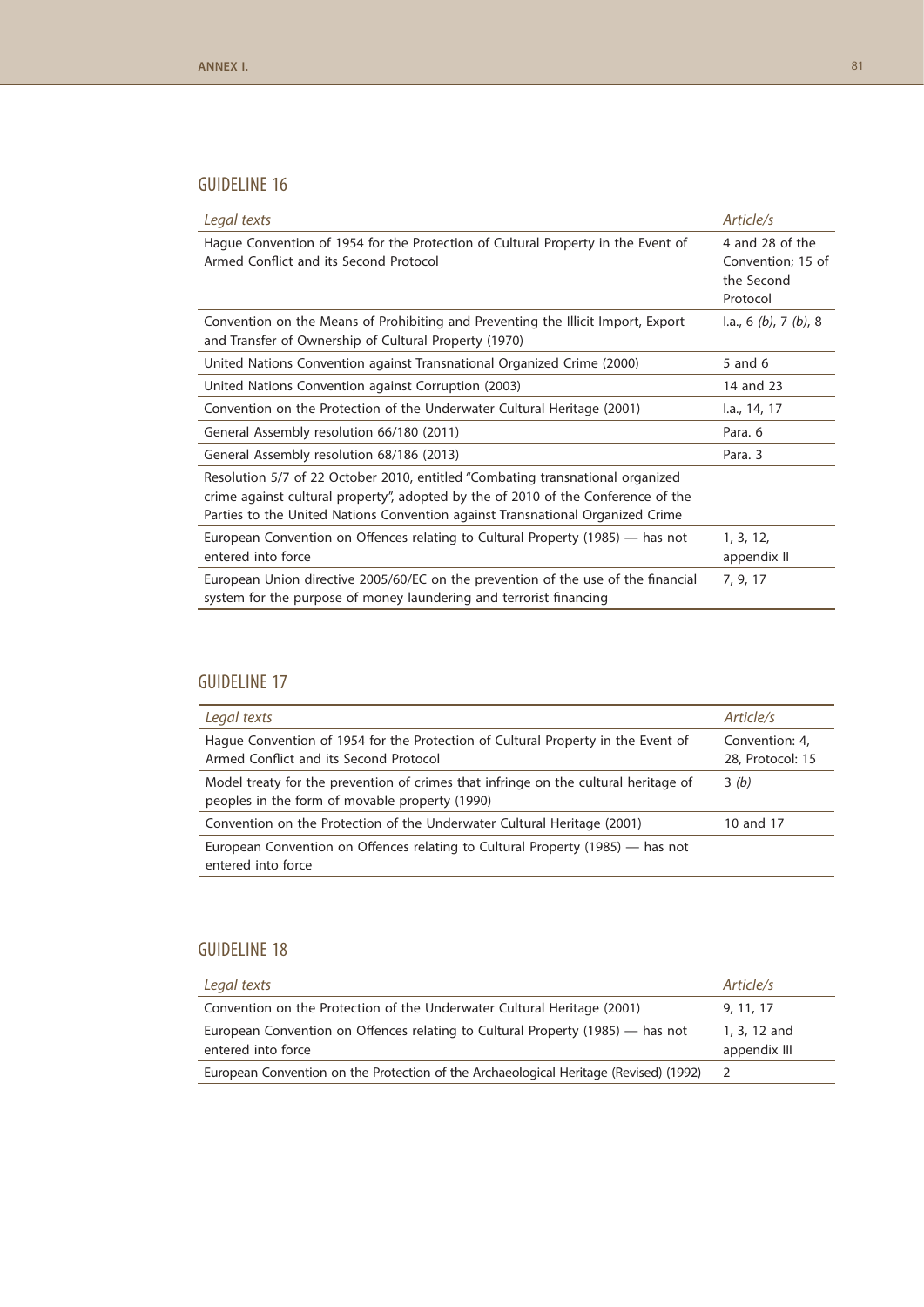| Legal texts                                                                                                                                        | Article |
|----------------------------------------------------------------------------------------------------------------------------------------------------|---------|
| Model Treaty for the prevention of crimes that infringe on the cultural heritage of<br>peoples in the form of movable property (1990) <sup>h</sup> | 2       |
| Convention on Stolen or Illegally Exported Cultural Objects (1995) <sup>i</sup>                                                                    | 4.4     |
| Convention on Stolen or Illegally Exported Cultural Objects (1995)                                                                                 | 6       |
| UNESCO International Code of Ethics for Dealers in Cultural Property (1999)                                                                        |         |

#### GUIDELINE 20

| Legal texts                                                                                                                                                                               | Article/s                  |
|-------------------------------------------------------------------------------------------------------------------------------------------------------------------------------------------|----------------------------|
| Haque Convention of 1954 for the Protection of Cultural Property in the Event of<br>Armed Conflict (1954)                                                                                 | 28                         |
| Convention on the Means of Prohibiting and Preventing the Illicit Import, Export<br>and Transfer of Ownership of Cultural Property (1970)                                                 | $(6)(b)$ , 7 $(b)$ , 8, 10 |
| Second Protocol to the Hague Convention of 1954 for the Protection of Cultural<br>Property in the Event of Armed Conflict (1999)                                                          | 15(2)                      |
| United Nations Convention against Transnational Organized Crime (2000)                                                                                                                    | 11                         |
| Convention on the Protection of the Underwater Cultural Heritage (2001)                                                                                                                   | 17                         |
| United Nations Convention against Corruption (2003)                                                                                                                                       | 30                         |
| Salvador Declaration on Comprehensive Strategies for Global Challenges: Crime<br>Prevention and Criminal Justice Systems and Their Development in a Changing<br>World <sup>j</sup> (2010) | 12                         |
| European Convention on Offences relating to Cultural Property (1985) — has not<br>entered into force                                                                                      | 12                         |

#### GUIDELINE 22

| Legal texts                                                                         | Article/s |
|-------------------------------------------------------------------------------------|-----------|
| United Nations Convention against Transnational Organized Crime (2000) <sup>k</sup> |           |
| United Nations Convention against Corruption (2003)'                                | 30.34     |

| Legal texts                                                            | Article |
|------------------------------------------------------------------------|---------|
| United Nations Convention against Transnational Organized Crime (2000) | 10      |
| United Nations Convention against Corruption (2003)                    | 26      |

*hEighth United Nations Congress on the Prevention of Crime and the Treatment of Offenders, Havana, 27 August-7 September 1990: report prepared by the Secretariat* (United Nations publication, Sales No. E.91.IV.2), chap. I, sect. B.1, annex.

*i* United Nations, *Treaty Series*, vol. 2421, No. 43718.

*j* General Assembly resolution 65/230, annex.

*<sup>k</sup>*United Nations, *Treaty Series*, vol. 2225, No. 39574.

*l* United Nations, *Treaty Series*, vol. 2349, No. 42146.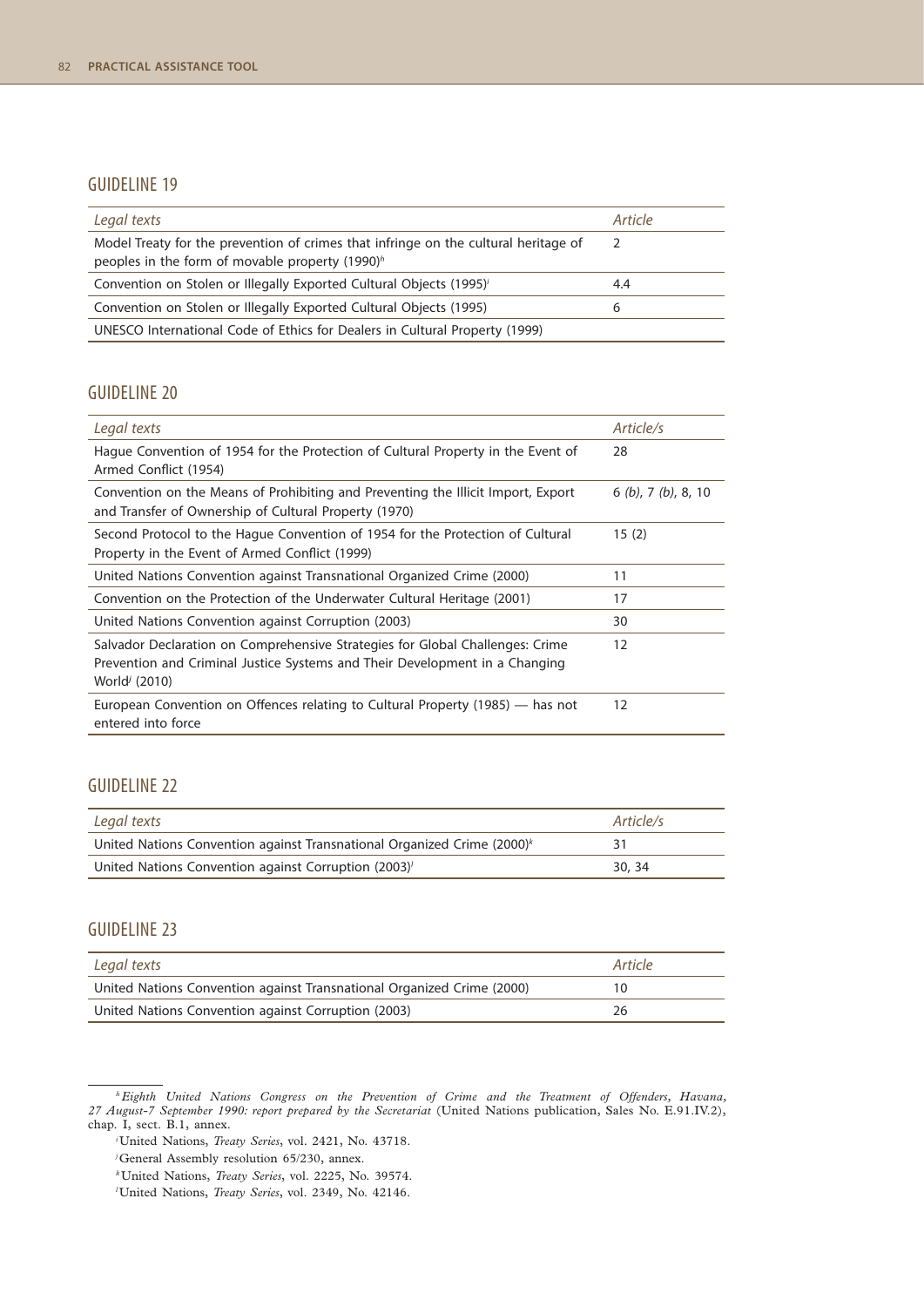| Legal texts                                                            | Article |
|------------------------------------------------------------------------|---------|
| United Nations Convention against Transnational Organized Crime (2000) |         |
| United Nations Convention against Corruption (2003)                    | 26      |

# GUIDELINE 25

| Legal texts                                                                                                                               | Article            |
|-------------------------------------------------------------------------------------------------------------------------------------------|--------------------|
| Convention on the Means of Prohibiting and Preventing the Illicit Import, Export<br>and Transfer of Ownership of Cultural Property (1970) | 7 (b) (ii)         |
| Convention on Stolen or Illegally Exported Cultural Objects (1995)                                                                        | 8(3)               |
| United Nations Convention against Transnational Organized Crime (2000) <sup>m</sup>                                                       | 12 $(1)$ and $(2)$ |
| Convention on the Protection of the Underwater Cultural Heritage (2001) <sup>n</sup>                                                      | 18                 |

#### GUIDELINE 26

| Legal texts                                                                                                                                                                                       | Article/s                 |
|---------------------------------------------------------------------------------------------------------------------------------------------------------------------------------------------------|---------------------------|
| United Nations Convention against Transnational Organized Crime (2000)                                                                                                                            | 12(7)                     |
| United Nations Convention against Corruption (2003)                                                                                                                                               | 31 (8)                    |
| Operational Guidelines for the implementation of the Convention on the Means of<br>Prohibiting and Preventing the Illicit Import, Export and Transfer of Ownership of<br>Cultural Property (2013) | Para. 87; and 93<br>to 96 |

#### GUIDELINE 27

| Legal texts                                                             | Article |
|-------------------------------------------------------------------------|---------|
| United Nations Convention against Transnational Organized Crime (2000)  |         |
| Convention on the Protection of the Underwater Cultural Heritage (2001) |         |
| United Nations Convention against Corruption (2003)                     | 31      |

#### GUIDELINE 29

| Legal texts                                                            | Article/s |
|------------------------------------------------------------------------|-----------|
| United Nations Convention against Transnational Organized Crime (2000) | 29        |
| United Nations Convention against Corruption (2003)                    | 36 and 60 |

| Legal texts                                                            | Article/s |
|------------------------------------------------------------------------|-----------|
| United Nations Convention against Transnational Organized Crime (2000) |           |
| United Nations Convention against Corruption (2003)                    | 38 and 48 |

*<sup>m</sup>*United Nations, *Treaty Series*, vol. 2225, No. 39574.

*n*United Nations, *Treaty Series*, vol. 2562, No. 45694.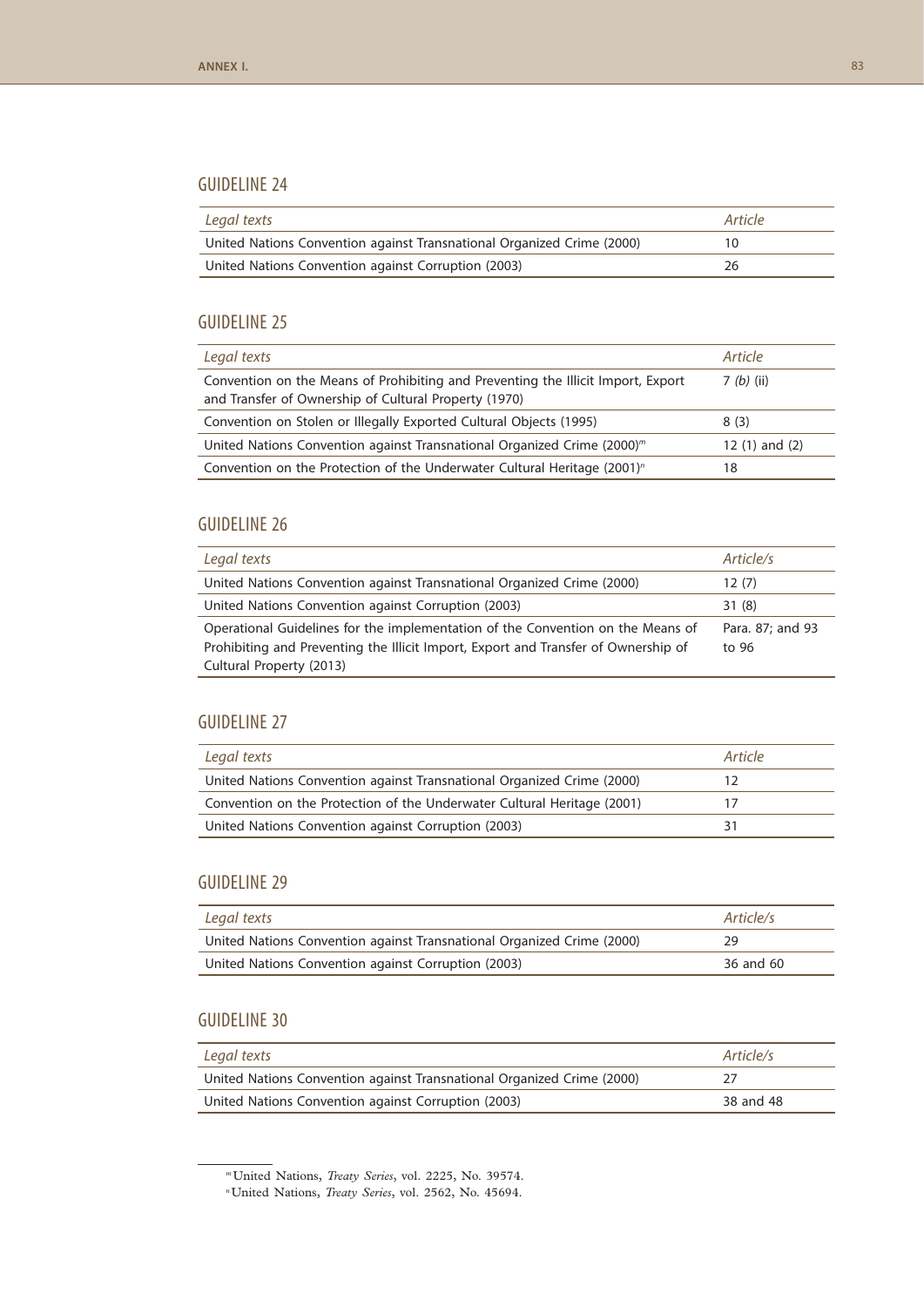| Legal texts                                                            | Article/s      |
|------------------------------------------------------------------------|----------------|
| United Nations Convention against Transnational Organized Crime (2000) | 20, 24 and 26  |
| United Nations Convention against Corruption (2003)                    | 32, 33, 38, 48 |
|                                                                        | and $50$       |

# GUIDELINE 32

| Legal texts                                                                                                                      | Article/s |
|----------------------------------------------------------------------------------------------------------------------------------|-----------|
| Charter of the United Nations (1945)                                                                                             | 2         |
| Hague Convention of 1954 for the Protection of Cultural Property in the Event of<br>Armed Conflict                               | 28        |
| Second Protocol to the Hague Convention of 1954 for the Protection of Cultural<br>Property in the Event of Armed Conflict (1999) | 16        |
| United Nations Convention against Transnational Organized Crime (2000)                                                           | 4, 15     |
| United Nations Convention against Corruption (2003)                                                                              | 42        |
| European Convention on Offences relating to Cultural Property (1985) — has not<br>entered into force                             | 13        |

# GUIDELINE 33

| Legal texts                                                                                          | Article/s       |
|------------------------------------------------------------------------------------------------------|-----------------|
| United Nations Convention against Transnational Organized Crime (2000) <sup>o</sup>                  | 18              |
| United Nations Convention against Transnational Organized Crime (2000)                               | Various         |
| United Nations Convention against Corruption (2003)                                                  | 43, 46          |
| European Convention on Offences relating to Cultural Property (1985) — has not<br>entered into force | 5 and following |

#### GUIDELINE 34

| Legal texts                                                                    | Article/s       |
|--------------------------------------------------------------------------------|-----------------|
| United Nations Convention against Transnational Organized Crime (2000)         | 18              |
| United Nations Convention against Corruption (2003)                            | 43, 46          |
| European Convention on Offences relating to Cultural Property (1985) — has not | 5 and following |
| entered into force                                                             |                 |

# GUIDELINE 36

| Legal texts                                                                    | Article |
|--------------------------------------------------------------------------------|---------|
| Second Protocol to the Hague Convention of 1954 for the Protection of Cultural | 18      |
| Property in the Event of Armed Conflict                                        |         |
| Additional Protocols of 1977 to the Geneva Conventions of 1949                 | 88      |
| United Nations Convention against Transnational Organized Crime (2000)         | 16      |
| United Nations Convention against Corruption (2003)                            | 44      |

*o*United Nations, *Treaty Series*, vol. 2225, No. 39574.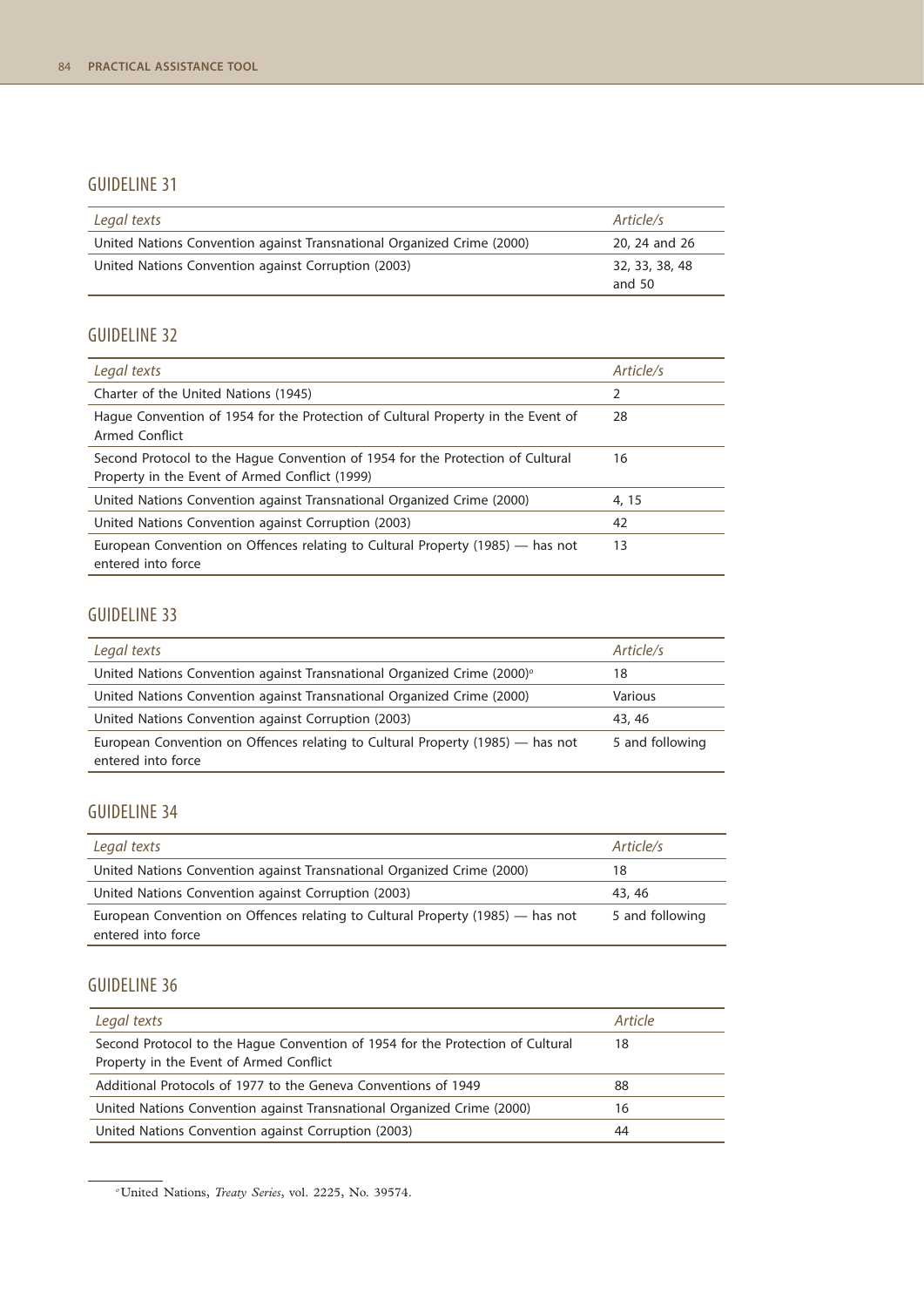| Legal texts                                                            | Article |
|------------------------------------------------------------------------|---------|
| United Nations Convention against Transnational Organized Crime (2000) | 16      |
| United Nations Convention against Corruption (2003)                    | 44      |

# GUIDELINE 38

| Legal texts                                                            | Article      |
|------------------------------------------------------------------------|--------------|
| United Nations Convention against Transnational Organized Crime (2000) | 16, para. 10 |
| United Nations Convention against Corruption (2003)                    | 44, para. 11 |

#### GUIDELINE 39

| Legal texts                                                            | Article/s      |
|------------------------------------------------------------------------|----------------|
| United Nations Convention against Transnational Organized Crime (2000) | 12.13          |
| United Nations Convention against Corruption (2003)                    | 52, 54, 55, 57 |

# GUIDELINE 40

| Legal texts                                                            | Article/s |
|------------------------------------------------------------------------|-----------|
| United Nations Convention against Transnational Organized Crime (2000) | 14, 30    |
| United Nations Convention against Corruption (2003)                    | 62        |

#### GUIDELINE 42

| Legal texts                                                            | Article/s |
|------------------------------------------------------------------------|-----------|
| United Nations Convention against Transnational Organized Crime (2000) | 18.22     |
| United Nations Convention against Corruption (2003)                    | 41        |

#### GUIDELINE 43

| Legal texts                                                            | Article/s |
|------------------------------------------------------------------------|-----------|
| United Nations Convention against Transnational Organized Crime (2000) | 1 Q       |
| United Nations Convention against Corruption (2003)                    | 48.49     |

| Legal texts                                                                    | Article |
|--------------------------------------------------------------------------------|---------|
| United Nations Convention against Transnational Organized Crime (2000)         | 29      |
| United Nations Convention against Corruption (2003)                            | 60      |
| "Charter of Courmayeur" (adopted at the workshop organized by the Crime        |         |
| Prevention and Criminal Justice Branch at the United Nations Office at Vienna, |         |
| its International Scientific and Professional Advisory Council and UNESCO)     |         |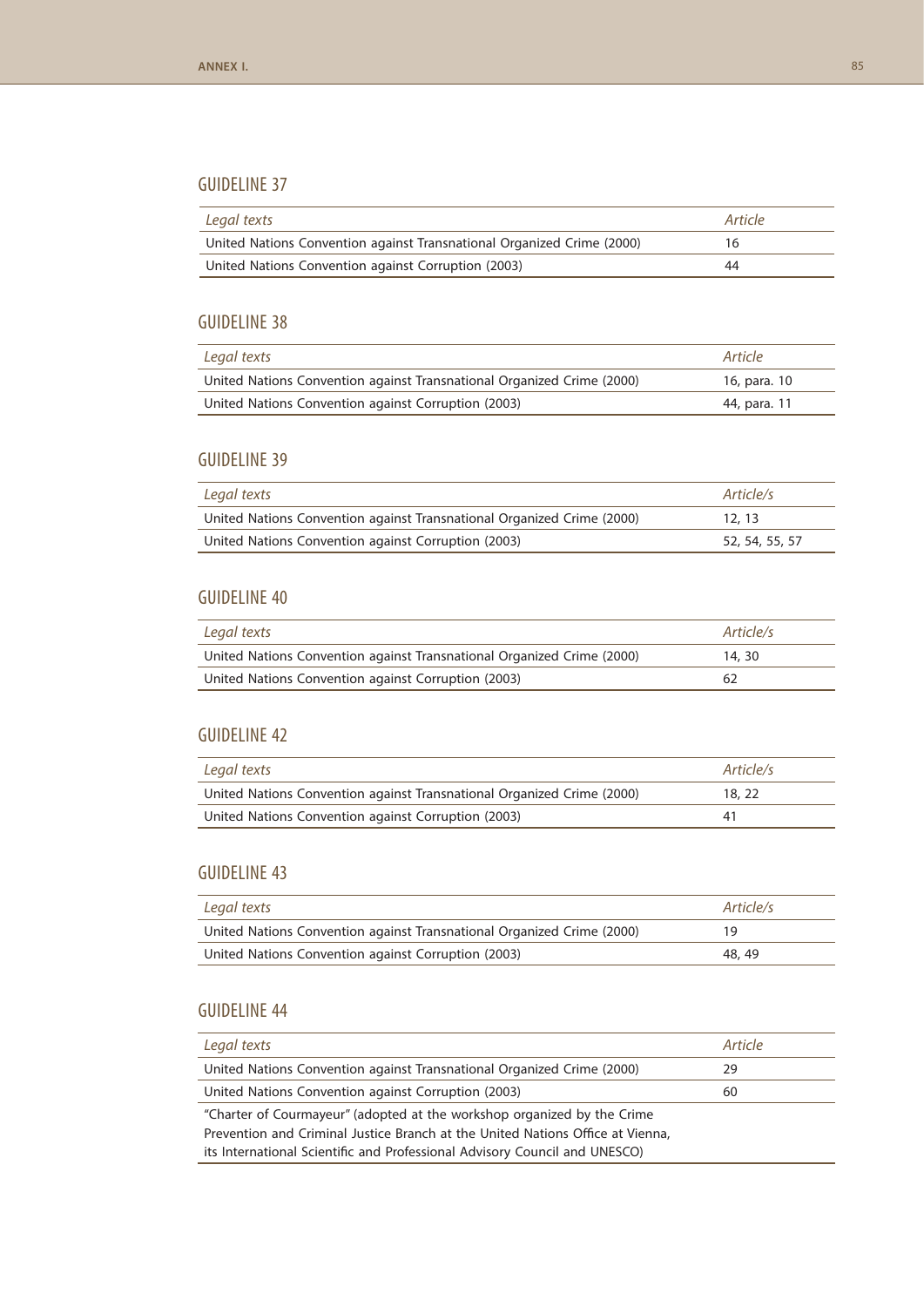| Legal texts                                                                                                                           | Article/s                  |
|---------------------------------------------------------------------------------------------------------------------------------------|----------------------------|
| Model treaty for the prevention of crimes that infringe on the cultural heritage of<br>peoples in the form of movable property (1990) | 4                          |
| United Nations Convention against Transnational Organized Crime (2000)                                                                | 18, 27, 28                 |
| Convention on the Protection of the Underwater Cultural Heritage (2001)                                                               | 19                         |
| United Nations Convention against Corruption (2003)                                                                                   | 46, 48                     |
| Economic and Social Council Resolution 2008/23                                                                                        |                            |
| Conference of the Parties to the United Nations Convention against Transnational<br>Organized Crime                                   | Resolution 5/7.<br>of 2010 |
| European Convention on the Protection of the Archaeological Heritage (Revised)<br>(1992)                                              | 10                         |
| European Convention on Offences relating to Cultural Property (1985) — has not<br>entered into force                                  | 7                          |

# GUIDELINE 46

| Legal texts                                                                                                                               | Article/s       |
|-------------------------------------------------------------------------------------------------------------------------------------------|-----------------|
| Convention on the Means of Prohibiting and Preventing the Illicit Import, Export<br>and Transfer of Ownership of Cultural Property (1970) | 7, 13           |
| Model treaty for the prevention of crimes that infringe on the cultural heritage of<br>peoples in the form of movable property (1990)     | 4               |
| Convention on Stolen or Illegally Exported Cultural Objects (1995)                                                                        |                 |
| United Nations Convention against Transnational Organized Crime (2000)                                                                    | 14, 25          |
| United Nations Convention against Corruption (2003)                                                                                       | Chap. V, 51, 57 |
| European Convention on Offences relating to Cultural Property (1992)                                                                      | 6, 11           |
| Council Directive 93/7/EEC of 15 March 1993 on the return of cultural objects<br>unlawfully removed from the territory of a Member State  |                 |

| Legal texts                                                                                                                                                                                       | Article/s                                    |
|---------------------------------------------------------------------------------------------------------------------------------------------------------------------------------------------------|----------------------------------------------|
| Convention on the Means of Prohibiting and Preventing the Illicit Import, Export<br>and Transfer of Ownership of Cultural Property (1970)                                                         | 2                                            |
| Operational Guidelines for the implementation of the Convention on the Means of<br>Prohibiting and Preventing the Illicit Import, Export and Transfer of Ownership of<br>Cultural Property (2013) | Paras. 25, 26, 86,<br>90, 91 and 95<br>to 97 |
| Convention on Stolen or Illegally Exported Cultural Objects (1995)                                                                                                                                | 3                                            |
| UNESCO-UNIDROIT Model Provisions on State Ownership of Undiscovered Cultural<br>Objects (2011)                                                                                                    | Various<br>provisions                        |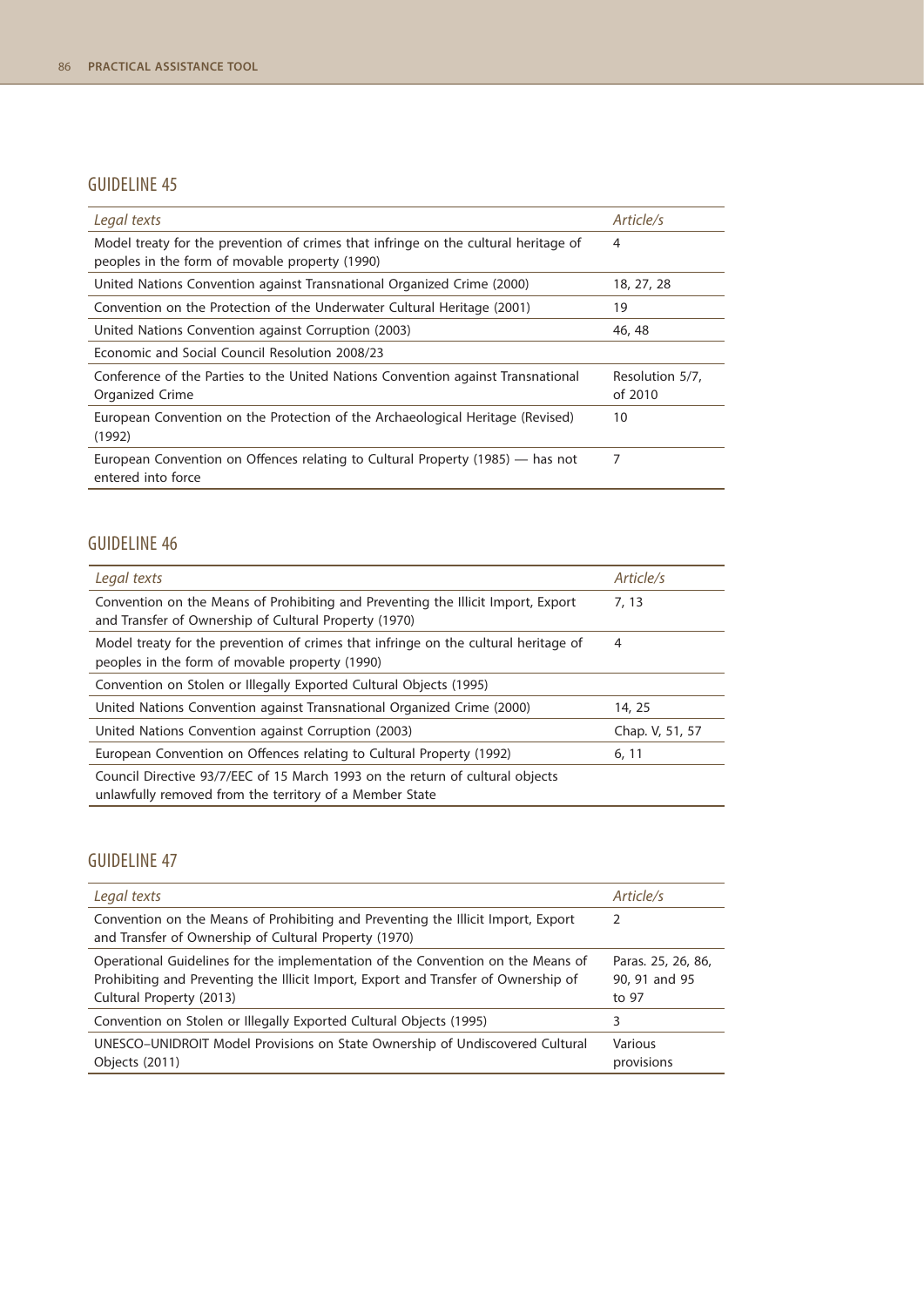

The definitions set out below are designed to clarify the meaning of certain terms.

#### **Due diligence**

The term "due diligence" refers to two actions in the art world: first, the buyer's investigation of possible suspicious circumstances surrounding the item; and second, the victim's search for the stolen property. As such, due diligence does not imply only avoiding the acquisition of objects looted, stolen, lost against the will of the proprietor and subsequently illicitly exported out of its country of origin; it is also necessary to be able to prove it through authentic documents that demonstrate the legal origins of the piece.

#### **Good faith defence**

A legal doctrine allowing the transfer of good title, even when the piece is stolen, to a good faith purchaser, who, accordingly, must have considered all the circumstances of the transaction, including the current situation and problematic of stolen and looted cultural items present in the art market. As such, in particular countries, it is possible for a buyer who has been diligent in investigating suspicious circumstances relating to the seller's title to purchase and keep a stolen object unless the true owner locates the object and sues to recover it within the statutory time or shows that he has been duly diligent in investigating its whereabouts.

#### **Grey market**

The term refers to the existence of a pocket between the markets offered by the licit "upperworld" and the illicit underworld: a grey market is neither definitively "black" nor definitively "white" in terms of legality. The antiquities trade represents a complex example of a transnational grey market with indistinguishable licit and illicit dynamics.

#### **Laundering of cultural property**

The process of creating a veneer of legitimacy for an object that was exported illegally. After the illegal export of the object from its source country, it is exhibited publicly, published in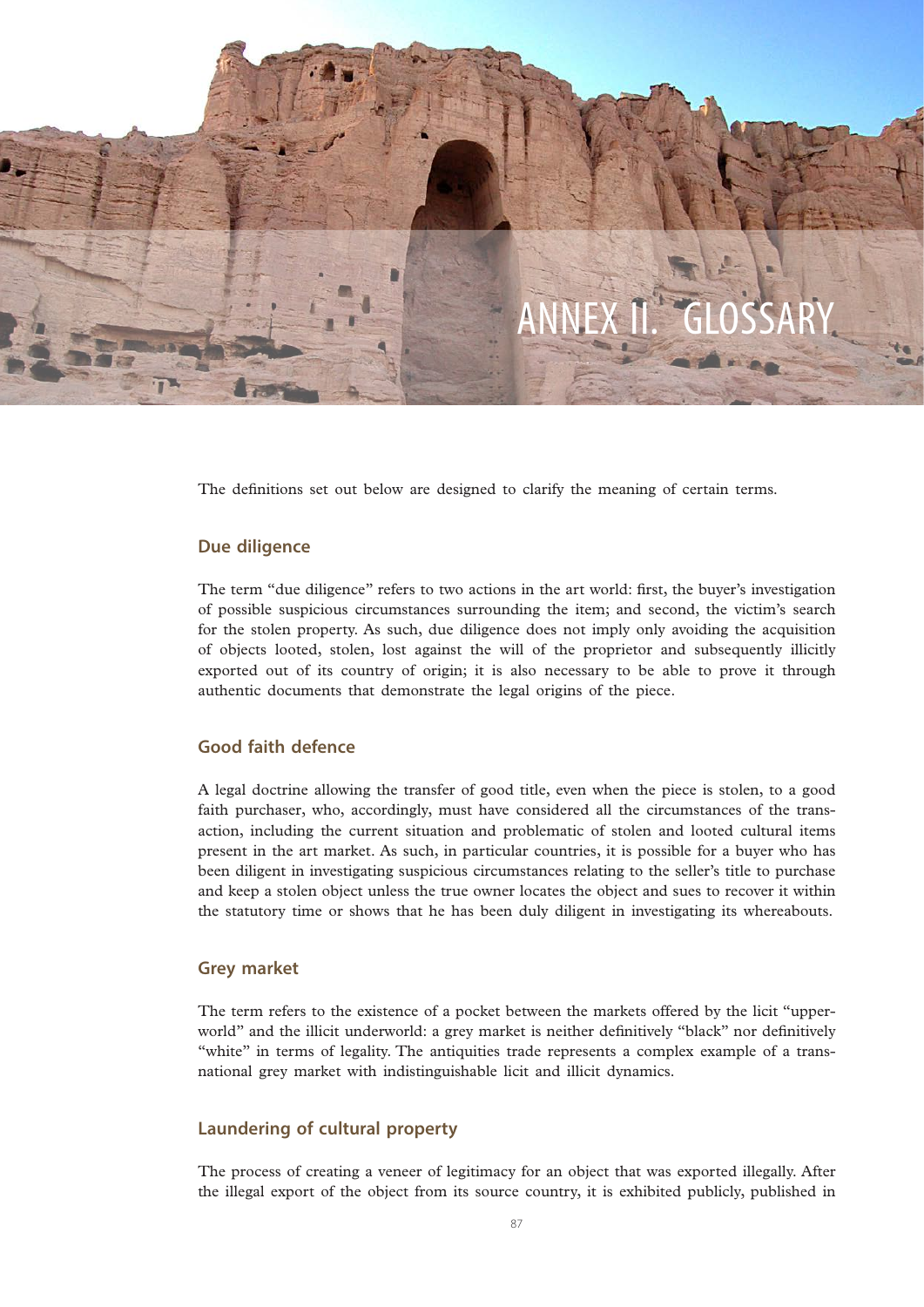catalogues and provided with a new provenance: after this process of laundering, the piece appears to be of legitimate origin and thus it can be exported abroad once again.

#### **Looting**

The unauthorized, unrecorded and unpublished excavation of archaeological sites with the goal of obtaining antiquities for commercial profit. Looted antiquities can be also taken from other places if these are an integral part or attachments to an ancient structure.

#### **Provenance**

The term refers to the history of ownership, custody or location of an object. Lacking this history, an antiquity is deemed "unprovenanced". This term should not be confused with "provenience", or the factual information of a particular object's find-spot.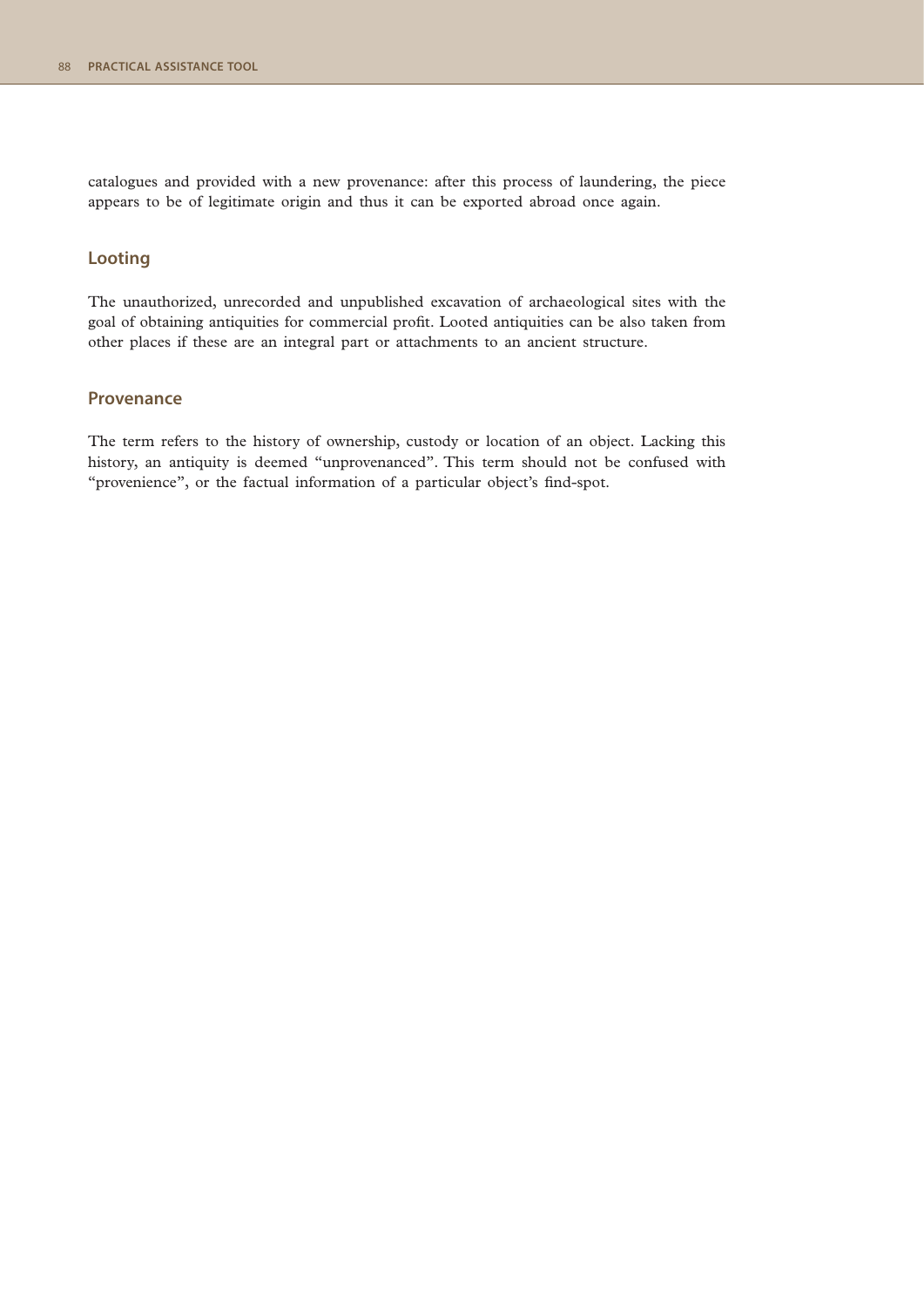